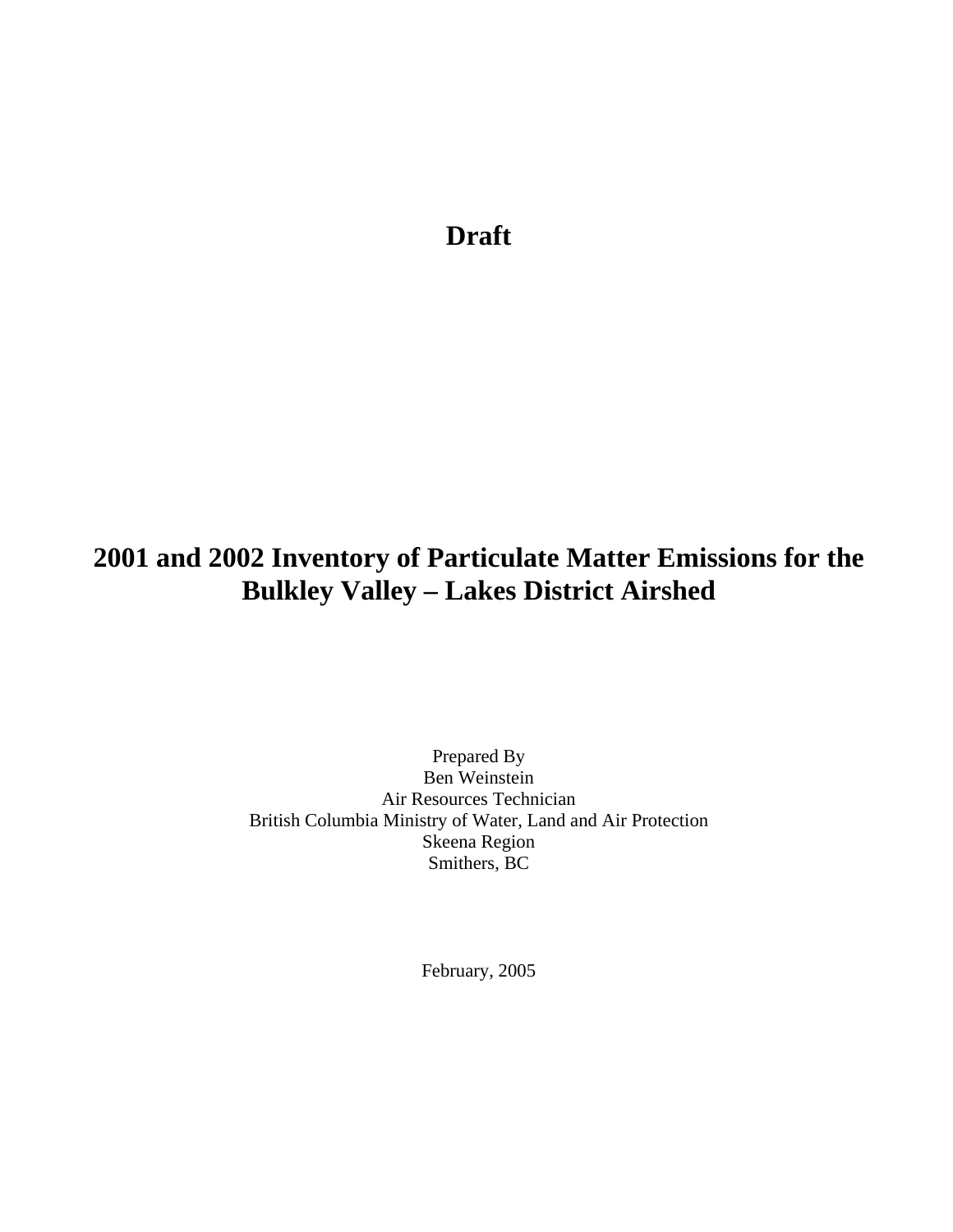### **Abstract**

An emission inventory is an accounting of all sources of air emissions within a defined geographic area. Emission inventories are essential management tools. A micro-emissions inventory is a localized inventory of emissions on a 'small scale', which in the case of the Bulkley Valley – Lakes District  $(BVLD)$ , is 35,000 km<sup>2</sup>. This report describes the methods and calculations used to compile emission totals for the BVLD for the years 2001 and 2002. It includes emissions from seven categories, identified by the Community Working Groups of the Bulkley Valley – Lakes District's Airshed Management Plan as significant contributors of pollution in the BVLD. Only particulate matter emissions in the form of TPM,  $PM_{10}$ , and  $PM_{2.5}$  are included in this micro-emissions inventory, as it is accepted that this pollutant is the typical driver of air quality degradation in the airshed.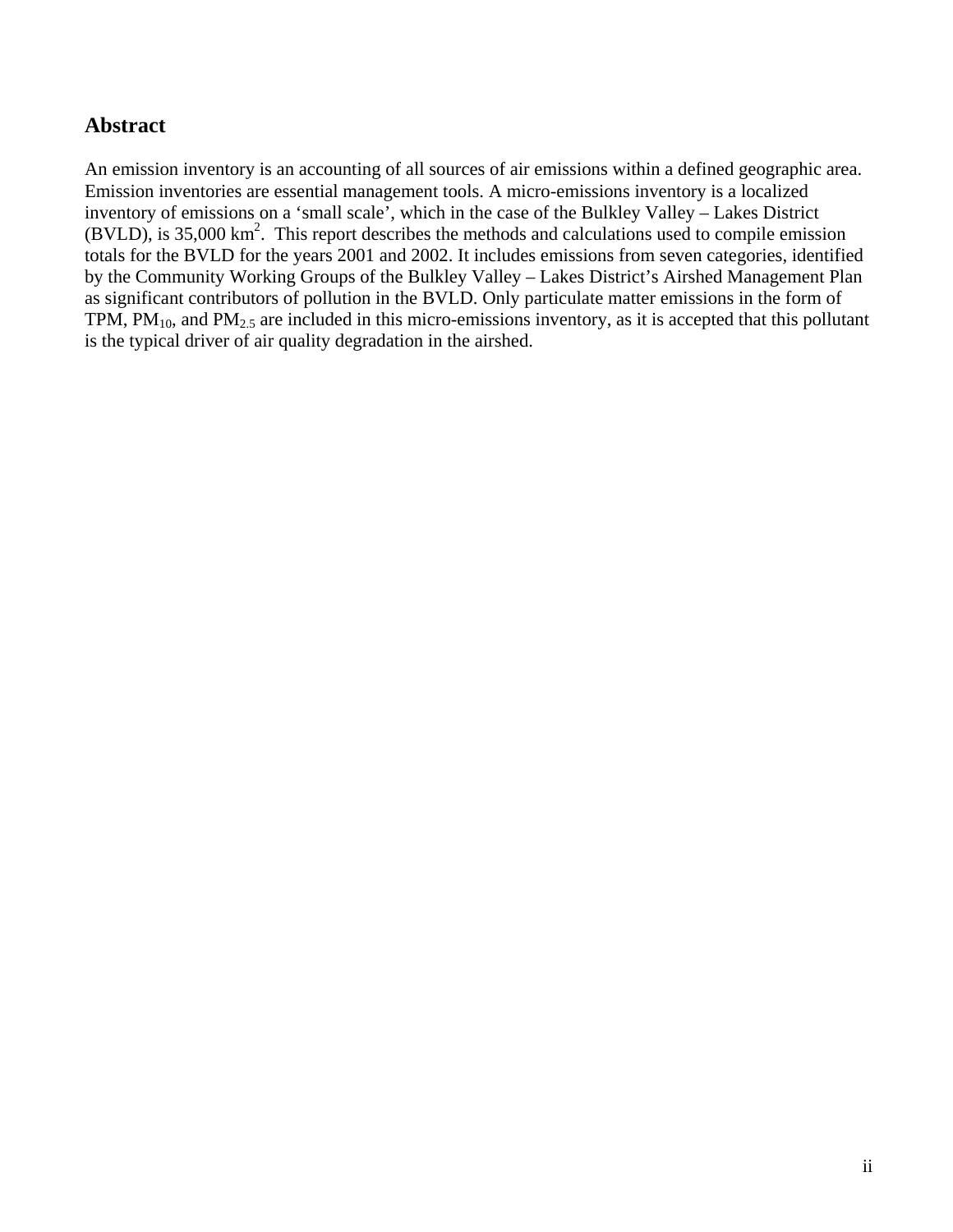#### **Acknowledgements**

Such a massive project was not undertaken alone. I would like to offer my sincerest thanks and acknowledgements to

Christine Rigby and Ian Sharpe at the Ministry of Water, Land and Air Protection in Smithers for their ongoing supervision and support, as well as

Tony Wakelin and Michael Rensing at the Ministry of Water, Land and Air Protection headquarters in Victoria for their assistance and guidance.

For help with the multitudes of data collection I would like to thank Paul Schwarz of Pacific Inland Resources Brian Northup of Pacific Inland Resources Alan Baxter of Pacific Inland Resources Doug Bysouth of Babine Forest Products Garth Ehalt of Houston Forest Products Company Dean Dobrinksy of Houston Forest Products Company Andrew Leffers of Canadian Forest Products Leroy Reitsma of Canadian Forest Products Walter Tymkow of Canadian Forest Products Jamie McLennan of Cheslatta Forest Products Norm Martens of Decker Lake Forest Products Chris Finch of Decker Lake Forest Products Rob Shiach of the Ministry of Forests Dana Clarke of the Ministry of Forests Roxanne Smith of the Ministry of Forests Barb Hall of the Ministry of Water, Land and Air Protection in Smithers Frank Rhebergen of Water, Land and Air Protection in Kamloops Jim Houck of OMNI-Test Laboratories Inc. and Suzy Garcia-Barry and Diana Hearnden for their Microsoft Word wizardry I would also like to sincerely thank the financial contributors for making this project possible

Canfor (Canadian Forest Products Ltd.) Houston, Pacific Inland Resources (West Fraser Mills Ltd.), Houston Forest Products Company, Babine Forest Products Ltd. and Decker Lake Forest Products Ltd. (West Fraser Mills Ltd.), Northern Engineering Wood Products Inc., and Cheslatta Forest Products Ltd.

Finally I would like to thank the BLVD Community Working Groups for their ongoing support. This project could not have happened without all of you.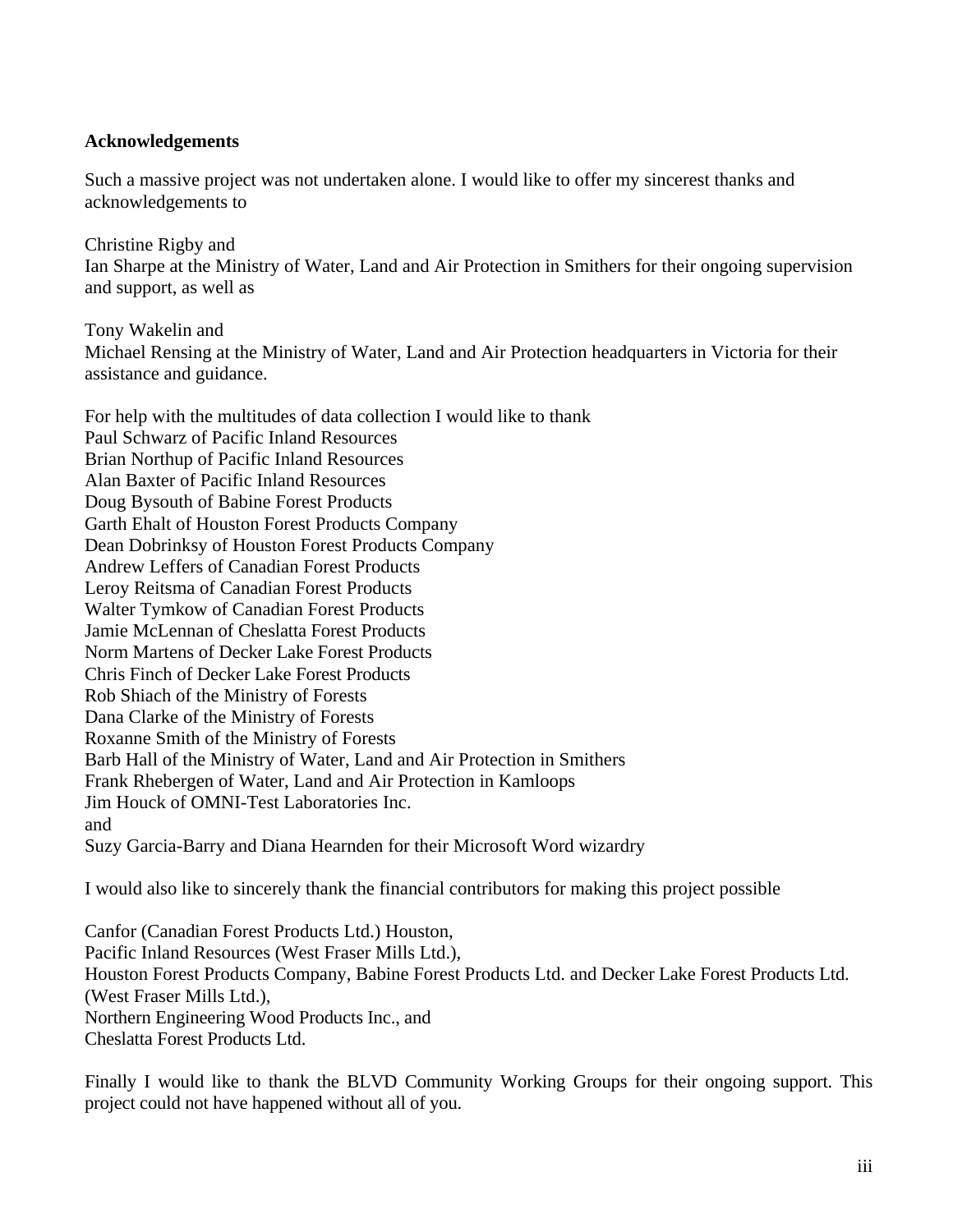#### **Comments**

We welcome any comments you might have. Please send them care of:

Benjamin Weinstein, BSc Air Resources Technician Ministry of Water, Land and Air Protection Box 5000, 3726 Alfred Avenue Smithers, B.C. V0J 2N0 Phone: 250.847.7224 Toll free: 1866.362.4986 Fax: 250.847.7591 Ben.Weinstein@gems1.gov.bc.ca

Or

Ian D. Sharpe, RPBio Head Environmental Quality Section WLAP Environmental Protection Division Box 5000 Smithers BC V0J 2N0 Phone (250) 847-7251 Cell (250) 877-9237 Fax (250) 847-7591 Ian.Sharpe@gems5.gov.bc.ca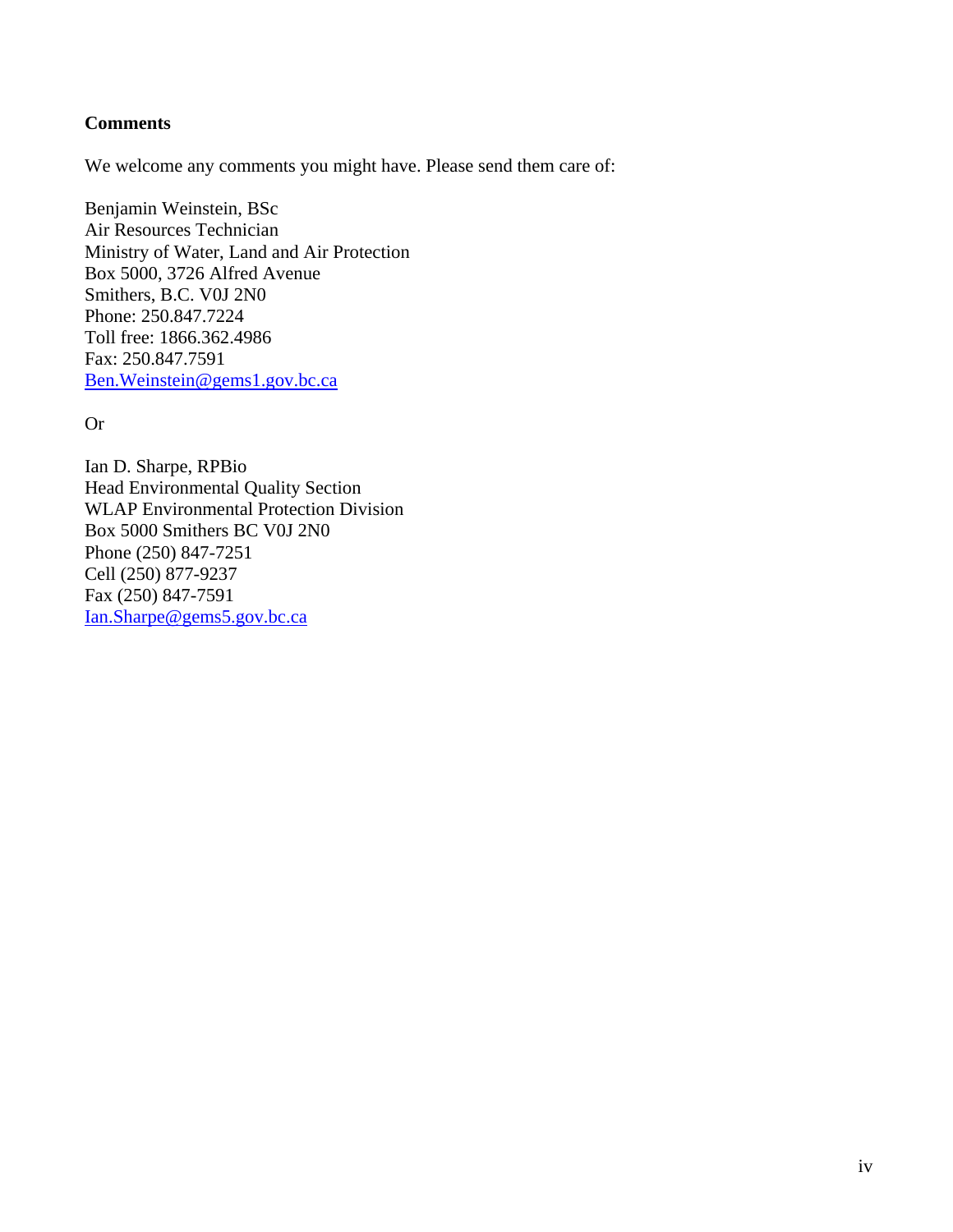### **Table of Contents**

| $\bullet$ |  |
|-----------|--|
|           |  |
| $\bullet$ |  |
|           |  |
|           |  |
|           |  |
|           |  |
|           |  |
| b)        |  |
|           |  |
|           |  |
|           |  |
|           |  |
|           |  |
|           |  |
|           |  |
|           |  |
|           |  |
|           |  |
|           |  |
|           |  |
|           |  |
|           |  |
|           |  |
|           |  |
|           |  |
|           |  |
|           |  |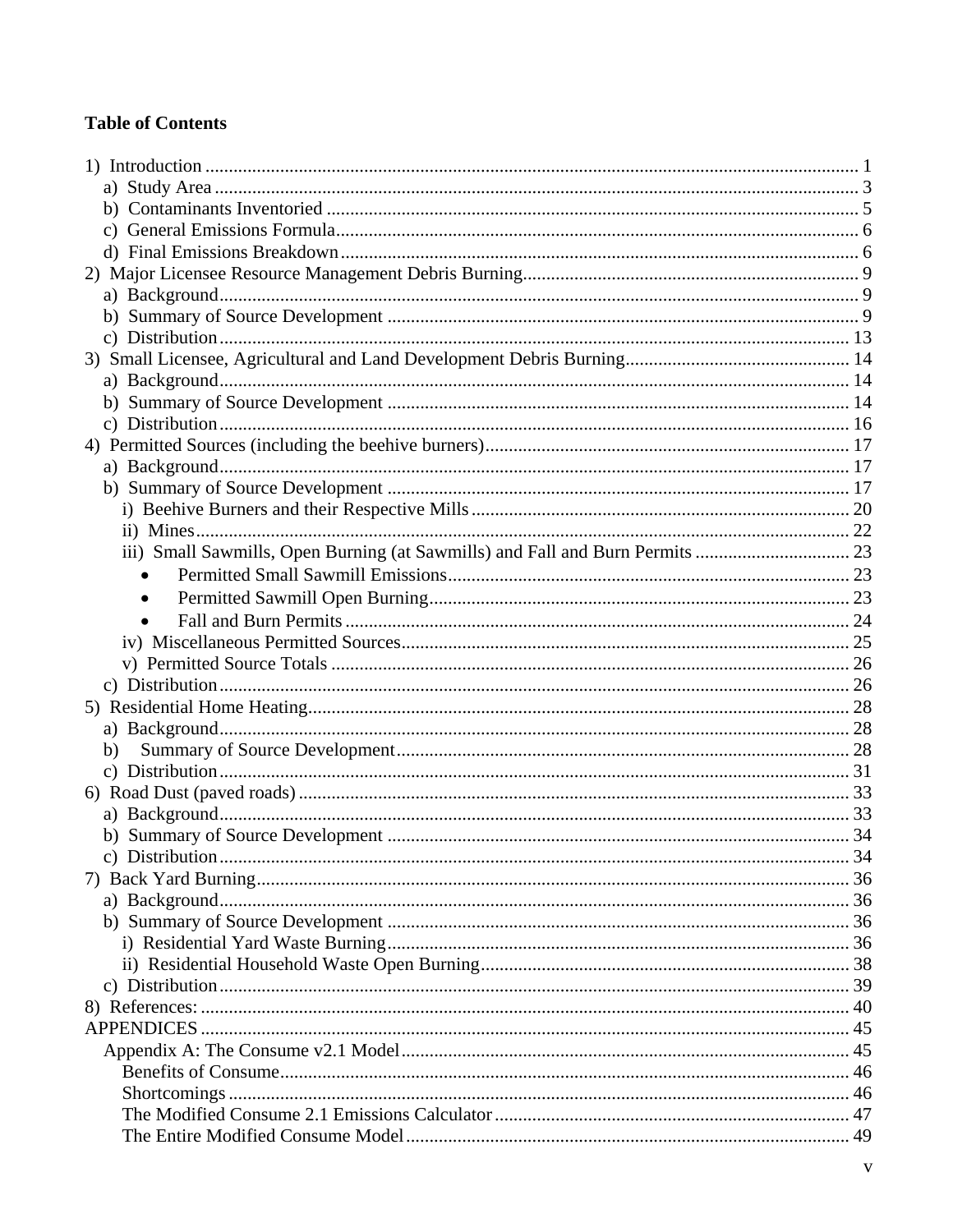| Variables Unique to Small Licensee, Agricultural and Land Development Debris Burning 53  |  |
|------------------------------------------------------------------------------------------|--|
|                                                                                          |  |
|                                                                                          |  |
|                                                                                          |  |
|                                                                                          |  |
|                                                                                          |  |
|                                                                                          |  |
|                                                                                          |  |
|                                                                                          |  |
|                                                                                          |  |
|                                                                                          |  |
|                                                                                          |  |
|                                                                                          |  |
|                                                                                          |  |
|                                                                                          |  |
|                                                                                          |  |
|                                                                                          |  |
|                                                                                          |  |
|                                                                                          |  |
|                                                                                          |  |
|                                                                                          |  |
|                                                                                          |  |
| Appendix F: Derivation of the Hourly and Monthly Emissions Profiles for Residential Wood |  |
|                                                                                          |  |
|                                                                                          |  |
|                                                                                          |  |
|                                                                                          |  |
|                                                                                          |  |

# **Table of Figures**

# **Appendix Table of Figures**

| Appendix Figure B – Variables Unique to Small Licensee, Agricultural and Land Development Debris |  |
|--------------------------------------------------------------------------------------------------|--|
|                                                                                                  |  |
| Appendix Figure C – Variables Unique to Permitted Open Burning and Fall and Burn Programs 49     |  |
|                                                                                                  |  |
|                                                                                                  |  |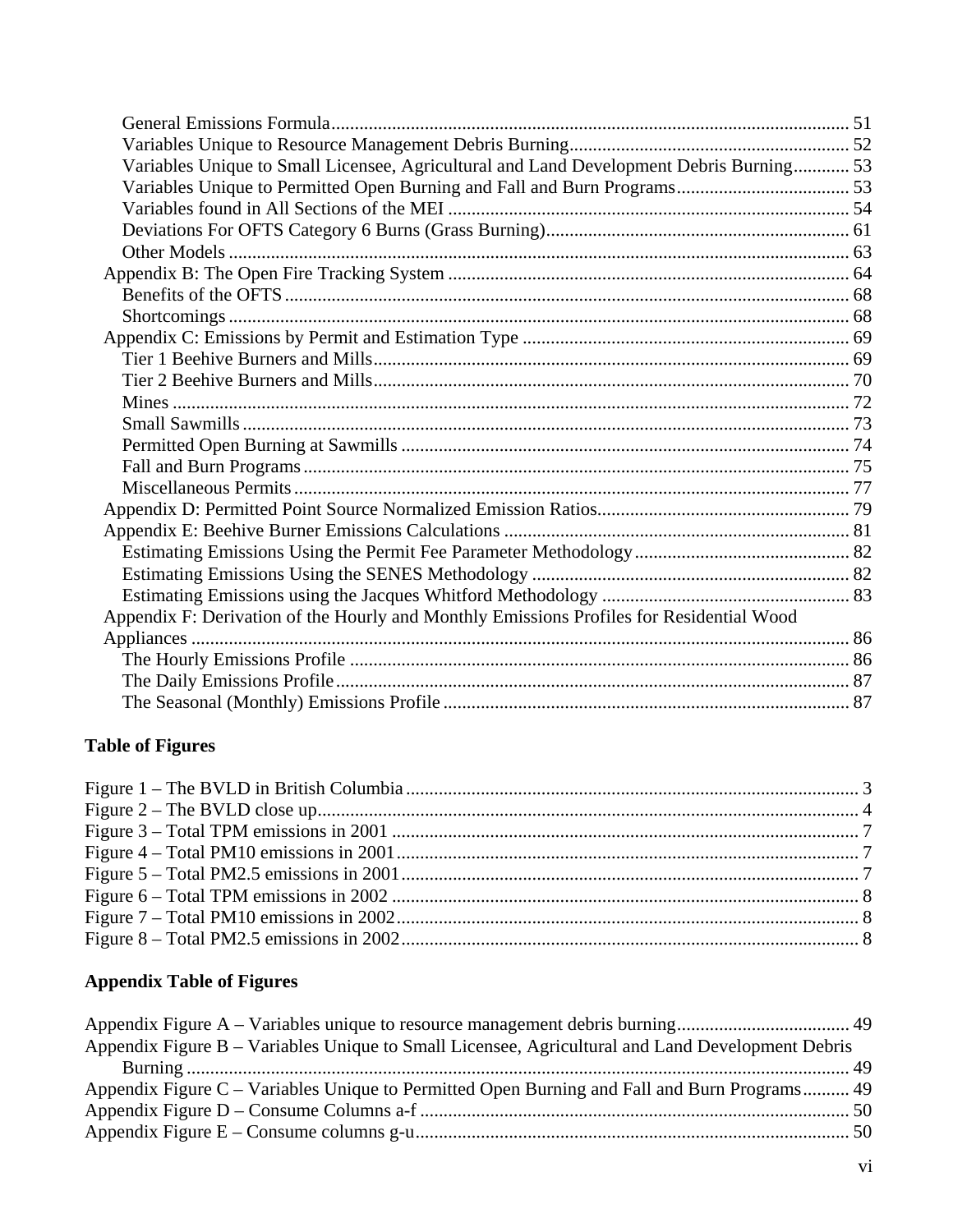| Appendix Figure $K$ – Customized and US EPA wood appliance normalized hourly emissions profiles. 86 |  |
|-----------------------------------------------------------------------------------------------------|--|
| Appendix Figure $L$ – Customized and US EPA wood appliance normalized monthly emissions profiles 88 |  |

# **Table of Tables**

| Table 3 – 2001 resource management debris burning emission estimates from large licensees based on        |  |
|-----------------------------------------------------------------------------------------------------------|--|
|                                                                                                           |  |
| Table 4 – 2002 resource management debris burning emission estimates from large licensees based on        |  |
|                                                                                                           |  |
| Table 5 – 2001 resource management debris burning emission estimates from large licensees based on        |  |
|                                                                                                           |  |
| Table 6 – 2002 resource management debris burning emission estimates from large licensees based on        |  |
|                                                                                                           |  |
| Table $7 - 2001$ emission estimates from small licensee, agricultural and land development debris burning |  |
|                                                                                                           |  |
| Table 8 – 2002 emission estimates from small licensee, agricultural and land development debris burning   |  |
|                                                                                                           |  |
|                                                                                                           |  |
|                                                                                                           |  |
|                                                                                                           |  |
|                                                                                                           |  |
|                                                                                                           |  |
|                                                                                                           |  |
|                                                                                                           |  |
|                                                                                                           |  |
|                                                                                                           |  |
|                                                                                                           |  |
|                                                                                                           |  |
|                                                                                                           |  |
| Table 21 – Total emissions from wood burning appliances and pellet stoves in Skeena Region and the        |  |
|                                                                                                           |  |
| Table 22 - Total BVLD residential home heating emission estimates (tonnes) for the years 2001, 2002 30    |  |
|                                                                                                           |  |
| Table 24 – Total BVLD paved road dust emission estimates (tonnes) for the years 2001, 2002  34            |  |
|                                                                                                           |  |
|                                                                                                           |  |
|                                                                                                           |  |
|                                                                                                           |  |
| Table 29 – Total BVLD back yard burning emission estimates (tonnes) for the years 2001, 2002 39           |  |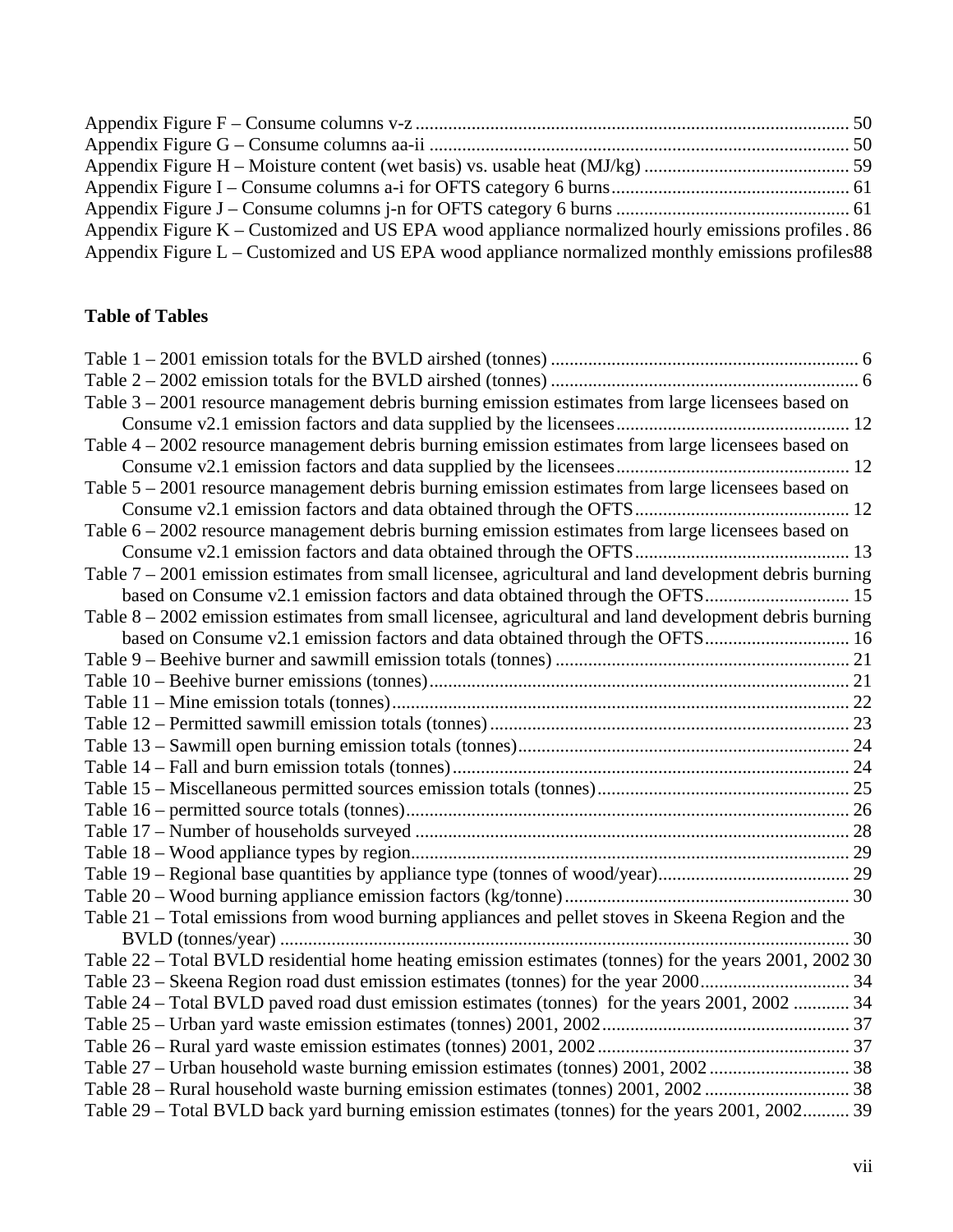# **Appendix Table of Tables**

| Appendix Table B – Pile cleanliness and TPM, PM10 and PM2.5 emission Factors                       |  |
|----------------------------------------------------------------------------------------------------|--|
|                                                                                                    |  |
|                                                                                                    |  |
|                                                                                                    |  |
|                                                                                                    |  |
| Appendix Table G – MOF burn categories and default TPM, PM10 and PM2.5 emission factors 66         |  |
| Appendix Table H – OFTS districts and default wood species breakdowns for low and high elevation   |  |
|                                                                                                    |  |
|                                                                                                    |  |
|                                                                                                    |  |
|                                                                                                    |  |
|                                                                                                    |  |
| Appendix Table M – a through e (Annual permitted open burning at sawmill emissions) 74             |  |
|                                                                                                    |  |
|                                                                                                    |  |
| Appendix Table $P - a$ through $i - Normalized$ emission ratios for different sources found in the |  |
|                                                                                                    |  |
|                                                                                                    |  |
| Appendix Table $R -$ Annual PM emissions (t) using the PFP, SENES and Whitford methodologies for   |  |
|                                                                                                    |  |
| Appendix Table $S$ – Beehive burner emission factors (kg/t) using the PFP, SENES and Whitford      |  |
|                                                                                                    |  |
|                                                                                                    |  |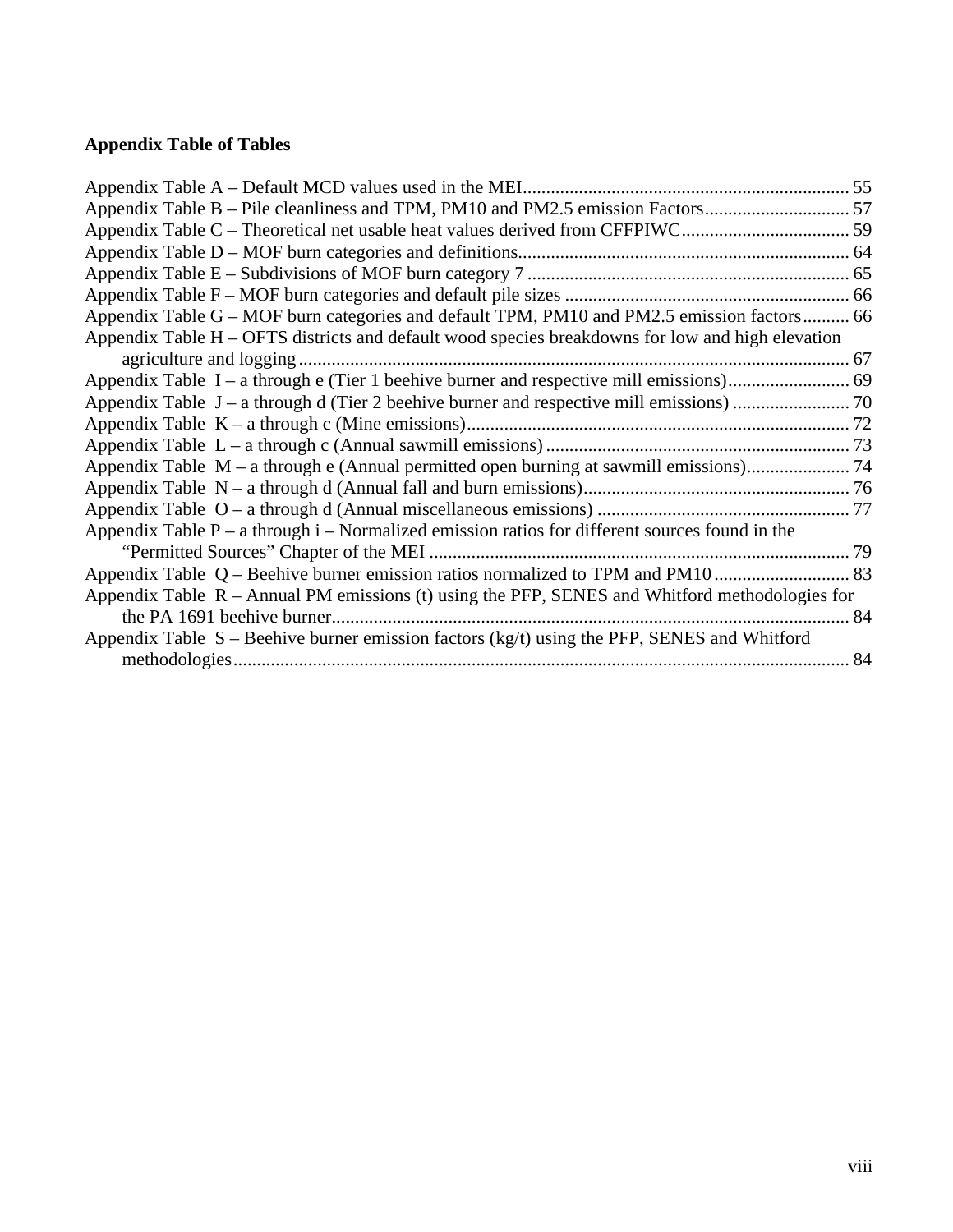#### **List of Acronyms**

AEIBC – Air and Emissions Information of British Columbia

- AMP Airshed Management Plan
- BFP Babine Forest Products
- BRN burn reference number
- BVLD Bulkley Valley Lakes District
- Canfor Canadian Forest Products
- CFFPIWC Conversion Factors for the Forest Products Industry in Western Canada
- CFP Cheslatta Forest Products
- CWG Community Working Group
- DLFP Decker Lake Forest Products
- EIIP Emission Inventory Improvement Program
- EIIS Emission Inventory Improvement Strategy
- FD forest district
- FERA Fire and Environmental Research Applications Team
- HFP Houston Forest Products
- HHV higher heating value
- MCD moisture content dry basis
- MCW moisture content wet basis
- MOF the Ministry of Forests
- NPRI National Pollutant Release Inventory
- PFP permit fee parameter
- PIR Pacific Inland Resources
- PM particulate matter
- $PM_{10}$  particulate matter with a diameter less than or equal to 10 micrometers
- $PM_{2.5}$  particulate matter with a diameter less than or equal to 2.5 micrometers
- RWBEBC Residential Wood Burning Emissions in British Columbia
- TPM total suspended particulate matter of all sizes
- US EPA the United States Environmental Protection Agency
- USFS the United States Forest Service
- WLAP the Ministry of Water, Land and Air Protection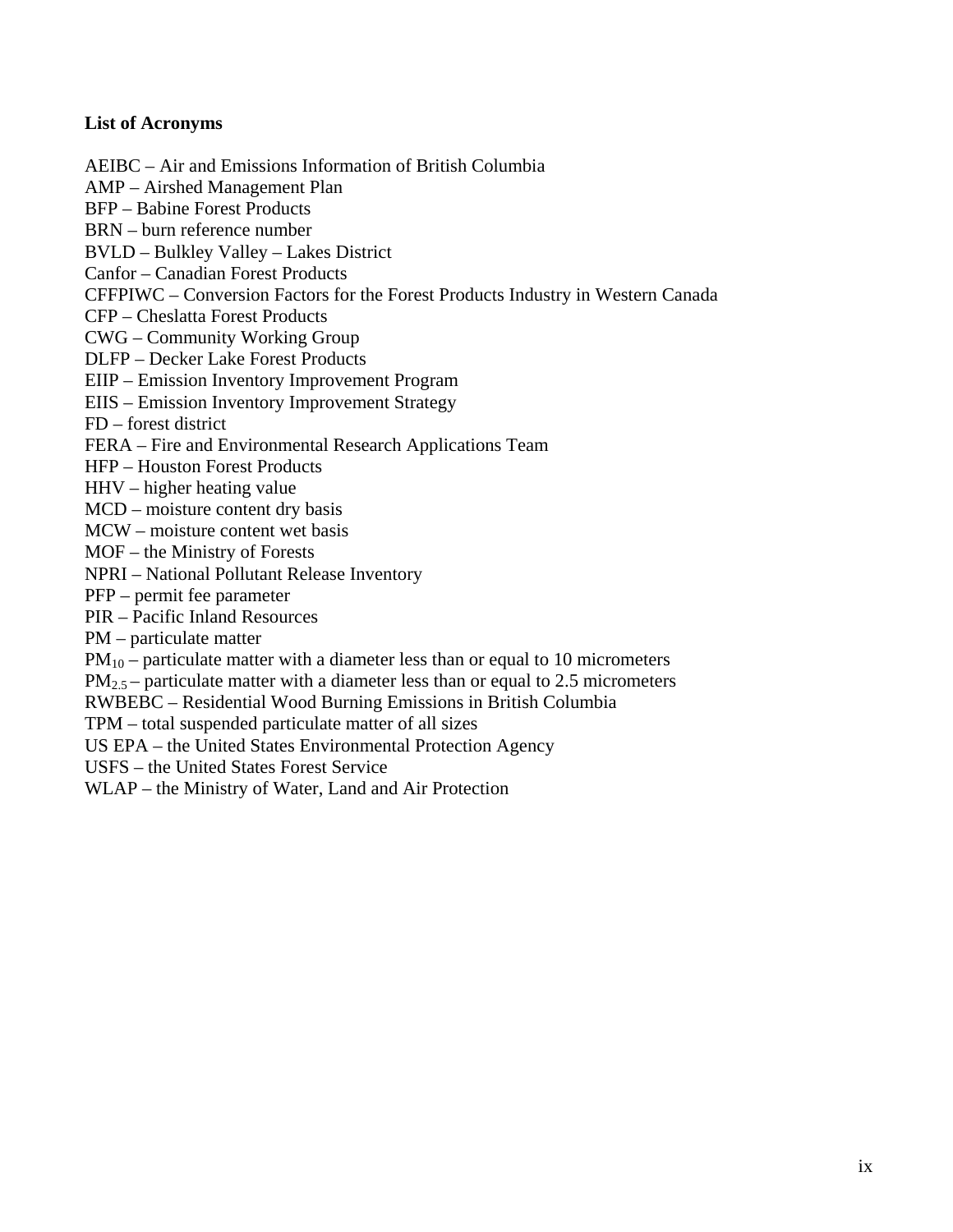# **1) Introduction**

The Ministry of Water, Land and Air Protection (WLAP) initiated the airshed planning process for the Bulkley Valley – Lakes District (BVLD) in the fall of 2002. Community Working Groups (CWGs) were formed in 4 communities to identify and address local air quality concerns related to particulate matter (PM) emissions. In total, the CWGs consisted of approximately 80 active and "information only" stakeholders from a variety of different interest groups including government, industry, small business, non-governmental organizations and the general public. Additional working groups were subsequently formed which led to a Resource Management Burning Subcommittee and a Road Dust Forum to assist in addressing these source-specific concerns raised by the CWGs on an airshed wide basis. As of the spring 2004, the airshed planning process entered a 5-year implementation phase. More information, including the BVLD Airshed Management Plan (AMP) entitled *Community Action Plan for Clean Air*, can be obtained from www.bvldamp.ca.

The CWGs identified seven source categories as significant contributors of PM emissions in the BVLD. The selection of these seven categories was based on both scientific evidence and local view points derived from observation.

These seven categories, as outlined in the BVLD AMP are

- 1. Beehive Burners
- 2. Other Regulated Industrial Sources
- 3. Forest Harvest Debris Burning
- 4. Agricultural, Land Development and Small Sawmill Debris Burning
- 5. Residential and Commercial Space Heating
- 6. Backyard Burning
- 7. Road Dust (from traction materials used on paved roads)

In order to understand more of the 'science' behind these emission sources it was necessary to compile a micro-emissions inventory (MEI) for the BVLD. In the MEI, all permitted sources have been combined, reducing the number of categories to six. Emission estimates for the years 2001 and 2002 (referred to as 'the inventory period') are grouped into the following categories: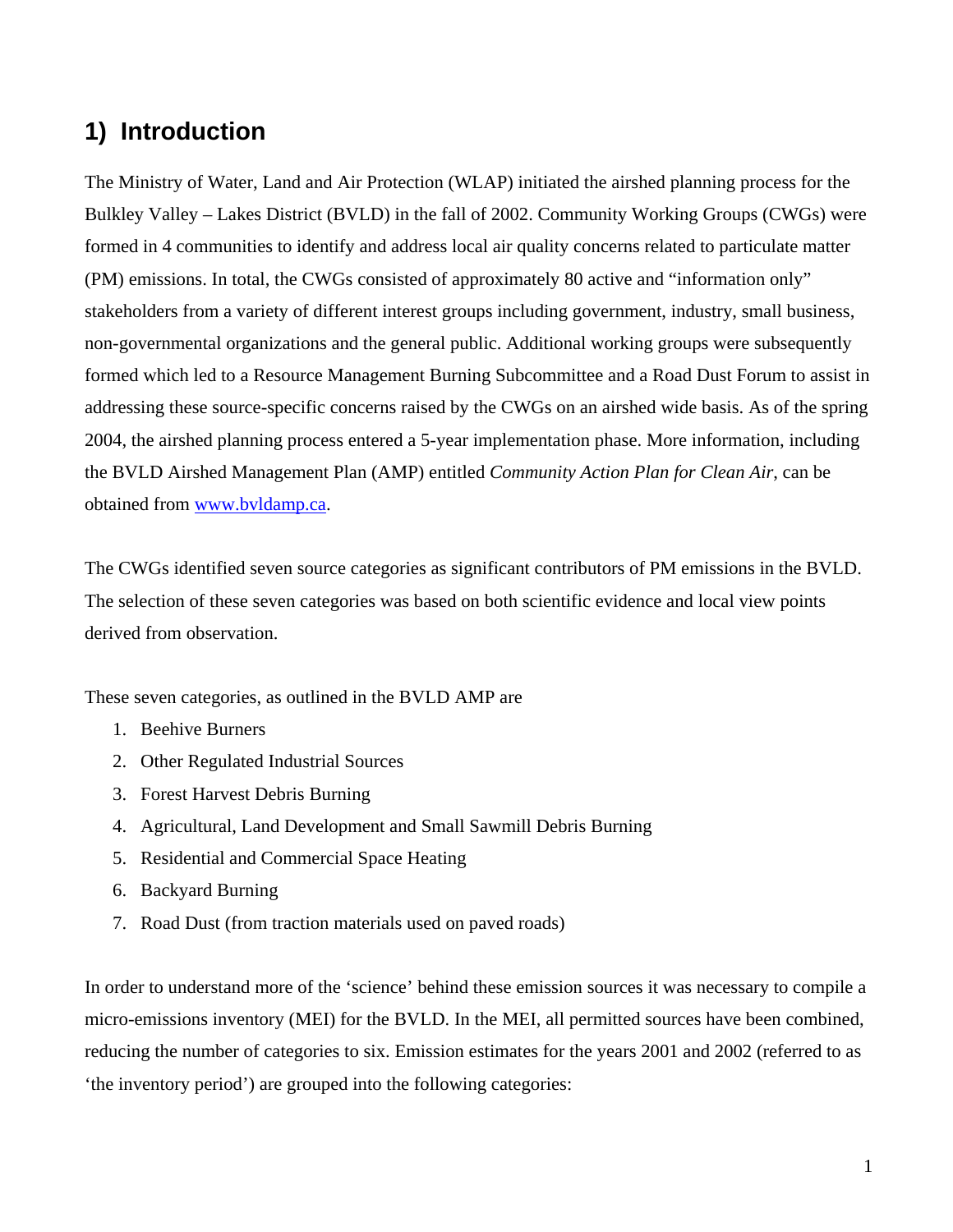- 1. Major Licensee Resource Management Debris Burning
- 2. Small Licensee, Agricultural and Land Development Debris Burning
- 3. All Permitted Source Emissions (including the beehive burners)
- 4. Residential Wood Burning
- 5. Road Dust (paved roads)
- 6. Backyard Burning

Only these source categories are currently included in the BVLD MEI. Other sources may be included at a later time. Unlike other emission inventories, the MEI focuses solely on emissions of PM. While sources in the MEI emit more than just PM, air quality in the BVLD is typically driven by this pollutant. This is a stand alone document but does have other uses. Once assembled, information in this inventory can be used for ambient assessment, airshed management and also dispersion modelling with CALPUFF.

As dispersion modelling was a major driver behind the need to develop a MEI, temporal and spatial allocation methodology (referred to as 'distribution') are included in each chapter. While distribution does not exclusively pertain to modelling, recommendations of how to properly utilize emission estimates from each source for dispersion modelling (specifically CALPUFF) are included in the 'Distribution' Section of each chapter. Dispersion modelling input data (in Microsoft Excel format) for each source in the MEI is available on a CD accompanying this report. Copies of this CD can be obtained from any of the names in the MEI's 'Comments' Section (page iv).

This MEI follows the principal guidelines outlined in the RWDI West Inc. 2003 report *Bulkley Valley – Lakes District Emission Inventory Improvement Strategy*. (RWDI 2003) It also involves collaboration with WLAP's Water, Air and Climate Change Branch in Victoria, especially for home heating emission estimates, road dust estimates and aspects of the permitted source emission estimates. Source background information, data development methodology (referred to as 'Summary of Source Development') as well as temporal and spatial allocation methodology (referred to as 'Distribution') are all included in the MEI.

It is important to understand that results obtained in this MEI are estimates and not irrefutable data. Indeed, some source category estimates are highly variable. Results presented should be analysed collectively as relative proportions and not as specific or exact numbers.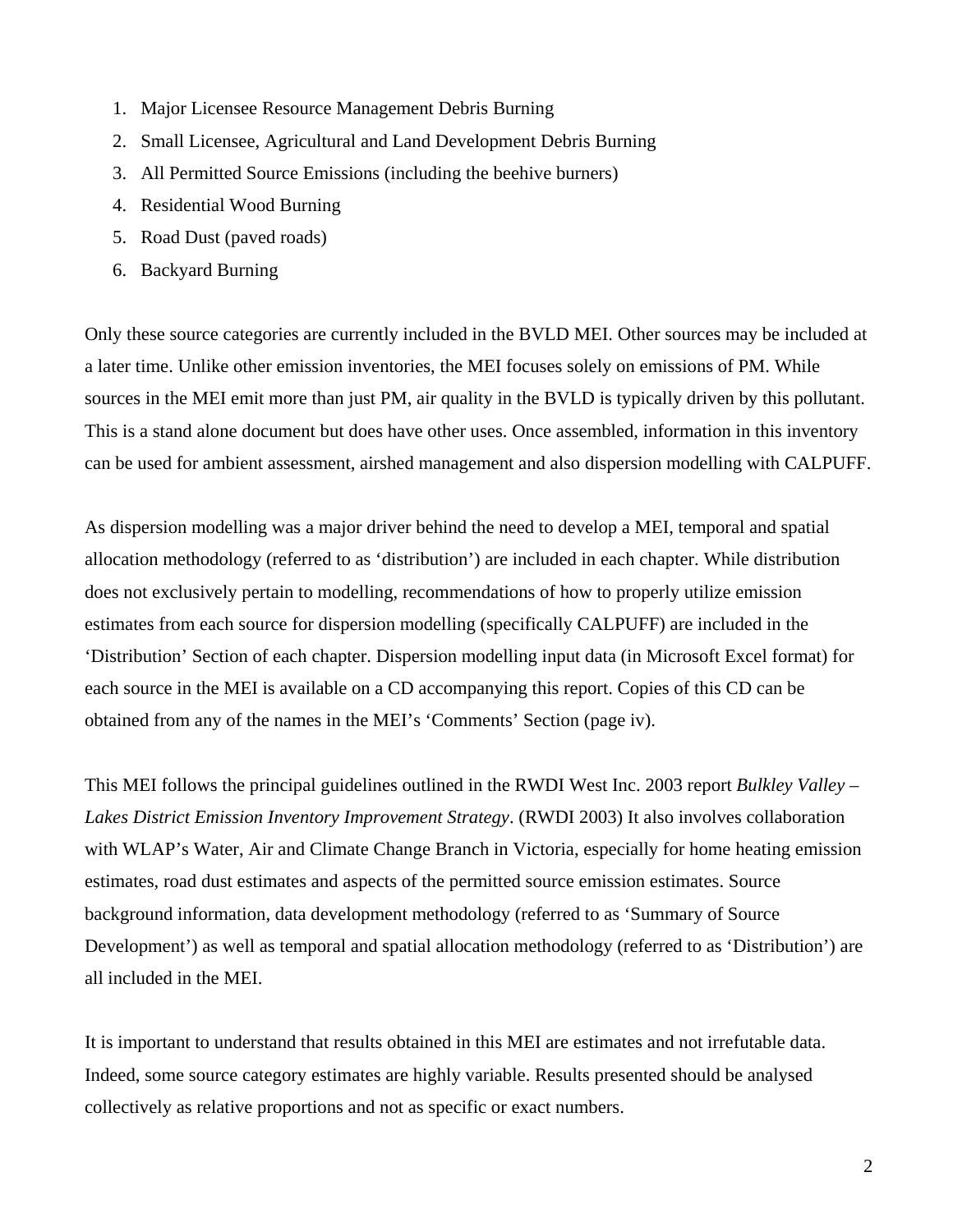# **a) Study Area**

At 35,000 km<sup>2</sup>, the Bulkley Valley – Lakes District Airshed is very large. It is the largest airshed in the province for which dispersion modelling is currently being performed.



**Figure 1 – The BVLD in British Columbia**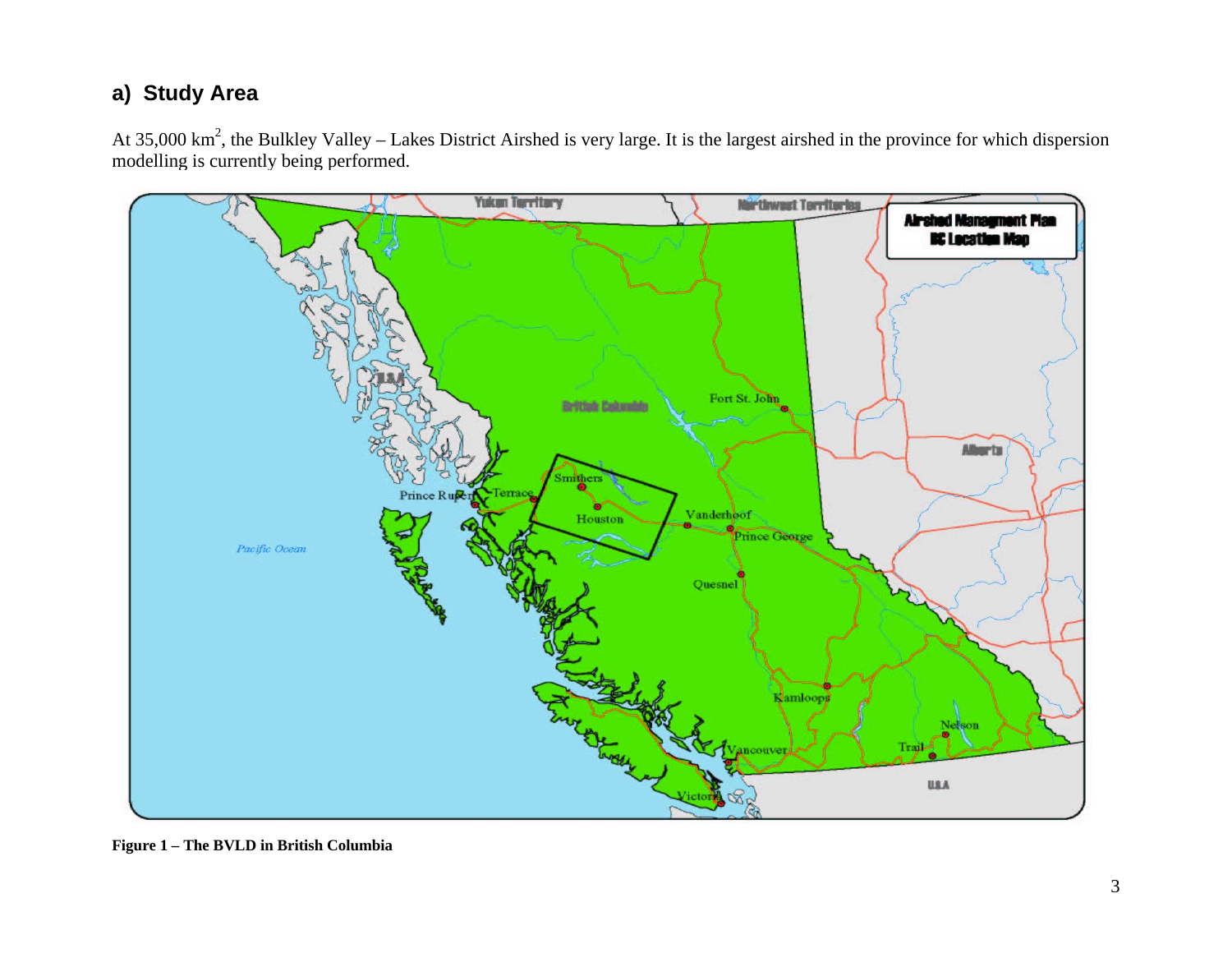

**Figure 2 – The BVLD close up**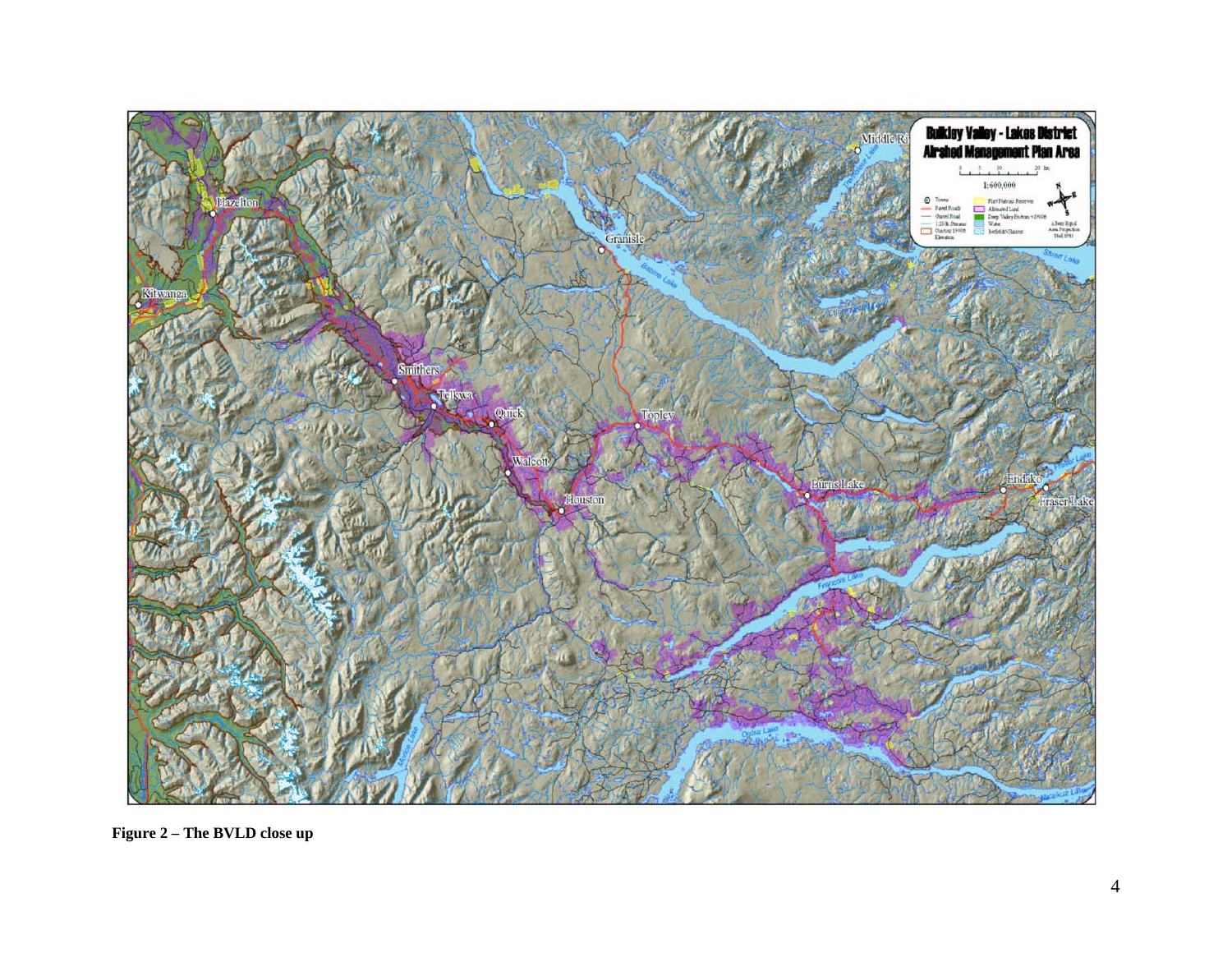## **b) Contaminants Inventoried**

Emissions of PM including total particulate matter (TPM),  $PM_{10}$  and  $PM_{2.5}$  are the only pollutants currently included in the MEI. Environment Canada's National Pollutant Release Inventory (NPRI)<sup>1</sup> and WLAP's *2000 British Columbia Emissions Inventory of Criteria Air Contaminants: Methods and Calculations* (Wakelin 2004) define the above pollutants as:

- **i) Total particulate matter**, **TPM** (also called TSP or Part), is defined as total suspended particulate matter of all sizes,
- **ii) PM**<sub>10</sub>, particulate matter with aerodynamic diameters less than or equal to 10 micrometers (can be considered inhalable particulate) and
- **iii) PM**<sub>2.5</sub>, particulate matter with aerodynamic diameters less than or equal to 2.5 micrometers.<sup>2</sup> PM<sub>2.5</sub>, also known as fine particulate "is the fraction of particulate matter recognized as having the greatest effect on human health."<sup>3</sup>

TPM values in the MEI include the size fractions for  $PM_{10}$  as well as  $PM_{2.5}$ . Similarly,  $PM_{10}$  values in the MEI include the size fractions for  $PM_{2.5}$ .

PM exists in either solid or liquid form. Large PM can be seen and is often identified as dust or dirt, while small, fine particles must be identified with a microscope. PM can be emitted directly into the atmosphere from combustion sources such as wood burning but can also result from non-combustive sources like road dust or tire wear.<sup>4</sup> When inhaled, the finer fractions of PM, defined above as  $PM_{2.5}$  as well as the courser fraction  $PM_{10}$  have been associated with many adverse cardio-respiratory health effects such as increased risk of heart attacks, risk of pneumonia, aggravation of chronic lung disease, increased risk of lung cancer and reduced survival. $5$ 

Chapter 2 of the BVLD AMP is entitled Fine Particulate Pollution. For more information visit the BVLD AMP Website at www.bvldamp.ca. All chapters of *Community Action Plan for Clean Air* can be downloaded from http://www.bvldamp.ca/html/current.htm.

 $\overline{a}$ <sup>1</sup> NPRI's Criteria Air Contaminants online glossary,  $\frac{http://www.ec.gc.ca/pdb/cac/cac-gloss_e.cfm.}{http://www.ec.gc.ca/pdb/cac/cac-gloss_e.cfm.}$ 

 $2$  Wakelin, 2004, p3

<sup>&</sup>lt;sup>3</sup> BVLD AMP, 2004, 1-1

<sup>&</sup>lt;sup>4</sup> U.S. EPA, Understanding Particle Pollution,  $\frac{http://www.epa.gov/air trends/pm.html}{http://www.epa.gov/air trends/pm.html}$ .

<sup>&</sup>lt;sup>5</sup> BVLD AMP, 2004, 2-1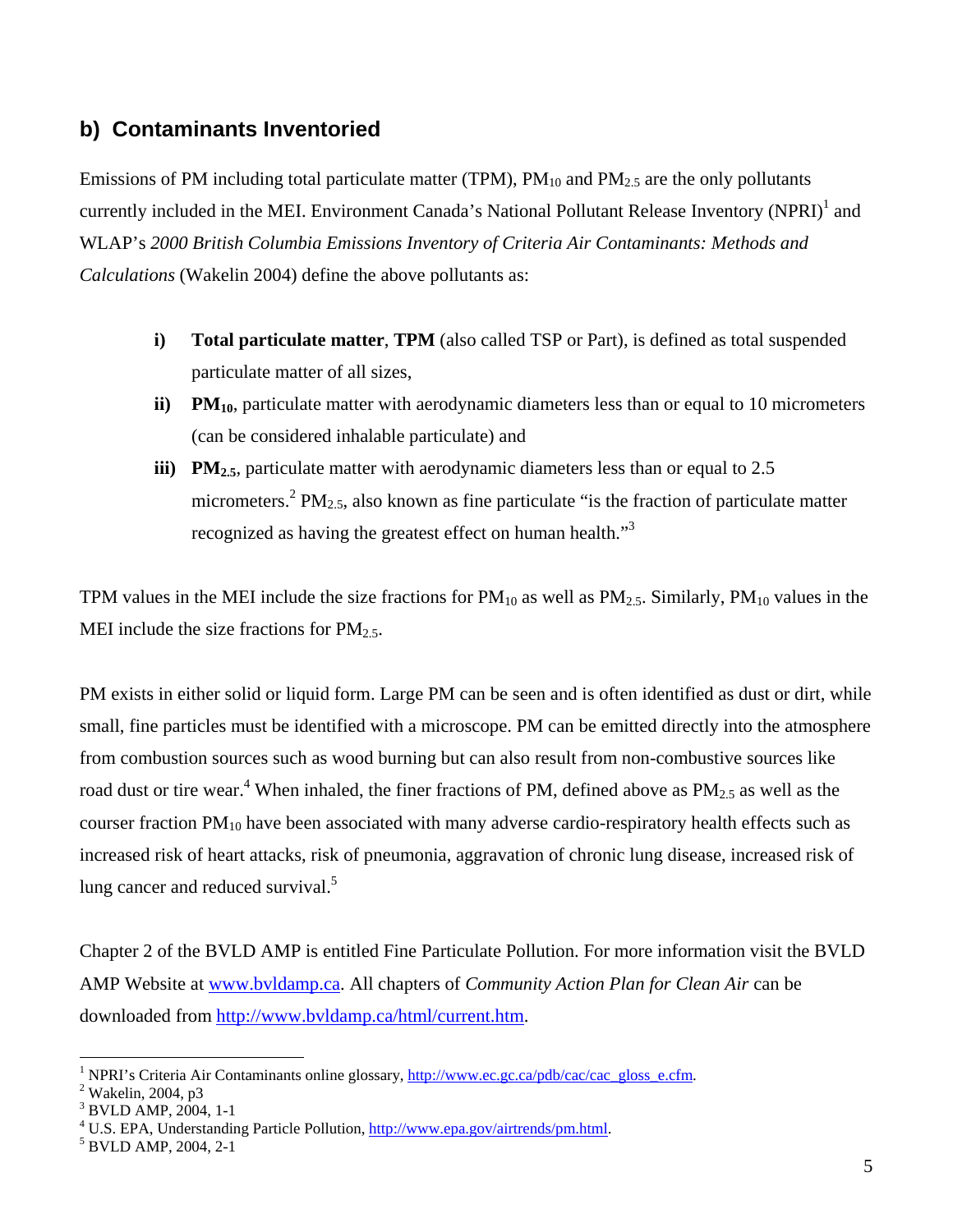# **c) General Emissions Formula**

In most cases, emissions are calculated through the formula:

$$
(1.1)\,E_{PM}=BQ\times\frac{EF_{PM}}{1000}
$$

where  $E_{pM}(t)$  are the emissions of PM (either TPM, PM<sub>10</sub> or PM<sub>2.5</sub>),

 $BQ(t)$  is the base quantity (of fuel burned) and

 $EF_{PM}$   $\Big(\frac{kg}{f}\Big)$  $\left(\frac{kg}{t}\right)$  is the emission factor of PM (either TPM, PM<sub>10</sub> or PM<sub>2.5</sub>).

It should be noted that there are uncertainties in both the base quantities and emission factors for every source in the MEI, but that these uncertainties have been minimized as much as possible.

### **d) Final Emissions Breakdown**

Emission values presented below (in Tables 1 & 2 as well as Figures 3-8) represent each chapter's most comprehensive totals. Refer to the individual chapters for detailed emission outlines.

| 2001 Emission Totals For the BVLD Airshed                     | <b>TPM</b> | $PM_{10}$ | PM <sub>2.5</sub> |
|---------------------------------------------------------------|------------|-----------|-------------------|
| Major Licensee Resource Management Debris Burning             |            | 1491      | 1270              |
| Small Licensee, Agricultural and Land Clearing Debris Burning |            | 402       | 348               |
| Permitted Sources (other than Beehive Burners)                | 2971       | 1676      | 703               |
| <b>Beehive Burners</b>                                        | 1654       | 905       | 665               |
| <b>Residential Heating</b>                                    | 572        | 540       | 540               |
| <b>Road Dust</b>                                              | 9,726      | 1,864     | 446               |
| <b>Backyard Burning</b>                                       | 15.6       | 12.5      | 11.4              |
| Total                                                         | <b>TPM</b> | $PM_{10}$ | PM <sub>2.5</sub> |
|                                                               | 17607      | 6890      | 3983              |

**Table 1 – 2001 emission totals for the BVLD airshed (tonnes)** 

| Table 2 - 2002 emission totals for the BVLD airshed (tonnes) |  |  |  |  |  |  |
|--------------------------------------------------------------|--|--|--|--|--|--|
|--------------------------------------------------------------|--|--|--|--|--|--|

| 2002 Emission Totals For the BVLD Airshed                     | <b>TPM</b> | $PM_{10}$ | PM <sub>2.5</sub> |
|---------------------------------------------------------------|------------|-----------|-------------------|
| Major Licensee Resource Management Debris Burning             | 2370       | 1679      | 1430              |
| Small Licensee, Agricultural and Land Clearing Debris Burning | 964        | 693       | 598               |
| Permitted Sources (other than Beehive Burners)                | 2853       | 1625      | 675               |
| <b>Beehive Burners</b>                                        | 1760       | 963       | 708               |
| <b>Residential Heating</b>                                    | 572        | 540       | 540               |
| Road Dust                                                     | 9,726      | 1,864     | 446               |
| <b>Backyard Burning</b>                                       | 15.6       | 12.5      | 11.4              |
| Total                                                         | <b>TPM</b> | $PM_{10}$ | PM <sub>2.5</sub> |
|                                                               | 18260      | 7376      | 4408              |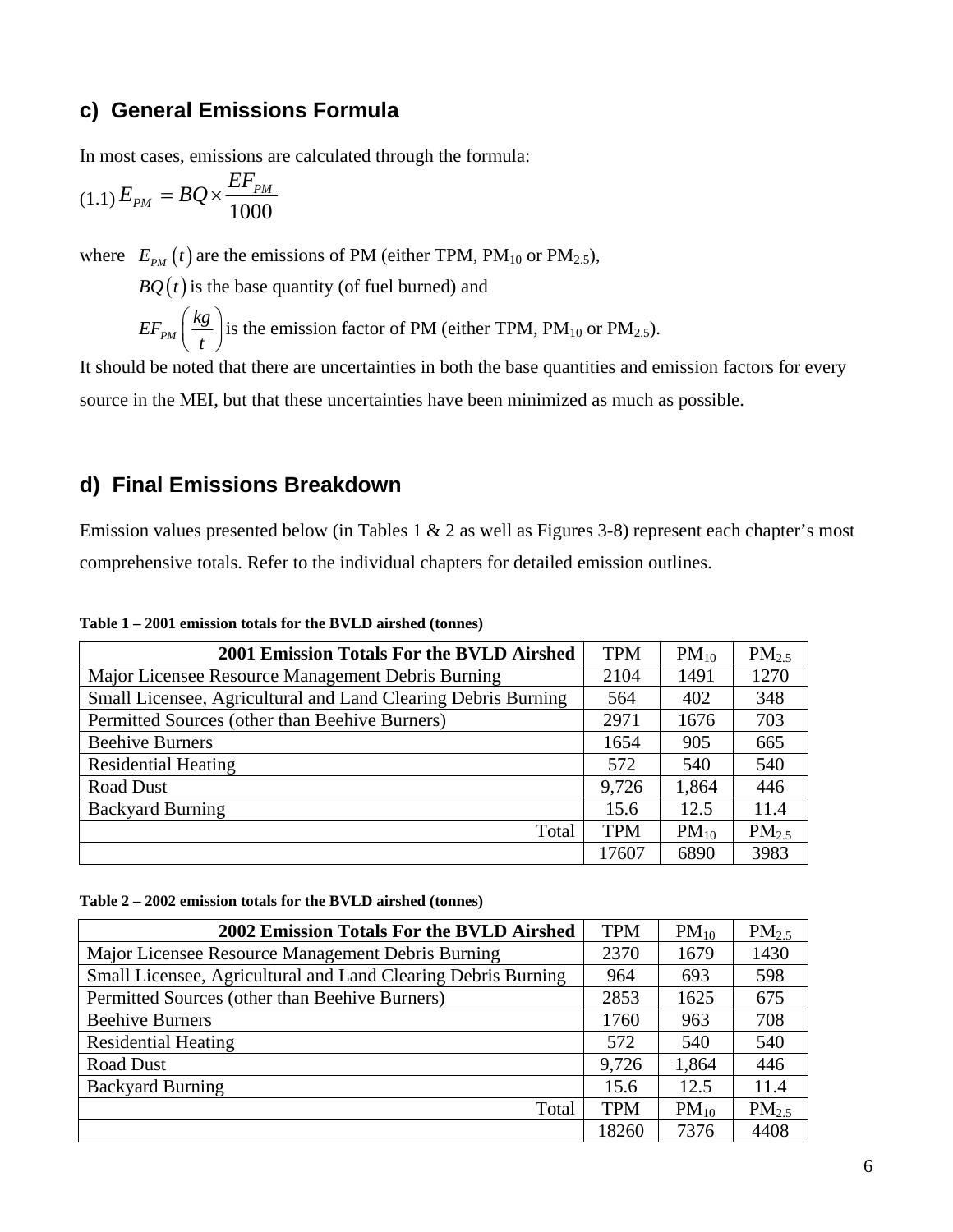#### **2001 Emission Totals for the BVLD Airshed**

**Total TPM Emissions 2001**





 **Total PM10 Emissions 2001**





**Figure 5 – Total PM2.5 emissions in 2001** 

**Figure 4 – Total PM10 emissions in 2001**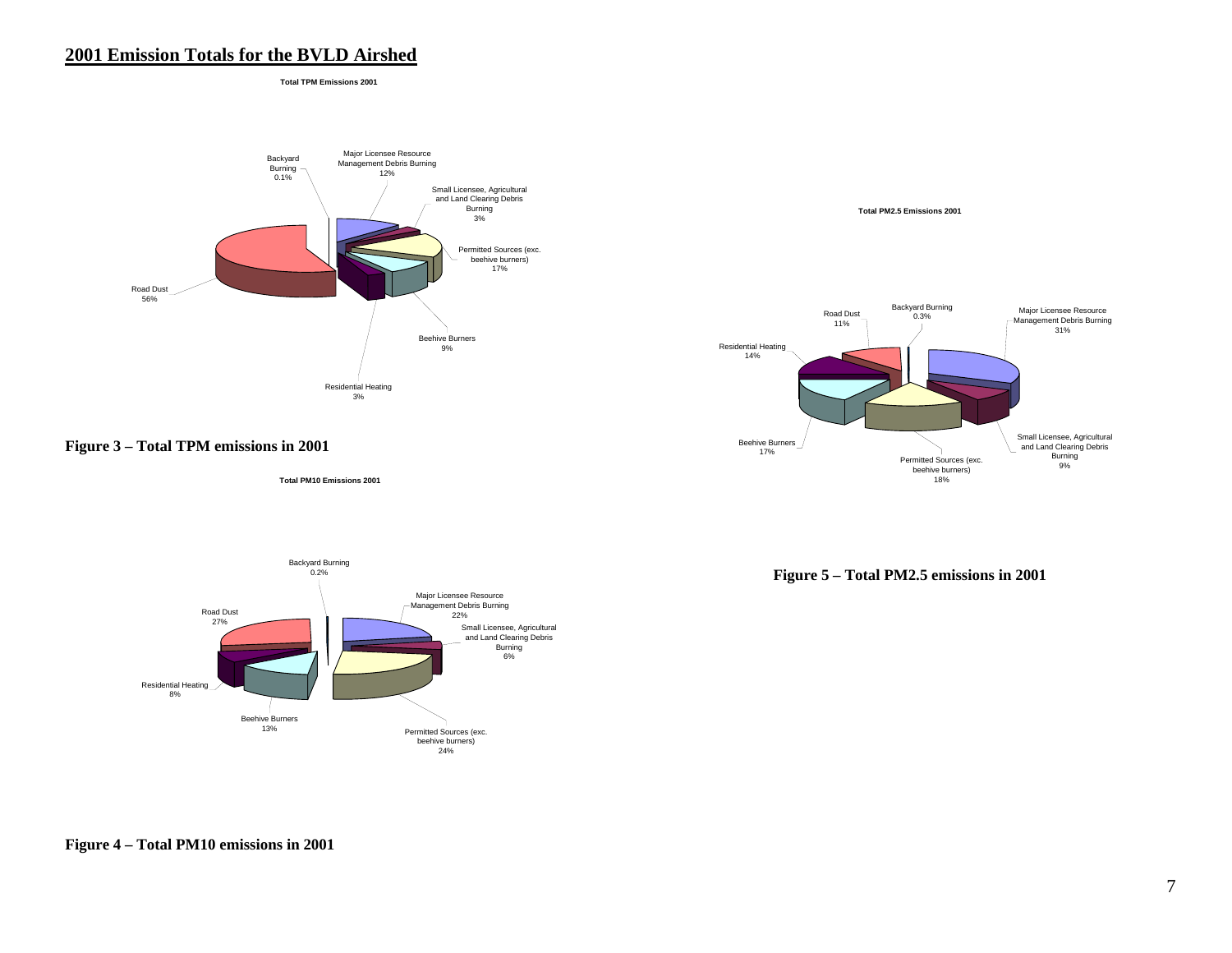#### **2002 Emission Totals for the BVLD Airshed**

**Total TPM Emissions 2002**





**Figure 6 – Total TPM emissions in 2002** 

**Total PM10 Emissions 2002**



**Figure 8 – Total PM2.5 emissions in 2002** 

**Figure 7 – Total PM10 emissions in 2002**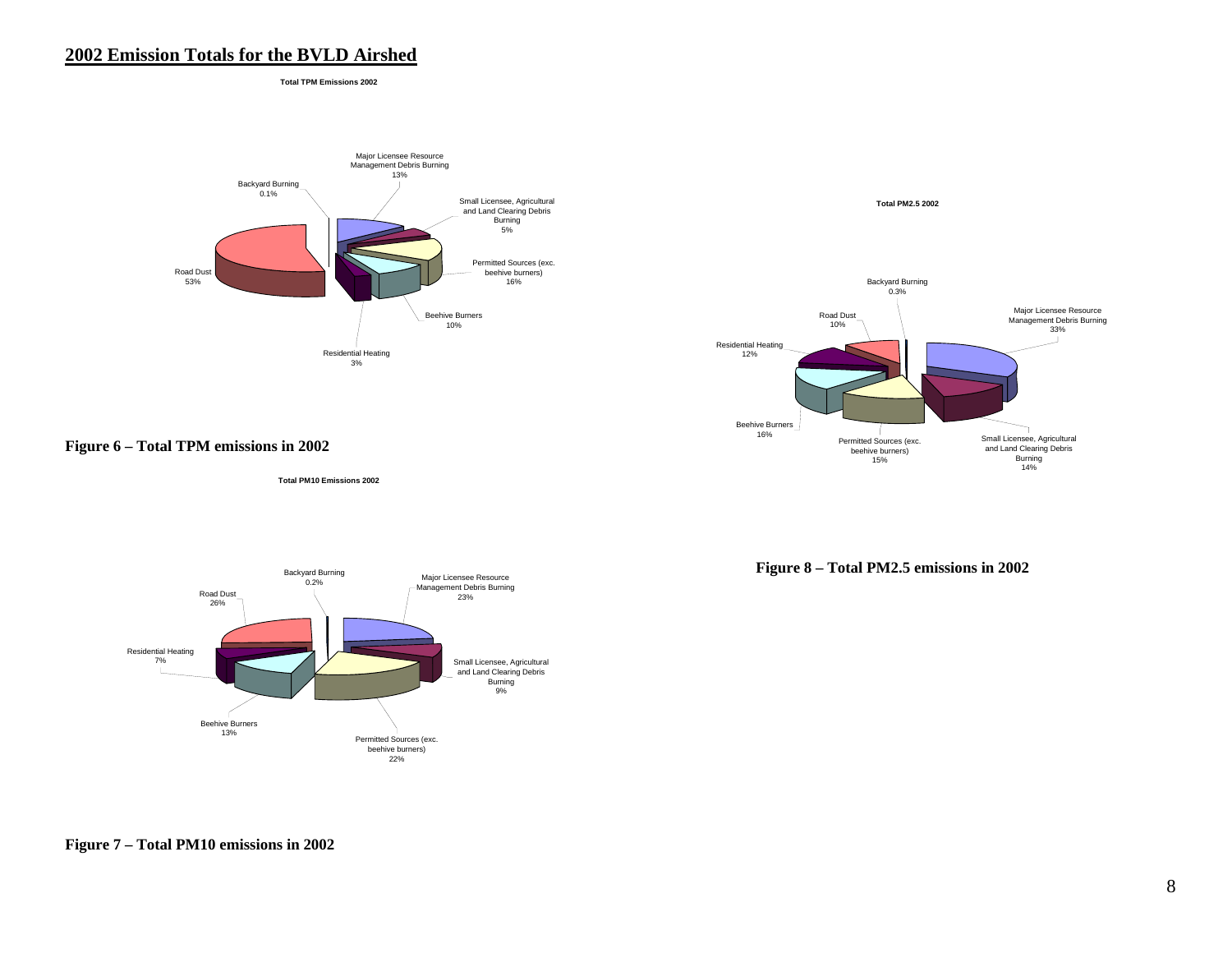# **2) Major Licensee Resource Management Debris Burning**

# **a) Background**

Economics and operational practicalities of the forestry sector dictate that not all wood harvested in cut blocks can be removed for processing. Tree limbs, tops and rotten wood are examples of residual debris created from the logging process that is not removed from the land it originated on. As this wood creates fire and insect hazards the Ministry of Forests (MOF) requires it to be disposed of practically, and burning it safely is simple and economic.<sup>6</sup>

There are four major licensees currently operating in the BVLD: Pacific Inland Resources (PIR), Canadian Forest Products (Canfor), Houston Forest Products Company (HFP) and Babine Forest Products (BFP). Resource management debris burning from these four licensees accounts for the majority of the open burning activity in the BVLD. A round number estimate would place the total number of piles burned each fall by these licensees at 11,000 piles total, most of which have an estimated base area of 100m<sup>2</sup>, and height of 5 metres.<sup>7</sup>

During the fall burning season it is understood that resource management debris burning is a major contributor to air quality in the BVLD. Emissions from these burns are the largest contributor of fine particulate matter to the airshed on an annual basis. For this reason, the CWGs felt it was necessary to closely examine emissions from this source.

## **b) Summary of Source Development**

Following the recommendation by RWDI West Inc (RWDI 2003), the United States Forest Service (USFS) Consume v2.1 model was used to estimate total emissions from resource management debris burning activity. Some aspects of the model needed to be changed to reflect local needs, which were done by extracting Consume v2.1 into Microsoft Excel format and manually changing some input variables.

 $\overline{a}$ 

<sup>6</sup> BVLD AMP, 2004, 6-1

 $<sup>7</sup>$  Annual total based on reports from the 4 major licensees for the year 2002. Area estimates based on resource management</sup> burning subcommittee meetings, 2004.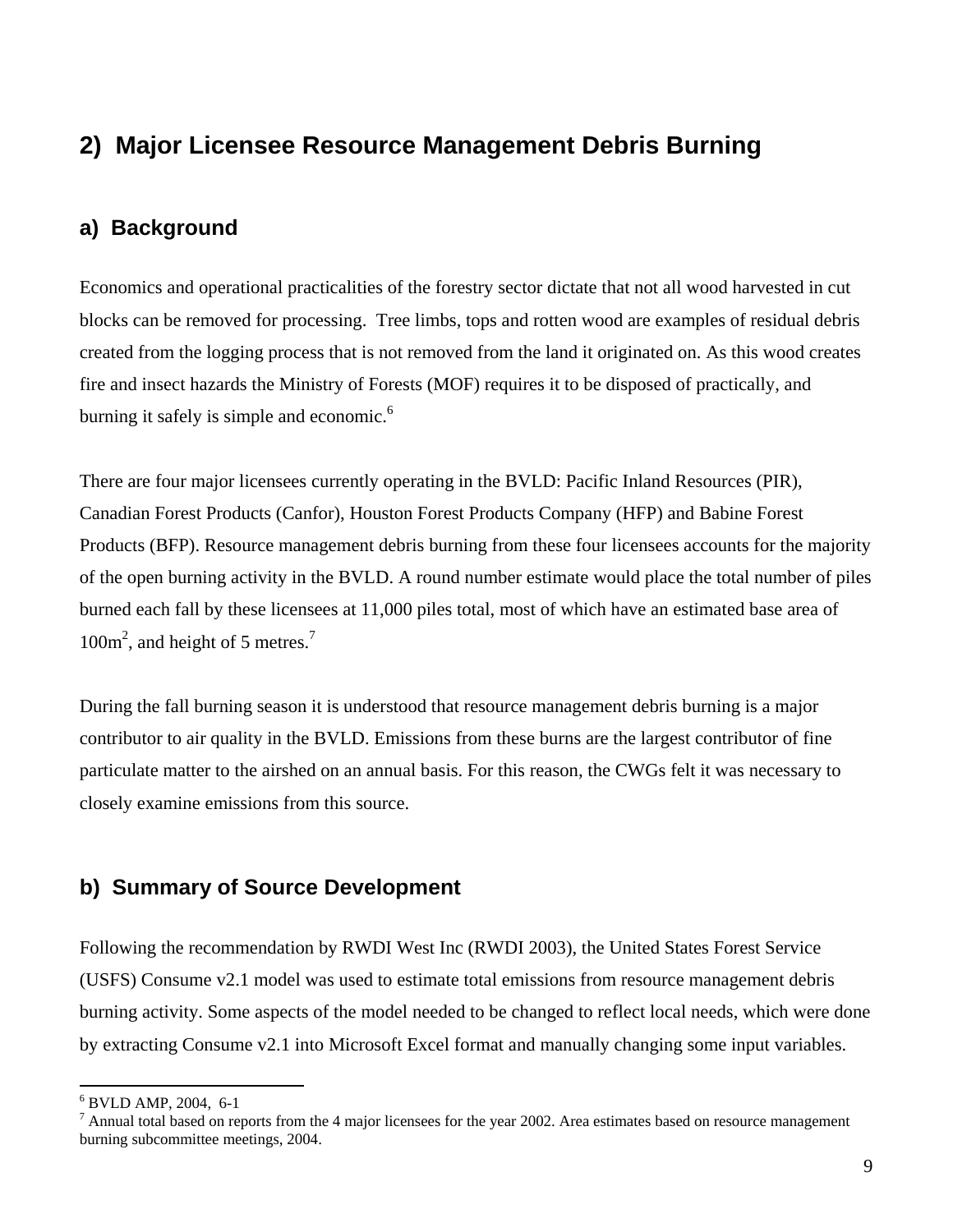Uses of this model as well as the changes made to it are elaborated in great detail in Appendix A, "The Consume v2.1 Model".

Two methods were used in conjunction with Consume v2.1 (henceforth to be called 'Consume') to estimate emissions from major licensee resource management debris burns. The first used data submitted directly from the four licensees for the year 2002. This detailed information included:

- block numbers and sizes,
- latitudes and longitudes,
- number of piles and
- treatment dates (dates piles were burned).

In some cases the blocks were further divided into tree species composition for the purpose of calculating average pile density. It was assumed that piles were paraboloids, with dimensions 10m x 10m x 5m. (Note, for PIR the pile estimates were corrected to 15m x 15m x 5m piles, as pile numbers were estimated using this set of dimensions.) In most cases pile numbers were reported, while for the remainder pile numbers were estimated using the formula of 2- 10m x 10m debris piles per hectare harvested. Missing or absent data was interpolated on a case by case basis. Only data for the year 2002 was available from the four licensees for this method and therefore only estimates from the year 2002 were calculated. Estimates for the year 2001 were interpolated through the fraction of 2001 / 2002 emissions from the methodology used to estimate emissions from the MOF's Open Fire Tracking System, outlined in the section below. The formula for estimating 2001 emissions from data supplied by the licensees can be written as

$$
(1.2) E_{PM_{\text{Licenses 2001}}} = E_{PM_{\text{Licenses 2002}}} \times \frac{E_{PM_{\text{OTTS 2001}}}}{E_{PM_{\text{OTTS 2002}}}}
$$

where  $E_{PM_{Lieemsees 2001}}(t)$  and  $E_{PM_{Lieemsees 2002}}(t)$  are the PM (either TPM, PM<sub>10</sub> or PM<sub>2.5</sub>) emissions estimated from data supplied by the licensees for the years 2001 and 2002 respectively and  $E_{PM_{OFTS2001}}(t)$  and  $E_{PM_{OFTS2002}}(t)$  are the PM (either TPM, PM<sub>10</sub> or PM<sub>2.5</sub>) emissions estimated from data obtained through the OFTS for the years 2001 and 2002 respectively.

The second method used to estimate emissions from resource management debris burning for the four major licensees was performed using Consume in conjunction with the MOF's Open Fire Tracking System (OFTS). The OFTS tracks burn reference numbers (BRNs), which all operators must obtain from the MOF prior to open burning of any kind (with the exception of backyard burns and small grass fires).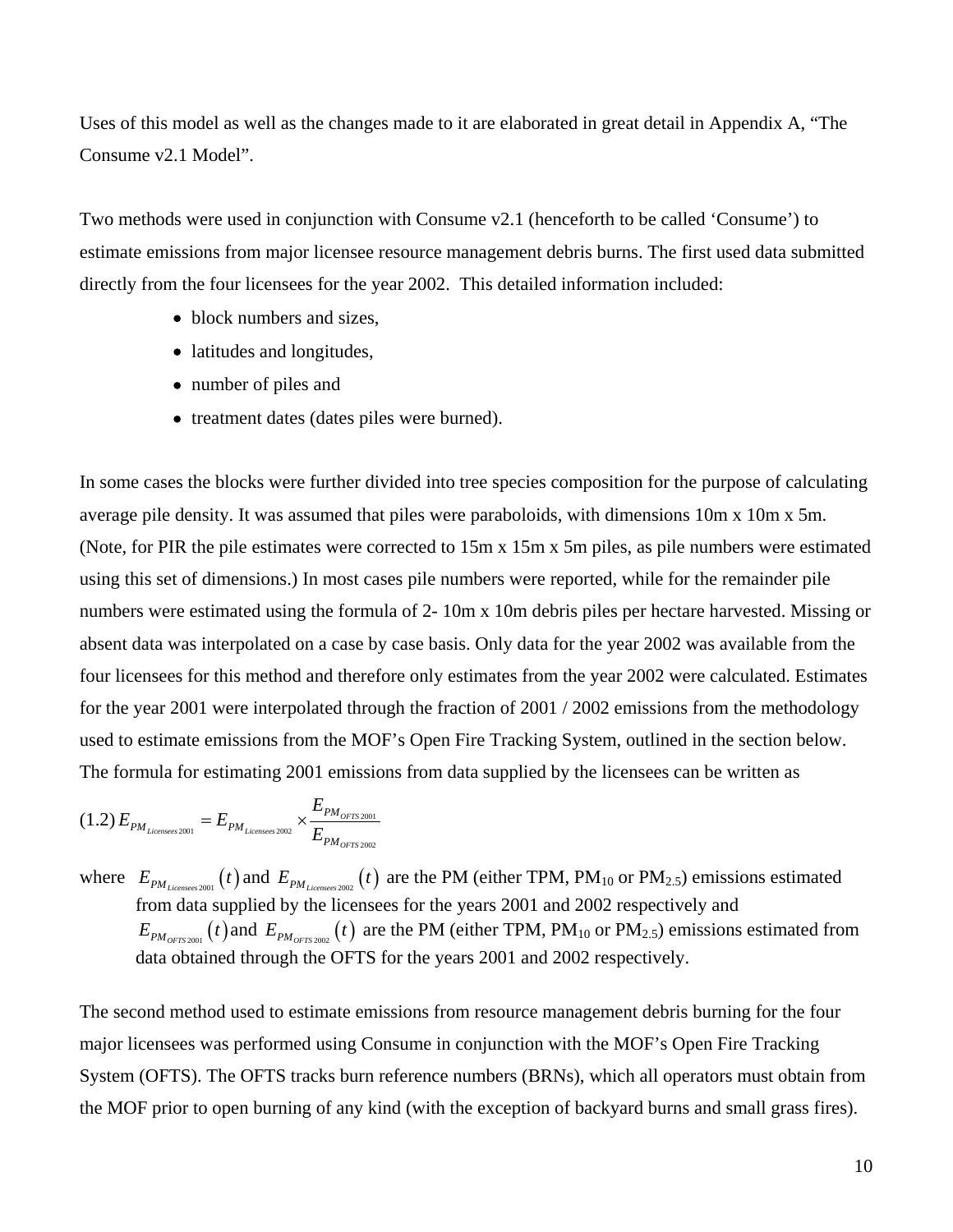An in-detail explanation of the OFTS can be found in Appendix B, "the Open Fire Tracking System". Data obtained from the OFTS included:

- location of burns and
- approximate number of piles burned.

The system also provided either a two week window in which the BRN was active (if winter burning conditions were not in effect), or a window which started whenever a BRN was issued and ended on the following March  $31<sup>st</sup>$  (if winter burning conditions were in effect). To estimate the burn date, the exact middle date of this window was taken, provided that not more than 500 piles were burned on one day in one reference number. In cases where 500 piles would have been burned in one day, these burns were spread over a two day period. Pile sizes for major licensee burns were all estimated to be 10m x 10m x 5m, to be consistent with size estimates given by the Resource Management Burning Subcommittee.

Results represent estimates based on the methods described above and a variety of emission factors, taken from Consume.<sup>8</sup> Note that the formula used to calculate these emissions deviates slightly from the general emissions equation(1.1), outlined in Chapter 1, Section C:

$$
(1.1) E_{PM} = BQ \times \frac{EF_{PM}}{1000}
$$

where  $E_{PM}(t)$  are the emissions of PM (either TPM, PM<sub>10</sub> or PM<sub>2.5</sub>),

 $BQ(t)$  is the base quantity (of wood burned) and

$$
EF_{PM}\left(\frac{kg}{t}\right)
$$
 is the emission factor of PM (either TPM, PM<sub>10</sub> or PM<sub>2.5</sub>).

As explained in Appendix A, there is a reduction for the proportion of wood burned (Consume assumes only 90% of the base quantity combusts) as well as a percentage subtraction for soil in the pile which does not burn (estimated predominantly at 5%).

$$
(1.3) E_{PM} = BQ \times \frac{PpnMassConsumed}{100} \times \frac{EF_{PM}}{1000} \left(1 - \frac{\% \, soil}{100}\right)
$$

where *PpnMassConsumed* is the percentage of fuel that fully combusts and

 $1-\frac{\%}{4}$  $\left(1-\frac{\% \, soil}{100}\right)$  is the adjustment for soil content in the pile (estimated predominantly at 5%).

 $\overline{a}$ 

<sup>8</sup> Ottmar, 2000, p146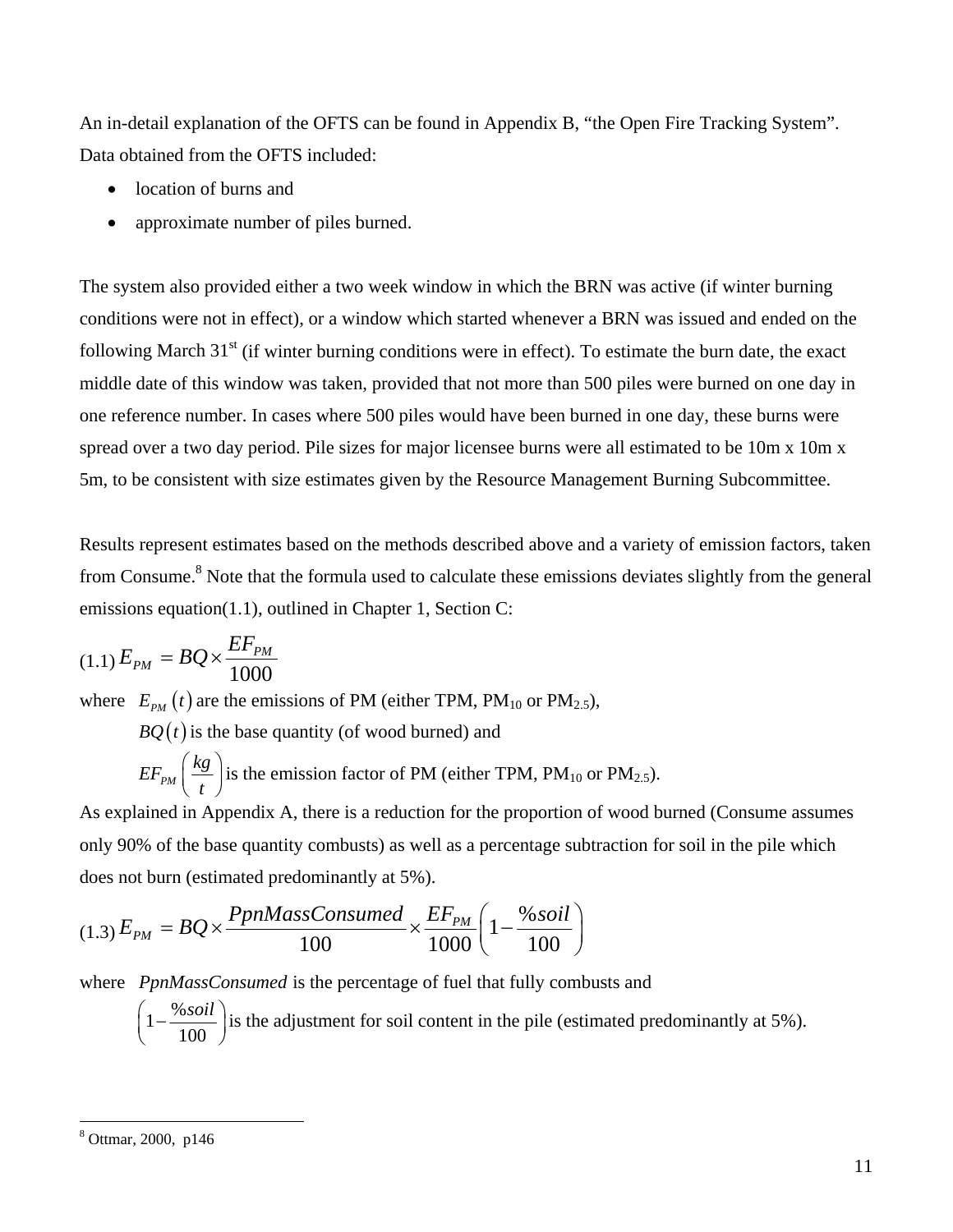**Table 3 – 2001 resource management debris burning emission estimates from large licensees based on Consume v2.1 emission factors and data supplied by the licensees** 

| Company Name | Total Wood Burned (t)    |            | Total Emissions (t)<br>Emission Factors (kg/t) |            |            |           |                   |
|--------------|--------------------------|------------|------------------------------------------------|------------|------------|-----------|-------------------|
|              | (90% of BQ)              | <b>TPM</b> | $PM_{10}$                                      | $PM_{2.5}$ | <b>TPM</b> | $PM_{10}$ | PM <sub>2.5</sub> |
| <b>PIR</b>   | ∗                        | 10.94      | 7.75                                           | 6.74       | ∗          | *         | $\ast$            |
| Canfor       | *                        | 10.94      | 7.75                                           | 6.74       | ∗          | $\ast$    | $\ast$            |
| <b>HFP</b>   | $\ast$                   | 10.94      | 7.75                                           | 6.74       | $\ast$     | $\ast$    | $\ast$            |
| <b>BFP</b>   | ∗                        | 10.94      | 7.75                                           | 6.74       | $\ast$     | $\ast$    | $\ast$            |
|              | <b>Total Wood Burned</b> |            |                                                |            | Total      | Total     | Total             |
|              |                          |            |                                                |            | <b>TPM</b> | $PM_{10}$ | $PM_{2.5}$        |
|              | 202,518                  |            |                                                |            | 2104       | 1491      | 1270              |

\*Note the absence of data for the year 2001. Due to the potential for high variability, only annual totals were estimated using the fraction of 2001 / 2002 emissions from the methodology used to estimate emissions from the MOF's Open Fire Tracking System (equation(1.2)).

#### **Table 4 – 2002 resource management debris burning emission estimates from large licensees based on Consume v2.1 emission factors and data supplied by the licensees**

| Company Name | Total Wood Burned (t)    | Emission Factors $(kg/t)$ |           |                   | Total Emissions (t) |           |                   |
|--------------|--------------------------|---------------------------|-----------|-------------------|---------------------|-----------|-------------------|
|              | (90% of BQ)              | <b>TPM</b>                | $PM_{10}$ | PM <sub>2.5</sub> | <b>TPM</b>          | $PM_{10}$ | $PM_{2.5}$        |
| <b>PIR</b>   | 25,747                   | 10.94                     | 7.75      | 6.74              | 268                 | 190       | 165               |
| Canfor       | 80,487                   | 10.94                     | 7.75      | 6.74              | 837                 | 593       | 515               |
| <b>HFP</b>   | 69,641                   | 10.94                     | 7.75      | 6.74              | 724                 | 513       | 446               |
| <b>BFP</b>   | 52,153                   | 10.94                     | 7.75      | 6.74              | 542                 | 384       | 334               |
|              | <b>Total Wood Burned</b> |                           |           |                   | Total               | Total     | Total             |
|              |                          |                           |           |                   | <b>TPM</b>          | $PM_{10}$ | PM <sub>2.5</sub> |
|              | 228,027                  |                           |           | 2370              | 1679                | 1430      |                   |

| Table 5 – 2001 resource management debris burning emission estimates from large licensees based on Consume v2.1 |  |
|-----------------------------------------------------------------------------------------------------------------|--|
| emission factors and data obtained through the OFTS                                                             |  |

| Company Name | Total Wood Burned (t)    |            | Emission Factors (kg/t) |            | Total Emissions (t) |           |            |
|--------------|--------------------------|------------|-------------------------|------------|---------------------|-----------|------------|
|              | $(90\% \text{ of } BQ)$  | <b>TPM</b> | $PM_{10}$               | $PM_{2.5}$ | <b>TPM</b>          | $PM_{10}$ | $PM_{2.5}$ |
| <b>PIR</b>   | 27,627                   | 10.94      | 7.75                    | 6.74       | 287                 | 203       | 177        |
| Canfor       | 106,979                  | 10.94      | 7.75                    | 6.74       | 1112                | 788       | 685        |
| <b>HFP</b>   | 2055                     | 10.94      | 7.75                    | 6.74       | 21                  | 15        | 13         |
| <b>BFP</b>   | 5539                     | 10.94      | 7.75                    | 6.74       | 58                  | 41        | 36         |
|              | <b>Total Wood Burned</b> |            |                         |            | Total               | Total     | Total      |
|              |                          |            |                         |            | <b>TPM</b>          | $PM_{10}$ | $PM_{2.5}$ |
|              | 142,200                  |            |                         |            | 1478                | 1047      | 911        |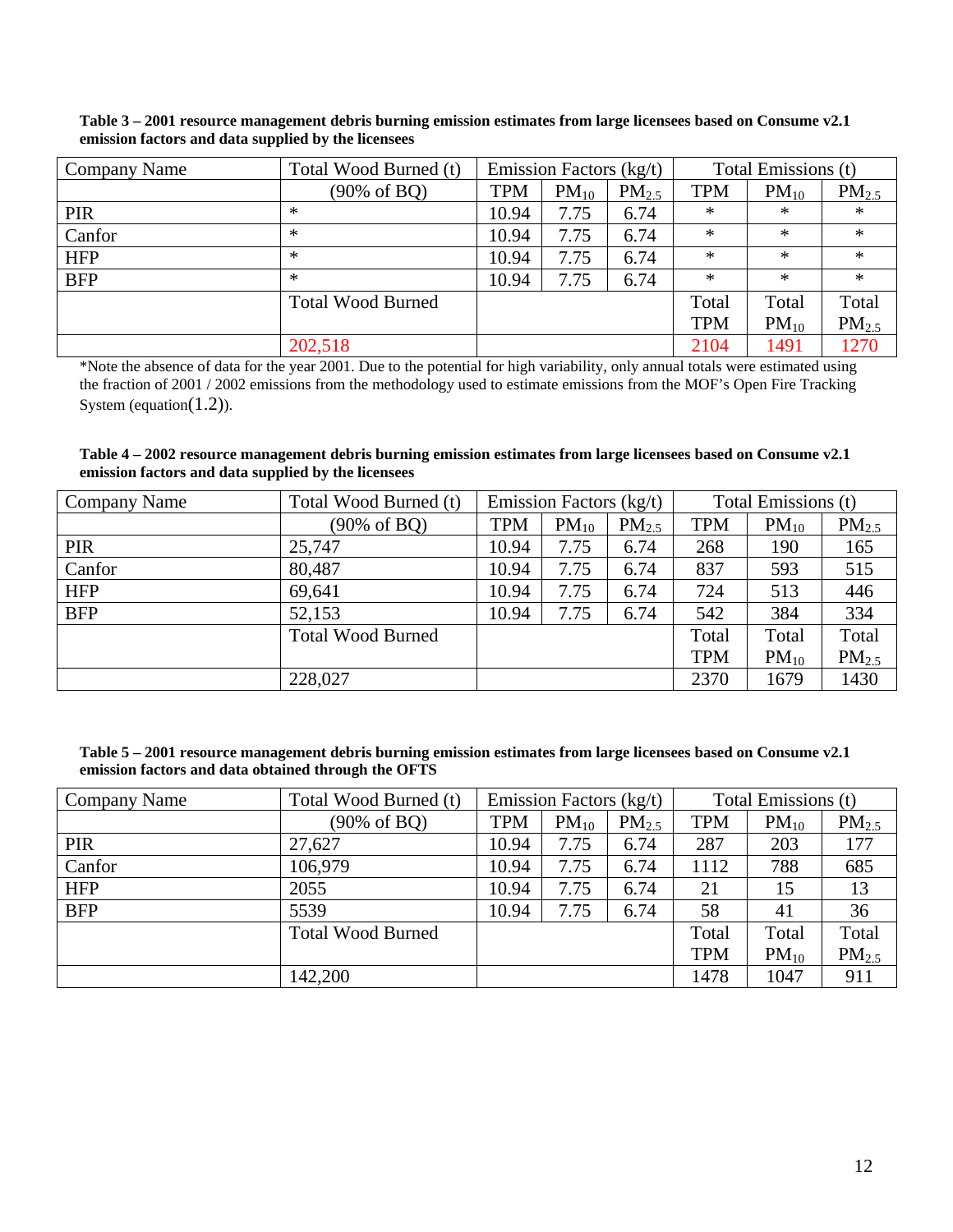| Company Name | Total Wood Burned (t)    |            | Emission Factors (kg/t) |            | Total Emissions (t) |           |            |
|--------------|--------------------------|------------|-------------------------|------------|---------------------|-----------|------------|
|              | (90% of BQ)              | <b>TPM</b> | $PM_{10}$               | $PM_{2.5}$ | <b>TPM</b>          | $PM_{10}$ | $PM_{2.5}$ |
| <b>PIR</b>   | 40,426                   | 10.94      | 7.75                    | 6.74       | 420                 | 298       | 259        |
| Canfor       | 26,913                   | 10.94      | 7.75                    | 6.74       | 280                 | 198       | 172        |
| <b>HFP</b>   | 28,674                   | 10.94      | 7.75                    | 6.74       | 298                 | 211       | 184        |
| <b>BFP</b>   | 64,099                   | 10.94      | 7.75                    | 6.74       | 666                 | 472       | 410        |
|              | <b>Total Wood Burned</b> |            |                         |            | Total               | Total     | Total      |
|              |                          |            |                         |            | <b>TPM</b>          | $PM_{10}$ | $PM_{2.5}$ |
|              | 160,112                  |            |                         |            | 1664                | 1179      | 1025       |

**Table 6 – 2002 resource management debris burning emission estimates from large licensees based on Consume v2.1 emission factors and data obtained through the OFTS** 

It should be noted that there is great discrepancy between results from data submitted by the licensees and the data obtained through the OFTS, especially when emissions are separated by licensee. Pile numbers submitted to the MOF to obtain a BRN are estimates only while data submitted from the licensees is collected while the burning is being completed. The information submitted by the licensees themselves is likely more accurate in pile quantity, location and date of treatment. It is thought that the OFTS is better capable of managing smaller scale operations like small licensees, ranchers or farmers because pile quantities are likely estimated more accurately.

## **c) Distribution**

Temporal and spatial distribution can be facilitated by treating each burn as an individual event, as separate latitudes, longitudes and dates are all known. In terms of CALPUFF dispersion modelling, for the year 2001 only data obtained through the OFTS can be modelled, while for 2002 data submitted by the licensees can be modelled as well as data obtained through the OFTS. Resource management debris burns meet all the requirements of an area source in CALPUFF (base area, latitude, longitude, emission rate and energy release rate) and can be modelled as such. Each burn was estimated to occur over a 48 hour period, with a constant emission rate for the entire length of the burn. While it is known that emission rates change through the different phases of a burn (pre-heating, flaming, smouldering), until an easy to use emission rate formula is developed, a constant emission rate is a good staring point for modelling.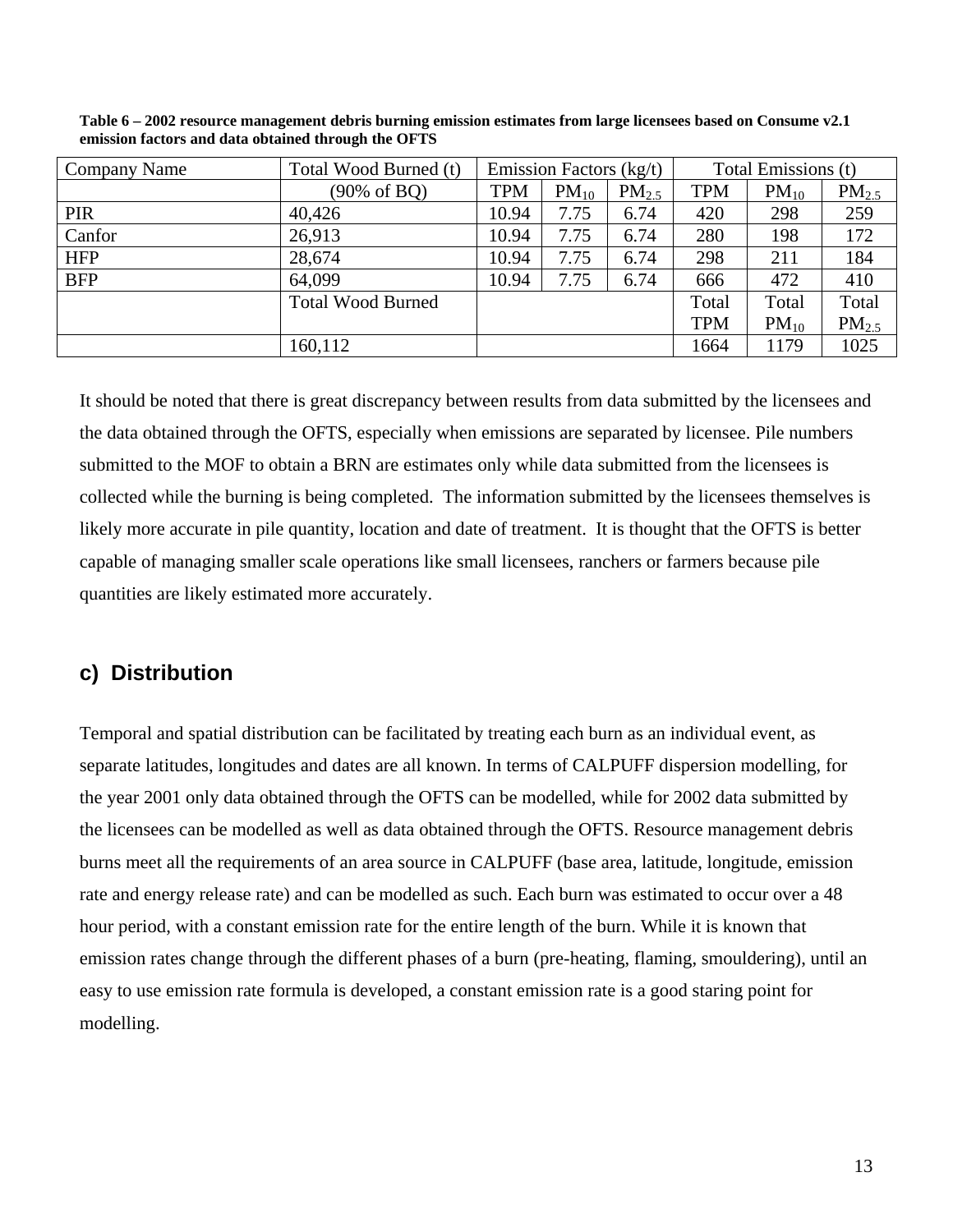# **3) Small Licensee, Agricultural and Land Development Debris Burning**

### **a) Background**

This chapter describes the remainder of non-permitted open burning emissions, including emissions from small licensees, agricultural and land development debris burning. Small licensees include any BC Timber Sales, Woodlot licensee or company that are not one of the four major licensees.

While they do constitute resource management debris burns, small licensee, agricultural and land development debris burning differ from major licensee resource management debris burning because in many cases burns occur in valley bottoms and close to populated areas. As a result, these burns have increased potential for noticeable local impacts.<sup>9</sup> While overall emissions from these sources are an order of magnitude less than from the major licensees, their simple proximity to populated areas means they are an important contributor to air quality.

## **b) Summary of Source Development**

Estimating emissions from small licensee, agricultural and land development debris burning was performed using Consume in conjunction with the MOF's OFTS. As mentioned in the previous chapter, the OFTS tracks BRNs, which operators must obtain from the MOF prior to open burning of any kind (with the exception of backyard burns). It should be noted that because small licensee and land development burns are resource management based the OFTS cannot positively distinguish one from the other. Agricultural based burns however, are not considered resource management and are usually classified separately (if they are properly registered). One can make broad assumptions through the definitions of the burn categories that agricultural debris burns are spread throughout categories 3-5, while small licensee and land development burns all fall into category 7. This assumption has been confirmed from MOF officials through correspondence. An in-detail explanation of the OFTS, including

 $\overline{a}$ 

<sup>9</sup> BVLD AMP, 2004, 7-1.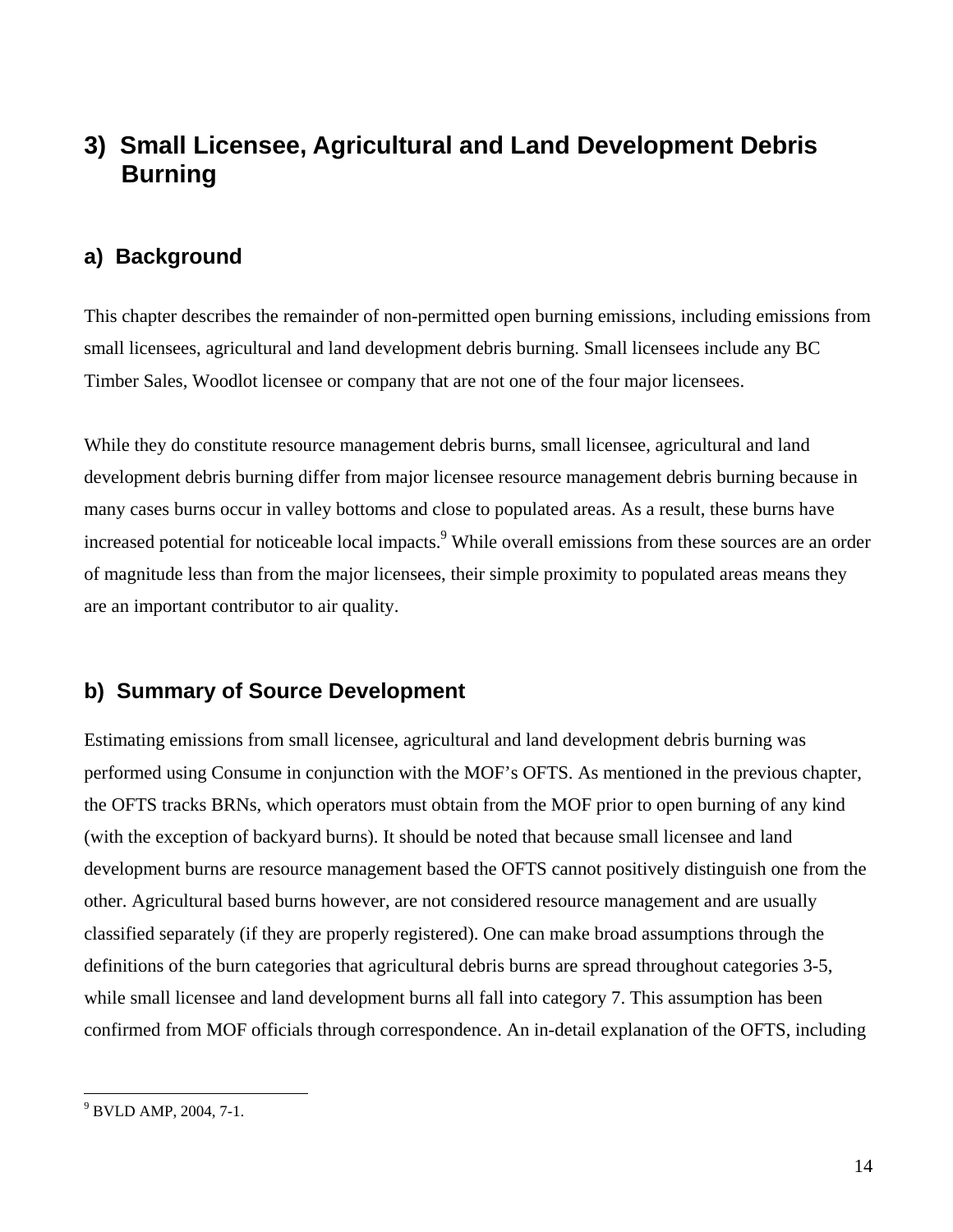definitions of the different burn categories can be found in Appendix B, "the Open Fire Tracking System".

Results presented represent estimates based on the OFTS and a variety of emission factors, taken from Consume.10 Similar to the previous chapter, the formula used to calculate these emissions deviates slightly from equation(1.1):

$$
(1.1)\,E_{PM} = BQ \times \frac{EF_{PM}}{1000} \,.
$$

As previously mentioned, there is a reduction for the proportion of wood burned (Consume assumes only 90% of the base quantity combusts) as well as a percentage subtraction for soil in the pile which does not burn (estimated predominantly at 5%). Recall equation(1.3):

$$
(1.3)\,E_{PM} = BQ \times \frac{PpnMassConsumed}{100} \times \frac{EF_{PM}}{1000} \bigg(1 - \frac{\% \, soil}{100}\bigg).
$$

**Table 7 – 2001 emission estimates from small licensee, agricultural and land development debris burning based on Consume v2.1 emission factors and data obtained through the OFTS** 

| Ministry of Forests Burn                                | <b>Total Wood Burned</b> |            | Emission Factors (kg/t) |                      | Total Emissions (t) |           |                   |  |
|---------------------------------------------------------|--------------------------|------------|-------------------------|----------------------|---------------------|-----------|-------------------|--|
| Category                                                | (t)                      |            |                         |                      |                     |           |                   |  |
|                                                         | (90% of BQ)              | <b>TPM</b> | $PM_{10}$               | $PM_{2.5}$           | <b>TPM</b>          | $PM_{10}$ | PM <sub>2.5</sub> |  |
| 3                                                       | 908                      | 13.48      | 10.02                   | 8.49                 | 11.6                | 8.6       | 7.3               |  |
| $\overline{4}$                                          | 139                      | 17.99      | 14.01                   | 11.82                | 2.4                 | 1.8       | 1.6               |  |
| 5                                                       | 532                      | 13.48      | 10.02                   | 8.49                 | 6.8                 | 5.1       | 4.3               |  |
| 6                                                       | $68 *$                   | 13.48      | 12.02                   | 8.49                 | 0.9                 | 0.7       | 0.6               |  |
| 7-Person                                                | 2616                     | 13.48      | 10.02                   | 8.49                 | 33.5                | 24.9      | 21.1              |  |
| 7-Small Licensee                                        | 48,962                   | 10.94      | 7.75                    | 6.74                 | 508.9               | 360.5     | 313.5             |  |
| 7-Major Licensee (from<br>previous chapter)             | 142,200                  | 10.94      | 7.75                    | 6.74                 | 1477.9              | 1046.9    | 910.5             |  |
| 8                                                       |                          |            |                         | No Activity Reported |                     |           |                   |  |
| $2001$ Totals (t) excluding                             | 53,225                   |            |                         |                      | 564.0               | 401.6     | 348.3             |  |
| Category 7 – Major Licensees                            |                          |            |                         |                      |                     |           |                   |  |
| 2001 Totals (t) including<br>Category 7-Major Licensees | 195,425                  |            |                         |                      | 2041.9              | 1448.5    | 1258.8            |  |

Note that for OFTS Category 6 grass burns it was assumed that 95% of the fuel fully combusted.

 $\overline{a}$ 

 $10$  Ottmar, 2000, p146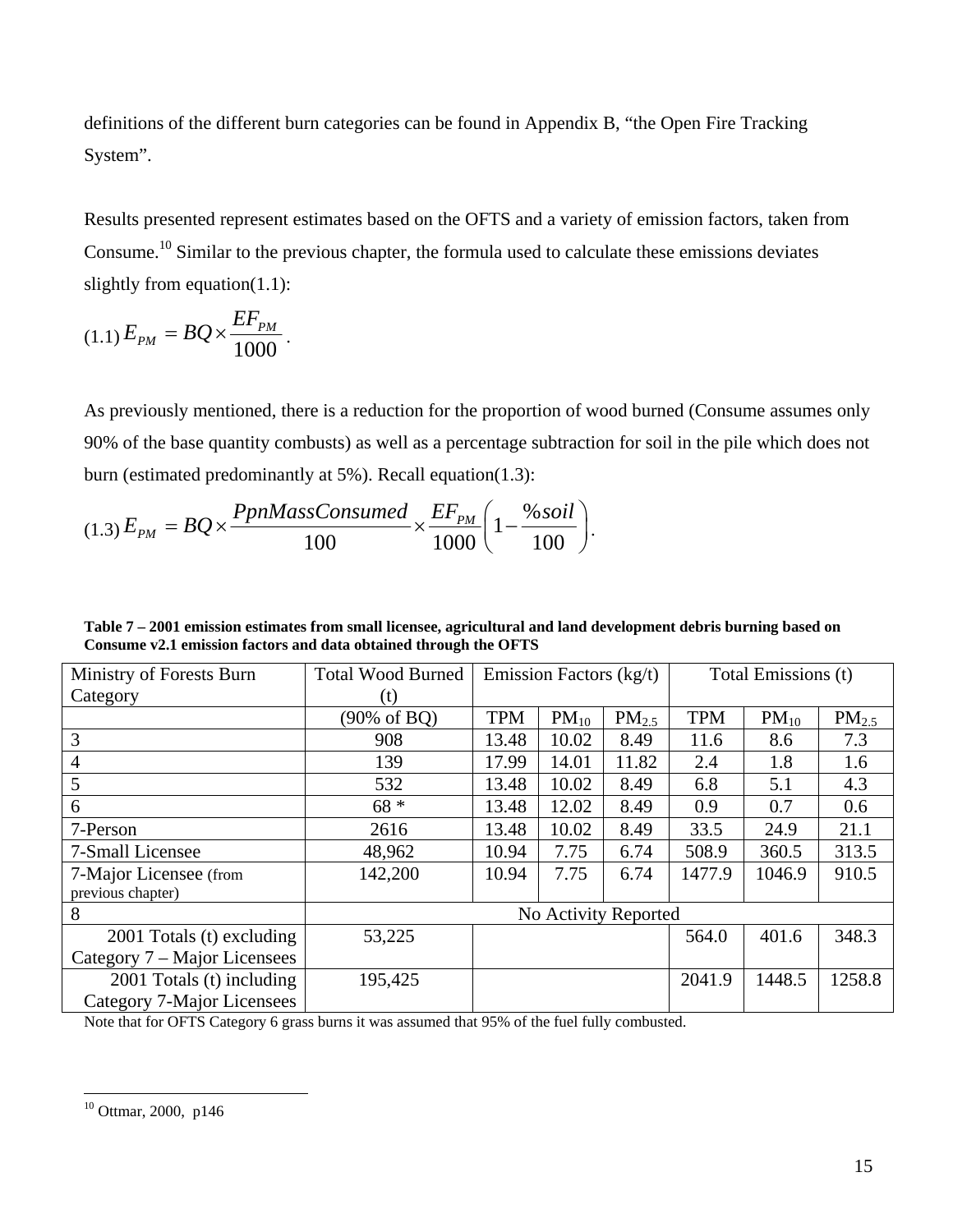| Ministry of Forests Burn     | <b>Total Wood Burned</b> | Emission Factors $(kg/t)$<br>Total Emissions (t) |           |                      |            |           |            |  |  |
|------------------------------|--------------------------|--------------------------------------------------|-----------|----------------------|------------|-----------|------------|--|--|
| Category                     | (t)                      |                                                  |           |                      |            |           |            |  |  |
|                              | (90% of BQ)              | <b>TPM</b>                                       | $PM_{10}$ | $PM_{2.5}$           | <b>TPM</b> | $PM_{10}$ | $PM_{2.5}$ |  |  |
| 3                            | 2207                     | 13.48                                            | 10.02     | 8.49                 | 28.3       | 21.0      | 17.8       |  |  |
| $\overline{4}$               | 213                      | 17.99                                            | 14.01     | 11.82                | 3.6        | 2.8       | 2.4        |  |  |
| 5                            | 3390                     | 13.48                                            | 10.02     | 8.49                 | 43.4       | 32.3      | 27.3       |  |  |
| 6                            | $624 *$                  | 13.48                                            | 12.02     | 8.49                 | 8.0        | 5.9       | 5.0        |  |  |
| 7-Person                     | 16,610                   | 13.48                                            | 10.02     | 8.49                 | 212.7      | 158.1     | 134.0      |  |  |
| 7-Small Licensee             | 64,227                   | 10.94                                            | 7.75      | 6.74                 | 667.5      | 472.9     | 411.2      |  |  |
| 7-Major Licensee (from       | 160,112                  | 10.94                                            | 7.75      | 6.74                 | 1664.0     | 1178.8    | 1025.2     |  |  |
| previous chapter)            |                          |                                                  |           |                      |            |           |            |  |  |
| 8                            |                          |                                                  |           | No Activity Reported |            |           |            |  |  |
| 2002 Totals (t) excluding    | 87,270                   | 963.5<br>693.0                                   |           |                      |            |           |            |  |  |
| Category 7 – Major Licensees |                          |                                                  |           |                      |            |           |            |  |  |
| 2002 Totals (t) including    | 247,381                  | 1871.8<br>2627.5<br>1623.0                       |           |                      |            |           |            |  |  |
| Category 7-Major Licensees   |                          |                                                  |           |                      |            |           |            |  |  |

**Table 8 – 2002 emission estimates from small licensee, agricultural and land development debris burning based on Consume v2.1 emission factors and data obtained through the OFTS** 

Note that for OFTS Category 6 grass burns it was assumed that 95% of the fuel fully combusted.

# **c) Distribution**

Temporal and spatial distribution for small licensee, agricultural and land development debris burns can be achieved in the same fashion as major licensee resource management debris burns. It should be noted that only burns originating in the Lakes, Morice, Bulkley and Kispiox Forest Districts (FDs) were included in the MEI. While the boundaries of the BVLD airshed do extend into the Fort St. James, Vanderhoof and Kalum FDs, these burns were not considered. Burns from these districts (especially the Vanderhoof FD) can be inserted at a later date.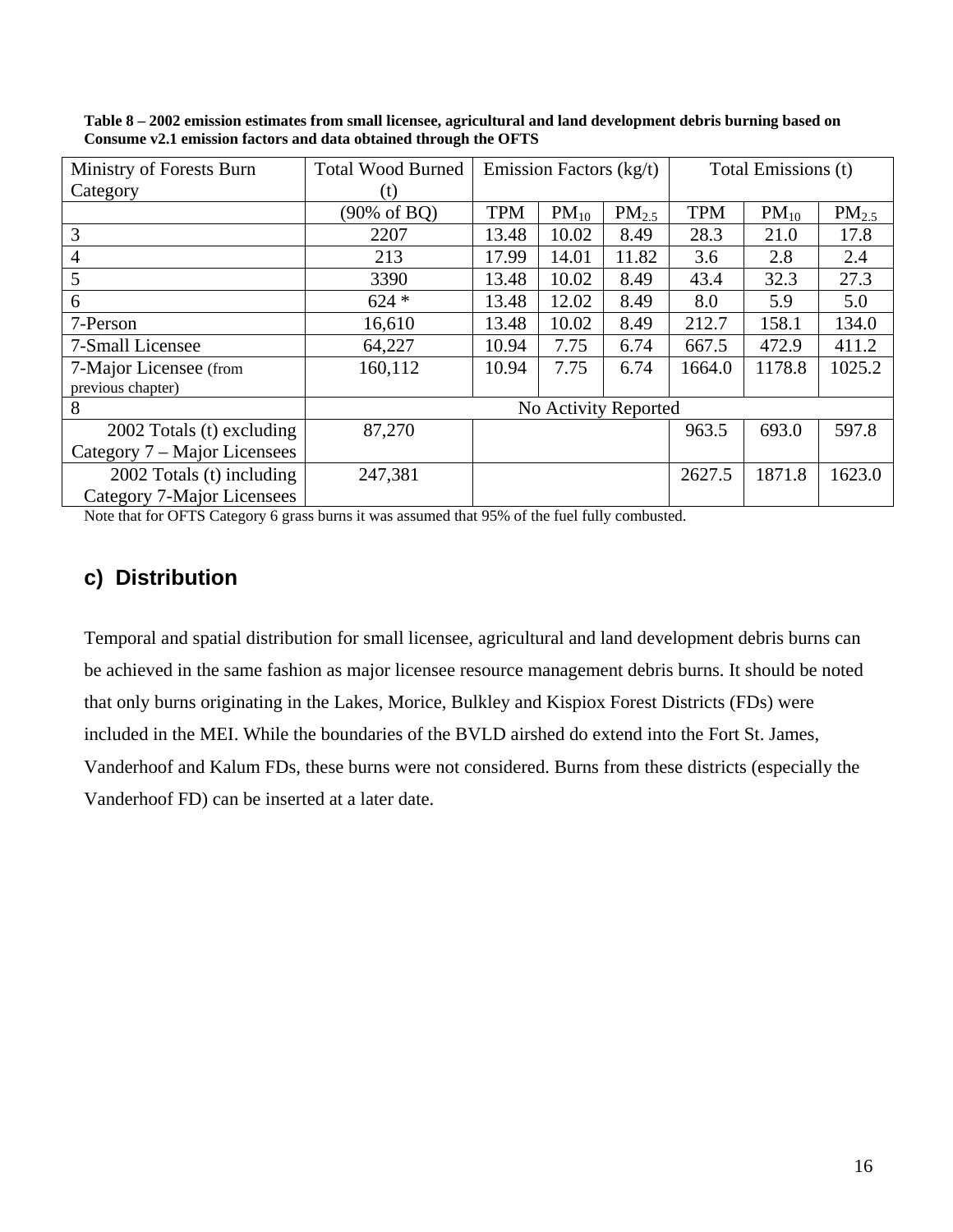# **4) Permitted Sources (including the beehive burners)**

# **a) Background**

This section of the MEI covers emissions from all permitted sources including emissions from the beehive burners, their respective mills, mines, small sawmills (including open burning), winter fall and burn emissions and all other permitted sources. Combined, permitted sources (including the beehive burners) are the largest contributors of  $PM_{10}$  and  $PM_{2.5}$  on an annual basis to the airshed.

## **b) Summary of Source Development**

Because the nature of emissions differs from one type of permit to another (some permits involve noncombustive emissions, others include combustive and non-combustive emissions while some pertain exclusively to combustive emissions.), permits have been grouped into four different categories:

- 1. Beehive burners and their respective mills,
- 2. Mines,
- 3. Small sawmills, open burning (at sawmills) and fall and burn programs and
- 4. Miscellaneous (all other types of permits).

Emission data for permitted sources was determined in a variety of different ways. To reflect the multiple methods for emission estimation, in all cases more than one estimate is presented. Having a range of estimates allows for examination of 'worst case scenarios'. Most often these 'worst cases' involve the company's permitted emission limits, as permitted emission rates are designed to represent maximum possible emissions for any given source and often overestimate actual emissions.<sup>11</sup>

For each permit category emission estimates presented are from at least 2 different sources, one of which has both actual as well as a maximum estimates. These two sources are

 $\overline{a}$ 

 $11$  Wakelin, 2004, p5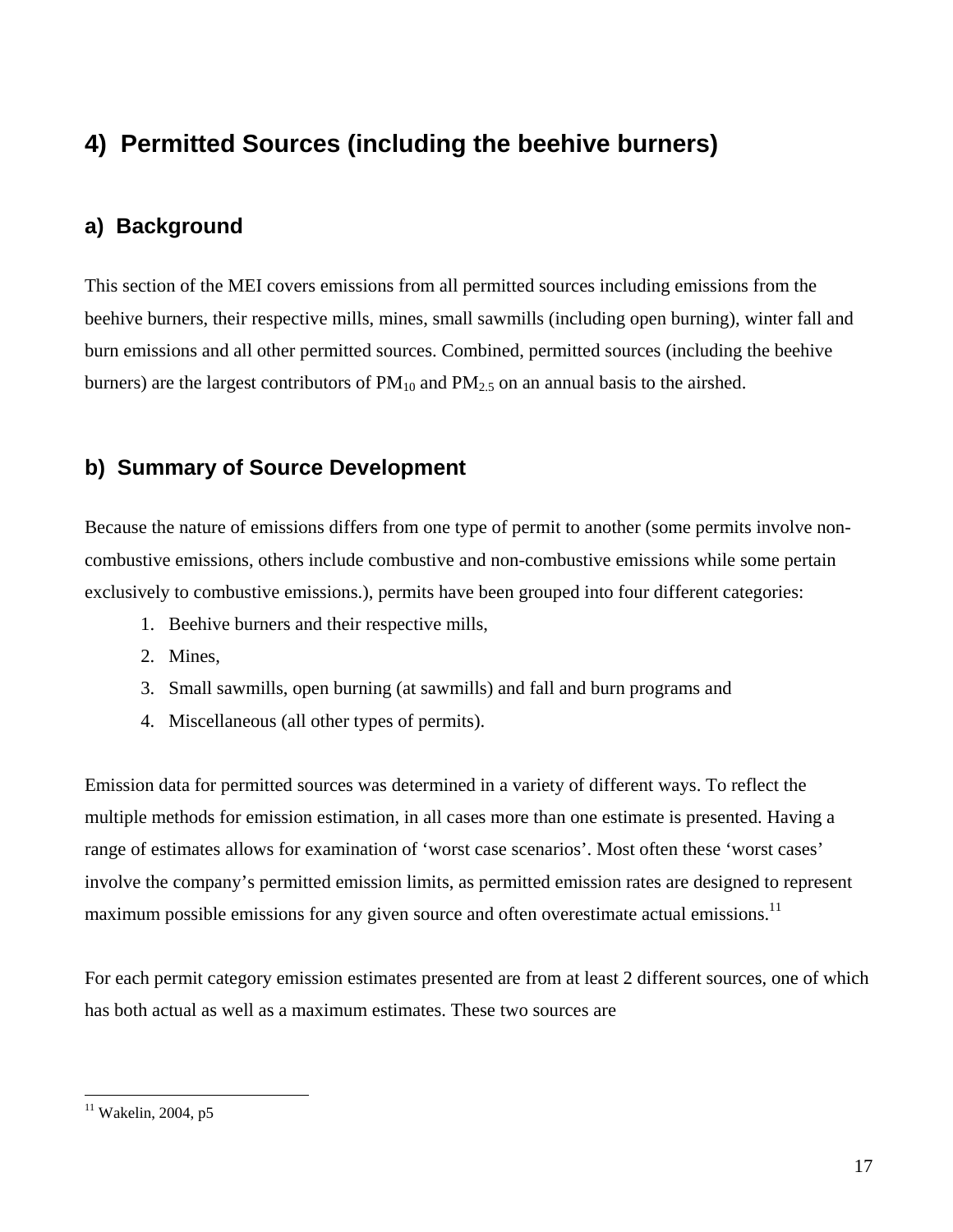#### 1) The permit fee parameters (PFP), verified by WLAP's WASTE permit fee calculation program.

| <b>Lime Silo Vent</b><br><b>Primary Crusher and Conveyor</b> |                                            | Molydenum dryer/packer operation          | <b>Bucking room (lab sized jaw crusher,</b><br>cone crusher, pulverizer and splitter) |  |  |  |
|--------------------------------------------------------------|--------------------------------------------|-------------------------------------------|---------------------------------------------------------------------------------------|--|--|--|
| Lat                                                          | Lat                                        | Lat                                       | Lat                                                                                   |  |  |  |
| Long                                                         | Long                                       | Long                                      | Long                                                                                  |  |  |  |
| <b>Permitted Rate of Discharge</b>                           | <b>Permitted Rate of Discharge</b>         | <b>Permitted Rate of Discharge</b>        | <b>Permitted Rate of Discharge</b>                                                    |  |  |  |
| (m3/min)                                                     | (m3/min)                                   | 72                                        | (m3/min)                                                                              |  |  |  |
| 285                                                          | 25                                         | (m3/min)                                  | 100                                                                                   |  |  |  |
| 24                                                           | 8                                          | 24                                        | 10                                                                                    |  |  |  |
| (hours/day)                                                  | (hours/MONTH)                              | (hours/day)                               | (hours/day)                                                                           |  |  |  |
| 365                                                          | 12                                         | (days/year)                               | 365                                                                                   |  |  |  |
| (days/year)                                                  | (MONTH/year)                               | 365                                       | (days/year)                                                                           |  |  |  |
| Discharge Characteristics (TPM)                              | Discharge Characteristics (TPM)            | <b>Discharge Characteristics (TPM)</b>    | <b>Discharge Characteristics (TPM)</b>                                                |  |  |  |
| (mq/m3)                                                      | (mq/m3)                                    | (mq/m3)                                   | 50                                                                                    |  |  |  |
| 50                                                           | 50                                         | 229                                       | (mq/m3)                                                                               |  |  |  |
| Schedule:                                                    | Schedule:                                  | Schedule:                                 | Schedule:                                                                             |  |  |  |
| 00:00:00                                                     | Start Up:                                  | 00:00:00                                  | Start Up:                                                                             |  |  |  |
| Start Up:                                                    | Monday                                     | Start Up:                                 | 07:00:00                                                                              |  |  |  |
| Monday                                                       | <b>Not</b>                                 | Monday                                    | Monday                                                                                |  |  |  |
| 23:59:59<br>Shut Down<br>Sunday                              | <b>Shut Down</b><br>Friday                 | 23:59:59<br><b>Shut Down Sunday</b>       | <b>Shut Down Monday</b><br>17:00:00                                                   |  |  |  |
| 168                                                          | Applicable                                 | 168                                       | 70                                                                                    |  |  |  |
| <b>Total Time</b>                                            | <b>Total Time</b>                          | <b>Total Time</b>                         | <b>Total Time</b>                                                                     |  |  |  |
| (hours)                                                      | (hours)                                    | (hours)                                   | (hours)                                                                               |  |  |  |
| 10080                                                        | (min)                                      | 10080                                     | 4200                                                                                  |  |  |  |
| (min)                                                        |                                            | (min)                                     | (min)                                                                                 |  |  |  |
| <b>Emissions Correction</b>                                  | <b>Emissions Correction</b>                | <b>Emissions Correction</b>               | <b>Emissions Correction</b>                                                           |  |  |  |
| 1.00                                                         | 1.00                                       | 1.00                                      | 1.00                                                                                  |  |  |  |
| <b>Total Hourly Particulate Emissions</b>                    | <b>Total Hourly Particulate Emissions</b>  | <b>Total Hourly Particulate Emissions</b> | <b>Total Hourly Particulate Emissions</b>                                             |  |  |  |
| (kq)                                                         | 0.08                                       | 0.99                                      | 0.30                                                                                  |  |  |  |
| 0.86                                                         | (kq)                                       | (kq)                                      | (kq)                                                                                  |  |  |  |
| <b>Total Daily Particulate Emissions</b>                     | <b>Total MONTHLY Particulate Emissions</b> | <b>Total Daily Particulate Emissions</b>  | <b>Total Daily Particulate Emissions</b>                                              |  |  |  |
| 20.52                                                        | 0.60                                       | 23.74                                     | 3.00                                                                                  |  |  |  |
| (kg)                                                         | (kg)                                       | (kg)                                      | (kq)                                                                                  |  |  |  |
| <b>Total Weekly Particulate Emissions</b>                    |                                            | <b>Total Weekly Particulate Emissions</b> | <b>Total Weekly Particulate Emissions</b>                                             |  |  |  |
| (kg)                                                         |                                            | 166.20                                    | 21.00                                                                                 |  |  |  |
| 143.64                                                       |                                            | (kq)                                      | (kq)                                                                                  |  |  |  |
| <b>Total Annual Particulate Emissions</b>                    | <b>Total Annual Particulate Emissions</b>  | <b>Total Annual Particulate Emissions</b> | <b>Total Annual Particulate Emissions</b>                                             |  |  |  |
| 7489.80                                                      | 7.20                                       | 8666.09                                   | 1095.00                                                                               |  |  |  |
| (kg)                                                         | (kq)                                       | (kq)                                      | (kg)                                                                                  |  |  |  |
| 7.49                                                         | 0.01                                       | 8.67                                      | 1.10                                                                                  |  |  |  |
| (tonnes)                                                     | (tonnes)                                   | (tonnes)                                  | (tonnes)                                                                              |  |  |  |
| <b>Total Annual PM10 Emissions</b>                           | <b>Total Annual PM10 Emissions</b>         | <b>Total Annual PM10 Emissions</b>        | <b>Total Annual PM10 Emissions</b>                                                    |  |  |  |
| (kq)                                                         | (kq)                                       | (kq)                                      | (kq)                                                                                  |  |  |  |
| 3.82                                                         | $\overline{0}$                             | 4.42                                      | 0.56                                                                                  |  |  |  |
| (tonnes)                                                     | (tonnes)                                   | (tonnes)                                  | (tonnes)                                                                              |  |  |  |
| <b>Total Annual PM2.5 Emissions</b>                          | <b>Total Annual PM2.5 Emissions</b>        | <b>Total Annual PM2.5 Emissions</b>       | <b>Total Annual PM2.5 Emissions</b>                                                   |  |  |  |
| (kq)                                                         | (kq)                                       | (kq)                                      | (kq)                                                                                  |  |  |  |
| 1.12                                                         | $\overline{0}$                             | 1,30                                      | 0.16                                                                                  |  |  |  |
| (tonnes)                                                     | (tonnes)                                   | (tonnes)                                  | (tonnes)                                                                              |  |  |  |

.<br>Grand Total Annual Particulate Emissions

| <b>TPM</b>   | (tonnes)        | 17.3 |
|--------------|-----------------|------|
| <b>PM10</b>  | (tonnes)        | 88   |
| <b>PM2.5</b> | <i>(tonnes)</i> | 26   |

#### **Figure 9 – Emission estimates based on permit fee parameters**

Annual PFP emissions are estimated based on the equation

$$
(1.4)\sum_{i=1}^{n} E_{TPM_i} = \left(\frac{60}{1,000,000,000} \times R_{PD_i} \times C_{PD_i}\right) \times H_{D_i} \times D_{Y_i}
$$

where *i* is an individual section of a permit,

*n* is the number of sections in a permit,

 $E_{TPM}(t)$  is the annual emissions of TPM,

$$
R_{PD}\left(\frac{m^3}{\min}\right)
$$
 is the rate of permitted discharge,  

$$
C_{PD}\left(\frac{mg}{m^3}\right)
$$
 is the characteristics of permitted discharge,

 $H_D$  (*hours*) is the number of daily permitted discharge hours,

 $D<sub>y</sub>(days)$  is the number of annual permitted discharge days of TPM and

 $60$ 1,000,000,000 converts emissions of min  $\frac{mg}{dt}$  into  $\frac{t}{t}$ *a* .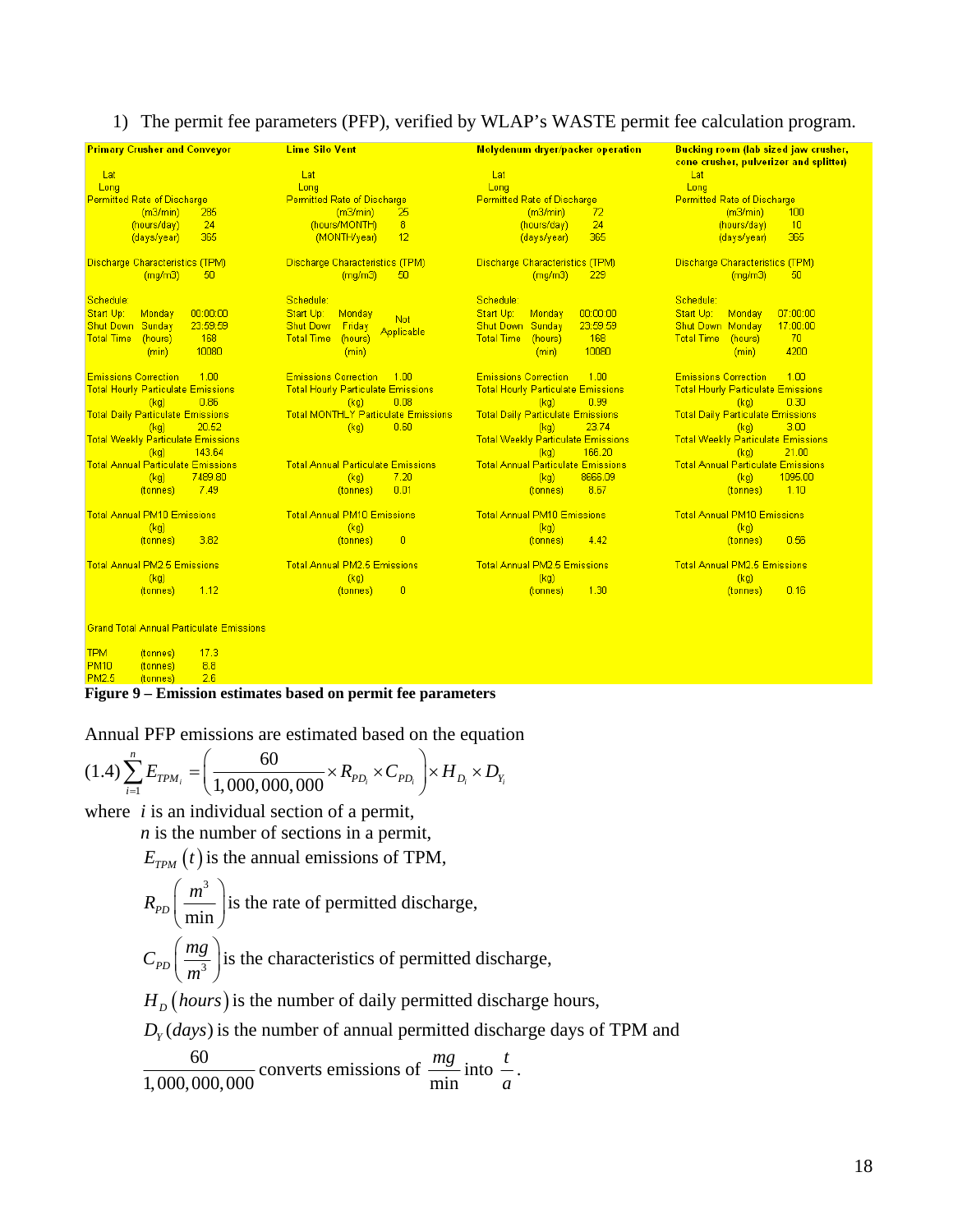$PM_{10}$  and  $PM_{2.5}$  emission estimates are determined based on a ratio to TPM emissions and depend on the source. For example, for the molybdenum dryer/packer operation listed above, the  $PM_{10}$  and  $PM_{2.5}$  ratios are  $E_{PM_{10}} = 0.51 \times E_{TPM}$  and  $E_{PM_{25}} = 0.15 \times E_{TPM}$ . Emission ratios are listed for most permitted sources in Appendix D, "Permitted Point Source Normalized Emission Ratios".

- 2) Air and Emissions Information of British Columbia  $(AEIBC)^{12}$ 
	- a. Actual emissions and
	- b. Maximum emissions.

| <b>FACILITY:</b>           | <b>HUCKLEBERRY MINES LTD.</b> |                   |       |
|----------------------------|-------------------------------|-------------------|-------|
|                            |                               |                   |       |
| Criteria Air               |                               |                   |       |
| PERM NO:                   | 14800                         |                   |       |
| LAT N:                     | 53.674                        |                   |       |
| LON W:                     | $-127.1611$                   |                   |       |
| PERM NO:                   | 14800                         |                   |       |
| Actual                     |                               | Maximum           |       |
| CO:                        |                               | 0 CO:             | 0     |
| NOX:                       |                               | 0 NOX:            | о     |
| NH3:                       | о                             |                   |       |
| SOX:                       |                               | 0 SOX:            | о     |
| VOC:                       |                               | 0 IVOC:           | ο     |
| PARTICULAT:                |                               | 16.91 PARTICULAT: | 17.26 |
| PM 10:                     |                               | 8.63 PM 10:       | 8.81  |
| PM 25:                     |                               | 2.54 PM 25:       | 2.59  |
| DESCRIPTOR:                | UNDER 200                     |                   |       |
| <b>Coordinate Position</b> |                               |                   |       |
| <b>BC Albers:</b>          | 923823, 963076                |                   |       |
| Geographic:                | 127°9' W                      |                   |       |
|                            | 53°40' N                      |                   |       |
| UTM:                       | 621856, 5948060               |                   |       |
|                            | (zone 9)                      |                   |       |

**Figure 10 – Emission estimates based on Air and Emissions Information of British Columbia**

It should be noted that AEIBC's reported 'actual' emissions are taken from *2000 British Columbia Emissions Inventory of Criteria Air Contaminants: Methods and Calculations*. (Wakelin 2004)

It should also be noted that while final values often do not always match, AEIBC's maximum emissions section are a reflection of the sum of all components in a permit. Reasons why PFPs and AEIBCs may not match include

 $\overline{a}$ <sup>12</sup> AEIBC can be accessed online at  $\frac{http://imf.geocortex.net/mapping/air/index.html}{http://imf.geocortex.net/mapping/air/index.html}.$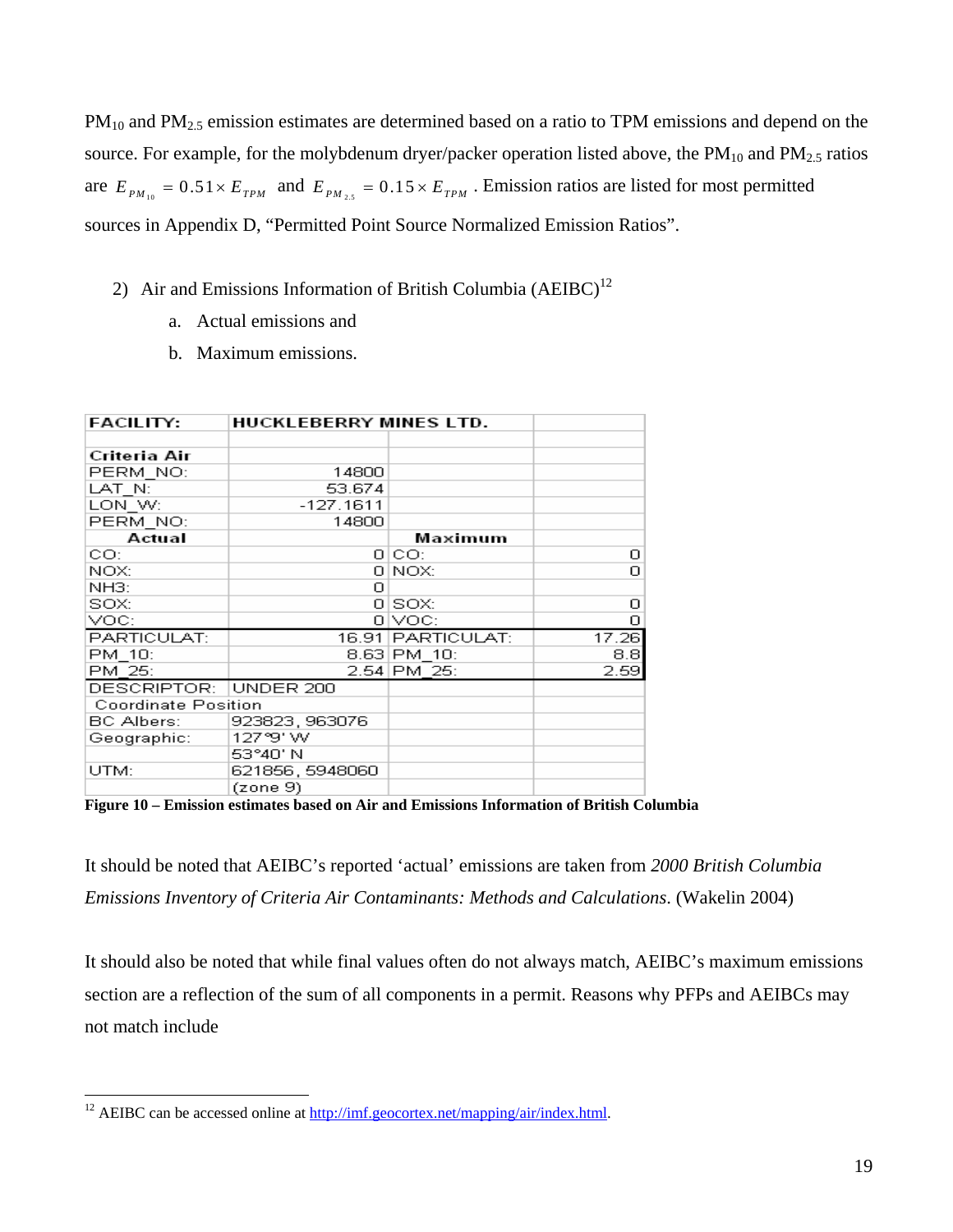- Changes to a permitted emission source (increased hours of operations, increased emission limits, etc.) between the years 2000 (when AEIBC estimations were developed) and 2001 or 2002,
- Addition of a new source to an existing permit between 2000 and 2001 or 2002,
- Cancellation of a permit between 2000 and 2001 or 2002 or
- Adjustment factors applied to certain sources in a permit in AEIBC.

Further emission estimation is presented in certain cases where more research was carried out. For example, emission estimates for the beehive burners based on the SENES Consulting Ltd. report *Critique of the Air Quality Assessment of Beehive Burner Emissions – Bulkley Valley, BC* (SENES 2000) are also included in the report. Where permits require stack testing for certain sources (volcano energy recovery systems, Newpro dryer stacks, etc), modified emission estimates are also presented. In cases where permits involve open burning of wood, the Consume v2.1 emission model was also used to estimate emissions. For a complete list of emission estimates, refer to Appendix C, "Emissions by Permit and Estimation Type".

#### **i) Beehive Burners and their Respective Mills**

A summary of beehive burner and associated mill emissions has been provided from multiple sources for the seven mills that operated throughout the inventory period. Where possible, some 'fine tuning' of estimates was performed, mostly to adjust beehive burner emissions from permitted wood residue throughput to actual reported throughput.

PM estimates from four sources are reported for each of the beehive burners and their associated sawmills:

- 1) Emission estimates based on PFPs,
- 2) AEIBC reporting for the year 2000 (reports actual as well as maximum estimates),
- 3) Estimates based on the SENES consulting methodology for the beehive burners using permitted throughput (with permit fee estimates for all other sources) and
- 4) The SENES consulting reporting methodology corrected for actual throughput to the beehive burners as well as emission stack testing result corrections for hog boilers/volcano energy recovery systems (with permit fee estimates for all remaining sources).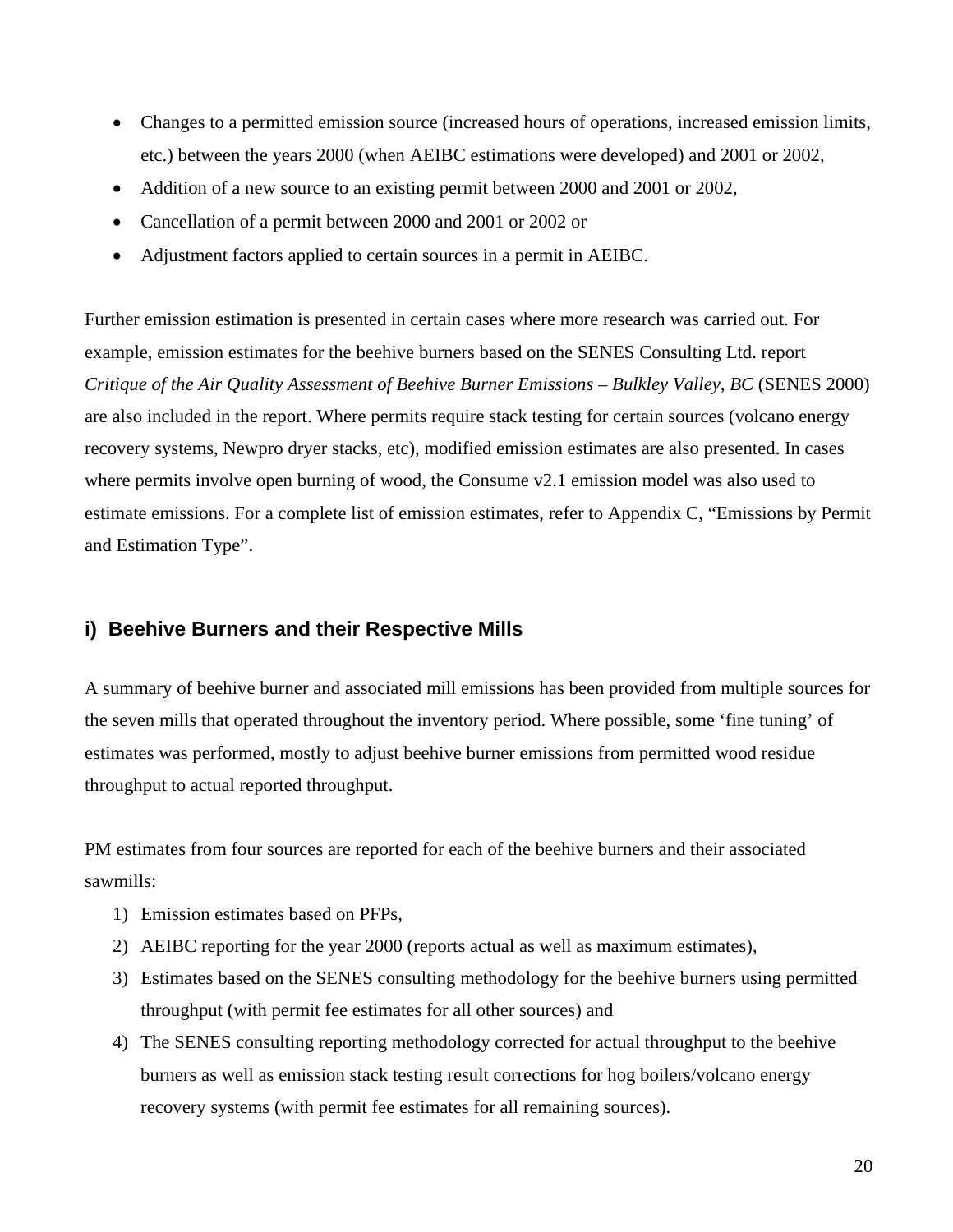**Table 9 – Beehive burner and sawmill emission totals (tonnes)** 

|                                                                       | 2001             |                 |                  |  | 2002             |                 |                  |  |
|-----------------------------------------------------------------------|------------------|-----------------|------------------|--|------------------|-----------------|------------------|--|
|                                                                       | <b>Total TPM</b> | Total $PM_{10}$ | Total $PM_{2.5}$ |  | <b>Total TPM</b> | Total $PM_{10}$ | Total $PM_{2.5}$ |  |
| Based on PFPs                                                         | 6331.5           | 3205.5          | 2050.9           |  | 6817.5           | 3475.7          | 2250.3           |  |
| <b>AEIBC</b> (Actual)                                                 | 3436.5           | 1841.8          | 1172.7           |  | 3266.8           | 1751.7          | 1114.6           |  |
| <b>AEIBC</b> (Maximum)                                                | 8653.3           | 4666.6          | 3162.8           |  | 6838.5           | 3688.3          | 2478.5           |  |
| <b>SENES Method for Beehive Burners</b><br>and Permit Fees for Others | 4279.0           | 2256.4          | 1389.6           |  | 4442.7           | 2349.0          | 1462.7           |  |
| <b>SENES Method Corrected for Reported</b>                            |                  |                 |                  |  |                  |                 |                  |  |
| Throughput, Stack Test Results and                                    |                  |                 |                  |  |                  |                 |                  |  |
| Permit Fees                                                           | 3617.0           | 1844.0          | 1073.7           |  | 3684.0           | 1883.5          | 1106.6           |  |

Emission estimates for the seven beehive burners operating throughout the inventory period are also reported. Provided estimates are based on

- 1) Permitted levels for 2001 and 2002 and
- 2) Revised estimates based on SENES consulting methodology and reported burner throughput (where possible) or permitted levels.

For detailed information on how beehive burner emissions are calculated refer to Appendix E, "Beehive Burner Emissions and Calculations".

#### **Table 10 – Beehive burner emissions (tonnes)**

| 1) Based on PFPs       |                  |                 |                  |  |                  |                 |                  |  |  |
|------------------------|------------------|-----------------|------------------|--|------------------|-----------------|------------------|--|--|
|                        |                  | 2001            |                  |  |                  | 2002            |                  |  |  |
|                        | <b>TPM</b>       | $PM_{10}$       | $PM_{2.5}$       |  | <b>TPM</b>       | $PM_{10}$       | $PM_{2.5}$       |  |  |
| Canfor (PA $01543$ )   | 1256.0           | 690.7           | 502.4            |  | 1256.0           | 690.7           | 502.4            |  |  |
| PIR (PA 01691)         | 968.0            | 532.3           | 387.2            |  | 968.0            | 532.3           | 387.2            |  |  |
| HFP (PA 05339)         | 761.6            | 418.8           | 304.6            |  | 761.6            | 418.8           | 304.6            |  |  |
| DLFP (PA 03019)        | 528.8            | 290.8           | 211.5            |  | 528.8            | 290.8           | 211.5            |  |  |
| BFP (PA 04122)         | 485.8            | 267.1           | 194.3            |  | 485.8            | 267.1           | 194.3            |  |  |
| SCI Carnaby (PA 07748) | 184.0            | 101.2           | 73.6             |  | 0.0              | $0.0\,$         | 0.0              |  |  |
| CFP (PA 16903)         | 41.1             | 22.6            | 16.4             |  | 750.0            | 412.4           | 300.0            |  |  |
|                        | <b>Total TPM</b> | Total $PM_{10}$ | Total $PM_{2.5}$ |  | <b>Total TPM</b> | Total $PM_{10}$ | Total $PM_{2.5}$ |  |  |
|                        | 4225.3           | 2323.5          | 1690             |  | 4750.2           | 2612.1          | 1900             |  |  |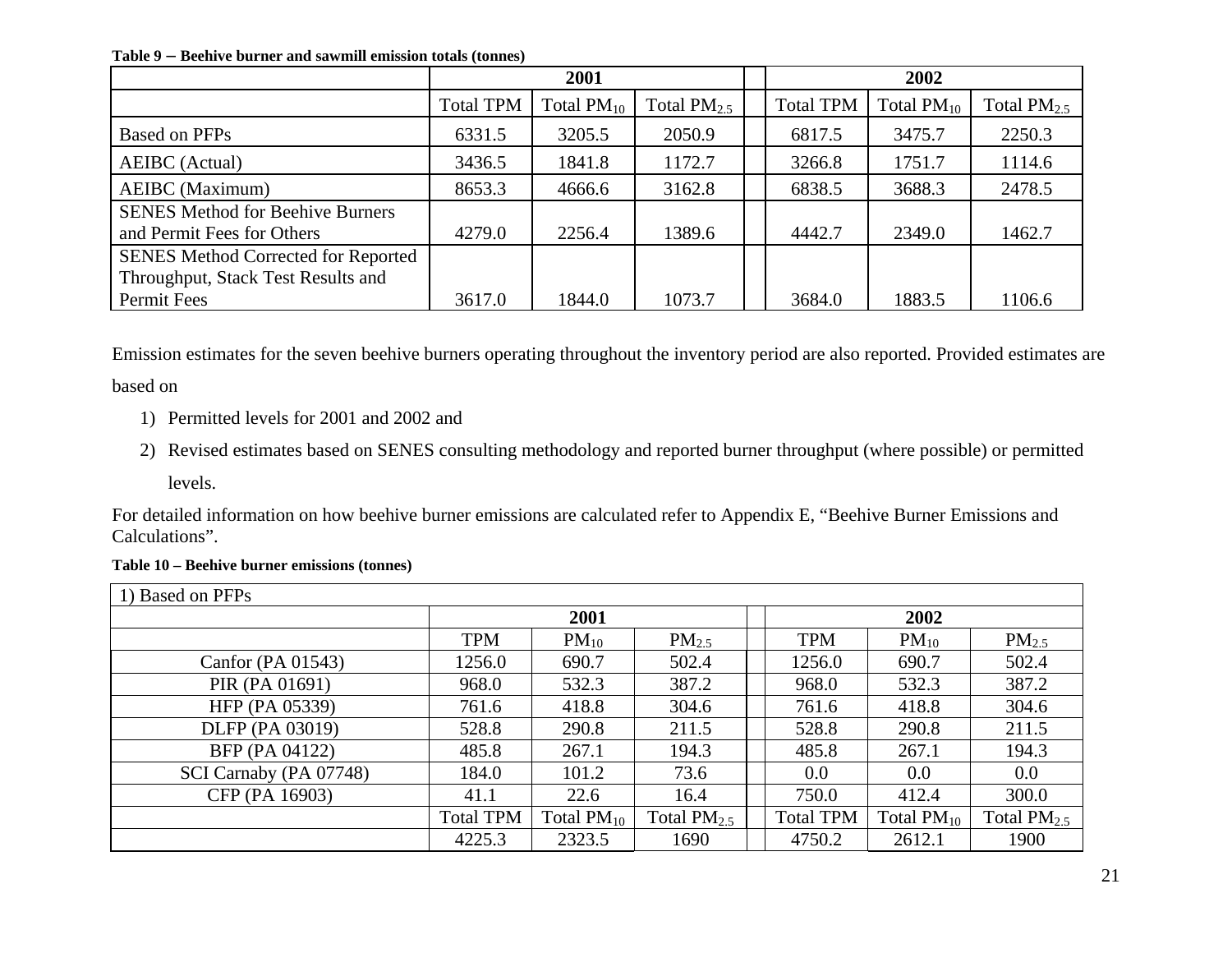| (marked with $(*)$ )   |                  |                 |                  |  |                  |                 |                  |  |  |
|------------------------|------------------|-----------------|------------------|--|------------------|-----------------|------------------|--|--|
|                        |                  | 2001            |                  |  |                  | 2002            |                  |  |  |
|                        | <b>TPM</b>       | $PM_{10}$       | $PM_{2.5}$       |  | <b>TPM</b>       | $PM_{10}$       | $PM_{2.5}$       |  |  |
| Canfor (PA 01543) $*$  | 590.6            | 323.4           | 239.1            |  | 588.4            | 322.2           | 238.2            |  |  |
| PIR (PA 01691) $*$     | 242.0            | 132.5           | 98.0             |  | 113.7            | 62.2            | 46.0             |  |  |
| HFP (PA 05339) $*$     | 226.6            | 124.1           | 91.7             |  | 194.3            | 106.4           | 78.7             |  |  |
| DLFP (PA 03019) $*$    | 213.1            | 116.6           | 83.3             |  | 279.2            | 152.7           | 109.1            |  |  |
| BFP (PA 04122)         | 229.5            | 125.7           | 92.9             |  | 229.5            | 125.7           | 92.9             |  |  |
| SCI Carnaby (PA 07748) | 132.5            | 72.5            | 51.8             |  | $0.0\,$          | $0.0\,$         | 0.0              |  |  |
| CFP (PA 16903)         | 19.4             | 10.6            | 7.9              |  | 354.4            | 194.1           | 143.4            |  |  |
|                        | <b>Total TPM</b> | Total $PM_{10}$ | Total $PM_{2.5}$ |  | <b>Total TPM</b> | Total $PM_{10}$ | Total $PM_{2.5}$ |  |  |
|                        | 1653.7           | 905.4           | 664.7            |  | 1759.5           | 963.3           | 708.3            |  |  |

2) Based on SENES Consulting methodology for beehive burner emissions corrected for throughput to burner where available

Note that PA 07748 ceased operations in March 2001 and has been closed since. Also, PA 16903 began operating in December 2001 and was fully operational in 2002.

#### **ii) Mines**

Mine emissions from the two mines operating in the BVLD (Thompson Creek Mining Ltd. and Huckleberry Mines Ltd.) during the inventory period are reported from two sources,

- 1) Emission estimates based on PFPs and
- 2) AEIBC reporting for the year 2000.

#### **Table 11 – Mine emission totals (tonnes)**

|                        | 2001      |                 |                  |  | 2002             |                 |                  |  |
|------------------------|-----------|-----------------|------------------|--|------------------|-----------------|------------------|--|
|                        | Total TPM | Total $PM_{10}$ | Total $PM_{2.5}$ |  | <b>Total TPM</b> | Total $PM_{10}$ | Total $PM_{2.5}$ |  |
| Based on PFPs          | 557.8     | 549.4           | 193.4            |  | 557.8            | 549.4           | 193.4            |  |
| AEIBC (Actual)         | 426.8     | 418.5           | 147.2            |  | 426.8            | 418.5           | 147.2            |  |
| <b>AEIBC</b> (Maximum) | 501.3     | 492.8           | 173.5            |  | 501.3            | 492.8           | 173.5            |  |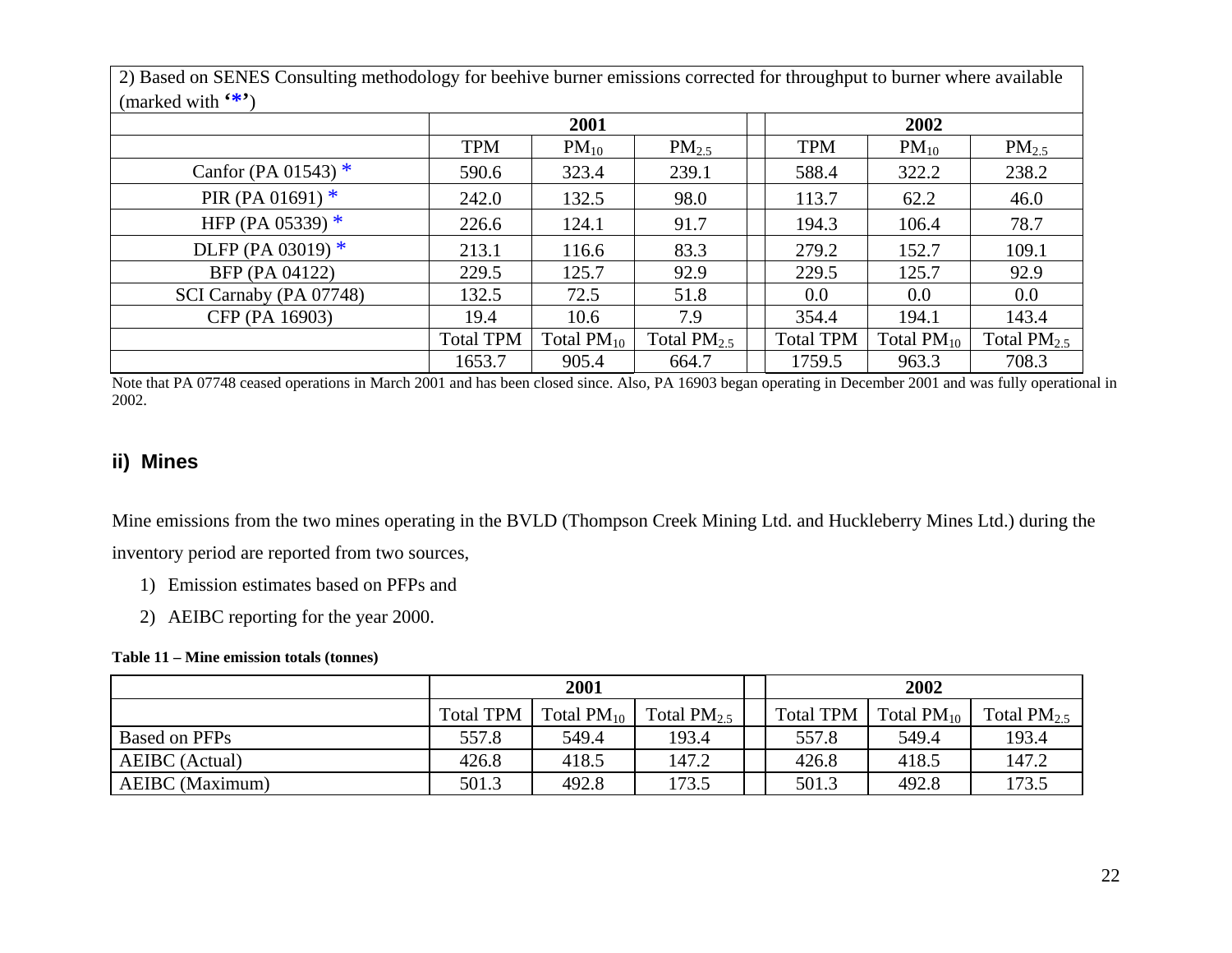### **iii) Small Sawmills, Open Burning (at Sawmills) and Fall and Burn Permits**

This section incorporates emissions from small sawmills (those that do not have beehive burners), open burning at sawmills and fall and burn permits. As source development for each category differs, each section is treated individually.

### • **Permitted Small Sawmill Emissions**

Permitted sawmill emissions from the four permitted sawmills operating in the inventory period (Kitwanga Lumber Co. Ltd., Skeena Cellulose Inc., Burns Lake Specialty Wood Ltd. and Kispiox Forest Products Ltd.) are reported from two sources,

- 1) Emission estimates based on PFPs and
- 2) AEIBC reporting for the year 2000.

#### **Table 12 – Permitted sawmill emission totals (tonnes)**

|                        | 2001             |                 |                         | 2002             |                 |                  |  |
|------------------------|------------------|-----------------|-------------------------|------------------|-----------------|------------------|--|
|                        | <b>Total TPM</b> | Total $PM_{10}$ | Total PM <sub>2.5</sub> | <b>Total TPM</b> | Total $PM_{10}$ | Total $PM_{2.5}$ |  |
| Based on PFPs          | 87.46            | 35.69           | 18.57                   | 7.77             | 3.08            | 1.61             |  |
| AEIBC (Actual)         | 35.66            | 16.12           | 6.99                    | 5.81             | 2.32            | 1.16             |  |
| <b>AEIBC</b> (Maximum) | 46.55            | 21.05           | 9.12                    | 7.77             | 3.11            | 1.55             |  |

### • **Permitted Sawmill Open Burning**

During the inventory period Boo Flat Lumber Ltd., Merkley Enterprises and Ootsa Lake Sawmill Ltd. had permits allowing for open burning of waste wood. Emissions for these permits are reported from three sources,

- 1) Emission estimates based on PFPs,
- 2) AEIBC reporting for the year 2000 and
- 3) Emission estimates based on Consume.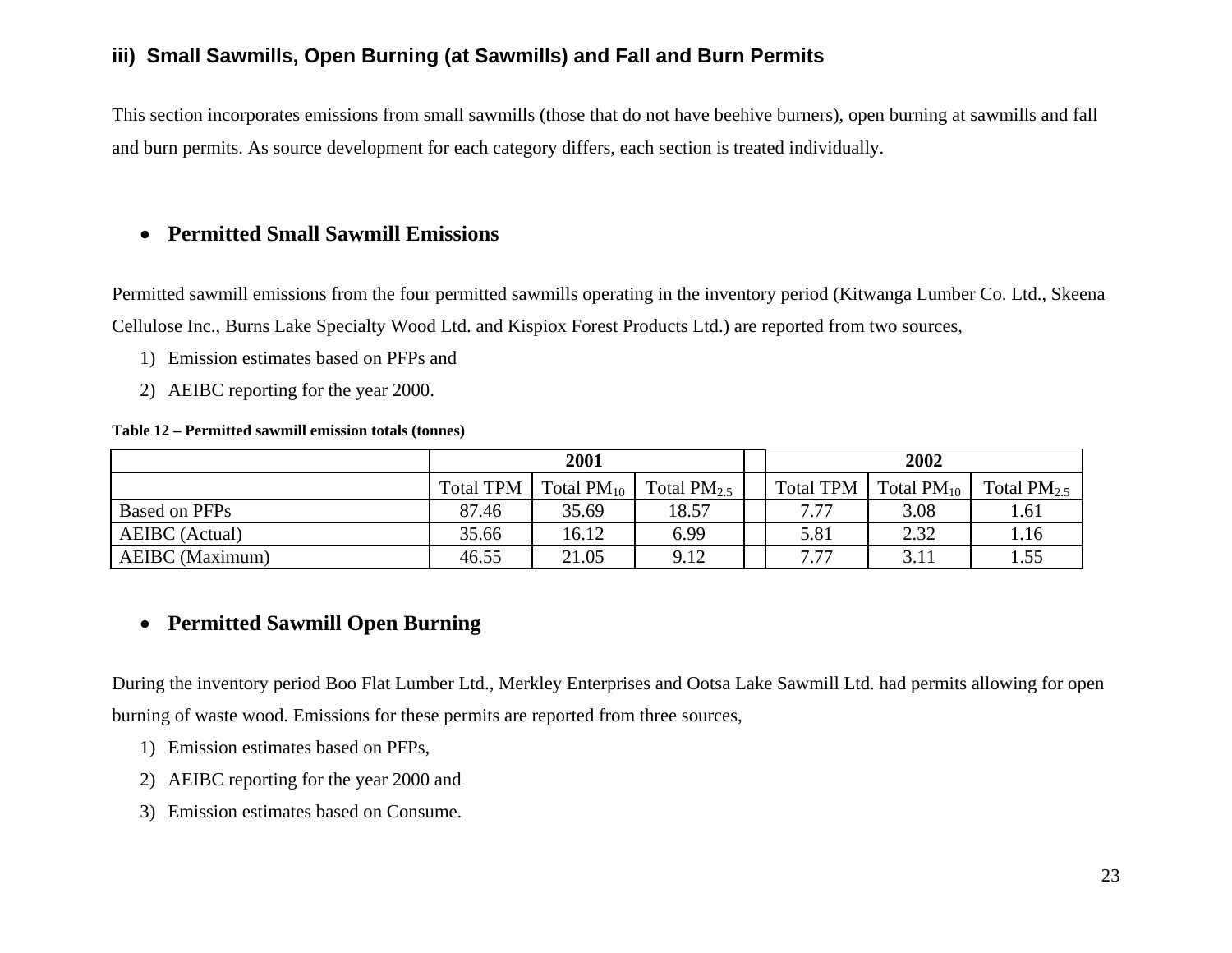Estimates from Consume were adjusted based on consultation with the permitees regarding the wood species burned and whether or not burning actually took place during the inventory period.

|                               | 2001             |                 |                  | 2002             |                 |                  |  |
|-------------------------------|------------------|-----------------|------------------|------------------|-----------------|------------------|--|
|                               | <b>Total TPM</b> | Total $PM_{10}$ | Total $PM_{2.5}$ | <b>Total TPM</b> | Total $PM_{10}$ | Total $PM_{2.5}$ |  |
| Based on PFPs                 | 7.94             | 6.27            | 3.57             | 7.94             | 6.27            | 3.57             |  |
| <b>AEIBC</b> (Actual)         | 3.02             | 20.3            | 1.88             | 3.02             | 20.3            | 1.88             |  |
| <b>AEIBC</b> (Maximum)        | 7.94             | 5.29            | 4.94             | 7.94             | 5.29            | 4.94             |  |
| Consume v2.1 and Contact with |                  |                 |                  |                  |                 |                  |  |
| Permittees                    | 1.82             | 1.29            | 1.12             | 1.41             | 1.00            | 0.87             |  |

#### **Table 13 – Sawmill open burning emission totals (tonnes)**

#### • **Fall and Burn Permits**

There are three fall and burn permits, two of which belong to Canadian Forest Products Ltd. (Canfor, formerly Northwood Pulp and Timber) and one which belongs to West Fraser Mills Ltd. Emission estimates are reported from three sources,

- 1) Emission estimates based on permit fee parameters,
- 2) AEIBC reporting for the year 2000 and
- 3) Emission estimates based on Consume and consultation with the permitees.

#### **Table 14 – Fall and burn emission totals (tonnes)**

|                               | 2001             |                 |                  | 2002             |                 |                  |  |
|-------------------------------|------------------|-----------------|------------------|------------------|-----------------|------------------|--|
|                               | <b>Total TPM</b> | Total $PM_{10}$ | Total $PM_{2.5}$ | <b>Total TPM</b> | Total $PM_{10}$ | Total $PM_{2.5}$ |  |
| Based on PFPs                 | 25.60            | 20.22           | 11.52            | 25.60            | 20.22           | 11.52            |  |
| AEIBC (Actual)                | 28.10            | 18.80           | 17.50            | 28.10            | 18.80           | 17.50            |  |
| <b>AEIBC</b> (Maximum)        | 44.80            | 29.87           | 27.92            | 44.80            | 29.87           | 27.92            |  |
| Consume v2.1 and Contact with |                  |                 |                  |                  |                 |                  |  |
| Permittees                    | 6.74             | 4.77            | 4.15             | 7.41             | 5.25            | 4.56             |  |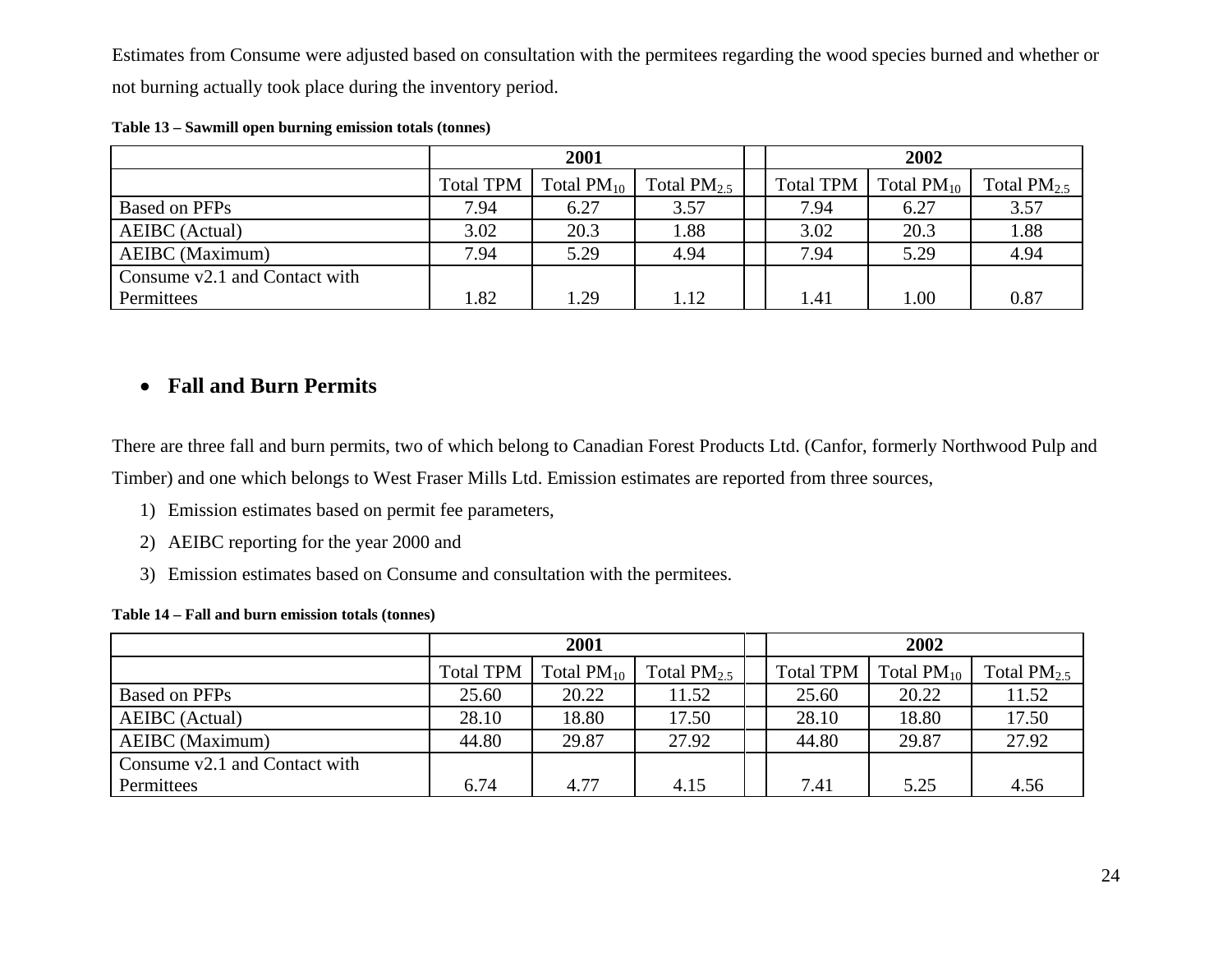#### **iv) Miscellaneous Permitted Sources**

There are a variety of other permitted sources in the BVLD that don't fall into any specific category. The largest one in terms of annual emissions is a panelboard manufacturing plant, Newpro (Northern Engineering Wood Products Inc.). There are also two permits for natural gas compression stations under Westcoast Energy Inc., two permits for asphalt plants under LB Paving Ltd. (one stationary and one mobile) and one permit for the Chemical Lime Company of Canada Ltd., a lime storage facility.

Emissions for these miscellaneous permits are reported from two sources,

- 1) Emission estimates based on PFPs and
- 2) AEIBC reporting for the year 2000.

For permit PA 06099 (Newpro), emission testing is performed annually for its major stacks (the inside and outside dryers). An emission summary for these tests combined with their other permitted sources is included separately in the tables below. For the LB Paving permits some data is missing due to limited permit information.

|                                  | 2001             |                 |                  | 2002             |                 |                  |  |
|----------------------------------|------------------|-----------------|------------------|------------------|-----------------|------------------|--|
|                                  | <b>Total TPM</b> | Total $PM_{10}$ | Total $PM_{2.5}$ | <b>Total TPM</b> | Total $PM_{10}$ | Total $PM_{2.5}$ |  |
| Based on PFPs                    | 406.1            | 182.7           | 102.3            | 406.1            | 182.7           | 102.3            |  |
| <b>AEIBC</b> (Actual)            | 247.1            | 135.4           | 73.6             | 247.1            | 135.4           | 73.6             |  |
| <b>AEIBC</b> (Maximum)           | 340.8            | 182.7           | 96.4             | 340.8            | 182.7           | 96.4             |  |
| Permit Fees and also Considering |                  |                 |                  |                  |                 |                  |  |
| Emission Testing on 2 Stacks at  |                  |                 |                  |                  |                 |                  |  |
| Newpro                           | 354.1            | 145.7           | 76.5             | 354.1            | 145.7           | 76.5             |  |

**Table 15 – Miscellaneous permitted sources emission totals (tonnes)**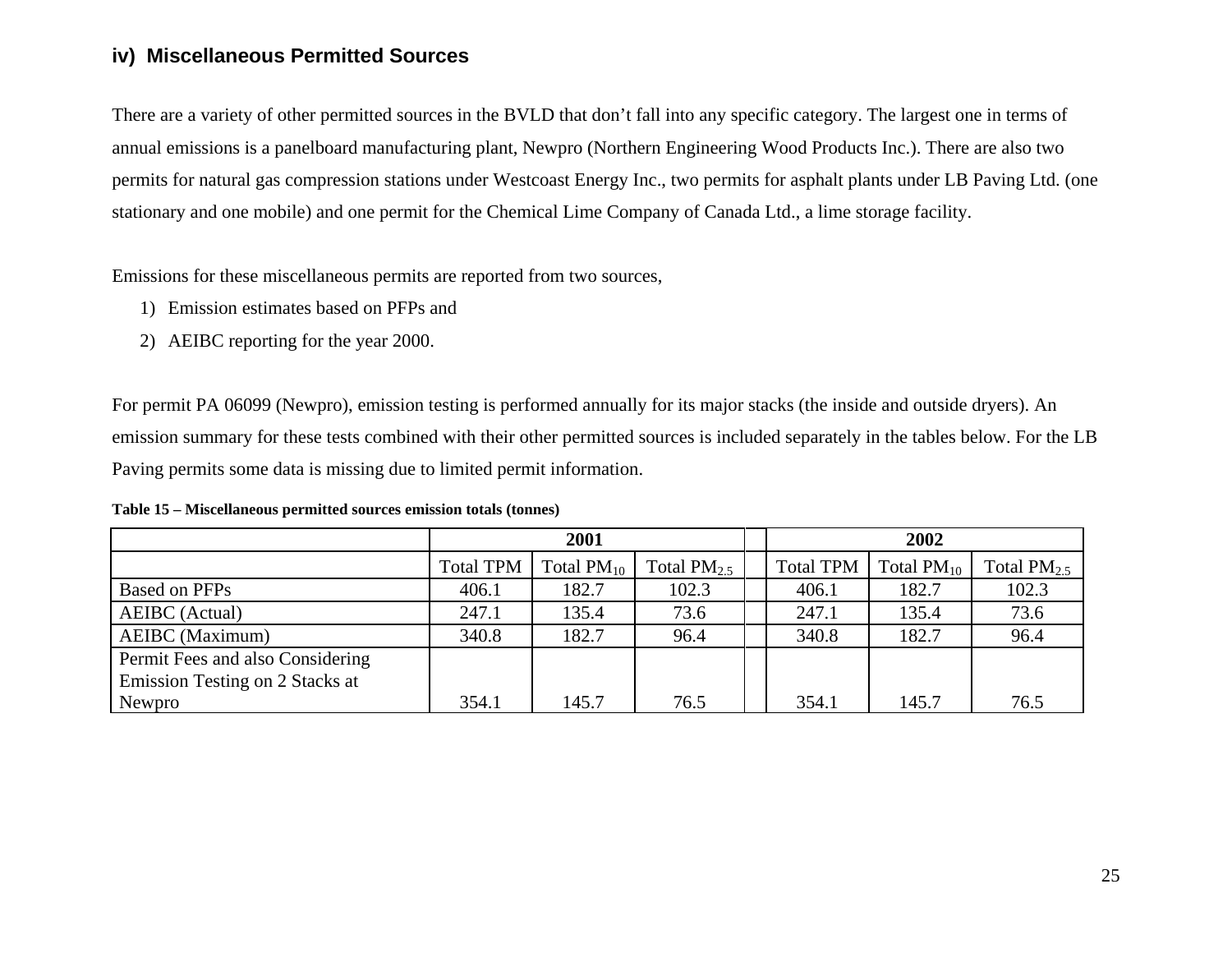### **v) Permitted Source Totals**

|                                  | 2001             |                 |                  | 2002             |                 |                  |  |
|----------------------------------|------------------|-----------------|------------------|------------------|-----------------|------------------|--|
|                                  | <b>Total TPM</b> | Total $PM_{10}$ | Total $PM_{2.5}$ | <b>Total TPM</b> | Total $PM_{10}$ | Total $PM_{2.5}$ |  |
| Based on PFPs                    | 7416.4           | 3999.8          | 2380.3           | 7822.7           | 4237.4          | 2562.7           |  |
| AEIBC (Actual)                   | 4177.2           | 2450.9          | 1419.8           | 3977.6           | 2347.0          | 1355.9           |  |
| AEIBC (Maximum)                  | 9594.7           | 5398.3          | 3474.7           | 7741.1           | 4402.1          | 2782.9           |  |
| Permit Fees and Consideration of |                  |                 |                  |                  |                 |                  |  |
| Special Cases (refinement)       | 4624.9           | 2580.9          | 1367.4           | 4612.5           | 2587.9          | 1383.5           |  |

**Table 16 – permitted source totals (tonnes)** 

## **c) Distribution**

Temporally, a source's emissions take place within the limits of its permit. For example, in one permit some sections allow for discharge 24 hours per day, 7 days per week, even while other sections of the same permit only allow for discharge 8 hours per day 5 days per week. Emissions can be temporally resolved based on these limits using permit fee estimates with the notable exception of sources where emission refinement took place. Refinement occurred for

- a) the beehive burner estimates,
- b) the hog fuel or volcano energy recovery system estimates,
- c) Newpro's 2 dryer stacks and
- d) sawmill open burning and fall and burn open burning estimates.

For these sources other estimates have been developed, either through external reports such as the SENES Consulting report, stack testing or through the use of Consume. Emission refinement includes specialized emission rates and in some cases modifications to the temporal parameters of a permit.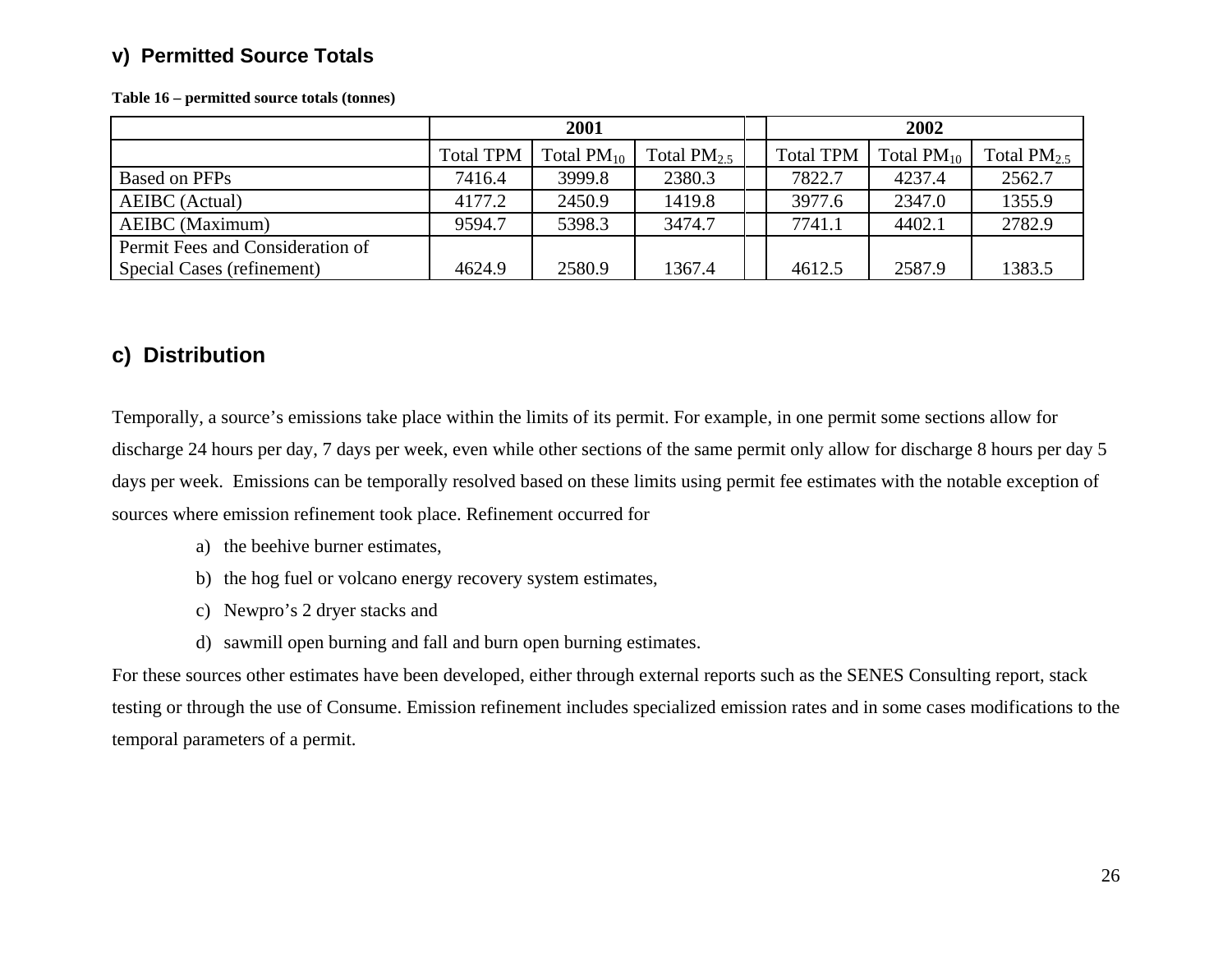Spatially, most permits must be modelled as area sources because permit information is not extensive enough to meet the requirements of point sources in CALPUFF. Where possible, on-site GPS measurements were taken to establish a 4-cornered base area for each permitted source, however, where this was not the case a standard area approximation was made assuming properties were either  $1 \text{km}^2$  or  $0.5 \text{km}^2$ . Some permits do have point source components, namely the special cases where emission refinement was performed. For these special cases enough information was collected to allow point source development.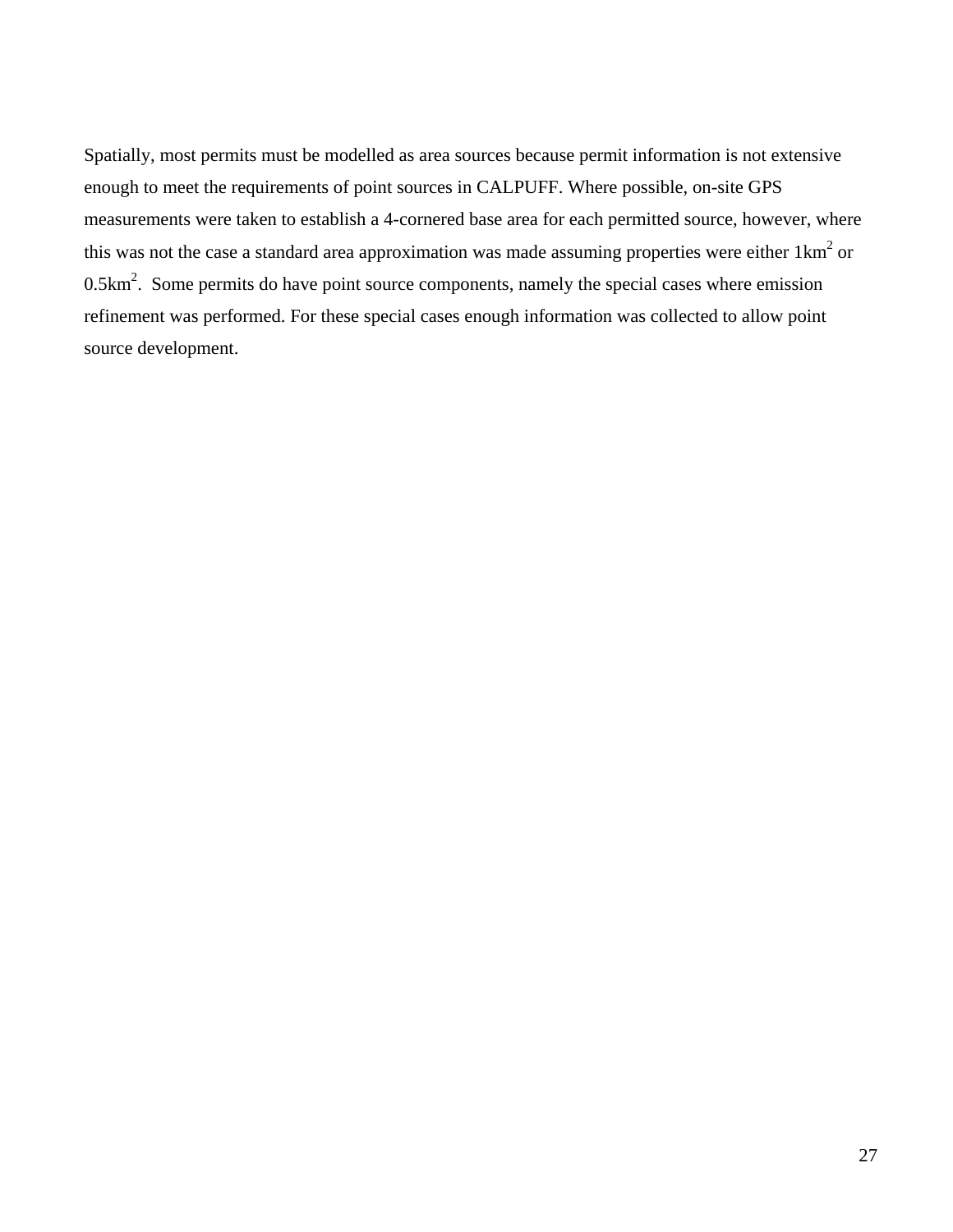# **5) Residential Home Heating**

## **a) Background**

In the BVLD there are many people who heat their homes with wood. Wood is an economical, reliable and relatively safe fuel source. Improperly used, however, the combination of unseasoned wood and older-technology appliances are known to cause air quality impacts.<sup>13</sup> In the BVLD there is a 'wood heating' season, during which air quality can be driven by the combination of meteorology and home heating smoke. Emission reduction strategies including "Burn it Smart" workshops and wood stove exchange programs have been put in place in the BVLD in an effort to curb wood appliance emissions and impacts. To date these programs have had relatively good levels of success. The CWGs felt it was necessary to examine emissions from this source because of the high quantity of wood appliances in both the urban and rural areas of the BVLD.

### **b) Summary of Source Development**

In the summer of 2003 WLAP conducted a province-wide (with the exception of the Lower Mainland and Kamloops) telephone survey regarding home heating practices, with a focus on developing statistics pertaining to residential heating with wood products (either wood or wood pellets). Data was summarized by region and airshed into a document called *Residential Wood Burning Emissions in British Columbia* (RWBEBC). (Rensing 2004) Survey results for Skeena Region as well as the BVLD are reported in the MEI. Note that Skeena Region's results exclude the BVLD.

|               |      | <b>Complete Responses</b> |                    |                     | <b>Simple Yes/ No Query</b> |                         |
|---------------|------|---------------------------|--------------------|---------------------|-----------------------------|-------------------------|
|               |      |                           |                    | Yes to Wood/        | No to Wood/Wood             |                         |
| <b>Region</b> | Jser | Non-User                  | <b>Total Valid</b> | <b>Wood Pellets</b> | Pellets                     | <b>Total Interviews</b> |
| <b>BVLD</b>   | 106  | 51                        | 157                | 124                 | 129                         | 253                     |
| Other         |      |                           |                    |                     |                             |                         |
| Skeena        | 127  | 64                        | 191                | 147                 | 543                         | 690                     |

**Table 17 – Number of households surveyed** 

13 BVLD AMP, 2004, 8-1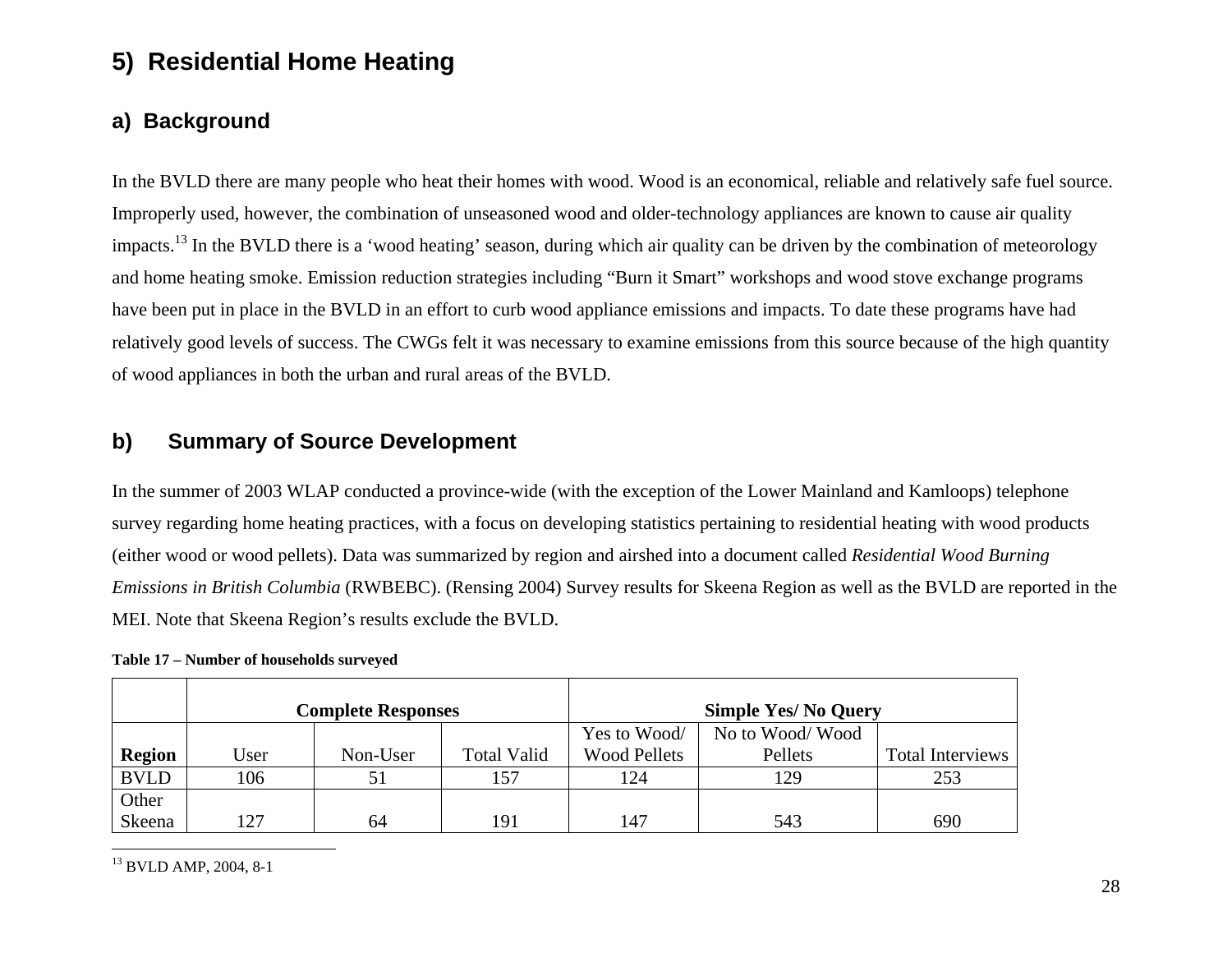**Table 18 – Wood appliance types by region** 

| <b>Region</b> | $\sigma$<br>Number<br>Appliances<br>Total | Advance<br>Technology<br>Fireplace; | Conventional<br>Doors<br>Glass<br>Fireplace;<br>Without | Boiler<br>Furnace/<br>(inside)<br>entral | Boiler<br>urnace/<br>山<br>(outside)<br>entral | Advance<br>Insert;<br>$\Omega$<br>Technolo<br>Fireplace | $\cdot$ $\cdot$<br>Insert<br>Fireplace<br>atalytic | Insert;<br>nal<br>Č<br>Fireplace<br>É<br>$\omega$<br>$\overline{\rm s}$ | Advance<br>Woodstove;<br>$\Omega$<br>Technolo | Catalytic<br>Woodstove; | ntional<br>ÿ<br>oodsto<br>٥<br>⋗<br>$\overline{5}$<br>⋧ | Stoves<br>Pellet |
|---------------|-------------------------------------------|-------------------------------------|---------------------------------------------------------|------------------------------------------|-----------------------------------------------|---------------------------------------------------------|----------------------------------------------------|-------------------------------------------------------------------------|-----------------------------------------------|-------------------------|---------------------------------------------------------|------------------|
| <b>BVLD</b>   | 8124                                      | 2%                                  | 7%                                                      | 11%                                      | 5%                                            | 0%                                                      | 0%                                                 | 2%                                                                      | 14%                                           | 4%                      | 29%                                                     | 26%              |
| Other         |                                           |                                     |                                                         |                                          |                                               |                                                         |                                                    |                                                                         |                                               |                         |                                                         |                  |
| Skeena        | 5592                                      | 1%                                  | 14%                                                     | 13%                                      | 1%                                            | 3%                                                      | 0%                                                 | 1%                                                                      | 20%                                           | 6%                      | 35%                                                     | 6%               |

**Table 19 – Regional base quantities by appliance type (tonnes of wood/year)** 

| <b>Region</b> | Technology<br>Advance<br>Fireplace; | Without<br>Conventional<br>Doors<br>ace;<br>Firepla<br>Glass | (inside)<br><b>Boiler</b><br>Furnace/<br>Central | oiler<br>Ă<br>Furnace/<br>Central | (outside)<br><b>Boiler</b><br>Furnace/<br>Central | Advance<br>Insert;<br>Technology<br>Fireplace | Catalytic<br>Insert;<br>Fireplace | Conventional<br>Insert;<br>Fireplace | Technology<br>Advance<br>Woodstove; | Catalytic<br>Woodstove; | Conventional<br>Woodstove; | Total<br>Regional |
|---------------|-------------------------------------|--------------------------------------------------------------|--------------------------------------------------|-----------------------------------|---------------------------------------------------|-----------------------------------------------|-----------------------------------|--------------------------------------|-------------------------------------|-------------------------|----------------------------|-------------------|
| <b>BVLD</b>   | 392.3                               | 1689.3                                                       | 7537.5                                           | (0)                               | 4838.1                                            | (0)                                           | (0)                               | 1212.5                               | 6211.7                              | 1620.1                  | 12212.4                    | 35714.0           |
| Other         |                                     |                                                              |                                                  |                                   |                                                   |                                               |                                   |                                      |                                     |                         |                            |                   |
| Skeena        | 212.6                               | 1806.7                                                       | 4197.3                                           | (0)                               | 208.8                                             | 306.4                                         | (0)                               | 315.4                                | 5831.1                              | 1505.5                  | 9018.6                     | 23402.6           |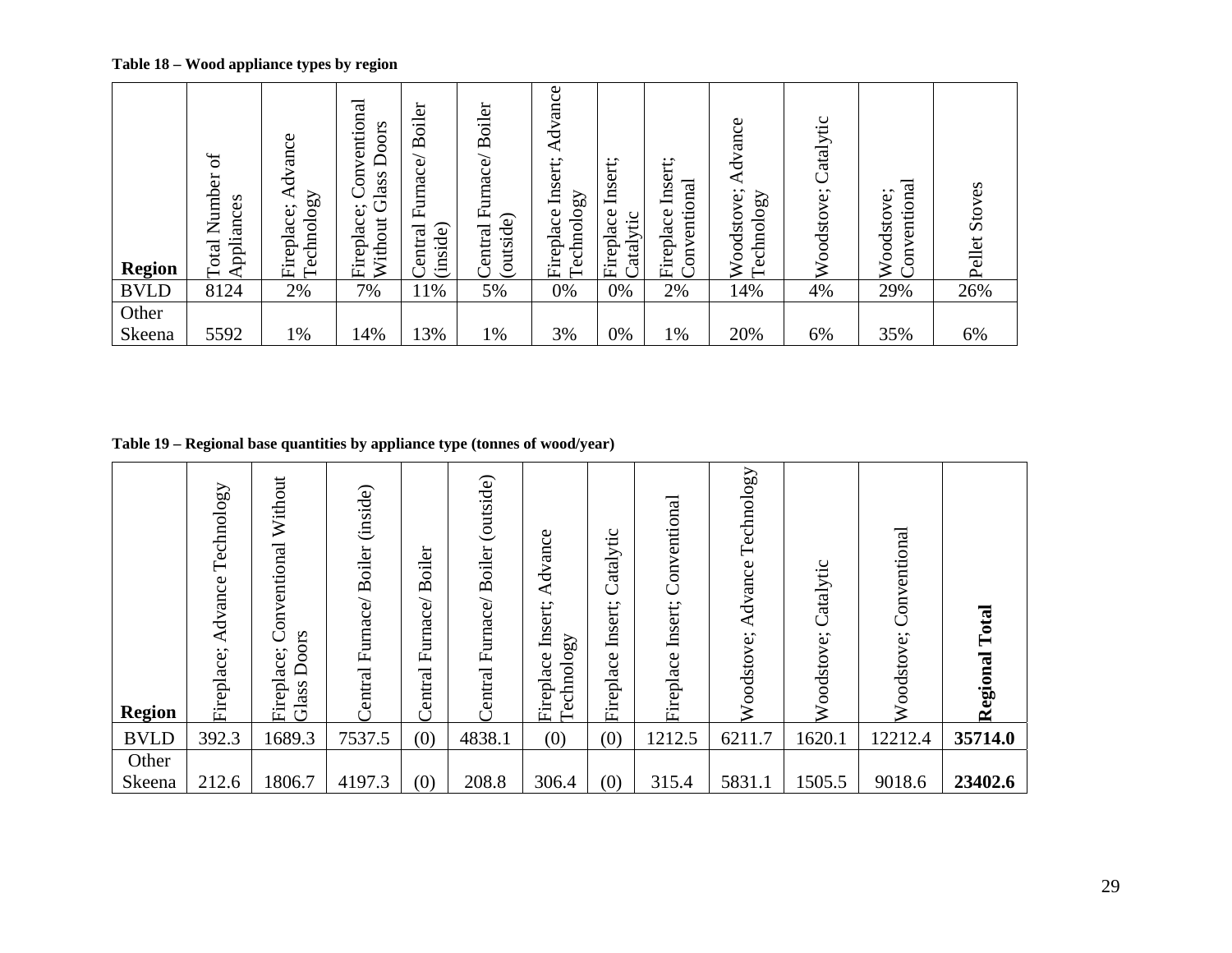**Table 20 – Wood burning appliance emission factors (kg/tonne)** 

| <b>Emission</b><br>Factor | dvance<br>◀<br>Technology<br>Fireplace; | entional<br>Doors<br>g<br>Glass<br>$\cdot$ $\cdot$<br>Fireplace<br>Without | Conventional<br>Doors<br>Glass<br>Fireplace;<br>With | oiler<br>$\tilde{\mathbf{p}}$<br>Furnace<br>entral<br>(inside) | oiler<br>Ă<br>Furnace<br>entral<br>Ò | Boiler<br>$\overline{\phantom{0}}$<br>Furnace<br>(outside)<br>Central | Technology<br>Insert;<br>Fireplace<br>dvance | Insert;<br>Fireplace<br>atalytic | Insert;<br>onventional<br>ace<br>Firepla | Φ<br>anc<br>ď<br>echnology<br>oodstove<br>⋧<br>╼ | Catalytic<br>Woodstove; | onventional<br>Woodstove;<br>C | Áir<br>$\rm Not$<br>onventional<br>oodstove<br><b>sht</b><br>⋝ | Tight<br>onal<br>ÿ<br>oodsto<br>enti<br>$\sum_{i=1}^{n}$<br>⋧ | S<br>Sto<br>Pellet | Equipment<br>Other |
|---------------------------|-----------------------------------------|----------------------------------------------------------------------------|------------------------------------------------------|----------------------------------------------------------------|--------------------------------------|-----------------------------------------------------------------------|----------------------------------------------|----------------------------------|------------------------------------------|--------------------------------------------------|-------------------------|--------------------------------|----------------------------------------------------------------|---------------------------------------------------------------|--------------------|--------------------|
| <b>TPM</b>                | 5.1                                     | 19.3                                                                       | 13.5                                                 | 14.1                                                           | 14.1                                 | 14.1                                                                  | 5.1                                          | 5.1                              | 14.4                                     | 5.1                                              | 5.1                     | 24.6                           | 24.6                                                           | 14.4                                                          | 1.2                | 14.4               |
| $PM_{10}$                 | 4.8                                     | 18.5                                                                       | 13                                                   | 13.3                                                           | 13.3                                 | 13.3                                                                  | 4.8                                          | 4.8                              | 13.6                                     | 4.8                                              | 4.8                     | 23.2                           | 23.2                                                           | 13.6                                                          | 1.                 | 13.6               |
| PM <sub>2.5</sub>         | 4.8                                     | 18.4                                                                       | 12.9                                                 | 13.3                                                           | 13.3                                 | 13.3                                                                  | 4.8                                          | 4.8                              | 13.6                                     | 4.8                                              | 4.8                     | 23.2                           | 23.2                                                           | 13.6                                                          |                    | 13.6               |

**Table 21 – Total emissions from wood burning appliances and pellet stoves in Skeena Region and the BVLD (tonnes/year)** 

|               |         |       | <b>Wood Burning Appliances</b> |            |                      | <b>Pellet Stoves</b> |           |                   |  |  |  |
|---------------|---------|-------|--------------------------------|------------|----------------------|----------------------|-----------|-------------------|--|--|--|
| <b>Region</b> | Fuel    | TPM   | $PM_{10}$                      | $PM_{2.5}$ | <b>Base Quantity</b> | <b>TPM</b>           | $PM_{10}$ | PM <sub>2.5</sub> |  |  |  |
| <b>BVLD</b>   | 35714.0 | 566.9 | 535.1                          | 535.0      | 4277.6               |                      | 4.7       | 4.7               |  |  |  |
| Other         |         |       |                                |            |                      |                      |           |                   |  |  |  |
| Skeena        | 23402.6 | 363.5 | 343.3                          | 343.1      | 807.6                | 0.1                  | 0.9       | 0.9               |  |  |  |

**Table 22 – Total BVLD residential home heating emission estimates (tonnes) for the years 2001, 2002** 

| 2001, 2002 BVLD Residential Home Heating Emission Estimates |                  |                 |                  |
|-------------------------------------------------------------|------------------|-----------------|------------------|
| <b>Description</b>                                          | <b>Total TPM</b> | Total $PM_{10}$ | Total $PM_{2.5}$ |
| <b>Residential Home Heating</b>                             | 572.0            | 539.8           | 539.7            |

For more information regarding RWBEBC, refer to WLAP's web page: http://wlapwww.gov.bc.ca/air/particulates/, or download it directly from http://wlapwww.gov.bc.ca/air/airquality/pdfs/wood\_emissions.pdf.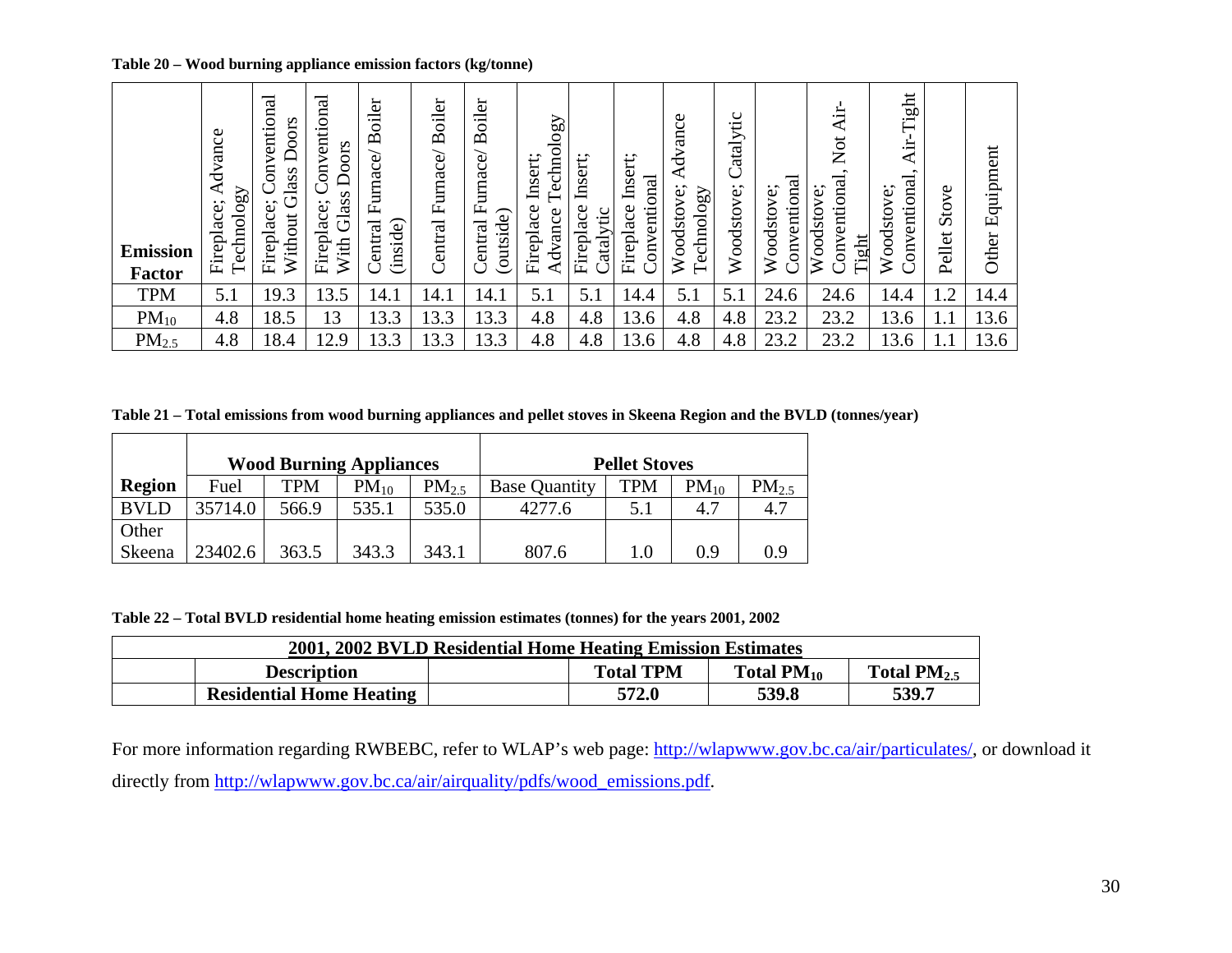Originally it was thought that data from this survey could be separated into urban and rural categories, as one of the first survey questions asks whether the respondent lives in a rural setting. (The classification of an urban area is defined as living inside an incorporated municipality.) It is thought (though not statistically proven) that home heating with wood is more common in rural settings than urban areas due to many factors, one being the lack of availability of natural gas outside urban boundaries. After lengthy data analysis however, it was concluded that the survey methodology of disproportionate sampling did not permit for the separation of urban and rural practices, and therefore conclusions of that sort could not be made. Based on the survey's results it must be assumed that wood use in the BVLD is solely a 'per capita' issue and not an urban vs. rural one.

It should be noted that some statistical data in RWBEBC differs from the rest of the MEI. For example, population data used in RWBEBC was based upon Canada Post dwelling count summaries, where for the MEI population counts were based upon 2001 census data, 2002 regional district data and 2002 local health area data. Also, data for wood densities used in the RWBEBC differs from wood density data in the remainder of the MEI, as both documents use different data sources $^{14}$ .

### **c) Distribution**

 $\overline{a}$ 

All of the temporal and spatial distribution research was completed prior to the realization that urban and rural practices could not be separated. The temporal distribution needs no updating; the spatial distribution does though, as emissions are currently based on separate urban and rural per capita values instead of one non-differentiating urban and rural per capita basis. However, since final emission values from the original methodology (which differentiated between urban and rural usage) were within 12% of the survey emission estimates, it is recommended that fixing this error not be a priority.

The United States Environmental Protection Agency (US-EPA) has standard seasonal (monthly), hebdomadal and diurnal normalized emission profiles that show out of a possible 100% (annual total emissions) how much weight should be distributed to each month, day of the week and hour. The hebdomadal profile which placed equal weight on each day of the week was accepted for the MEI, while

<sup>&</sup>lt;sup>14</sup> Wood densities for RWBEBC can be found in (Alden 1997), while in the MEI wood densities are taken from (Nielson 1985).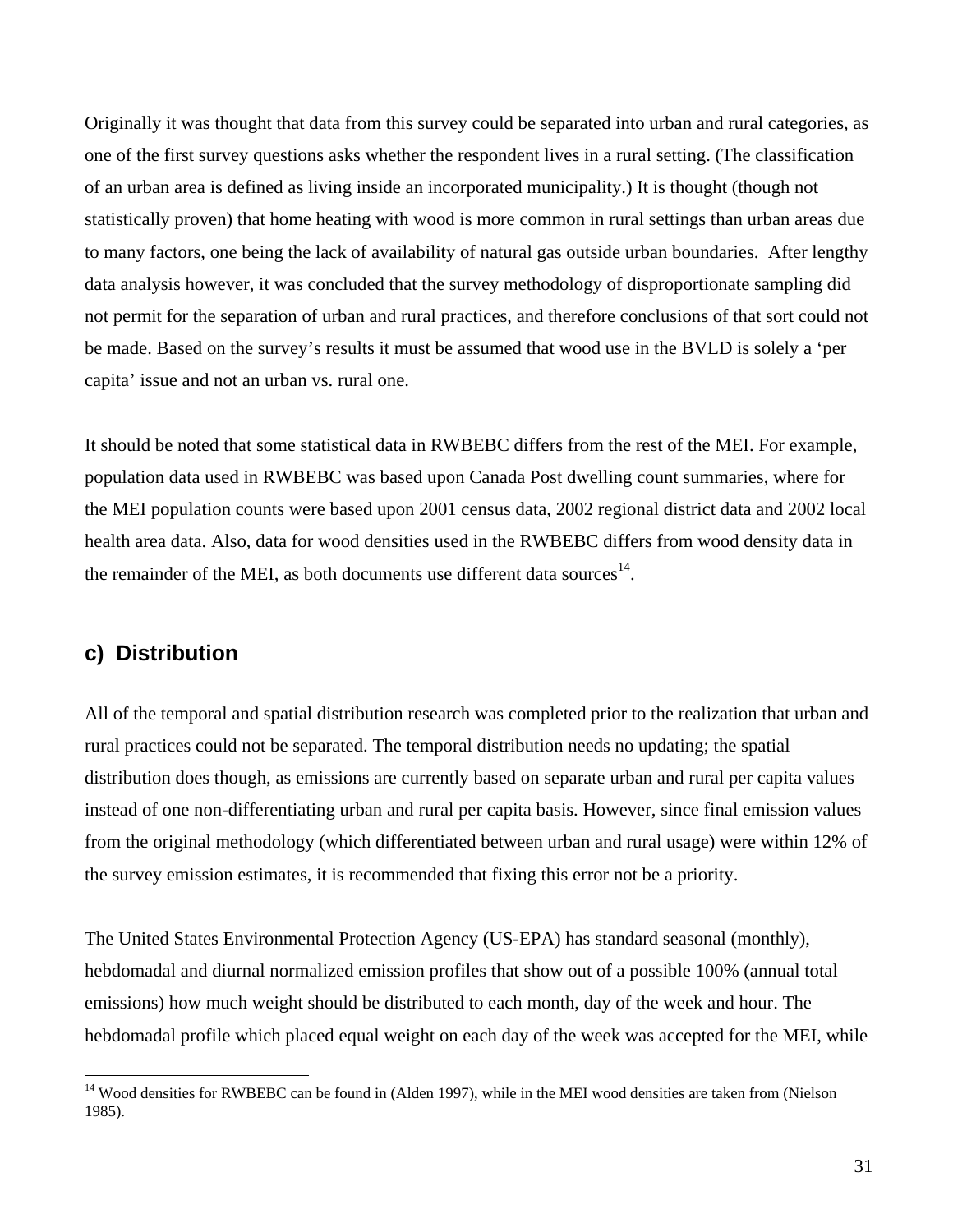the seasonal and diurnal profiles needed to be adjusted for use in the BVLD airshed. Methodologies for deriving the customized diurnal and seasonal emission profiles are outlined in Appendix F, "Derivation of the Hourly and Monthly Emissions Profiles for Residential Wood Appliances".

Allocating annual total emissions to the appropriate hour, day and month allows for temporal modelling to occur with CALPUFF. Spatially, urban domains were created for the incorporated towns, districts and villages of Burns Lake, Granisle, Houston, Telkwa, Smithers, Hazelton and New Hazelton, while the remaining (rural) domain was separated into three sections, namely Upper Skeena, Rural Smithers and Rural Burns Lake. Emissions can be apportioned linearly by population based on the original data that differentiated between urban and rural wood usage.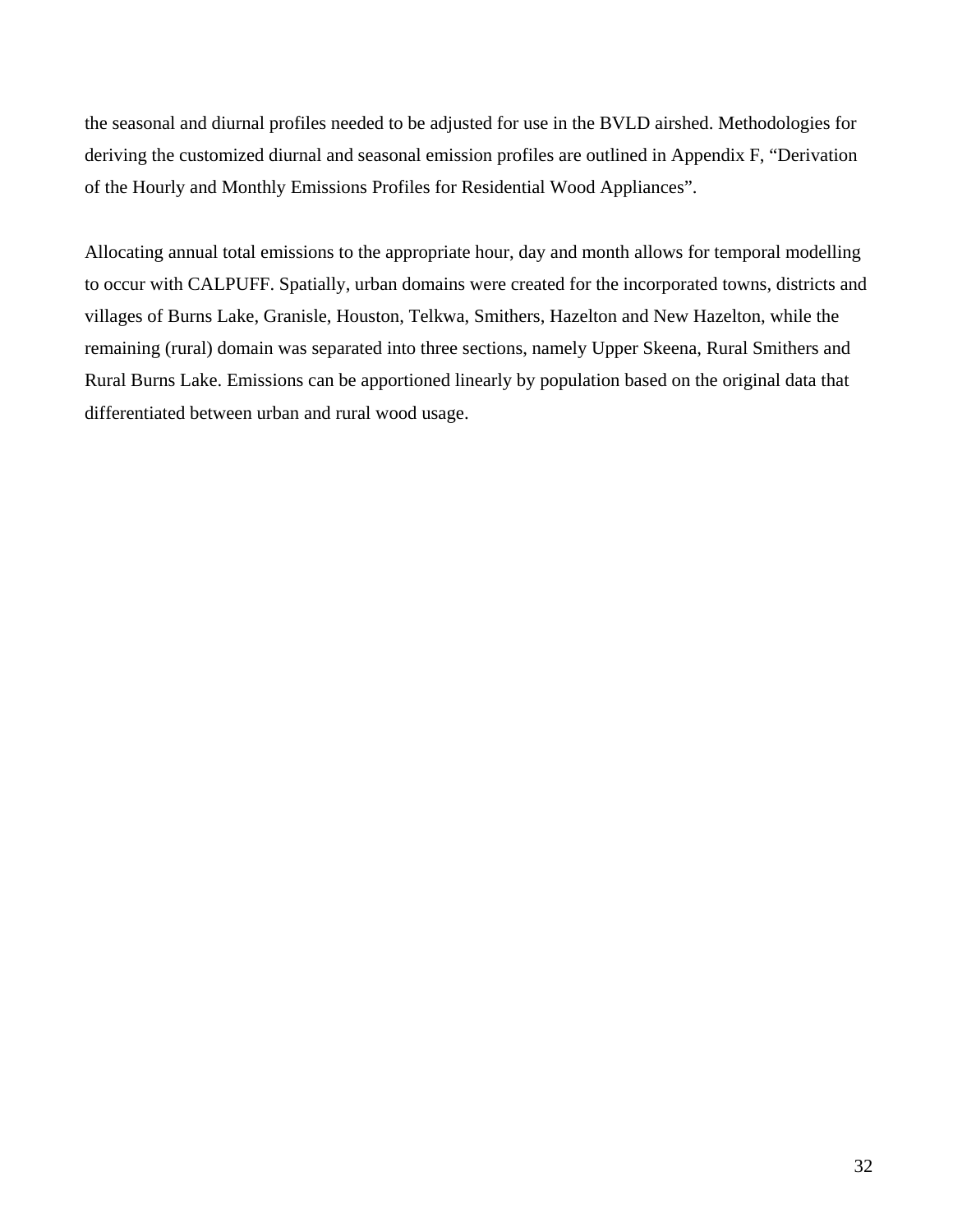# **6) Road Dust (paved roads)**

### **a) Background**

Road dust can be a significant contributor to air quality, particularly in (though not limited to) the spring when the snow melts and all of the deposits from winter traction promotion are still on the road's surface. Of all the months in the year, the highest recorded  $PM_{10}$  levels typically occur during the month of March. Also, March has the highest frequency of days in which air quality advisories are in effect.<sup>15</sup> The 'road dust season' tends to last for 3-5 weeks per spring and ends when all of the previous winter's aggregate is removed from the roads.

Road dust emission estimates are highly variable. It has been reported that the US-EPA has overestimated fugitive road dust emissions by 50-75 %, due to the lack of differentiation between suspendable and transportable material<sup>16</sup>. This dilemma is outlined in detail in the BVLD EIIS as well as in the SENES Consulting Ltd. report *Critique of the Air Quality Assessment of Beehive Burner Emissions – Bulkley Valley, BC* (SENES 2004). Both these reports play down the importance of road dust impacts to air quality:

 ….based on the SENES assessment, the factors discussed above, and direct discussion with experts in the field, it is unlikely that fugitive road dust is significant in the context of elevated PM. -BVLD EIIS, 2003, p20

However, while it is true that much of the dust during the spring road dust season is not transportable material and does not travel more than a few hundred metres from its source, it is known that there are air quality episodes attributable to road dust, especially in urbanized areas with increased road traffic. Also, as road dust is the highest contributor of TPM to the airshed, for the purpose of quantifying annual totals in an emissions inventory, its contribution cannot be ignored.

 $\overline{a}$ 

<sup>15</sup> BVLD AMP, 2004, 3-2

<sup>16</sup> RWDI, 2003, p20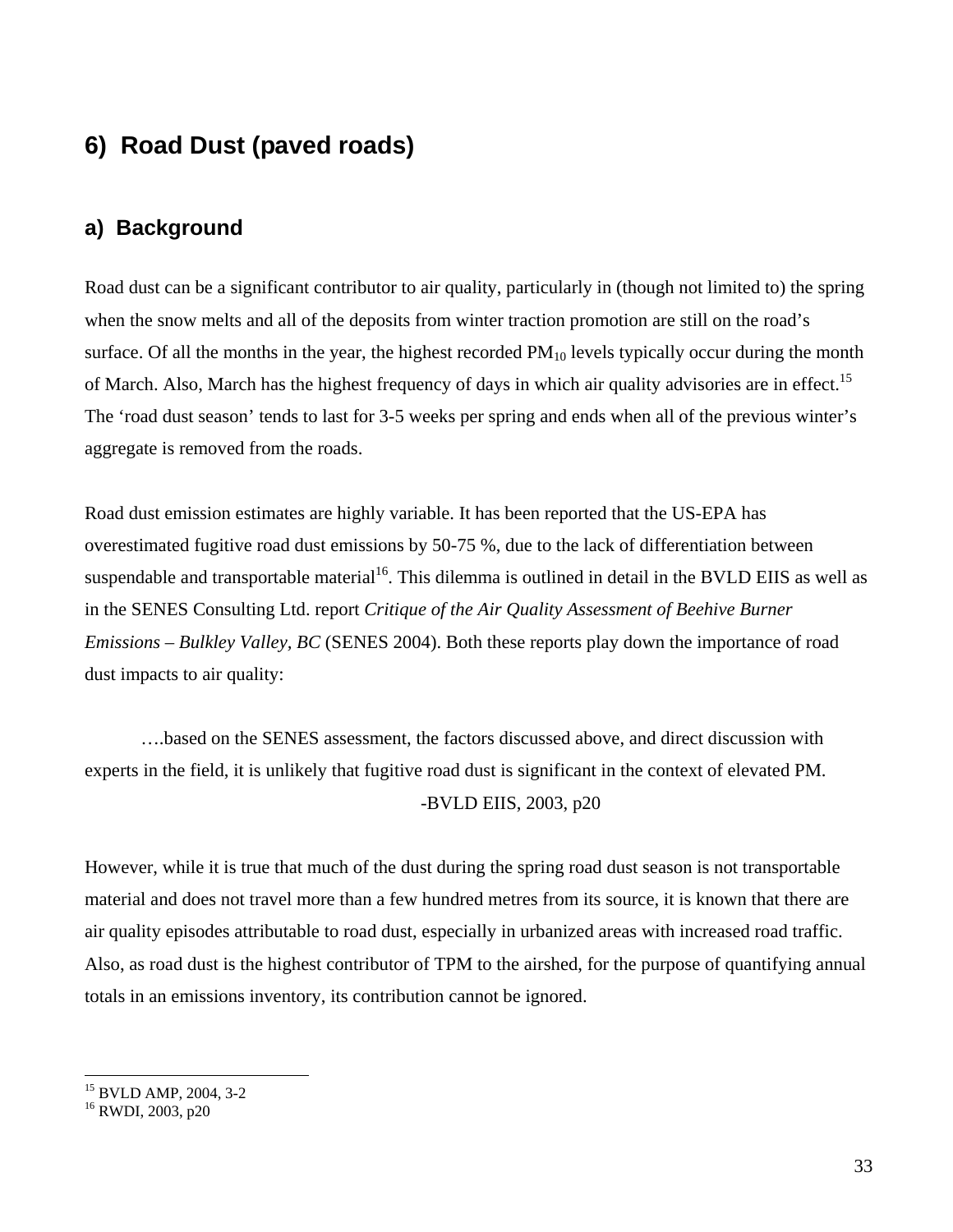## **b) Summary of Source Development**

Environment Canada, using methods outlined by the US EPA, developed road dust emission estimates for *2000 British Columbia Emissions Inventory of Criteria Air Contaminants: Methods and Calculation*". (Wakelin 2004) These estimates for the entire Skeena Region are displayed below.<sup>17</sup>

|  |  | Table 23 – Skeena Region road dust emission estimates (tonnes) for the year 2000 |
|--|--|----------------------------------------------------------------------------------|
|  |  |                                                                                  |

|                 | <b>Year 2000 Provincial Emissions Inventory - Skeena Region</b> |        |       |      |  |  |  |  |  |  |
|-----------------|-----------------------------------------------------------------|--------|-------|------|--|--|--|--|--|--|
| Description     | <b>Total TPM</b><br>Total $PM_{10}$<br>Total PM <sub>2</sub> ,  |        |       |      |  |  |  |  |  |  |
| Paved Road Dust |                                                                 | 28,363 | 5,436 | .300 |  |  |  |  |  |  |

One method of allocating emissions from the above total to the BVLD is through population distribution. 2001 census data gave Skeena Region a population of approximately 91,741. (BC Stats a, b, c 2004) (Note that this number is slightly high, due to the inclusion of small communities near Bella Bella which are not in Skeena Region.) The population of the BVLD in 2001 based on similar census data (BC Stats a, b 2003) was 31,461. Therefore the BVLD had 34.29% of Skeena Region's population. Correcting the above estimated figures by this percentage gives road dust estimates in the BVLD for the years 2001 and 2002, assuming no population change in Skeena Region between the years 2000 and 2002.

**Table 24 – Total BVLD paved road dust emission estimates (tonnes) for the years 2001, 2002** 

|                        | 2001, 2002 BVLD Road Dust Emission Estimates |                  |                 |                  |
|------------------------|----------------------------------------------|------------------|-----------------|------------------|
| <b>Description</b>     |                                              | <b>Total TPM</b> | Total $PM_{10}$ | Total $PM_{2.5}$ |
| <b>Paved Road Dust</b> |                                              | 9,726            | 1,864           | 446              |

## **c) Distribution**

It has been shown that precipitation has an effect on road dust emissions, such that emissions fall to zero during and for a period after a rainfall event.<sup>18</sup> To facilitate temporal representation, historical climate data containing hourly weather observations including periods of precipitation was obtained from Environment Canada for the Smithers airport. It was assumed that weather conditions in Smithers were

 $\overline{a}$ 

<sup>&</sup>lt;sup>17</sup> Road dust emission estimates for Skeena Region provided by Environment Canada through Tony Wakelin.

<sup>18</sup> Kuhns, 2003, p4577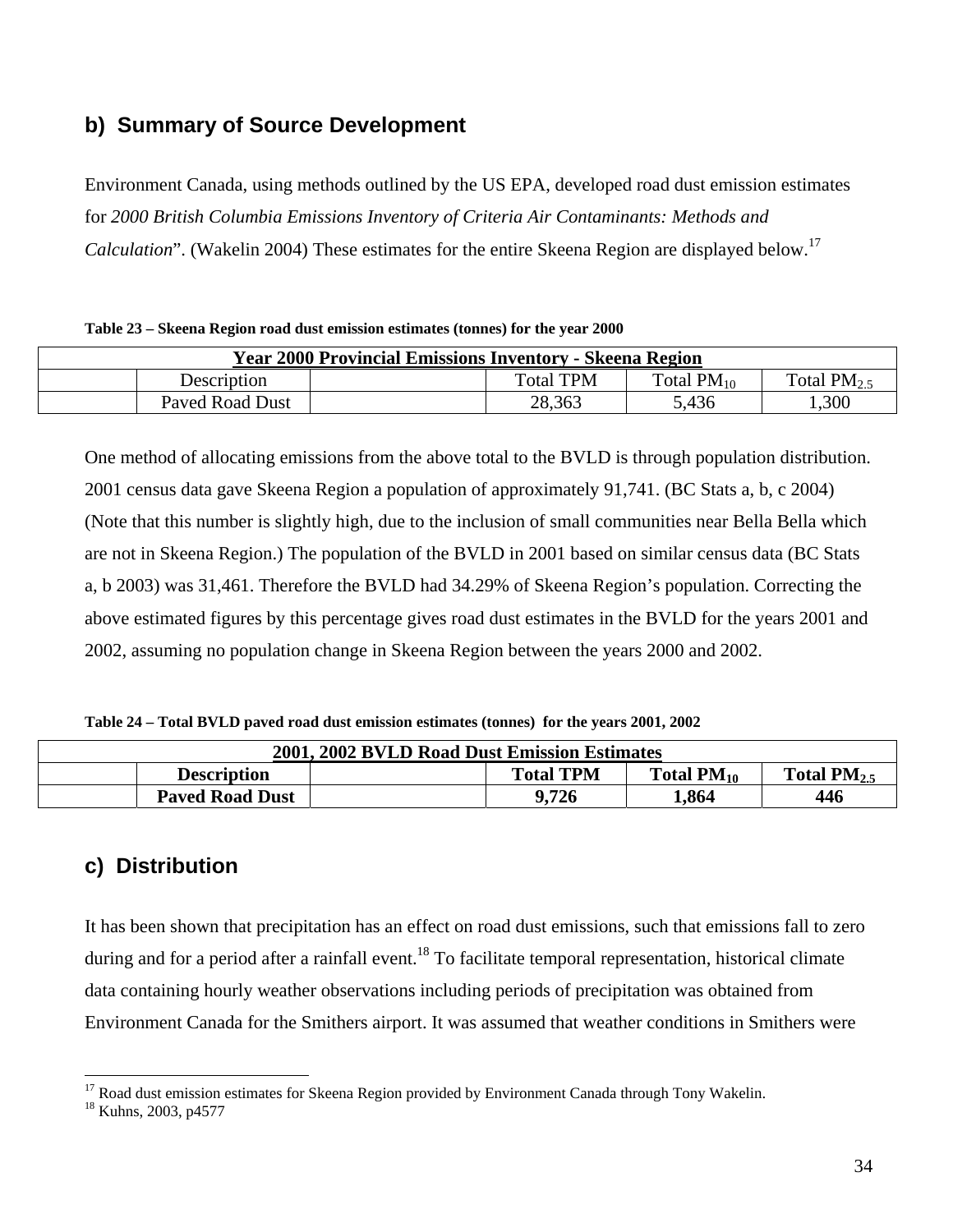representative of weather conditions across the BVLD. It was also assumed that for the month of March and the first half of April road dust occurred 24 hours after the end of a significant precipitation event until the beginning of the next significant precipitation event. A significant precipitation event was defined as 3 consecutive hours of rain (or snow) or 6 consecutive hours of rain (or snow) showers. Annual road dust totals were allocated equally over the total number of hours meeting these criteria.

As described above, road dust consists mainly of non-transportable material which rarely travels higher that 2m above ground and a few hundred metres (horizontally) from its source<sup>19</sup>. Spatially, it can be assumed that road dust from paved roads occurs only in the urbanized (incorporated) areas of Burns Lake, Granisle, Houston, Telkwa, Smithers, New Hazelton and Hazelton. The spatial grid for road dust can be the same as the grid used in the "Residential Heating" and "Back Yard Burning" Chapters. It can be assumed that road traffic through all of these urban areas is proportional to their population and therefore road dust totals from can be apportioned linearly based on 2001 census population.

 $\overline{a}$ 

<sup>&</sup>lt;sup>19</sup> SENES, 2000, p50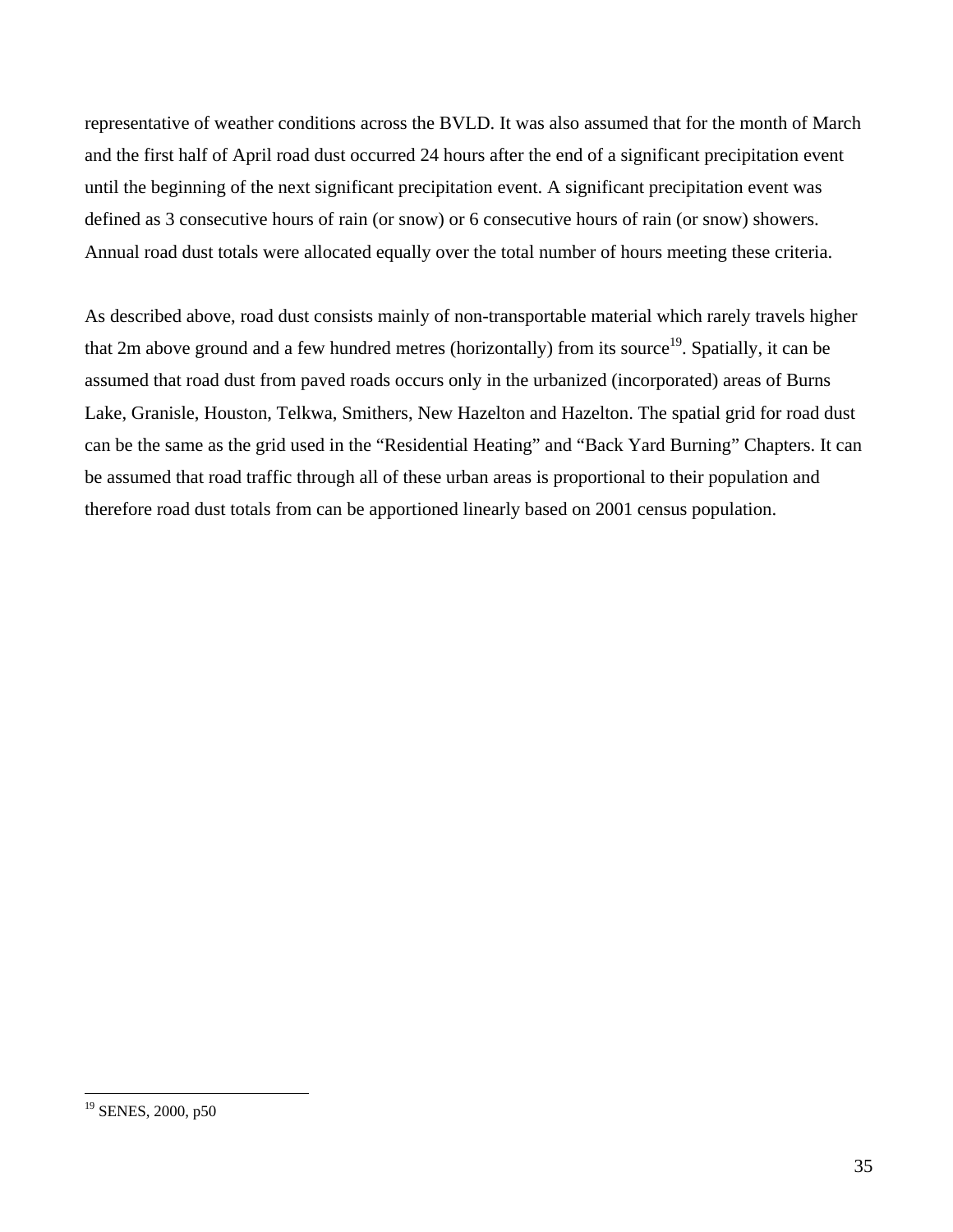# **7) Back Yard Burning**

### **a) Background**

Back yard burning emissions represent the smallest emission source in the MEI, approximately two orders of magnitude less than resource management debris burning emissions or permitted emissions. However, while annual emissions are relatively low the potential for strong localized impacts is significant because of the proximity which with back yard burns occur relative to neighbouring residences. For this reason, back yard burning emissions were identified by the CWGs as one which required further study.

Back yard burning activity data is highly variable. Final emission estimates use recommendations outlined in the US EPA's Emission Inventory Improvement Program (EIIP) documents regarding back yard burning. (Eastern Research Group Inc. 2001 b.) The EPA identifies two different types of back yard burning:

- Residential Yard Waste Burning and
- Residential Household Waste Open Burning.

As the names suggest, 'Residential Yard Waste' deals strictly with yard waste burning, while 'Residential Household Waste' involves the burning of household garbage. As both activity data and emission factors differ from one type to another, methods for developing emission estimates are separate.

### **b) Summary of Source Development**

### **i) Residential Yard Waste Burning**

According to the US EPA, 0.2584 kg of yard waste is generated per person per day. Total estimated waste is composed of 25 % leaves, 25 % brush and 50 % grass. Furthermore, of all the waste generated only 28% is burned. While the EPA assumes that grass burning is not a common practice and is not reflected in their national emission inventory, this assumption is not made for the MEI because grass burning has been observed to be common practice in the BVLD.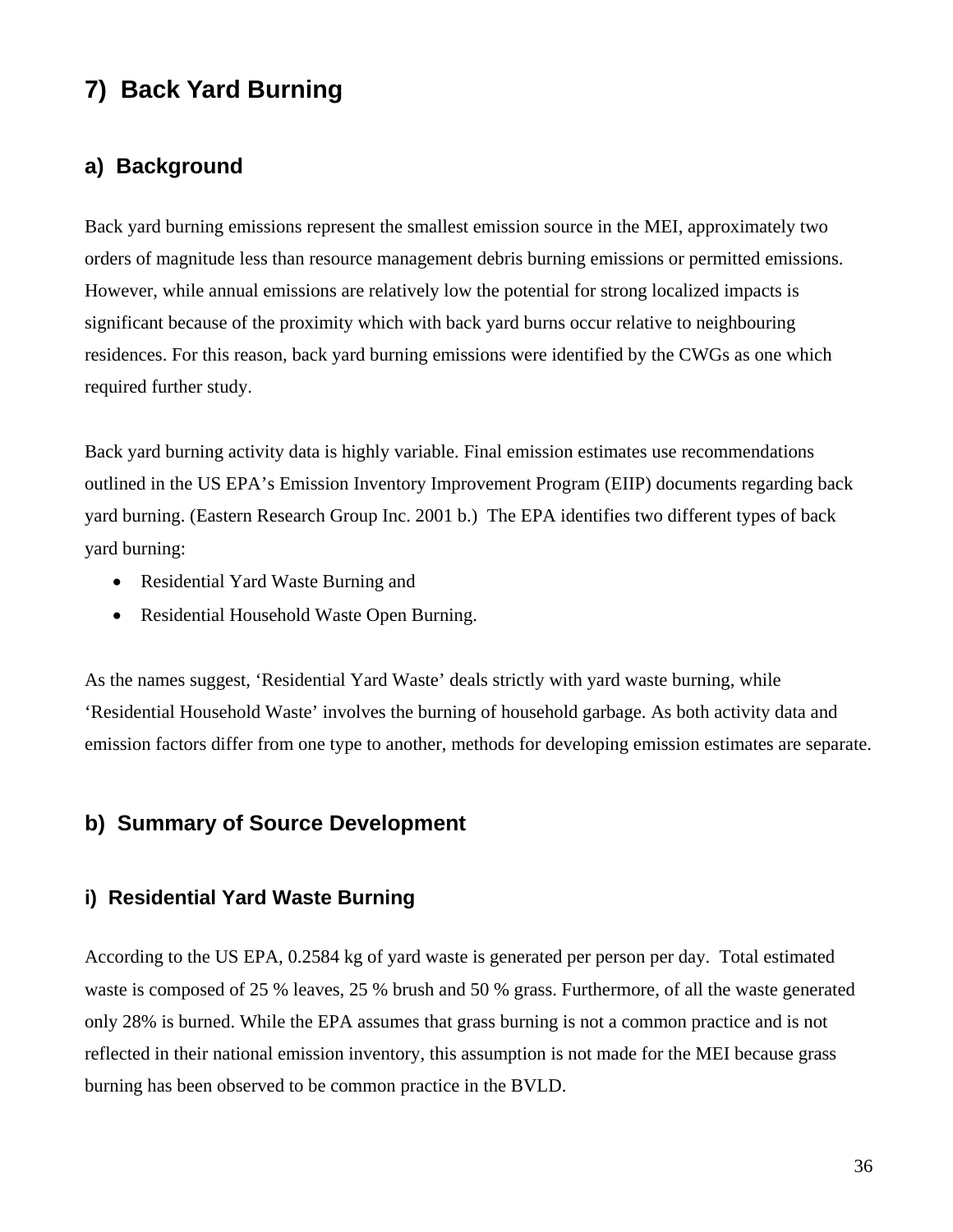The EPA employs correction factors for yard waste burning based on the percentage of forestation in each county, assuming that the smaller the forest content the less yard waste burned. However, since the burning of grass is included in the MEI, one cannot readily assume that smaller forestation percentages correspond to less yard waste burning. Therefore, this final correction step was omitted in the MEI.

Corrections for local back yard burning bylaws were taken into account where such restrictions were in place. During the inventory period, only the Town of Smithers had a bylaw in place prohibiting back yard burning. Therefore, BQ data for Smithers was set to 0.

EPA TPM emission factors for unspecified leaf species, unspecified forest residues and unspecified weeds and grass were 19, 8.5 and 7.5 kg/tonne respectively<sup>20</sup>. PM<sub>10</sub> and PM<sub>2.5</sub> emission factors were estimated using the formulas  $EF_{PM_{10}} \approx 0.8 \times EF_{TPM}$  and  $EF_{PM_{2.5}} \approx 0.731 \times EF_{TPM}$ <sup>21</sup>

|                             |                                      | 2001, 2002 Urban Yard Waste Emissions |            |                         |            |            |               |            |
|-----------------------------|--------------------------------------|---------------------------------------|------------|-------------------------|------------|------------|---------------|------------|
|                             | <b>Yard Waste Burning Population</b> | 8778                                  |            |                         |            |            |               |            |
|                             | Daily Yard Waste Generation (t)      | 2.27                                  |            |                         |            |            |               |            |
|                             | Annual Yard Waste Generation (t)     | 828                                   |            |                         |            |            |               |            |
| Percent of Waste Burned (%) |                                      | 28                                    |            |                         |            |            |               |            |
|                             | Percentage of Yard                   |                                       |            |                         |            |            |               |            |
| Composition                 | Waste                                | Waste Burned (t)                      |            | Emission Factors (kg/t) |            |            | Emissions (t) |            |
|                             | $(\%)$                               |                                       | <b>TPM</b> | $PM_{10}$               | $PM_{2.5}$ | <b>TPM</b> | $PM_{10}$     | $PM_{2.5}$ |
| Leaves                      | 25                                   | 57.99                                 | 19         | 15.2                    | 13.9       | 1.102      | 0.881         | 0.806      |
| <b>Brush</b>                | 25                                   | 57.99                                 | 8.5        | 6.8                     | 6.2        | 0.493      | 0.394         | 0.360      |
| Grass                       | 50                                   | 115.97                                | 7.5        | 6                       | 5.5        | 0.870      | 0.696         | 0.638      |
| Totals (t)                  |                                      | 232.0                                 |            |                         |            | $2.5\,$    | 2.0           | 1.8        |

**Table 25 – Urban yard waste emission estimates (tonnes) 2001, 2002** 

#### **Table 26 – Rural yard waste emission estimates (tonnes) 2001, 2002**

|                                      |                                  | 2001, 2002 Rural Yard Waste Emissions |            |                           |            |            |               |            |  |
|--------------------------------------|----------------------------------|---------------------------------------|------------|---------------------------|------------|------------|---------------|------------|--|
| <b>Yard Waste Burning Population</b> |                                  | 16973                                 |            |                           |            |            |               |            |  |
|                                      | Daily Yard Waste Generation (t)  | 4.39                                  |            |                           |            |            |               |            |  |
|                                      | Annual Yard Waste Generation (t) | 1602                                  |            |                           |            |            |               |            |  |
| Percent of Waste Burned (%)          |                                  | 28                                    |            |                           |            |            |               |            |  |
|                                      | Percentage of Yard               |                                       |            |                           |            |            |               |            |  |
| Composition                          | Waste                            | Waste Burned (t)                      |            | Emission Factors $(kg/t)$ |            |            | Emissions (t) |            |  |
|                                      | $(\%)$                           |                                       | <b>TPM</b> | $PM_{10}$                 | $PM_{2.5}$ | <b>TPM</b> | $PM_{10}$     | $PM_{2.5}$ |  |
| Leaves                               | 25                               | 112.12                                | 19         | 15.2                      | 13.9       | 2.130      | 1.704         | 1.558      |  |
| <b>Brush</b>                         | 25                               | 112.12                                | 8.5        | 6.8                       | 6.2        | 0.953      | 0.762         | 0.695      |  |
| Grass                                | 50                               | 224.24                                | 7.5        | 6                         | 5.5        | 1.682      | 1.345         | 1.233      |  |
| Totals (t)                           |                                  | 448.5                                 |            |                           |            | 4.8        | 3.8           | 3.5        |  |

 $20$ US EPA, 1992 a, 2.5-10

 $\overline{a}$ 

21 US EPA, 1992 a, 2.5-11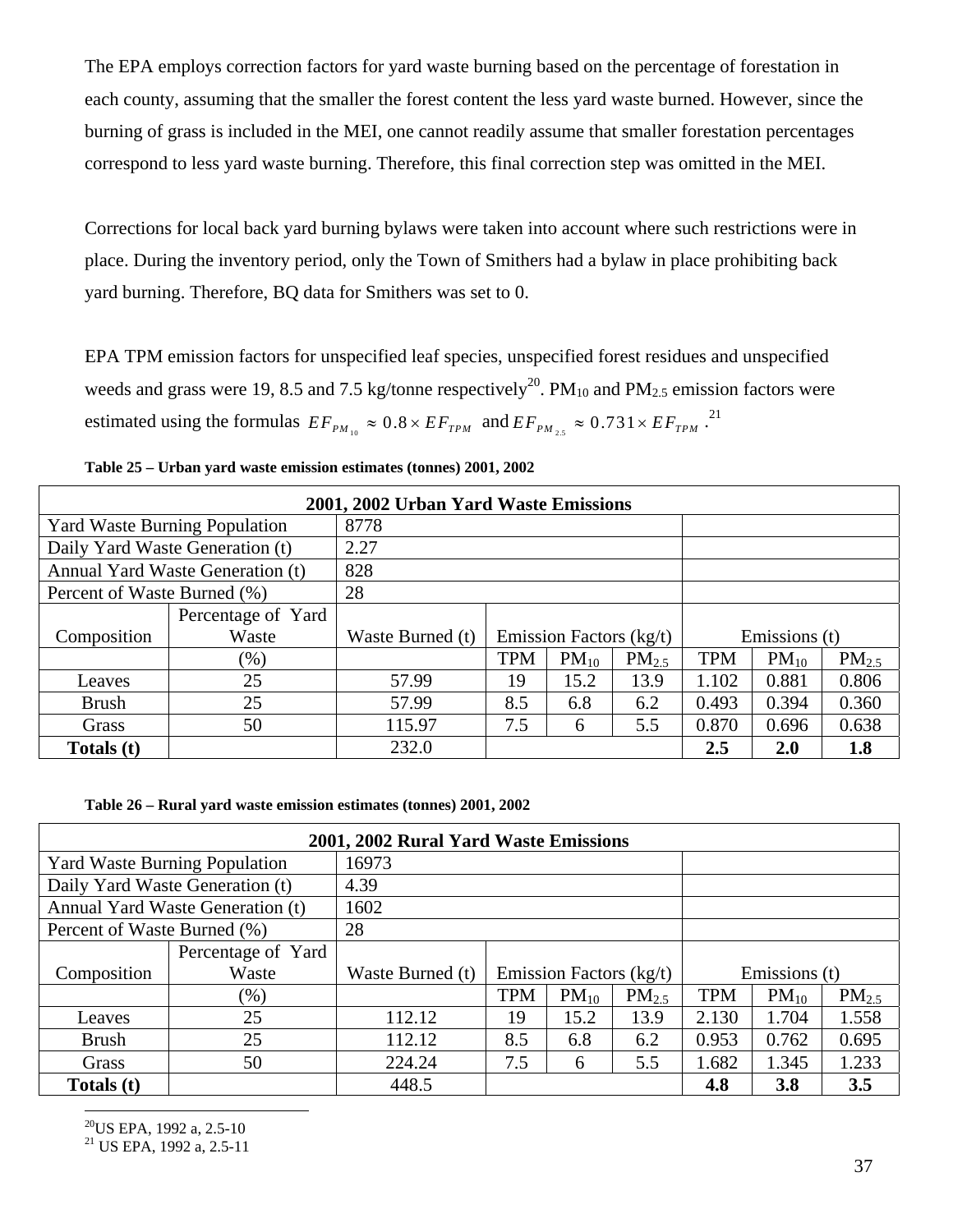### **ii) Residential Household Waste Open Burning**

According to the EPA, an average of 1.501 kg of household waste is generated per person per day. Removing grass (0.258 kg/day) (initially, the EPA includes grass in both household waste and yard waste generation) and non-combustible material (0.24 kg/day), this figure reduces to 1.003 kg of household waste per person per day. Again, the EPA assumes an average of 28% of household waste was burned though, only 66% of the burned waste combusts. These figures apply only to those residing in a 'rural' setting (because of garbage collection in urban areas), which in the case of the MEI refers to the population of the BVLD living outside municipal boundaries.

Emission factor data originates from *Evaluation of Emissions from the Open Burning of Household Waste in Barrels* (Lemieux 1998), summarized online at

http://www.epa.gov/ttn/atw/burn/trashburn1.pdf. As a generalization  $PM_{10}$  and  $PM_{2.5}$  emission factors were set to 5.8 and 5.3 kg/tonne respectively. The TPM emission factor was estimated based on the  $\text{formula } EF_{TPT} \approx 1.25 \times EF_{PM_{10}} \stackrel{22}{\ldots}$ 

| Table 27 – Urban household waste burning emission estimates (tonnes) 2001, 2002 |  |  |  |
|---------------------------------------------------------------------------------|--|--|--|
|                                                                                 |  |  |  |

| Urban Household Waste Emissions 2001, 2002 |                     |  |           |      |                           |            |            |               |            |  |  |
|--------------------------------------------|---------------------|--|-----------|------|---------------------------|------------|------------|---------------|------------|--|--|
| Household Waste Burning Population         |                     |  | O         |      |                           |            |            |               |            |  |  |
| Daily Household Waste Generation (t)       |                     |  | $\theta$  |      |                           |            |            |               |            |  |  |
| Annual Household Waste Generation (t)      |                     |  | $\theta$  |      |                           |            |            |               |            |  |  |
| Percent of Waste Burned (%)                |                     |  | 28        |      |                           |            |            |               |            |  |  |
|                                            | <b>Waste Burned</b> |  | Percent   |      |                           |            |            |               |            |  |  |
| Composition                                | (t)                 |  | Combusted |      | Emission Factors $(kg/t)$ |            |            | Emissions (t) |            |  |  |
|                                            |                     |  | $(\%)$    | TPM  | $PM_{10}$                 | $PM_{2.5}$ | <b>TPM</b> | $PM_{10}$     | $PM_{2.5}$ |  |  |
| Waste                                      |                     |  | 66.7      | 7.25 | 5.8                       | 5.3        | 0.0        | 0.0           | 0.0        |  |  |
|                                            |                     |  |           |      | Totals (t)                |            | 0.0        | 0.0           | 0.0        |  |  |

**Table 28 – Rural household waste burning emission estimates (tonnes) 2001, 2002** 

| <b>Rural Household Waste Emissions 2001, 2002</b> |                     |  |           |            |                         |                   |            |           |            |  |  |
|---------------------------------------------------|---------------------|--|-----------|------------|-------------------------|-------------------|------------|-----------|------------|--|--|
| Household Waste Burning Population                | 16973               |  |           |            |                         |                   |            |           |            |  |  |
| Daily Household Waste Generation (t)              |                     |  | 17.024    |            |                         |                   |            |           |            |  |  |
| Annual Household Waste Generation (t)             |                     |  | 6214      |            |                         |                   |            |           |            |  |  |
| Percent of Waste Burned (%)                       |                     |  | 28        |            |                         |                   |            |           |            |  |  |
|                                                   | <b>Waste Burned</b> |  | Percent   |            |                         |                   |            |           |            |  |  |
| Composition                                       | (t)                 |  | Combusted |            | Emission Factors (kg/t) |                   |            | Emissions |            |  |  |
|                                                   |                     |  | $(\%)$    | <b>TPM</b> | $PM_{10}$               | PM <sub>2.5</sub> | <b>TPM</b> | $PM_{10}$ | $PM_{2.5}$ |  |  |
| Waste                                             | 1740                |  | 66.7      | 7.25       | 5.8                     | 5.3               | 8.410      | 6.728     | 6.148      |  |  |
|                                                   |                     |  |           | Totals (t) |                         | 8.4               | 6.7        | 6.1       |            |  |  |

 $\overline{a}$ 22 US EPA, 1992 a, 2.5-11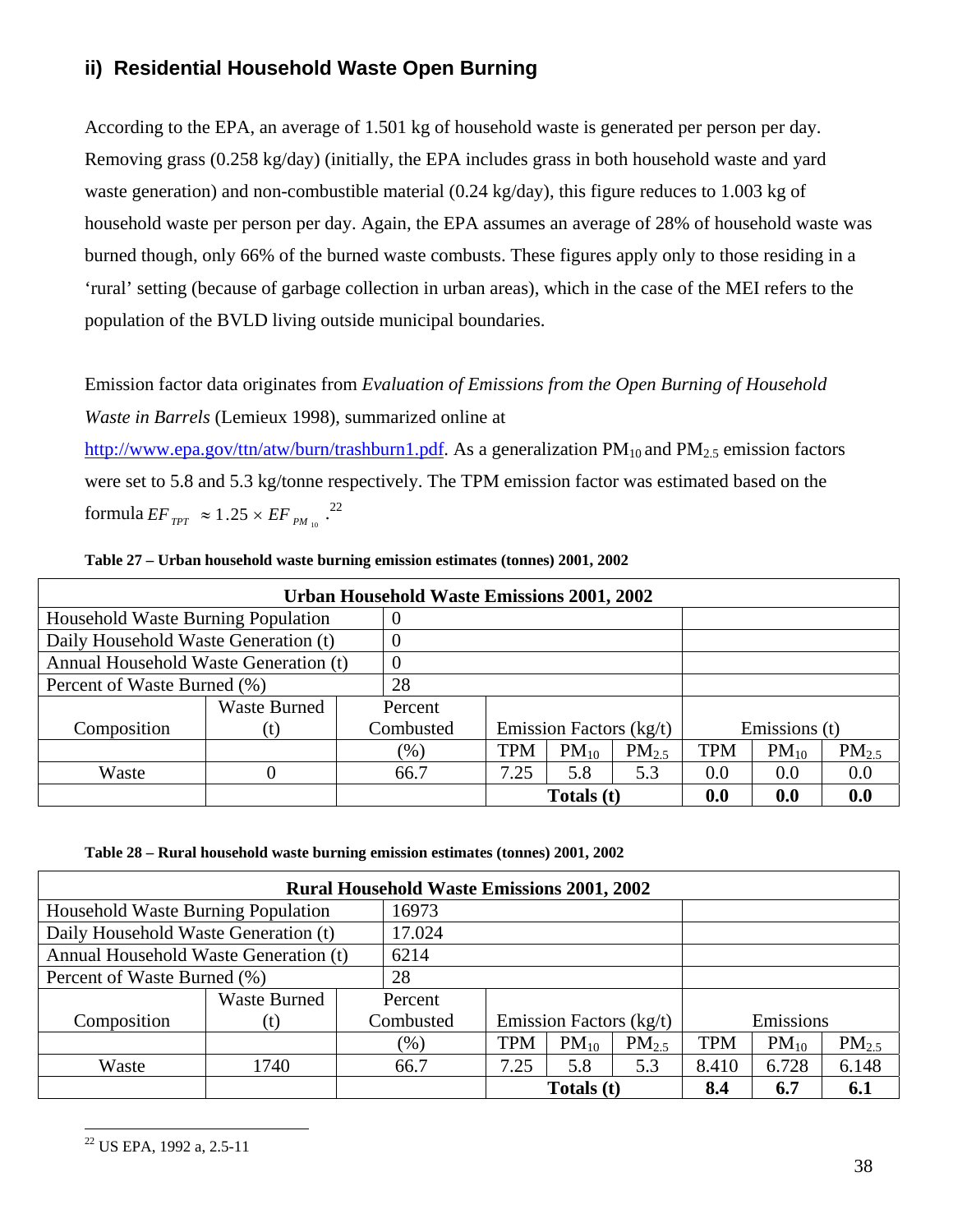| 2001, 2002 BVLD Back Yard Burning Emission Estimates |                                                         |      |  |  |  |  |  |  |  |
|------------------------------------------------------|---------------------------------------------------------|------|--|--|--|--|--|--|--|
| <b>Description</b>                                   | <b>Total TPM</b><br>Total $PM_{10}$<br>Total $PM_{2.5}$ |      |  |  |  |  |  |  |  |
| <b>Back Yard Burning</b>                             | 15.7                                                    | 12.5 |  |  |  |  |  |  |  |

**Table 29 – Total BVLD back yard burning emission estimates (tonnes) for the years 2001, 2002** 

# **c) Distribution**

Developing distribution data for this emission source represents a challenge. Aside from assuming that no yard waste burning occurs in the winter, it is conceivable that yard waste burning is a 3 season activity while household waste burning is a 4 season activity. As no temporal or spatial estimation method exists for this source and due to the low overall annual emissions, it is recommended that emission modelling not take place for back yard burning.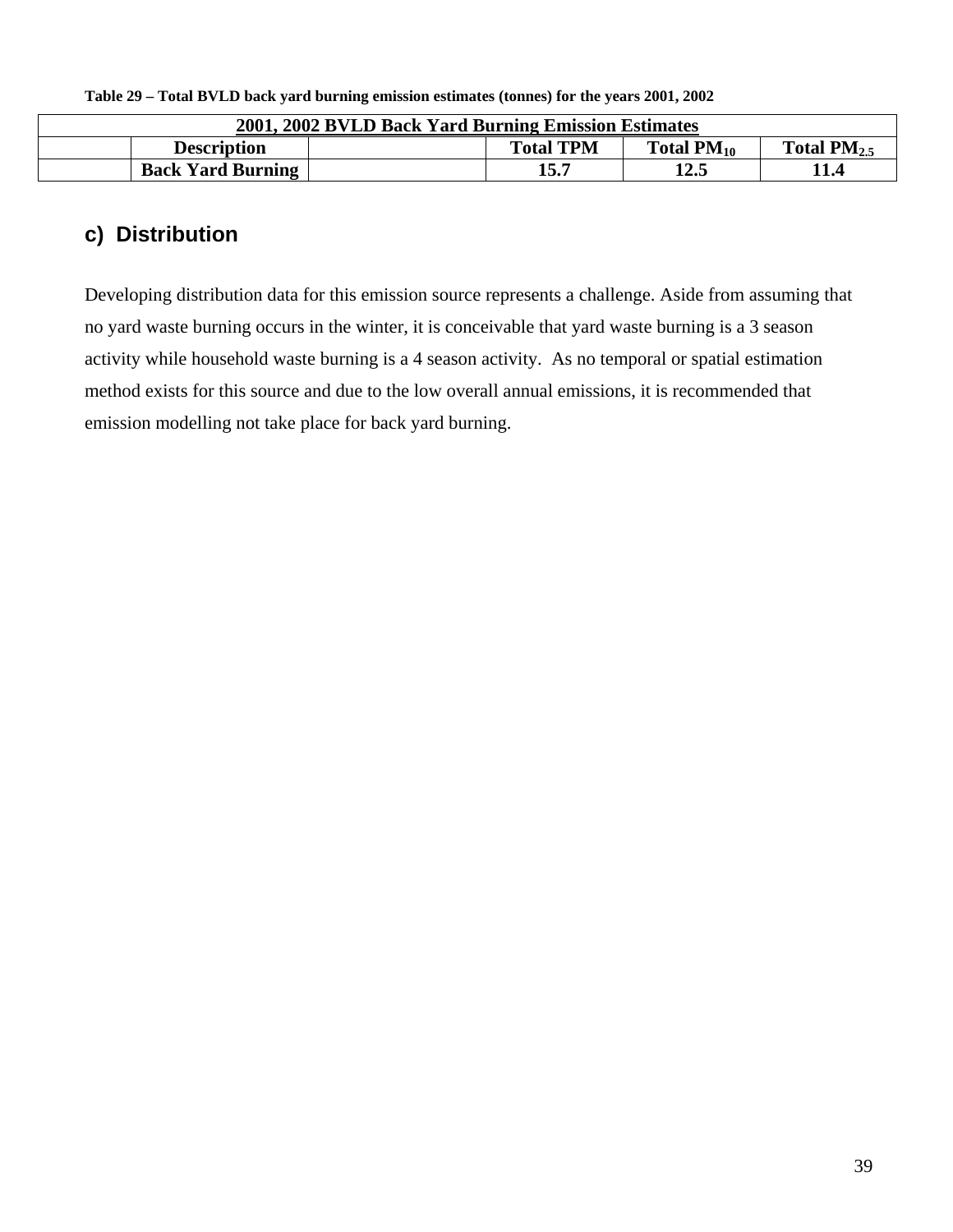# **8) References:**

Alden, H.A. (1995). *Hardwoods of North America*, U.S. Department of Agriculture, Forest Service, Forest Products Laboratory, FPL-GTR-83. http://www.fpl.fs.fed.us/documnts/fplgtr/fplgtr83.pdf.

Alden, H.A. (1997). *Softwoods of North America*, U.S. Department of Agriculture, Forest Service, Forest Products Laboratory, FPL-GTR-102, September. http://www.fpl.fs.fed.us/documnts/fplgtr/fplgtr102.pdf.

Allen, David & Ann Dennis (2000). *Inventory of Air Pollutant Emissions Associated with Forest Grassland, and Agricultural Burning in Texas*, prepared for the Texas Natural Resources Conservation Commission.

http://www.utexas.edu/research/ceer/airquality/inventory%20of%20air%20summary2.pdf.

Battye, William & Rebecca Battye (2002). *Development of Emissions Inventory Methods for Wildland Fire*, prepared for the U.S. Environmental Protection Agency. http://www.epa.gov/ttn/chief/ap42/ch13/related/firerept.pdf

BC Stats (2003 a). *2001 Census Profile of British Columbia's Regions, Bulkley-Nechako Regional District*, A Regional District located in British Columbia. http://www.bcstats.gov.bc.ca/data/cen01/profiles/59051000.pdf.

BC Stats (2003 b). *2001 Census Profile of British Columbia's Regions, Kitimat-Stikine Regional District*, A Regional District located in British Columbia. http://www.bcstats.gov.bc.ca/data/cen01/profiles/59049000.pdf.

BC Stats (2004 a). *Provincial Electoral District Profile Based on the 2001 Census, May 15, 2001, Bulkley Valley-Stikine*, A Provincial Electoral District located in British Columbia. http://www.bcstats.gov.bc.ca/data/cen01/profiles/PED\_4.pdf.

BC Stats (2004 b). *Provincial Electoral District Profile Based on the 2001 Census, May 15, 2001, North Coast*, A Provincial Electoral District located in British Columbia. http://www.bcstats.gov.bc.ca/data/cen01/profiles/PED\_34.pdf.

BC Stats (2004 c). *Provincial Electoral District Profile Based on the 2001 Census, May 15, 2001, Skeena*, A Provincial Electoral District located in British Columbia. http://www.bcstats.gov.bc.ca/data/cen01/profiles/PED\_56.pdf.

Bransby, David (unknown). *Determining 'Burnability' of Grassy Crop Materials*, Combustion System Testing for Auburn University, Alabama. http://www.google.ca/url?sa=U&start=1&q=http://www.becllcusa.com/pdf/AuburnCombustionSystemT esting.

Bulkley Valley – Lakes District Airshed Management Plan (2004). *Community Action for Clean Air*, prepared for the Ministry of Water, Land and Air Protection. http://www.bvldamp.ca.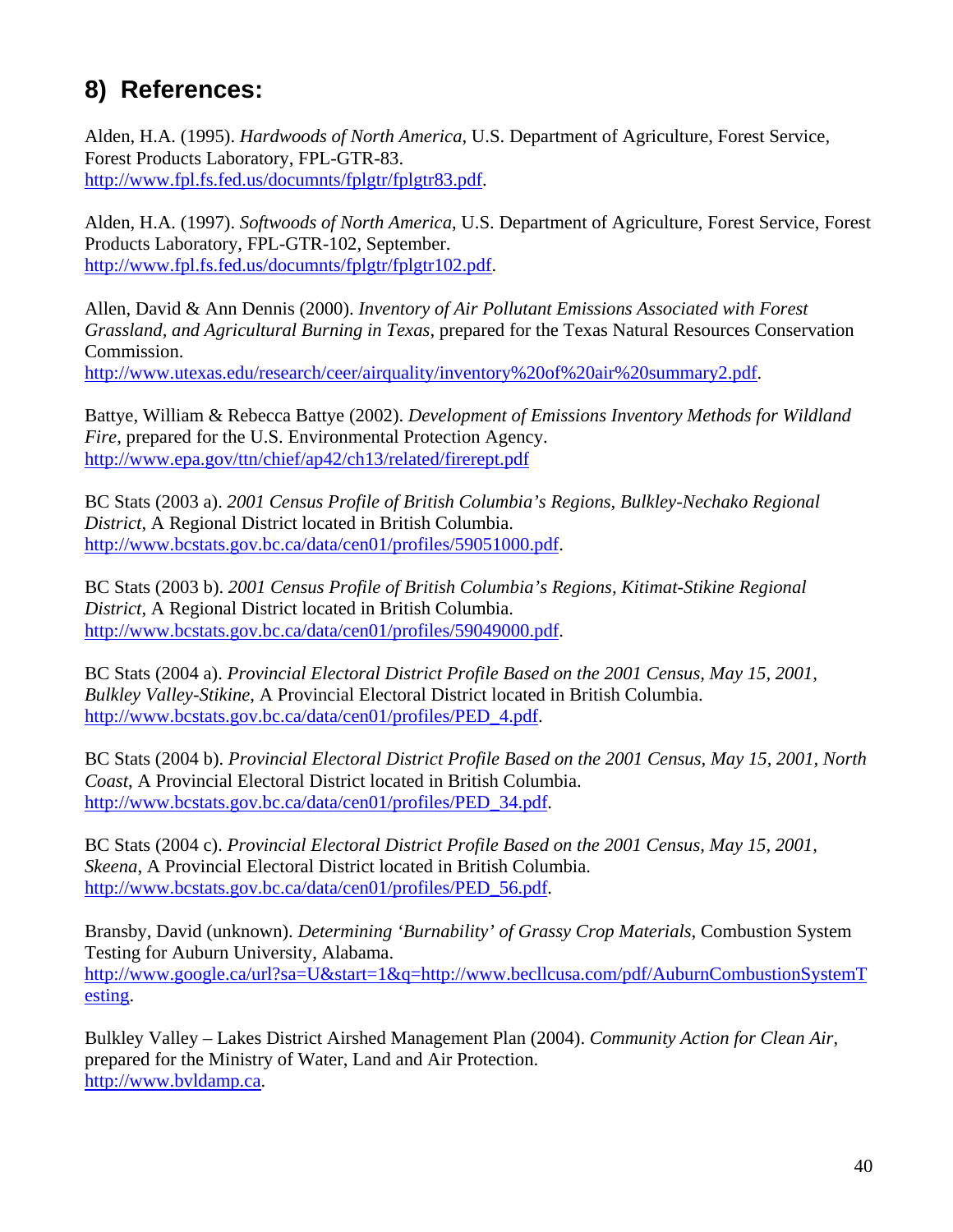Canadian Council of Ministries of the Environment (2002). *Discussion Document, Options to Reduce Emissions from Residential Wood Burning Appliances*. http://www.ccme.ca/assets/pdf/residential\_wood\_wkshp\_consultn\_eng.pdf.

Corder, S.E., G.H. Atherton, P.E. Hyde & R.W. Bonlie (1970). Wood and Bark Residue Disposal in Wigwam Burners, Forest Research Laboratory, Oregon State University.

Eastern Research Group Inc. (2001 a). *Emission Inventory Improvement Program, Volume III: Chapter 2, Residential Wood Combustion*, prepared for Area Sources Committee, Emission Inventory Improvement Program, U.S. Environmental Protection Agency. http://www.epa.gov/ttn/chief/eiip/techreport/volume03/iii02\_apr2001.pdf.

Eastern Research Group Inc (2001 b). *Emission Inventory Improvement Program, Volume III: Chapter 16, Open Burning*, prepared for Area Sources Committee, Emission Inventory Improvement Program, U.S. Environmental Protection Agency. http://www.epa.gov/ttn/chief/eiip/techreport/volume03/iii16\_apr2001.pdf.

Fam, James (1996). *1995 British Columbia Inventory of Common Air Contaminants Emitted from* 

*Mobile Sources Outside the Lower Fraser Valley*, Ministry of Environment, Lands and Parks.

Hardy, C.C. (1996). *Guidelines for Estimating Volume, Biomass, and Smoke Production for Piled Slash*, U.S. Department of Agriculture, Forest Service, Pacific Northwest Research Station, PNW-GTR-364.

Ince, P.J. (1979). *How to Estimate Recoverable Heat Energy in Wood or Bark Fuels*, U.S. Department of Agriculture, Forest Service, Forest Products Laboratory, FPL-GTR-29.

Jacques-Whitford Environmental Ltd. (2000). *Revised Air Quality Assessment of Beehive Burner Emissions Bulkley Valley*, prepared for Canadian Forest Products Ltd., Houston Forest Products Ltd., West Fraser Mills Ltd.

Kuns, H. et. al. (2003). "Vehicle-based road dust emission measurement—Part II: Effect of precipitation, wintertime road sanding, and street sweepers on inferred  $PM_{10}$  emission potentials from paved and unpaved roads", *Atmospheric Environment* **37**, 4573-4582.

Lemieux, Paul M. (1998). *Evaluation of Emissions from the Open Burning of Household Waste in Barrels*. U.S. Environmental Protection Agency, National Risk Management Research Laboratory, EPA-600/SR-97-134.

http://www.epa.gov/ttn/atw/burn/trashburn1.pdf.

Lutes, C.C. & P.H. Kariher (1996). *Evaluation of Emissions from the Open Burning of Land Clearing Debris*, prepared for the U.S. Environmental Protection Agency, EPA-600/R-96-128.

National Pollutant Release Inventory. *Criteria Air Contaminants Online Glossary*, 2004. http://www.ec.gc.ca/pdb/cac/cac\_gloss\_e.cfm.

National Emissions Inventory and Projections Task Group (1999). *1995 Criteria Contaminants Inventory Guidebook (First Draft) Section 2.4: Non-Industrial Fuel Combustion Sector: Residential Fuel Wood Combustion*.

Nielson, R.W., J. Dobie & D.M. Wright (1985). Conversion Factors for the Forest Products Industry in Western Canada, Forintek Canada Corp., ISSN 0824-2119.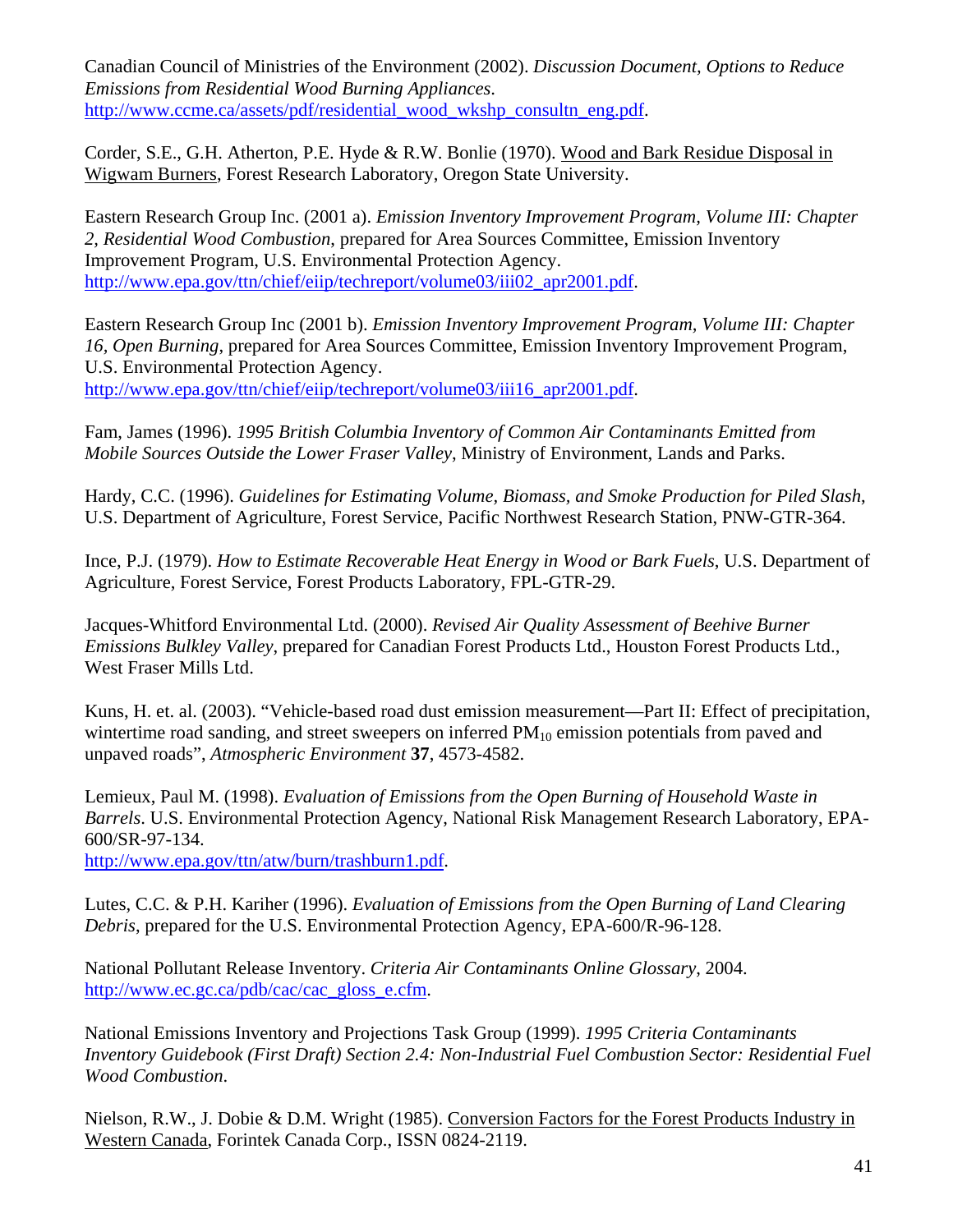OMNI Environmental Services, Inc. (1998 a). *Residential Wood Combustion Technology Review Volume 1. Technical Review*, prepared for the U.S. Environmental Protection Agency, EPA-600/R-98-174a. http://www.epa.gov/ttn/chief/ap42/ch01/related/woodstove.pdf.

OMNI Environmental Services Inc (1998 b). *Residential Wood Combustion Technology Review Volume 2. Appendices*, prepared for the U.S. Environmental Protection Agency, EPA-600/R-98-174b. http://www.epa.gov/ttn/chief/ap42/ch01/related/woodstoveapp.pdf

Ottmar, R.D., G.K. Anderson, P.J. DeHerrera & T.E. Reinhardt (2000). *Consume User's Guide, Version 2.1*, U.S. Department of Agriculture, Forest Service, Pacific Northwest Research Station, Fire and Environmental Applications Research Group, Seattle, Washington. http://www.fs.fed.us/pnw/fera/products/consume/CONSUME21\_USER\_GUIDE.DOC.

Province of British Columbia (1996). *Waste Management Permit Fees System Procedure Manual, Section 3: Appendix 3, Species and Green Density*.

Rensing, Michael J. (2004). *Residential Wood Burning Emissions in British Columbia*, Ministry of Water, Land and Air Protection.

Rigby, Christine (2002). *2001 Resource Burning Effectiveness Assessment for Skeena Region, British Columbia Ministry of Water, Land and Air Protection*, Ministry of Water, Land and Air Protection.

RWDI West Inc. (2003). *Bulkley Valley – Lakes District Emission Inventory Improvement Strategy*, prepared for the Ministry of Water, Land and Air Protection.

Sandberg D.V., D.E. Ward, R.D. Ottmar, C.C. Hardy, T.E. Reinhardt & J.H. Hall (1989). *Mitigation of Prescribed Fire Atmospheric Pollution Through Increased Utilization of Hardwoods, Piled Residues, and Long-Needled Conifers*, U.S. Department of Agriculture, Forest Service, Pacific Northwest Research Station, PNW-85-423.

SENES Consultants Ltd (2000). *Critique of the Air Quality Assessment of Beehive Burner Emissions Bulkley Valley, BC*, prepared for Sierra Legal Defence Fund.

Stella, Gregory (2002). *Temporal Allocation of Annual Emissions Using EMCH Temporal Profiles*, U.S. Environmental Protection Agency, Emission Factor and Inventory Group. http://www.epa.gov/ttn/chief/emch/temporal/temporal\_factors\_042902.pdf.

Summitt, Robert & Alan Sliker (1980). Handbook of Materials Science, CRC Press Inc., Boca Raton, Florida.

U.S. Environmental Protection Agency (1996 a). *AP-42, Fifth Edition, Volume 1 Chapter 1: External Combustion Sources: 1.9 – Residential Fireplaces*. http://www.epa.gov/ttn/chief/ap42/ch01/final/c01s09.pdf.

U.S. Environmental Protection Agency (1996 b)*. AP-42, Fifth Edition, Volume 1 Chapter 1: External Combustion Sources: 1.10 – Residential Woodstoves*. http://www.epa.gov/ttn/chief/ap42/ch01/final/c01s10.pdf.

U.S. Environmental Protection Agency (1992 a). *AP-42, Fifth Edition, Volume 1: Chapter 2: Solid Waste Disposal: 2.5 – Open Burning*.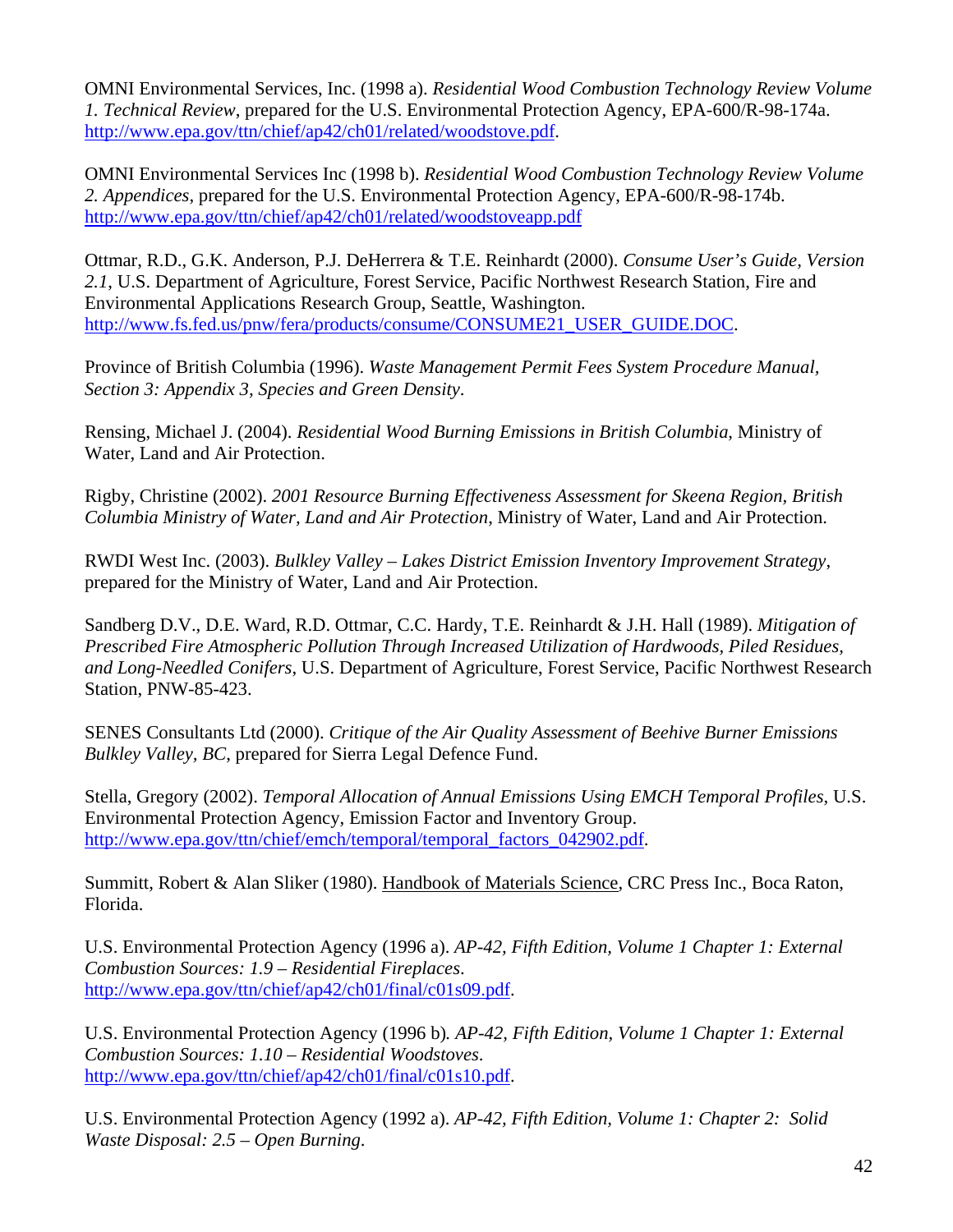http://www.epa.gov/ttn/chief/ap42/ch02/final/c02s05.pdf.

U.S. Environmental Protection Agency (1992 b). *AP-42, Fifth Edition, Volume 1 Chapter 2: Solid Waste Disposal: 2.7 – Conical Burners*. http://www.epa.gov/ttn/chief/ap42/ch02/final/c02s07.pdf.

U.S. Environmental Protection Agency (1996 c). *AP-42, Fifth Edition, Volume 1 Chapter 13: Miscellaneous Sources: 13.1 – Wildfires and Prescribed Burning*. http://www.epa.gov/ttn/chief/ap42/ch13/final/c13s01.pdf.

U.S. Environmental Protection Agency (2003 a). *AP-42, Fifth Edition, Volume 1 Chapter 13: Miscellaneous Sources: 13.2.1 – Paved Roads*. http://www.epa.gov/ttn/chief/ap42/ch13/final/c13s0201.pdf.

U.S. Environmental Protection Agency (2003 b). *AP-42, Fifth Edition, Volume 1 Chapter 13: Miscellaneous Sources: 13.2.1 – Paved Roads – Background Documentation – Emission Factor Documentation for AP-42, Section 13.2.1 Paved Roads*. http://www.epa.gov/ttn/chief/ap42/ch13/bgdocs/b13s02-1.pdf.

U.S. Environmental Protection Agency (a). *Emission Inventory Improvement Program, Document Series – Volume IX: Particulate Emissions, "One Pagers", Fugitive Dust from Paved Road*. http://www.epa.gov/ttn/chief/eiip/techreport/volume09/pavrd3.pdf.

U.S. Environmental Protection Agency (b). *Emission Inventory Improvement Program, Document Series – Volume IX: Particulate Emissions, "One Pagers", Prescribed Burning*. http://www.epa.gov/ttn/chief/eiip/techreport/volume09/prsbrn3.pdf.

U.S. Environmental Protection Agency (c). *Emission Inventory Improvement Program, Document Series – Volume IX: Particulate Emissions, "One Pagers", Residential Combustion – Fireplaces*. http://www.epa.gov/ttn/chief/eiip/techreport/volume09/firplc3.pdf.

U.S. Environmental Protection Agency (d). *Emission Inventory Improvement Program, Document Series – Volume IX: Particulate Emissions, "One Pagers", Residential Combustion – Woodstoves*. http://www.epa.gov/ttn/chief/eiip/techreport/volume09/wdstov3.pdf.

U.S. Environmental Protection Agency (e). *Emission Inventory Improvement Program, Document Series – Volume IX: Particulate Emissions, "One Pagers", Residential Household Waste Open Burning*. http://www.epa.gov/ttn/chief/eiip/techreport/volume09/opnres3.pdf.

U.S. Environmental Protection Agency (f). *Emission Inventory Improvement Program, Document Series – Volume IX: Particulate Emissions, "One Pagers", Residential Yard Waste Burning – Leaves*. http://www.epa.gov/ttn/chief/eiip/techreport/volume09/leaves3.pdf.

U.S. Environmental Protection Agency (1996 d). *Report on Revisions to 5th Edition AP-42 Section 1.9, Residential Fireplaces & Emission Factor Documentation for AP-42 Section 1.9, Residential Fireplaces*. http://www.epa.gov/ttn/chief/ap42/ch01/bgdocs/b01s09.pdf.

U.S. Environmental Protection Agency (1996 e). *Report on Revisions to 5th Edition AP-42 Section 1.10, Residential Woodstoves & Emission Factor Documentation for AP-42 Section 1.10 Residential Woodstoves*.

http://www.epa.gov/ttn/chief/ap42/ch01/bgdocs/b01s10.pdf.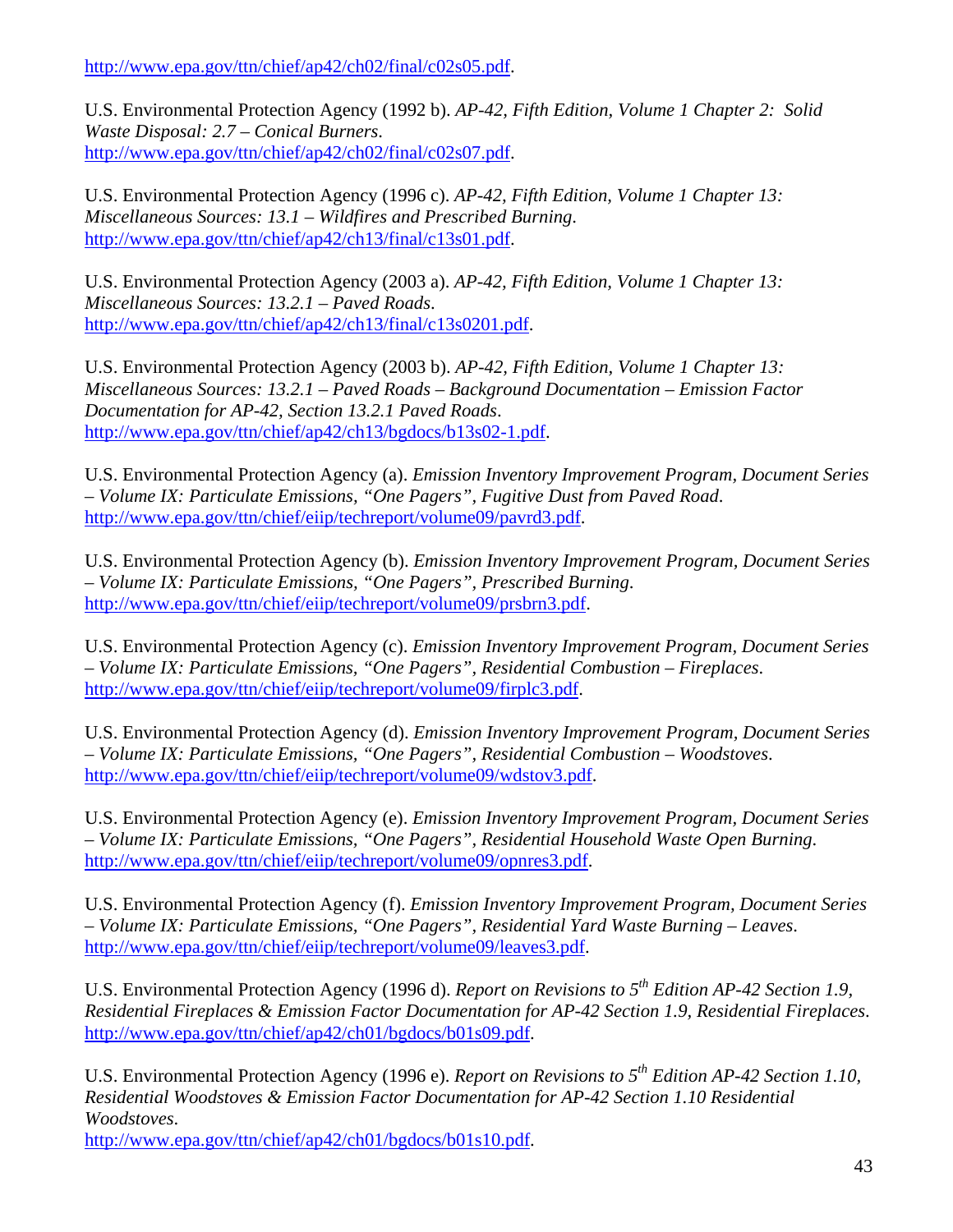U.S. Environmental Protection Agency (2004). *Terminology Reference System, Keyword = Higher Heating Value*.

http://oaspub.epa.gov/trs/trs\_proc\_qry.navigate\_term?p\_term\_id=19024&p\_term\_cd=TERM.

U.S. Environmental Protection Agency (2005). *Understanding Particle Pollution: Particle Pollution is…*, 2005.

http://www.epa.gov/airtrends/pmreport03/pmunderstand\_2405.pdf#page=1.

Wakelin, Tony (1997). *British Columbia Inventory of Common Air Contaminants Emitted in 1995 from Miscellaneous Area Sources Outside the Lower Fraser Valley*, Ministry of Environment, Lands and Parks.

Wakelin, Tony (2004). *2000 British Columbia Emissions Inventory of Criteria Air Contaminants: Methods and Calculations*, Ministry of Water, Land and Air Protection.

Ward, D.E. et al (c1974), "Particulate Source Strength Determination for Low-Intensity Prescribed Fires", *Air Pollution Control Association*, 39-54.

Ward, D.E., J. Peterson & W.M. Hao (1993). "An inventory of Particulate Matter and Air Toxic Emissions from Prescribed Fires in the USA for 1989", *Papers from the 86<sup>th</sup> Annual Meeting & Exhibition, Air and Waste Management Association,* 1-19.

Watson, John G. & J.C. Chow (2000). *Reconciling Urban Fugitive Dust Emissions Inventory and Ambient Source Contribution Estimates: Summary of Current Knowledge and Needed Research*, Desert Research Institute, DRI Document No. 6110.4F. http://www.wrapair.org/forums/dejf/documents/fugitive1.pdf.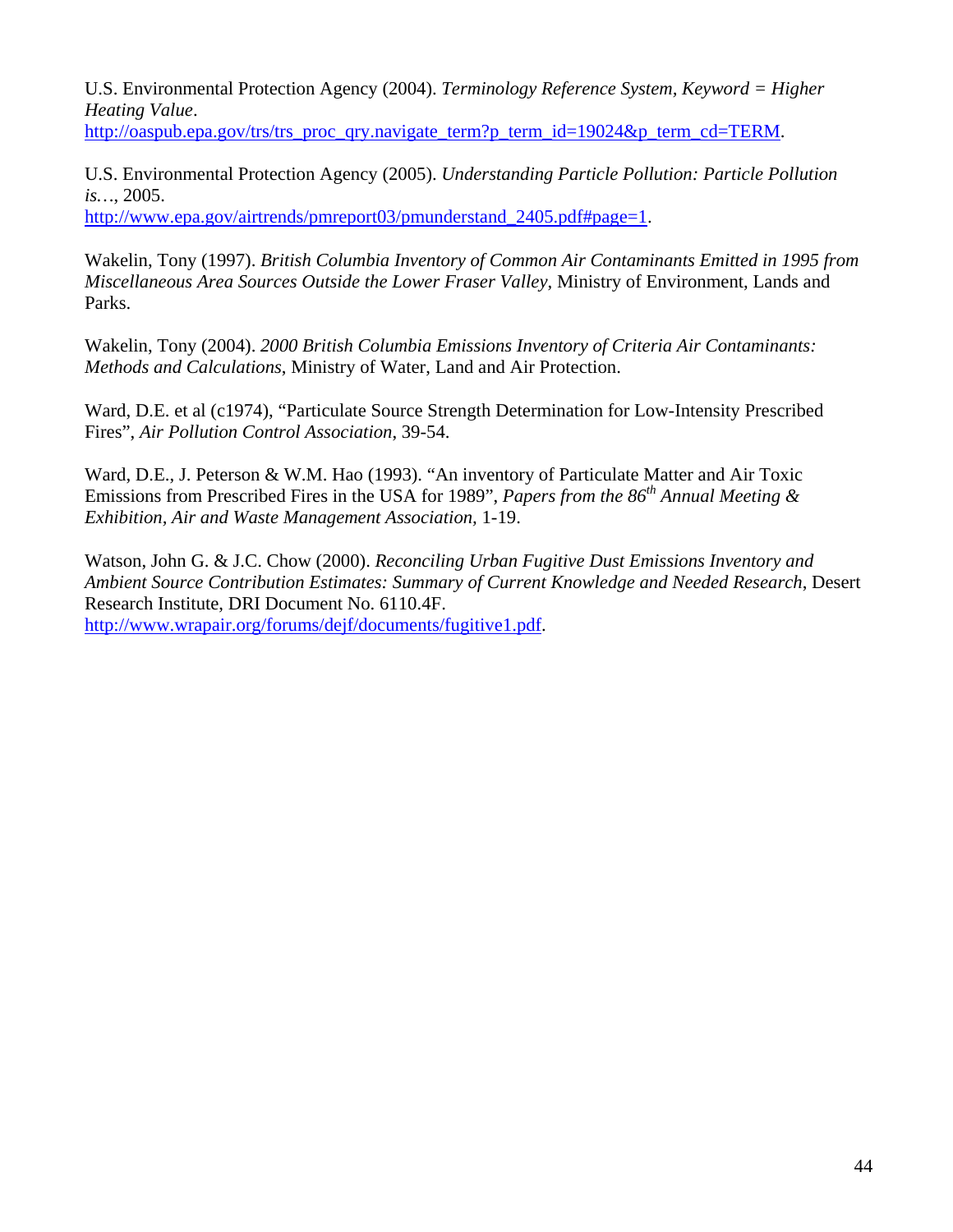# **APPENDICES**

## **Appendix A: The Consume v2.1 Model**

Using Consume to estimate emissions from resource management debris burning is recommended in the BVLD EIIS. Consume is produced by the United States Forest Service's Fire and Environmental Research Applications Team (FERA), and can be readily downloaded from the internet at http://www.fs.fed.us/pnw/fera/products/consume.html.

FERA produce a number of management tools geared at emission estimation, but Consume was the most applicable and available at the time.

Consume is a user-friendly computer program designed for resource managers with some working knowledge of Microsoft Windows® applications. The software predicts the amount of fuel consumption and emissions from the burning of logged units, piled debris, and natural fuels based on weather data, the amount and fuel moisture of fuels, and a number of other factors. Using these predictions, the resource manager can accurately determine when and where to conduct a prescribed burn to achieve desired objectives while reducing impacts on other resources. Consume can be used for most forest, shrub and grasslands in North America.

- http://www.fs.fed.us/pnw/fera/products/consume.html

Consume was used to estimate emissions in three chapters of the MEI:

- The "Major Licensee Resource Management Debris Burning" Chapter,
- The "Small Licensee, Agricultural and Land Development Debris Burning" Chapter and also
- The "Permitted Sources" chapter for the
	- o Permitted Open Burning section and
	- o Fall and Burn sections section.

Consume is a relatively easy program to use and become accustomed to. It can handle various burn scenarios, namely those of "activity- non-piled units", "activity-piled units" and "natural units". As the name suggests, "activity-piled" units concern consumption and emissions from piled burns and therefore it was used as the primary tool for estimating emissions. Consume requires a number of input parameters to function, namely:

a) Pile tree species (the program allows for primary and secondary species),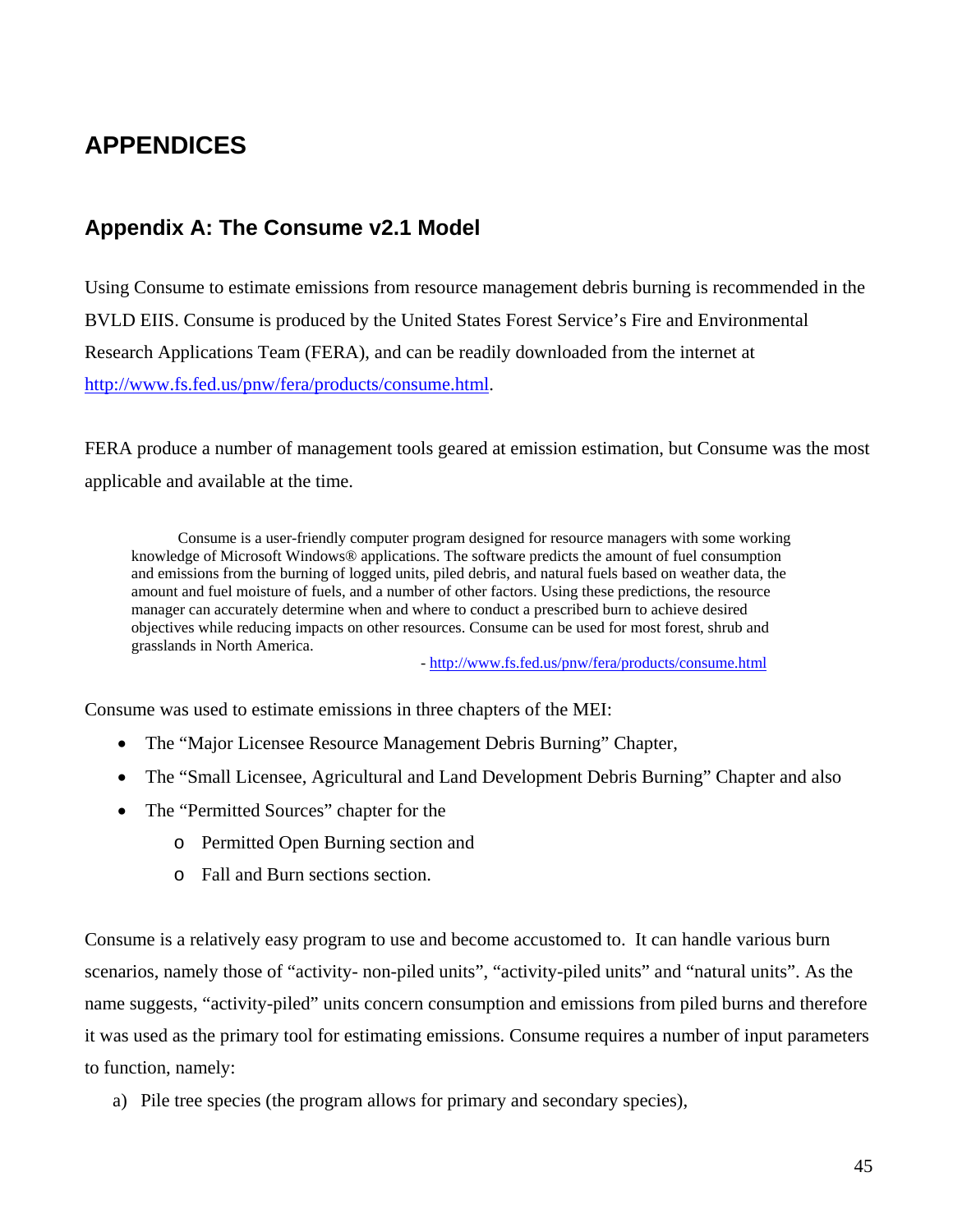- b) Pile shape (the program allows for a number of different pile shapes),
- c) Pile dimensions,
- d) Packing ratio (3 types of packing ratios are provided which allow for a variety of tree trunk sizes),
- e) Percent of soil in the pile,
- f) Pile quality (a reference to the pile's cleanliness) and
- g) Number of piles in a block.

Once the parameters are properly inputted into the program, it is possible to view reports listing the emission factors, fuel consumed, TPM,  $PM_{10}$  and  $PM_{2.5}$  emissions. As described in Chapters 2 and 3, the required parameters were estimated either by experts in the field or the MOF's OFTS.

### **Benefits of Consume**

Consume's user friendliness made it a useful tool for the MEI. Modifying the model and transposing it into Microsoft Excel format made estimating emissions even easier, allowing for the amalgamation of Consume's requirements with those of spatial and temporal resolution. The Consume equation is easy to understand and manipulate and is based on the report: *Guidelines for Estimating Volume, Biomass, and Smoke Production for Piled Slash*. (Hardy 1996)

### **Shortcomings**

 $\overline{a}$ 

There are two notable shortcomings of the Consume model, both which increase the likeliness of error.

The larger issue is that moisture content is not considered in the 'activity-piled units' section. One cannot assume that piles are completely dry when burned because they are outside and exposed to elements like precipitation and wind. In consultation with the creator of Consume, Roger Ottmar, it was acknowledged that work on bulk density, emissions and consumption was still needed to make the equations "more robust".23 To remedy this, moisture content was used to increase the overall density of the wood, which increased the mass of the wood which and also the emissions. Though it is possible that there is added

<sup>&</sup>lt;sup>23</sup> Consultation with Roger Ottmar (rottmar@fs.fed.us) 30/10/2003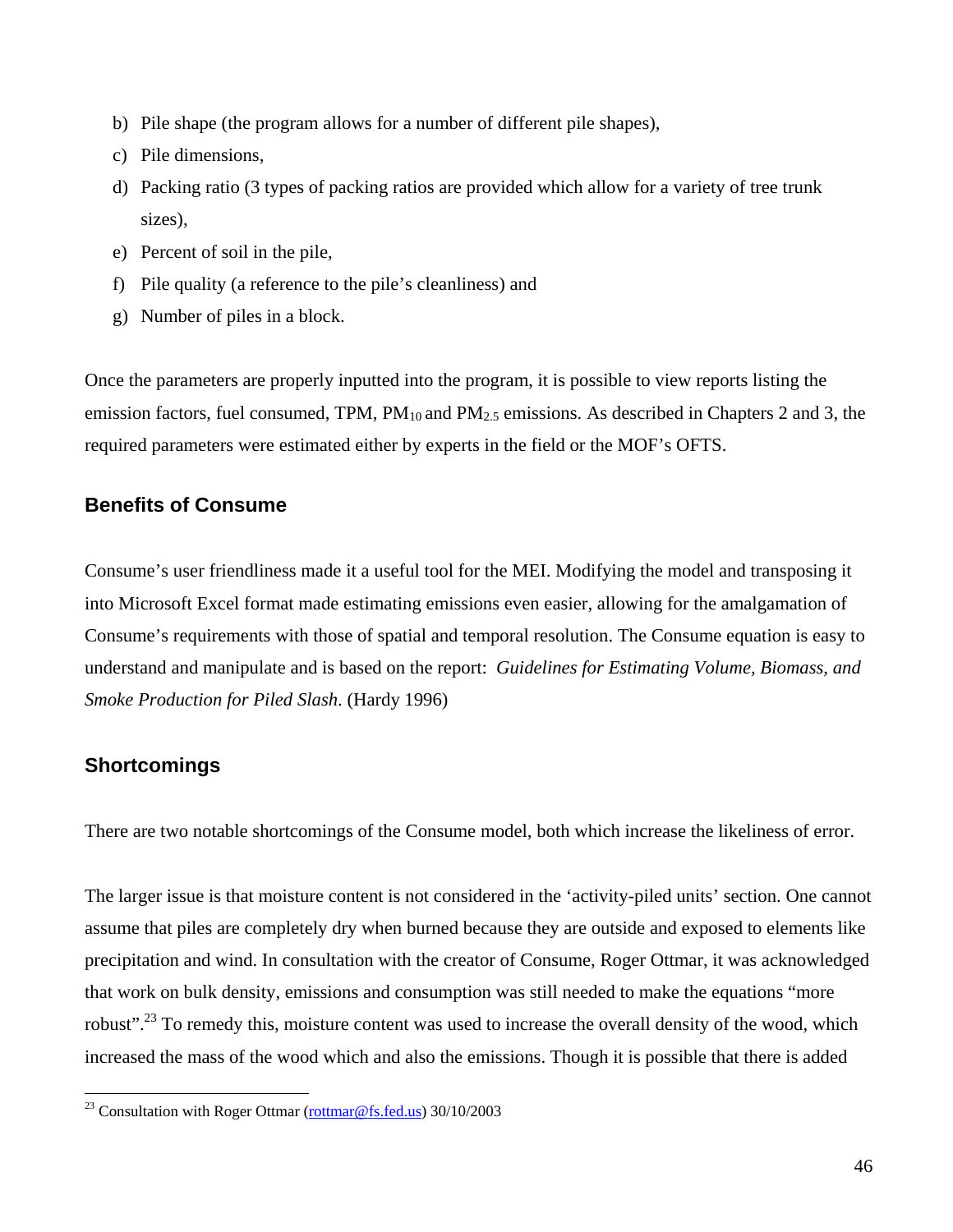error associated with this procedure because of how the emission factors were developed for the model, there would likely be even greater error if all wood was considered dry when burned.

Another shortfall is the theory that the percentage of soil in a pile does not does not directly affect the emission factors. Higher percentage of soil in a pile should lead to increased emissions due to decreased combustion efficiency. However in Consume the effect of increasing soil content is to decrease emissions due to decreased fuel content. The formula is as follows:

$$
(1.3) E_{PM} = BQ \times \frac{PpnMassConsumed}{100} \times \frac{EF_{PM}}{1000} \left(1 - \frac{\% \, soil}{100}\right)
$$

Where  $E_{pM}(t)$  is the emissions of PM (either TPM, PM<sub>10</sub> or PM<sub>2.5</sub>),

 $BQ(t)$  is the base quantity (mass of fuel in pile),

*PpnMassConsumed* is the percentage of fuel that fully combusts,

$$
EF_{PM}\left(\frac{kg}{t}\right)
$$
 is the PM (either TPM, PM<sub>10</sub> or PM<sub>2.5</sub>) emission factor in kg PM emitted for every  
tonne of fuel consumed and  

$$
\left(1-\frac{\% soil}{100}\right)
$$
 is the adjustment for soil content in the pile.

Consume still has a pile cleanliness section where the operator can decide if the pile is clean, dirty or very dirty (the dirtier the pile the higher the emission factor), though it has no apparent connection to the percentage of soil in the pile.

### **The Modified Consume 2.1 Emissions Calculator**

This section is designed to illustrate the workings of the Consume model, including the extra information added to address local needs and to make the emissions compatible with CALPUFF.

In order to operate Consume in a metric setting (FERA operates Consume in U.S. Customary Units) and unequivocally control all of its parameters, the model was transposed onto a Microsoft Excel spreadsheet. Having Consume in spreadsheet format saved much time and allowed for further experimentation though control of otherwise fixed parameters such as wood density, emission factors, packing ratio and the proportion of mass consumed. It also allowed for the inputting of extra parameters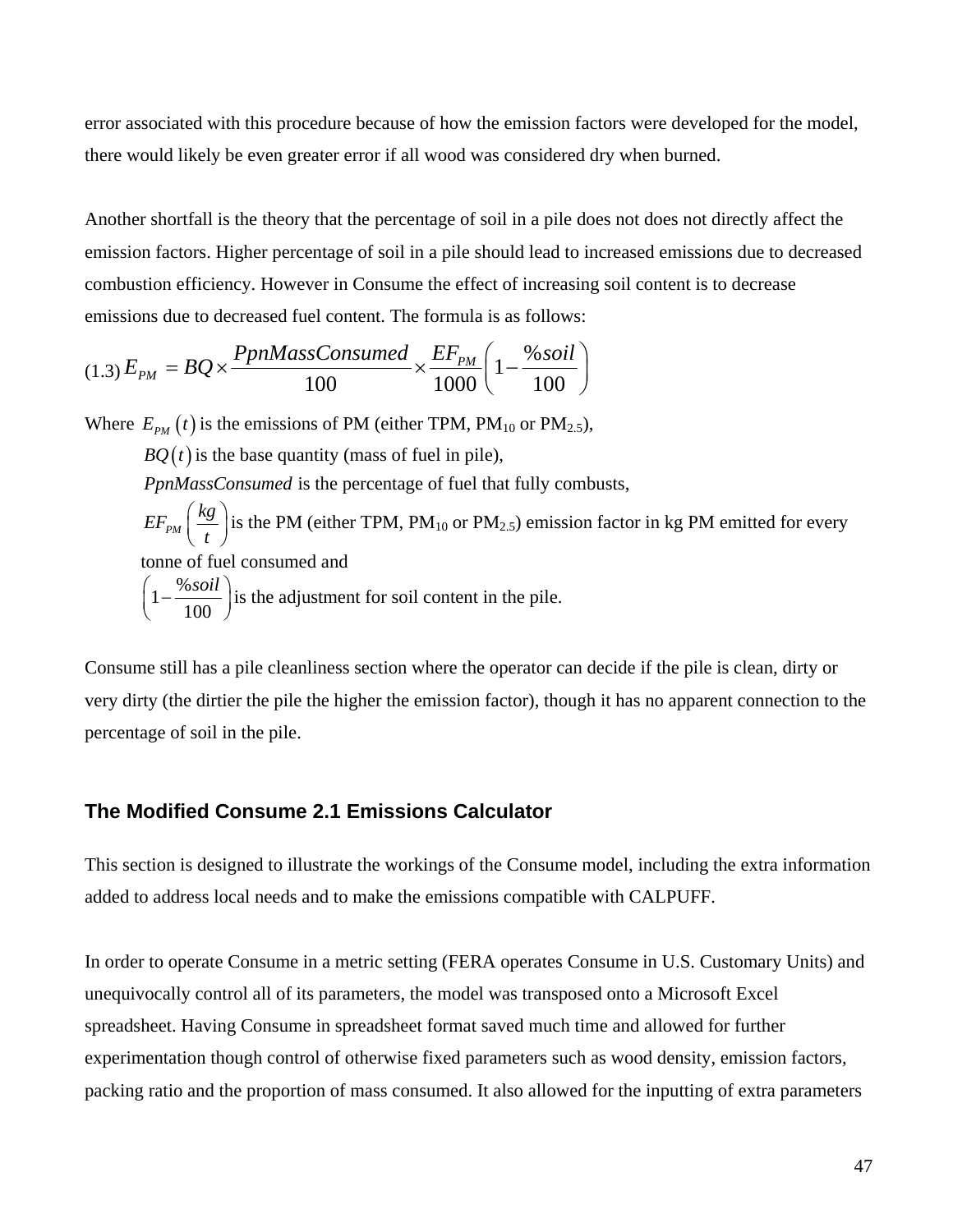to address local needs (temporal and spatial resolution) which were not included in the original Consume v2.1 model. Examples of these extra parameters are

- a) Treatment date,
- b) Latitude and longitude,
- c) Base area (and total base area),
- d) Wood moisture content,
- e) Higher heating values,
- f) Duration of each burn and
- g) Fire temperature.

Adding input parameters enabled the development of extra variables such as

- a) TPM,  $PM_{10}$  and  $PM_{2.5}$  emission rates and
- b) Energy release rates.

In the modified Consume model there are dependant variables, independent variables and storage variables. Dependant variables are formulas which rely on input values from the independent variables, while storage variables are used for tracking and housekeeping purposes and are not necessarily needed in either Consume or for spatial or temporal resolution. (An example of an independent variable is the length of a pile, while the dependent variable would be the pile's volume. A storage variable example is the case number.) The independent and storage variables were estimated using advice from experts in the field or best available science. All of these estimation methods introduce error into the emissions equation, however all possible attempts were made to reduce uncertainty. Throughout this appendix, dependent variables will have red font, independent variables will have black font and storage variables will have blue font.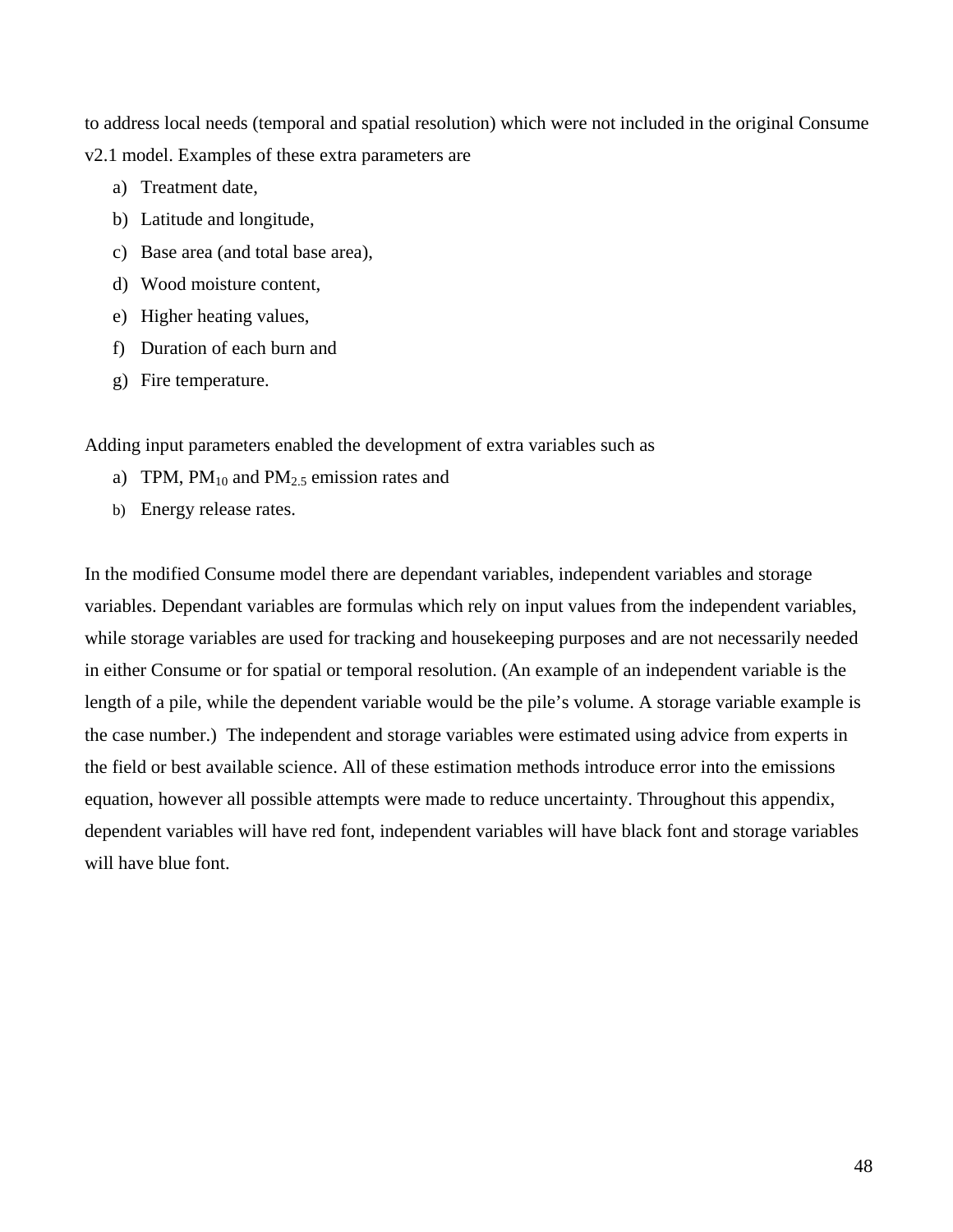### **The Entire Modified Consume Model**

In each chapter where Consume was used the formatting was exactly the same for most of the dependent and independent variables. Only the storage variables and a few of the independent variables differ from section to section. The entire Consume model (including these small differences) is outlined below.

### **Variables Unique to Resource Management Debris Burning**

|                       | ii                 | iii  | iv             |           |                           | vi       |           |
|-----------------------|--------------------|------|----------------|-----------|---------------------------|----------|-----------|
| Case<br><b>Number</b> | <b>Date Burned</b> | Area | <b>Licence</b> | <b>CP</b> | <b>BIK</b><br><b>Size</b> | Latitude | Longitude |
|                       |                    |      |                |           |                           |          |           |
|                       | dd/mm              |      |                |           | (hectares)                |          |           |
|                       |                    |      |                |           |                           |          |           |

**Appendix Figure A – Variables unique to resource management debris burning**

#### **Variables Unique to Small Licensee, Agricultural and Land Development Debris Burning**

|                        | ii.  | iii. | iv                                  | $\mathbf v$                           |      | vi      | vii           | viii        | iх       |           |
|------------------------|------|------|-------------------------------------|---------------------------------------|------|---------|---------------|-------------|----------|-----------|
| <b>Burn</b>            | Case |      | District Reference                  | - Burn Range - Burn Range - Day, Year |      |         | <b>Year</b>   |             | Latitude | Longitude |
| <b>Category Number</b> |      |      | <b>Number</b>                       | <b>Start</b>                          | End: | Burned  | <b>Burned</b> | <b>Size</b> |          |           |
|                        |      |      |                                     |                                       |      |         |               | (hectares)  |          |           |
|                        |      |      |                                     |                                       |      |         |               |             |          |           |
|                        |      |      |                                     |                                       |      |         |               |             |          |           |
|                        |      |      | R <sub>01</sub> -R <sub>01596</sub> | 303 <sub>1</sub>                      | 90   | $14-02$ | 02            |             | 53.88432 | 126,35948 |

 **Appendix Figure B – Variables Unique to Small Licensee, Agricultural and Land Development Debris Burning** 

#### **Variables Unique to Permitted Open Burning and Fall and Burn Programs**

|                      | ij |                          |
|----------------------|----|--------------------------|
| Date Burned Latitude |    | Longitude                |
| dd/mm                |    |                          |
| 9-Apr                |    | 54 21 25.15 125 56 14.88 |

**Appendix Figure C – Variables Unique to Permitted Open Burning and Fall and Burn Programs**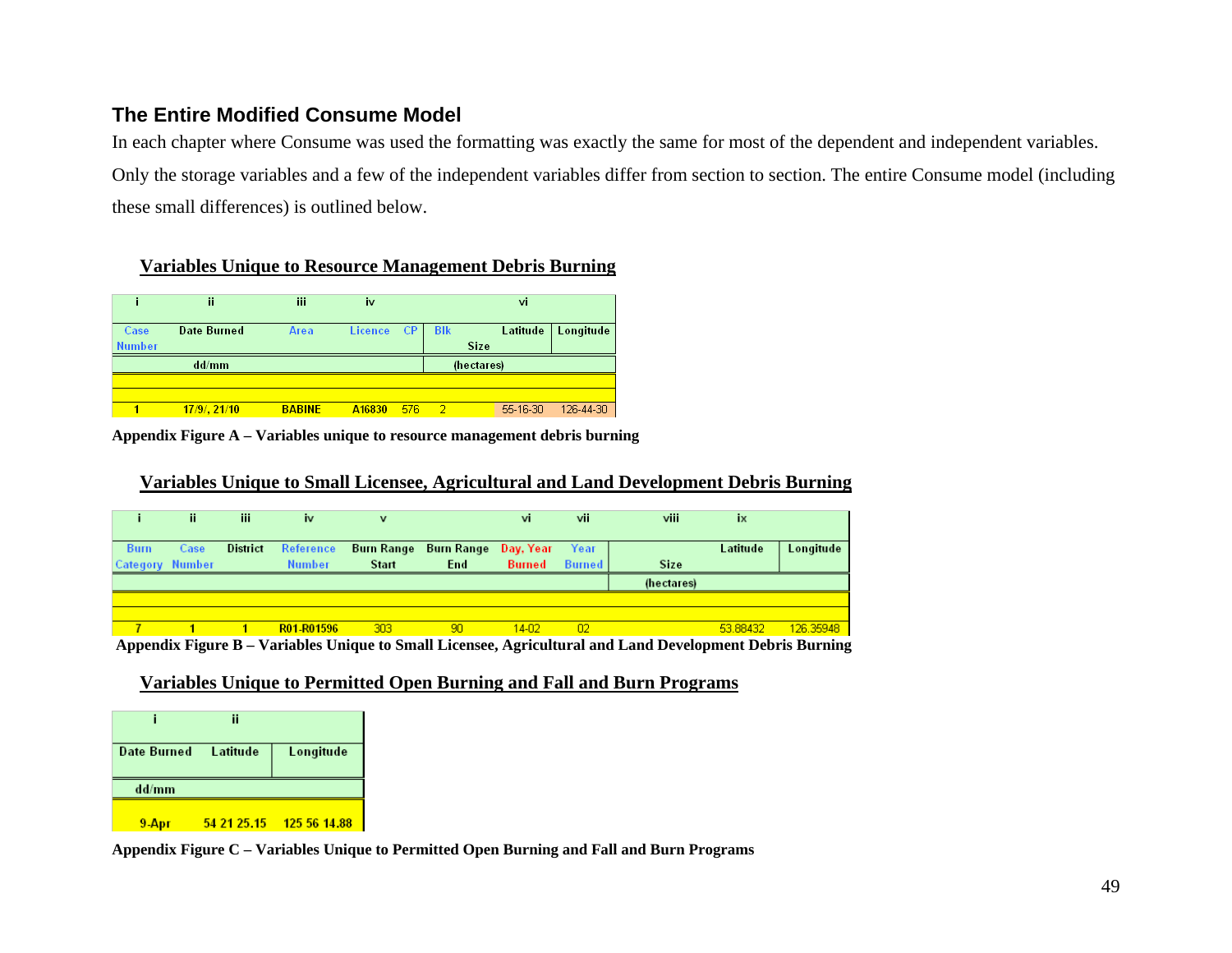### **Variables found in All Sections of the MEI**

| a      | Þ                               | c   |                               |                                |                                          |     |                                        |                                    |          |      |                               |                                |                               |
|--------|---------------------------------|-----|-------------------------------|--------------------------------|------------------------------------------|-----|----------------------------------------|------------------------------------|----------|------|-------------------------------|--------------------------------|-------------------------------|
| Number | Primary                         |     |                               | Oven Dry Higher Heat Secondary |                                          |     |                                        | <b>Oven Dry</b> Higher Heat        | Tertiary |      |                               | Oven Dry Higher Heat   Average |                               |
|        | of Piles   Wood Type Percentage |     |                               |                                | Density Value (HHV) Wood Type Percentage |     | Density                                | Value (HHV)   Wood Type Percentage |          |      | Density                       | Value (HHV) Dry Density        |                               |
|        |                                 | (%) | $\rho_{\text{od}} = (kg/m^3)$ | (MJ/kg)                        |                                          | (%) | $\rho_{\text{od}}$ =(kg/m $^{\circ}$ ) | (MJ/kg)                            |          | (% ) | $\rho_{\text{od}} = (kg/m^3)$ | (MJ/kg)                        | $\rho_{\text{od}} = (kg/m^3)$ |
|        |                                 |     |                               |                                |                                          |     |                                        |                                    |          |      |                               |                                |                               |
|        |                                 |     |                               |                                |                                          |     |                                        |                                    |          |      |                               |                                |                               |
| 20     | <b>PINE</b>                     | 50  | 409                           | 20.00                          | <b>SPRUCE</b>                            | -50 | 360                                    | 19.78                              |          |      |                               |                                | 384.5                         |

**Appendix Figure D – Consume Columns a-f**

|                 | h                |                 |                         |              |                               |     |     | m                 |                                     |                    |                         |              |               |               |                         | u.           |
|-----------------|------------------|-----------------|-------------------------|--------------|-------------------------------|-----|-----|-------------------|-------------------------------------|--------------------|-------------------------|--------------|---------------|---------------|-------------------------|--------------|
|                 |                  |                 |                         |              | <b>Calculations Per Pile:</b> |     |     |                   |                                     |                    |                         |              |               |               |                         |              |
| <b>Moisture</b> | <b>Moisture</b>  | Mass Water I    | <b>Wet Wood</b>         | Pile         |                               |     |     |                   | Length Width Height Base Total Base | <b>Total Gross</b> | <b>Adjusted Packing</b> |              | <b>Net</b>    |               | Mass Piled   Percentage | Pile         |
| Content (%)     | )   Content (%)  | Per $m^{\circ}$ | Density                 | <b>Shape</b> |                               |     |     | Area              | Area                                | Volume             | for Pile                | <b>Ratio</b> | ■ Volume      | (Inc $H_2O$ ) | of soil                 | Cleanliness  |
| Dry Basis       | <b>Wet Basis</b> | (kg)            | $\rho = (kg/m^{\circ})$ |              | (m)                           | (m) | (m) | (m <sup>2</sup> ) | (m*)                                | (m~                | <b>Shape</b>            |              | $(m^{\circ})$ | (kq)          | in pile $(\%)$          | C/D/VD       |
|                 |                  |                 |                         |              |                               |     |     |                   |                                     |                    |                         |              |               |               |                         |              |
|                 |                  |                 |                         |              |                               |     |     |                   |                                     |                    |                         |              |               |               |                         |              |
| 25              | 20               | 96.125          | 480.625                 | paraboloid   | 15                            | 15  |     | 225               | 4500                                | 1125               | 441.8                   | $_{20}$      | 88            | 42467         |                         | <b>CLEAN</b> |

**Appendix Figure E – Consume columns g-u** 

|                 |                 |                 | W                 |                 |                                     |                   |  |                        |             |  |                  |                          |  |
|-----------------|-----------------|-----------------|-------------------|-----------------|-------------------------------------|-------------------|--|------------------------|-------------|--|------------------|--------------------------|--|
| <b>TPT</b>      | <b>PM10</b>     | <b>PM2.5</b>    |                   |                 | <b>Calculations for Total Piles</b> |                   |  |                        |             |  |                  |                          |  |
| <b>Emission</b> | <b>Emission</b> | <b>Emission</b> | <b>Total Mass</b> | <b>Proption</b> | <b>Total TPT</b>                    | <b>Totals TPT</b> |  | Total PM10 Totals PM10 |             |  |                  | Total PM2.5 Totals PM2.5 |  |
| <b>Factor</b>   | <b>Factor</b>   | <b>Factor</b>   | Piled             | of mass         | <b>Emissions</b>                    | including         |  | <b>Emissions</b>       | including   |  | <b>Emissions</b> | including                |  |
| (kg/t)          | (kg/t)          | (kg/t)          | (kq)              | consumed (%)    | (kg)                                | % soil (kg)       |  | (kq)                   | % soil (kg) |  | (kq)             | % soil (kg)              |  |
|                 |                 |                 |                   |                 |                                     |                   |  |                        |             |  |                  |                          |  |
|                 |                 |                 |                   |                 |                                     |                   |  |                        |             |  |                  |                          |  |
| 10.94           | 7.75            | 6.74            | 849,334           | 90              | 8363                                | 7944              |  | 5924                   | 5628        |  | 5152             | 4894                     |  |

**Appendix Figure F – Consume columns v-z** 

| aa         | bb          | cc                                           | dd       | ee              | ff                | gg          | hh.                     | ii.             |                 |                      |                |
|------------|-------------|----------------------------------------------|----------|-----------------|-------------------|-------------|-------------------------|-----------------|-----------------|----------------------|----------------|
|            |             |                                              |          |                 |                   |             |                         |                 | Rates           |                      |                |
|            |             | Average Percent HHV Heat Energy Total Energy |          | Fire:           | <b>Burn Start</b> |             | Duration of Duration of | <b>Emission</b> | <b>Emission</b> | <b>Emission</b>      | Energy         |
| <b>HHV</b> | Usable Heat | Released                                     | Released | – I Temperature | <b>Time</b>       | <b>Burn</b> | <b>Burn</b>             | <b>Rate TPT</b> | Rate PM10       | Rate PM2.5           | <b>Release</b> |
| (MJ/kg)    | % of HHV    | (MJ/kg)                                      | (MJ)     | (C)             | (24 hour clock)   | (Hours)     | (Seconds)               | $(g/m^2s)$      | $(g/m^2s)$      | (q/m <sup>2</sup> s) | (MJ/sec)       |
|            |             |                                              |          |                 |                   |             |                         |                 |                 |                      |                |
|            |             |                                              |          |                 |                   |             |                         |                 |                 |                      |                |
| 19.89      | 62.07       | 12.35                                        | 9436703  | 315             | 09:00:00          | 48.         | 172800                  | 0.01022         | 0.00724         | 0.006294             | 54.61          |

**Appendix Figure G – Consume columns aa-ii**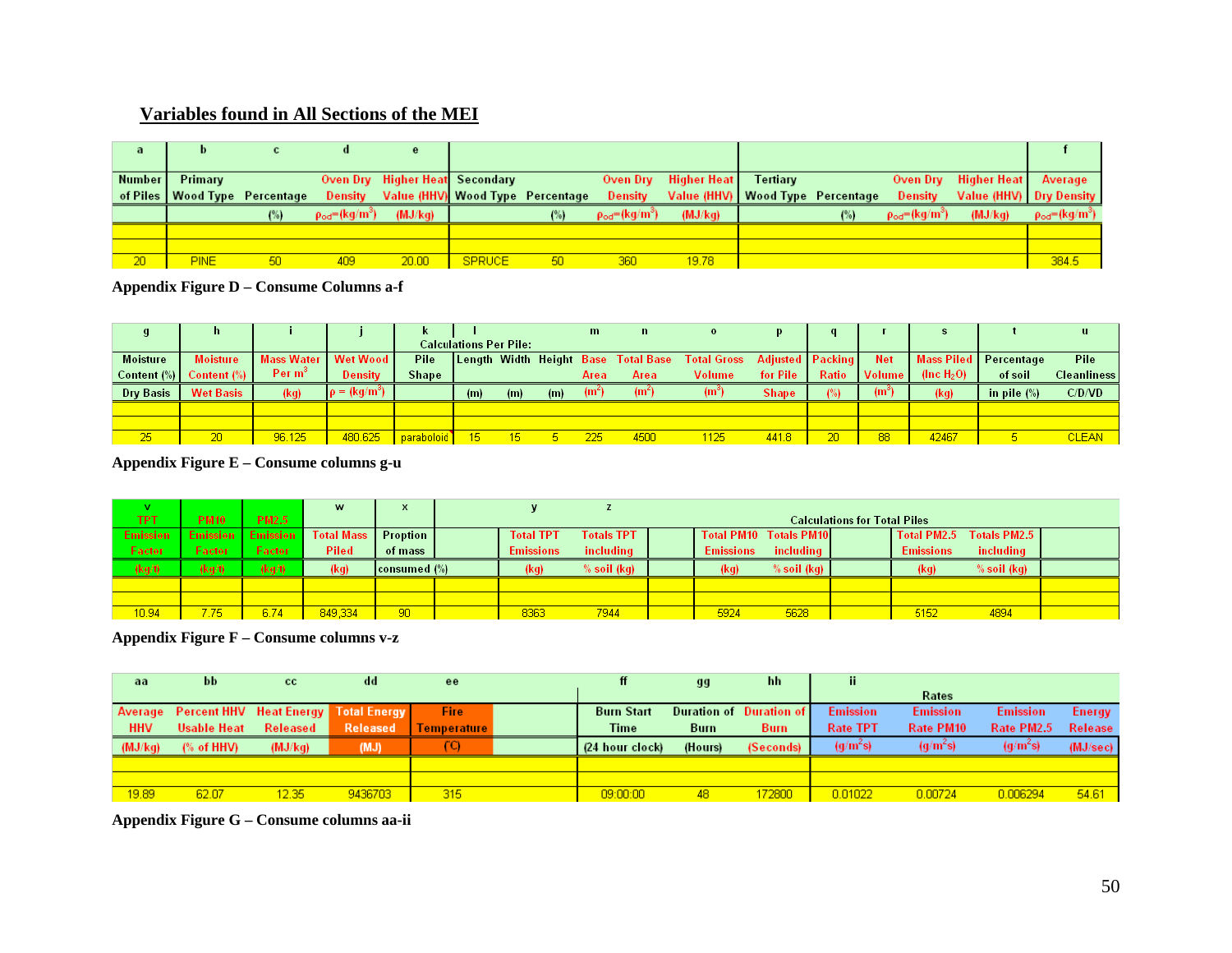### **General Emissions Formula**

Outlined in Chapter 1, Section c, is the general formula for calculating emissions:

$$
(1.1) E_{PM} = BQ \times \frac{EF_{PM}}{1000}
$$

where  $E_{PM}(t)$  are the emissions of PM (either TPM, PM<sub>10</sub> or PM<sub>2.5</sub>),

 $BQ(t)$  is the base quantity (of fuel burned) and

 $EF_{PM}$   $\Big(\frac{kg}{4}\Big)$  $\left(\frac{kg}{t}\right)$  is the emission factor of PM (either TPM, PM<sub>10</sub> or PM<sub>2.5</sub>).

As mentioned in chapters 2 and 3, and described in equation (1.3) the Consume v2.1 model uses a slightly more intricate formula:

$$
(1.3) E_{PM} = BQ \times \frac{PpnMassConsumed}{100} \times \frac{EF_{PM}}{1000} \left(1 - \frac{\% \, soil}{100}\right)
$$

where 100 *PpnMassConsumed* is the percentage of fuel that fully combusts and  $1-\frac{\%}{\phantom{0}}$  $\left(1-\frac{\% soil}{100}\right)$  is the adjustment for soil content in the pile.

The variable 'Base Quantity' (BQ) (tonnes) can be further broken down into its components

$$
(1.5) BQ = #Piles \times M_{W/P} \times \frac{1}{1000}
$$
  
\n
$$
(1.6) M_{W/P} = V_{W/P} \times \rho
$$
  
\n
$$
(1.7) V_{W/P} = V_{pile} \times PackingRatio
$$
  
\n
$$
(1.8) V_{pile} = D_{pile} \times Correction for Pileshape
$$
  
\n
$$
(1.9) D_{pile} = L_{pile} \times W_{pile} \times H_{pile}
$$
  
\n
$$
(1.10) \rho = \rho_{Avg.0D} + M_{H_2O/m^3}
$$
  
\n
$$
(1.11) M_{H_2O/m^3} = \frac{MCD}{100} \times \rho_{Avg.0D}
$$

where  $M_{W/P}(kg)$  is the mass of wood per pile,

 $V_{W/P}(m^3)$  is the volume of wood per pile,

 $D_{\text{pile}}(m^3)$  are the combined dimensions of the pile,

 $L_{\text{pile}}(m)$  is the length of the pile,

 $W_{\text{pile}}(m)$  is the width of the pile,

 $H_{\textit{pile}}(m)$  is the height of the pile,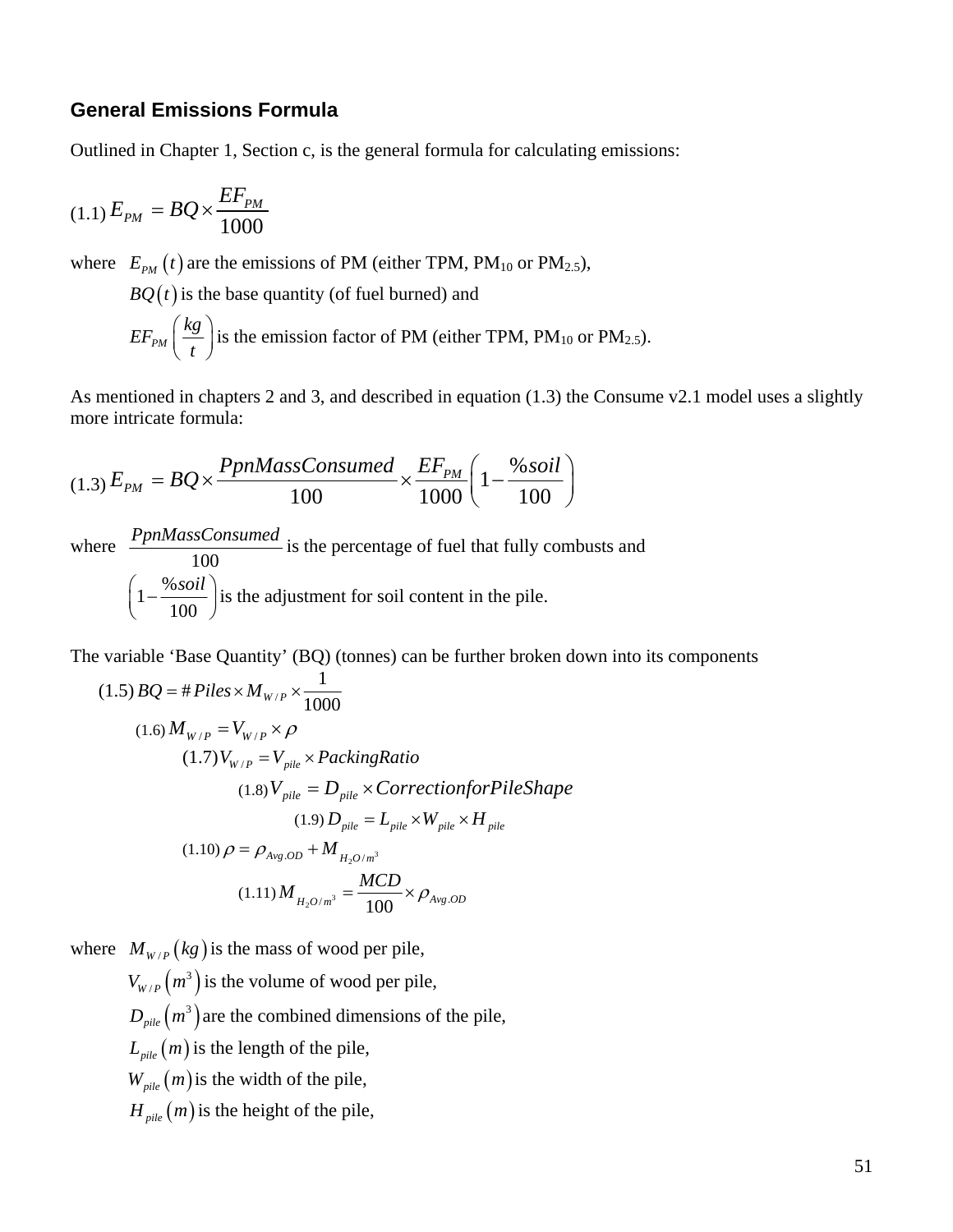$$
\rho \left(\frac{kg}{m^3}\right)
$$
 is the wet wood density of the pile,  
\n
$$
\rho_{Avg,OD} \left(\frac{kg}{m^3}\right)
$$
 is the average oven dry wood density of the pile,  
\n
$$
M_{H_2O/m^3} \left(\frac{kg}{m^3}\right)
$$
 is the mass of water per m<sup>3</sup> in the pile,  
\nMCD is the moisture content of the wood on a dry basis and  
\n
$$
\frac{1}{1000}
$$
 is a conversion factor from (kg) to (t).

Putting all of the above variables back into the equation, the variable BQ becomes:

$$
\#Piles \times L_{pile} \times W_{pile} \times H_{pile} \times ShapeCorrection \times PackingRatio \times \left(\rho_{Avg.OD} \times \left(1 + \frac{MCD}{100}\right)\right)
$$
\n
$$
(1.12) \, BQ = \frac{1000}{1000}
$$

All of these variables as well as the other independent, dependent and storage variables are outlined in greater detail in the next section of the appendix.

### **Variables Unique to Resource Management Debris Burning**

Refer to Figure A

- **i) Case Number:** This storage variable was used as a tracking tool for sorting.
- **ii) Date Burned:** This dependent variable was needed to temporally resolve emissions.
- **iii) Area:** In this section, area gives a general description of where burns occurred.
- **iv) Licence, CP (cutting permit), Blk (block):** Legal descriptions of the location, enabling easy tracking and sorting of the different burns.
- **v) Size:** The size of the block was mainly used as a storage variable, however for certain cases it was also used as an independent variable in the sense that where no data on the number of piles existed, it was assumed that 2- 10m x 10m x 5m piles were created per hectare of land harvested. This estimate was given by local expert foresters in the Resource Management Burning Subcommittee. Note that if the size was not reported by any licensee, it was left blank.
- **vi) Latitude, Longitude:** Required for spatial resolution.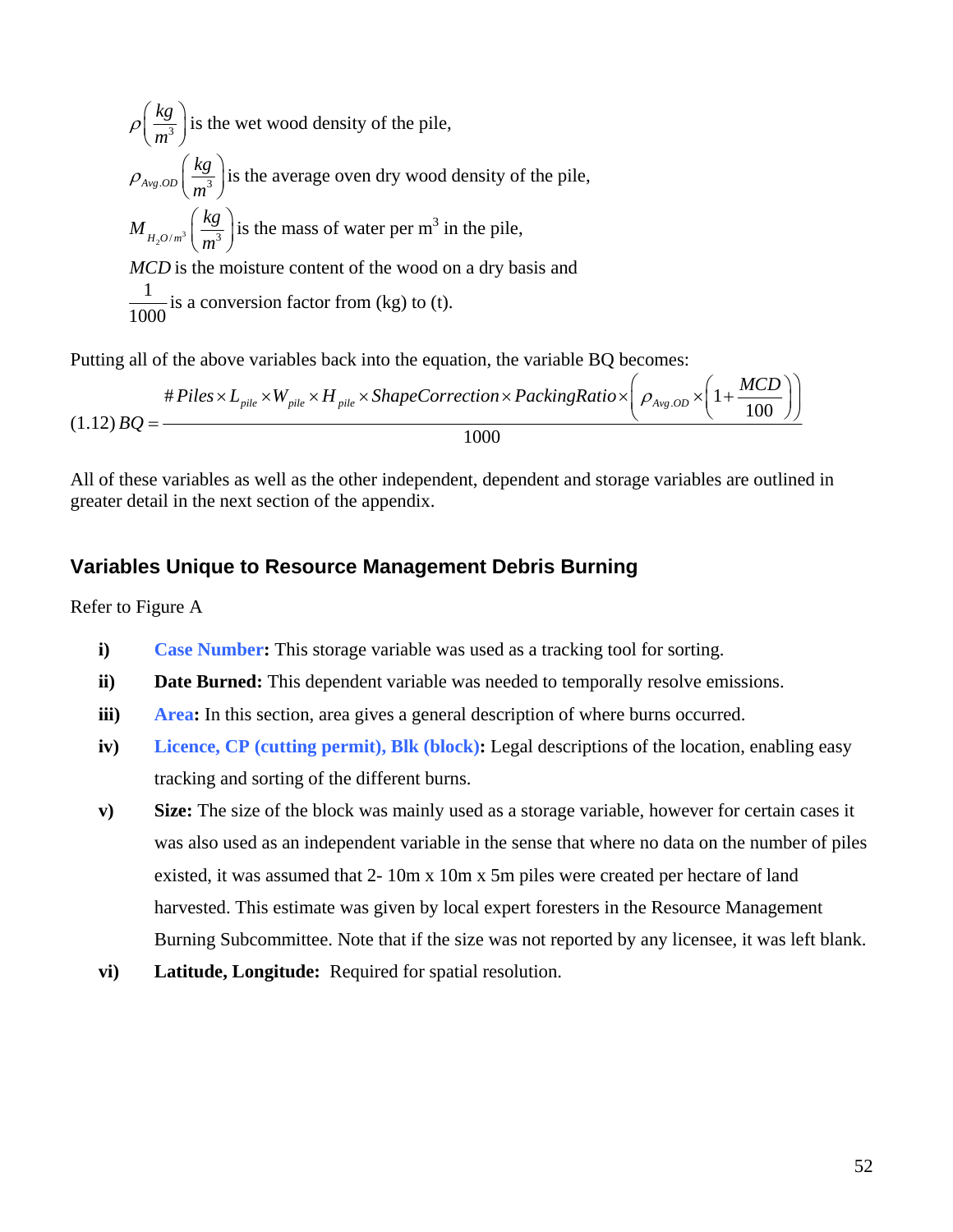## **Variables Unique to Small Licensee, Agricultural and Land Development Debris Burning**

### Refer to Figure B

- **i) Burn Category:** This storage variable was used to sort the different types of burns that occurred in the MOF's OFTS. For more information on the OFTS, refer to Appendix B, "The Open Fire Tracking System".
- **ii) Case Number:** This storage variable was used as a tracking tool for sorting. Note that these case numbers have no connection to the case numbers used in the "Major Licensee Resource Management Debris Burning" Chapter.
- **iii) District:** This variable was used to determine the wood species breakdown, as recommended by expert foresters. For more information on districts and wood species breakdowns refer to Appendix B.
- **iv) Reference Number:** The burn reference number (BRN) was another tracking tool.
- **v) Burn Range, Start and End**: These dates, taken from the OFTS, include the opening and closing dates for each operator's BRN. The days are given in the Julian Calendar, therefore day 92 is April  $1<sup>st</sup>$ , and day 106 is April  $15<sup>th</sup>$ .
- **vi) Day, Year Burned:** This dependent variable is a function of the 'Burn Range Start' and 'Burn Range End'. It always falls exactly in between those two dates; therefore, day 99 is April  $8<sup>th</sup>$ , and 01 is 2001.
- **vii) Year Burned:** This variable was used for temporally sorting burns in chronological order
- **viii) Size:** This variable was only used in for category 6 burns (grass burns), as they are the only kind where emission estimates depends on block size. For more information refer to the "Deviations for OFTS Category 6 Burns (Grass Burning)" Section later in the appendix.
- **ix) Latitude, Longitude:** Required for spatial distribution of burns.

### **Variables Unique to Permitted Open Burning and Fall and Burn Programs**

Refer to Figure C

- **i) Date Burned:** This dependent variable was a needed to temporally resolve emissions.
- **ii) Latitude, Longitude:** Required for spatial resolution.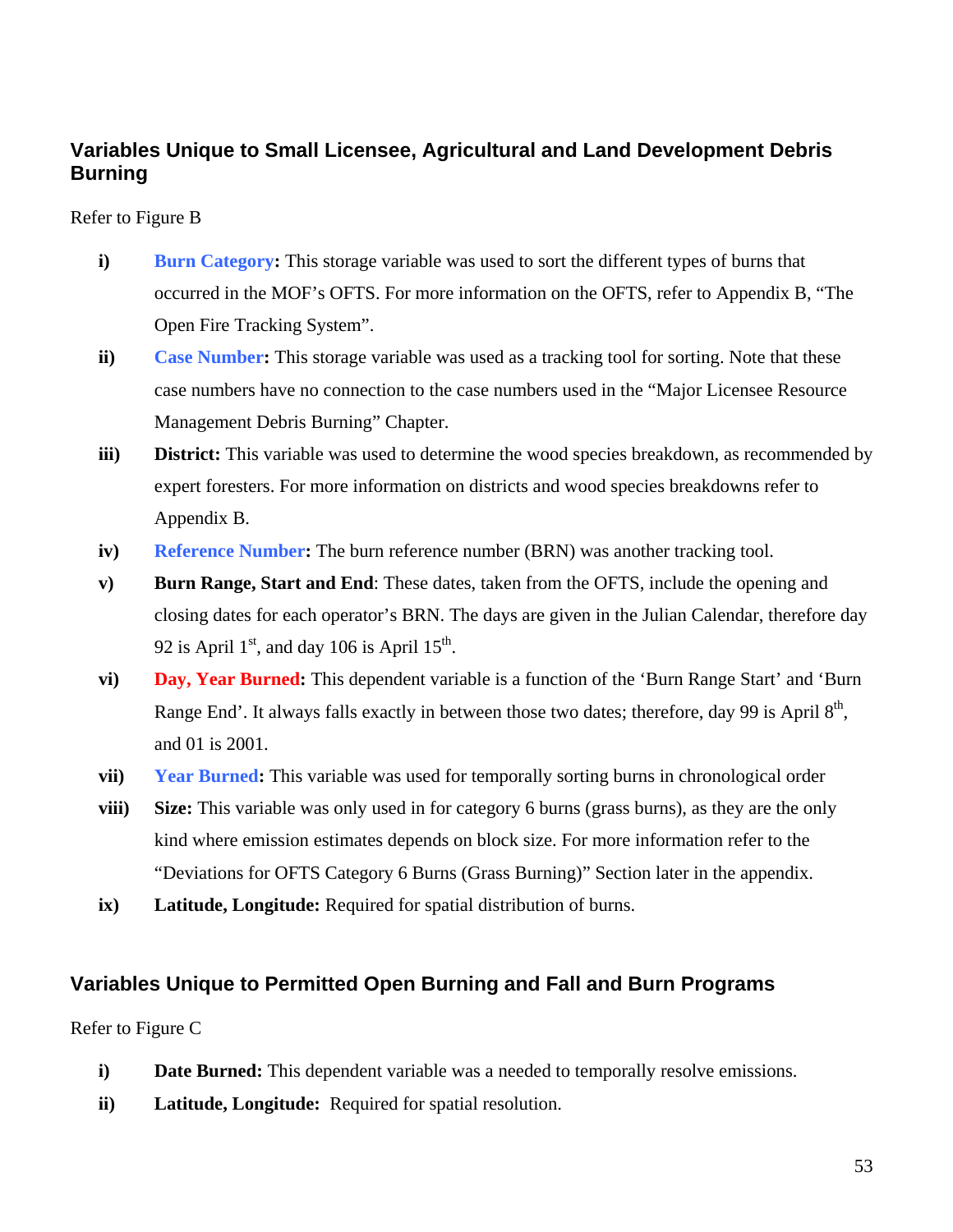### **Variables found in All Sections of the MEI**

#### Refer to Figure D

- **a) Number of Piles:** One of Consume's final steps is to multiply the emissions from one pile by the number of piles in a block to determine total emissions for the block. Note that all piles in a block are assumed to be the same size, consisting of the same wood species.
- **b) Primary, Secondary Wood Type:** In the "Major Licensee Resource Management Debris Burning" Chapter, wood species were provided by the licensees. In cases where species were not provided it was estimated using the default OFTS district wood species estimated by expert foresters and outlined in Appendix B. In some cases tertiary an additional wood types were submitted. In the "Small Licensee, Agricultural and Land Development Debris Burning" Chapter, default OFTS district species were used while in the "Permitted Open Burning" and "Fall and Burn" Sections of the "Permitted Emissions" Chapter wood species data was supplied by the permitees.
- **c) Percentage:** The percentage of each type of wood
- **d**) **Oven Dry Density**  $\rho_{OD} \left( \frac{kg}{m^3} \right)$  $\rho_{op}$   $\left(\frac{-}{m}\right)$  $\left(\frac{kg}{m^3}\right)$ : Oven dry density is the density of wood with a moisture content of zero.  $\rho_{op}$  varies by wood type. <sup>24</sup>
- **e) Higher Heating Value (HHV)** *MJ HHV*  $\left(\frac{MJ}{kg}\right)$ **:** This variable also depended on the wood type. The

US EPA defines HHV as "Quantity of heat liberated by the complete combustion of a unit volume or weight of a fuel assuming that the produced water vapour is completely condensed and the heat is recovered; also known as gross calorific value."<sup>25</sup> Note that while the HHV can never be fully realized, it is a necessary piece of information when calculating 'net usable heat', as seen later in the appendix.

**f**) **Average Dry Density**  $\rho_{Avg,OD} \left( \frac{kg}{m^3} \right)$  $\rho_{\text{Avg.OD}}\left(\frac{m}{m}\right)$  $\left(\frac{kg}{m^3}\right)$ : This dependent variable is the weighted density average of all

the wood in the pile.

Refer to Figure E

1

<sup>&</sup>lt;sup>24</sup> Nielson, 1985, p14

<sup>25</sup> US EPA 2004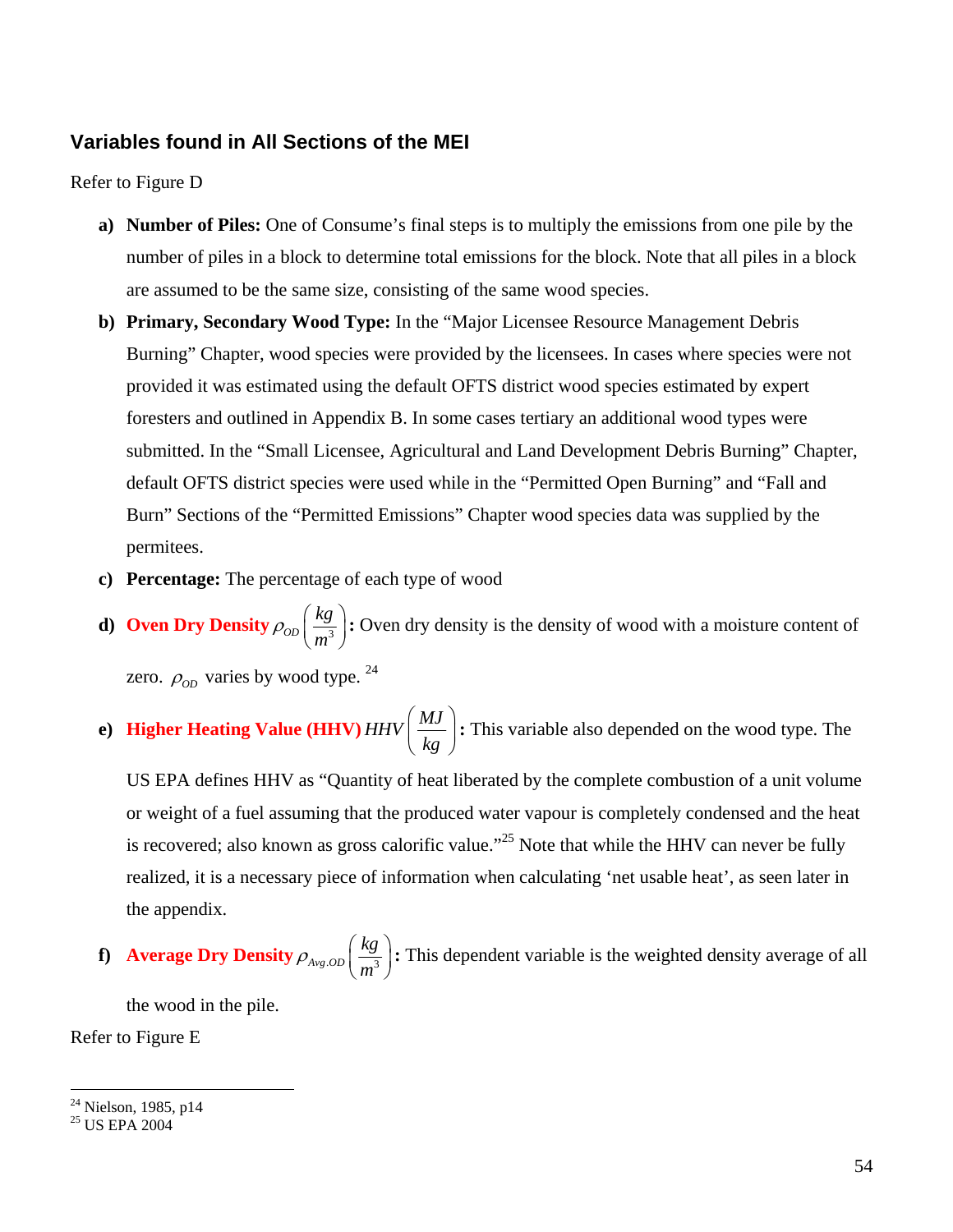**g) Moisture Content, Dry Basis (MCD):** Moisture content, dry basis is expressed as the percentage of water in wood relative to the oven dry mass of the wood. For example, if a log has a mass of 12.5 kg, and the water in the log has a mass of 2.5 kg (the oven dry mass of the wood is 10kg), then the moisture content on a dry basis is  $\frac{2.5}{10} \times 100 = 25\%$ 10  $\times 100 = 25\%$ . MCDs were set to default values in each

section or chapter.

#### **Appendix Table A – Default MCD values used in the MEI**

| <b>Chapter or Section</b>                                        | Default MCD $(\% )$ |
|------------------------------------------------------------------|---------------------|
| Major Licensee Resource Management Debris Burning                | 25                  |
| Small Licensee, Agricultural and Land Development Debris Burning |                     |
| <b>MOF Burn Category:</b>                                        |                     |
| 3, 4, 5                                                          | 30                  |
| 6                                                                | 20                  |
| $7-p, 7-s, 7-l$                                                  | 25                  |
| Permitted Open Burning                                           | 20                  |
| Fall and Burn                                                    | dry trees 20%       |
|                                                                  | green trees 50%     |

**h) Moisture Content, Wet Basis (MCW):** Moisture content, wet basis is expressed as the percentage of water in wood relative to its total mass. For example, if a log has a mass of 12.5 kg and the water in the log has a mass of 2.5 kg (the oven dry mass of the log is 10kg), then the moisture content on a wet basis is  $\frac{2.5}{1.5} \times 100 = 20\%$ 12.5  $\times 100 = 20\%$ . Both wet and dry bases are commonly used, practical

measurements.

i) **Mass Water Per m<sup>3</sup>** 
$$
M_{H_2O/m^3}
$$
  $\left(\frac{kg}{m^3}\right)$ : This variable uses the average dry density and the MCD to

calculate the mass of water in the pile.

 **See Formula:**(1.11)

**j**) **Wet Wood Density**  $\rho \left( \frac{kg}{m^3} \right)$  $\rho\left(\frac{m}{m}\right)$  $\left(\frac{kg}{m^3}\right)$ : The wet wood density is the actual density of the wood, used in the

remainder of calculations requiring density. Note that Consume does not take moisture content into consideration when producing emission estimates. This was changed when the model was reformatted into Excel, as it was necessary to assume that there was moisture in the wood being burned.

 **See Formula:** (1.10)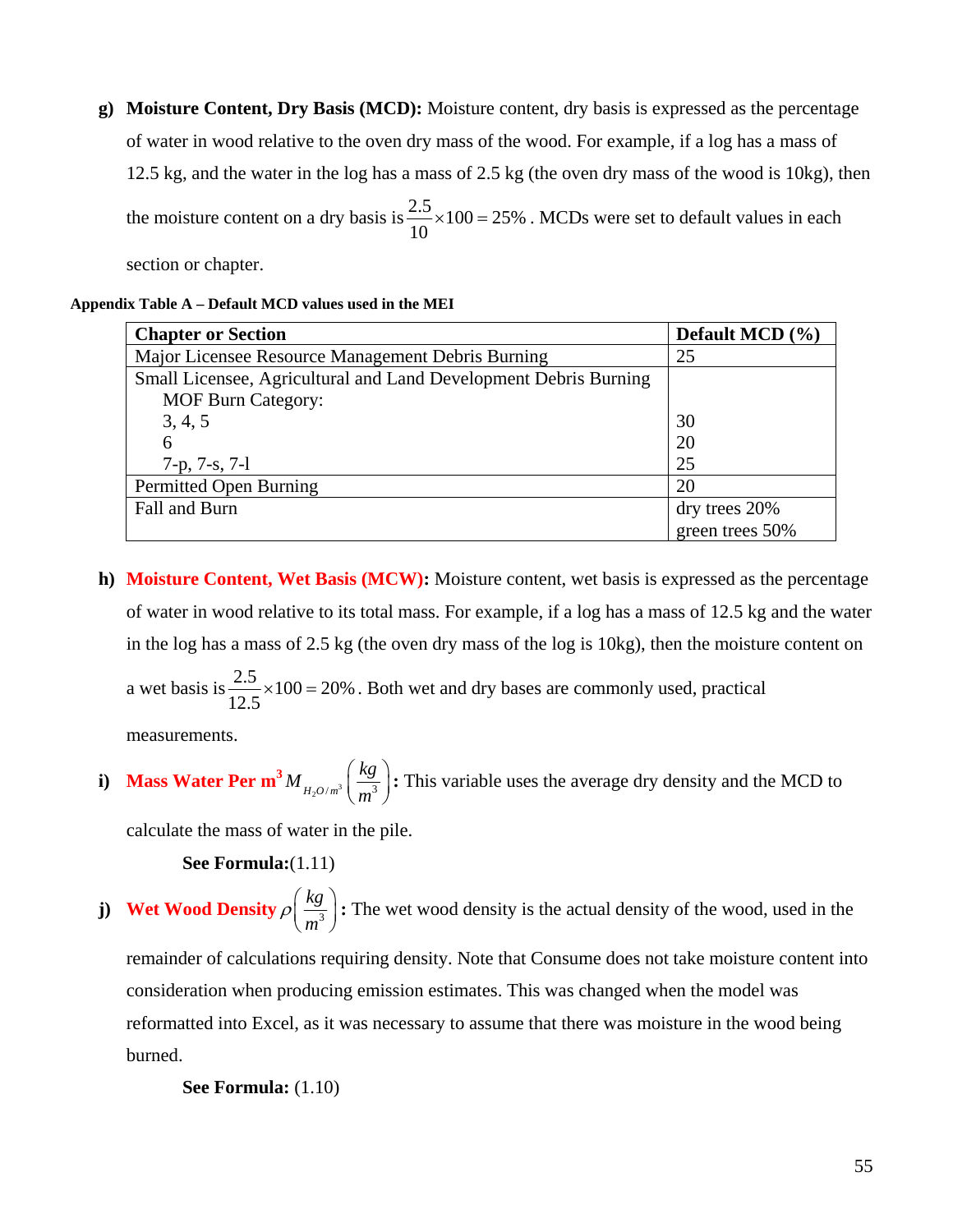- **k) Pile Shape:** The original Consume allows for a variety of pile shapes, including cubes, paraboloids, half-spheres, half-cylinders, cones, etc. Almost all piles were assumed to be paraboloids.
- **l)** Length, Width, Height  $L_{pile}(m)$ ,  $W_{pile}(m)$ ,  $H_{pile}(m)$ : The dimensions of the pile. In the "Major Licensee Resource Management Debris Burning" Chapter, most piles were assumed to be 10m x 10m x 5m, as directed by local forestry experts. In some cases (for PIR's piles) the pile dimensions were set to15m x 15m x 5m because the piles number estimates were corrected for larger piles. In the "Small Licensee, Agricultural and Land Development Debris Burning" Chapter, pile dimensions varied by burn category (outlined in Appendix B). In the "Permitted Open Burning" Section of the "Permitted Sources" Chapter pile dimensions varied by permit requirements, while for the "Fall and Burn" Section pile dimensions were not used as total volume was estimated on a 'per tree' basis.
- **m) Base Area**  $BA<sub>p</sub>(m<sup>2</sup>)$ : Base area of each individual pile was calculated by multiplying the length of the pile by the width of the pile.
- **n) Total Base Area**  $BA_T(m^2)$ : The total base area is a required variable for spatial resolution. It incorporates the number of piles per case into a total base area and therefore gives a total area occupied by burns.

**Formula:** (1.13)  $BA_r = \# \text{Piles} \times BA_p$ 

**o) Total Gross Volume**  $D_{\text{pile}}(m^3)$ : This variable is the product of the length, width and height of the pile.

#### **See Formula** (1.9)

**p**) **Adjusted for Pile Shape**  $V_{A_{parabolic}}(m^3)$ : Recognizing that piles are not normally built into perfect cubes, this variable takes into account the shape of the pile, as outlined in the 'Pile Shape' column. For example, if the pile shape is a paraboloid the total gross volume would need to be adjusted to reflect its shape:

$$
\textbf{Formula:} (1.14) \, V_{A_{parabolic}} = \frac{\pi \times L_{pile} \times W_{pile} \times H_{pile}}{8}
$$

**q) Packing Ratio:** Air comprises much of the gross volume of a pile and therefore it is necessary to know how much of the pile is actually wood. Packing ratio represents the fraction of the pile actually occupied by wood, and is usually a function of the piling equipment available combined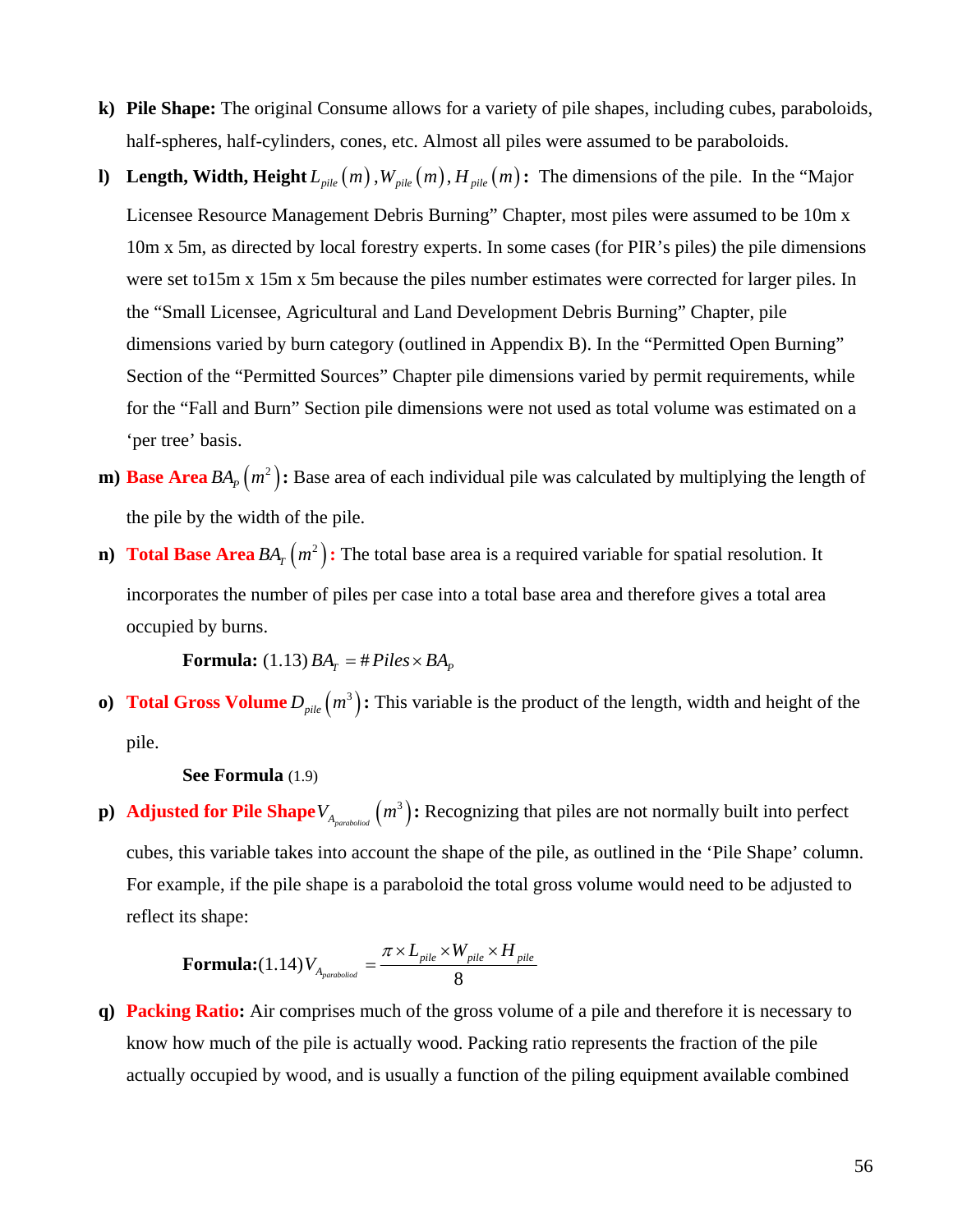with the type of woody debris in the piles (stumps and bigger logs have smaller packing ratios than branches and small limbs). A default of 20% was used in almost all cases.

- **r) Net Volume**  $V_{W/P}(m^3)$ : The actual volume of wood in a pile, determined by multiplying the 'Adjusted [volume] for Pile Shape' and the 'Packing Ratio' columns.
- **s) Mass Piled (inc. H<sub>2</sub>O)**  $M_{W/P}(kg)$ **: The mass piled column represents the mass of wood in one pile,** including the mass of the water in the wood.

#### **See Formula:** (1.6)

- **t) Percentage of Soil in Pile:** Consume assumes that soil in piles does not burn, and the final step in the emissions calculation is to reduce estimtes by the total percentage of soil in the pile. For example, if a pile should emit 100kg of  $PM_{10}$  but has a 4% soil content, Consume states the emissions are actually only 96kg PM<sub>10</sub>. For almost all cases, Percentage Soil was set to 5%.
- **u) Pile Cleanliness:** Pile Cleanliness is the independent variable that controls the TPM, PM<sub>10</sub> and  $PM<sub>2.5</sub>$  emission factors. Emission factors were taken directly from the Consume model which were based on *Guidelines for Estimating Volume, Biomass, and Smoke Production for Piled Slash*, (Hardy1996).<sup>26</sup> For the "Major Licensee Resource Management Debris Burning" Chapter, piles were assumed to be clean. In the "Small Licensee, Agricultural and Land Development Debris Burning" Chapter, pile cleanliness varied by burn category (outlined in Appendix B). In the "Permitted Open Burning" Section of the "Permitted Sources" Chapter the cleanliness varied by what material was being burned (the burning of cull logs and log trimmings were clean but slabs intermixed with sawdust were considered dirty), while for the "Fall and Burn" Section piles were assumed to be clean. Note that pile cleanliness and the percentage of soil in a pile are not related.

**Appendix Table B – Pile cleanliness and TPM, PM10 and PM2.5 emission Factors**

| Pile<br>Cleanliness | <b>TPM</b> Emission<br>Factor $(kg/t)$ | $PM_{10}$ Emission<br>Factor $(kg/t)$ | $PM_{2.5}$ Emission<br>Factor $(kg/t)$ |
|---------------------|----------------------------------------|---------------------------------------|----------------------------------------|
| Clean               | 10.94                                  | 7.75                                  | 6.74                                   |
| Dirty               | 13.48                                  | 10.02                                 | 8.49                                   |
| Very Dirty          | 799                                    | 4.01                                  | 1.82                                   |

### Refer to Figure F

1

<sup>&</sup>lt;sup>26</sup> For more information on Consume's emission factors, refer to p146 of the Consume Users Guide, available online at http://www.fs.fed.us/pnw/fera/products/consume.html.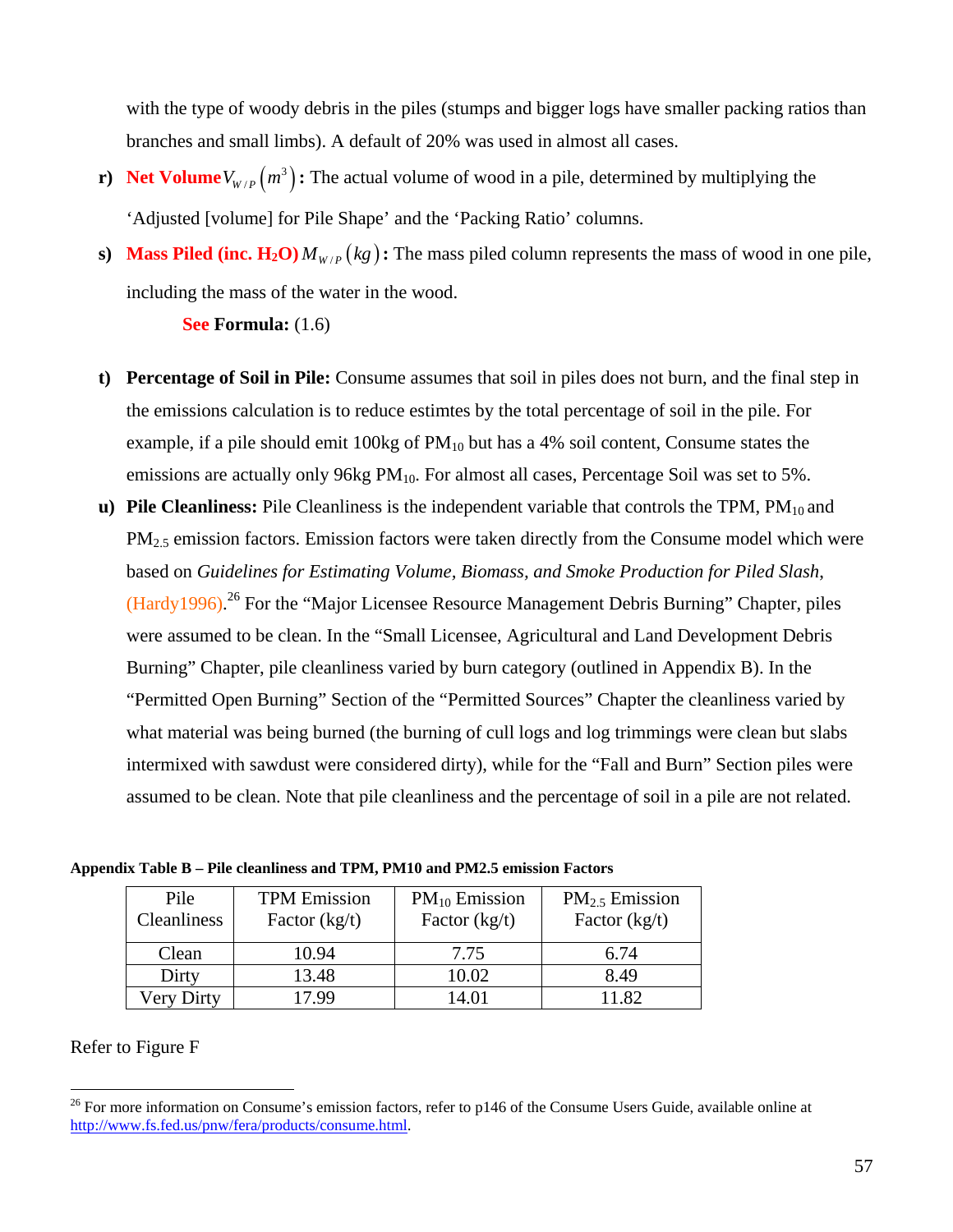**v**) **TPM, PM<sub>10</sub> and PM2.5 Emission Factor**  $EF_{PM}$   $\Big(\frac{kg}{r}\Big)$  $\left(\frac{kg}{t}\right)$ : Emission factors, described as kilograms of

PM emitted per tonne of fuel burned.

**w) Base Quantity**  $BQ(t)$ : The base quantity is the product of the 'Number of Piles' and the 'Mass Piled (inc  $H_2O$ )' columns.

 **See Formula:** (1.5)

- **x) Proportion of Mass Consumed:** This independent variable was set to a default of 90%. It is based on Consume's assumption that only 90% of each completely combusts and therefore only 90% of emissions are emitted.
- **y**) **Total TPM PM<sub>10</sub> and PM <sub>2.5</sub> Emissions**  $E_{PM_{NoSoll}}(t)$ **: This variable calculates emissions based** closely to equation (1.1) except that the proportion of mass consumed is taken into consideration

**Formula:** (1.15) 
$$
E_{PM_{NoSol}} = BQ \times \frac{PpnMassConsumed}{100} \times \frac{EF_{PM}}{1000}
$$

**z) Total TPM, PM<sub>10</sub> and PM<sub>2.5</sub> Including [the reduction for] % soil**  $E_{PM}(t)$ **: This variable takes** the soil content of each pile into account. This is the final PM value.

**Formula:** (1.16) 
$$
E_{PM} = E_{PM_{NoSoll}} \times \left(1 - \frac{\% soil}{100}\right)
$$

Refer to Figure G

aa) Average HHV  $\mathit{HHV}_{\mathit{AVG}}\Big[\frac{\mathit{MJ}}{\mathit{Hz}}\Big]$  $\left(\frac{MJ}{kg}\right)$ **:** This dependent variable represents a weighted average of the

different higher heating values in the pile, based on the wood species and their percentages.

**bb)Percent HHV [which translates into net] usable heat**  $HHV$ **<sub>%***Usable***</sub>: Not all of the energy in wood** 

can be transformed into usable heat,  $UH\left(\frac{MJ}{J}\right)$  $\left(\frac{MJ}{kg}\right)$ because some energy is used vaporizing the

moisture in the wood. Even with a moisture content of zero, net usable heat is only about 80% of the HHV (ie: if the HHV is 20 MJ/kg then the usable heat would be 16 MJ/kg).<sup>27</sup> Furthermore, the greater the moisture content, the less percentage of usable heat. Using Conversion Factors for the Forest Products Industry in Western Canada (CFFPIWC), (Neilson 1985) it was possible to develop a theoretical formula for moisture content (wet basis) vs. percentage of usable heat.

1

<sup>&</sup>lt;sup>27</sup> Neilson, 1985, p78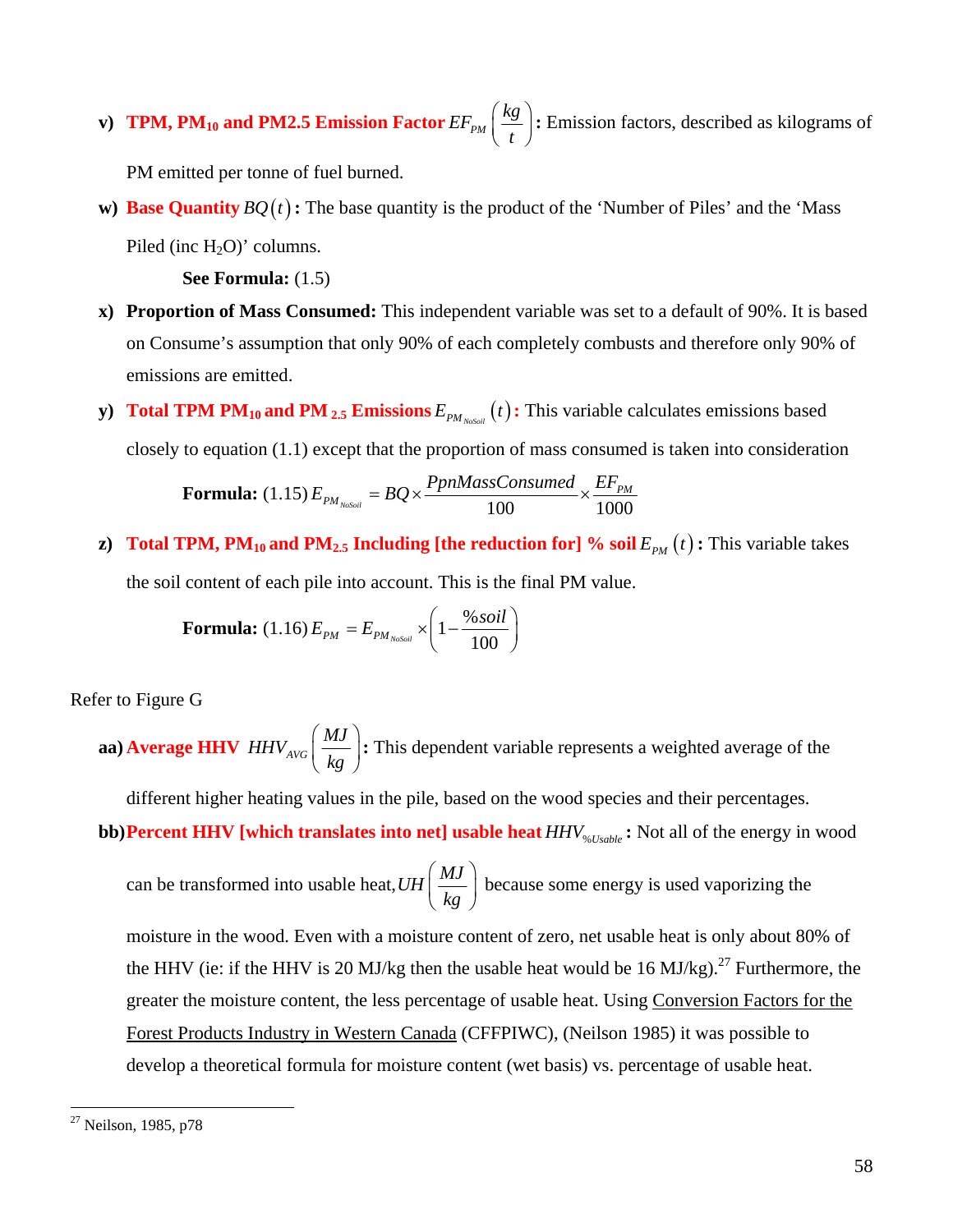| $HHV = 20$ (MJ/kg)      |                 |                        |                                    |           |  |  |  |
|-------------------------|-----------------|------------------------|------------------------------------|-----------|--|--|--|
| <b>Moisture Content</b> |                 | <b>Net Usable Heat</b> |                                    |           |  |  |  |
| Oven Dry                | Original Weight | <b>CFFPIWC</b>         | <b>Theoretical Formula Results</b> |           |  |  |  |
| (Dry Basis)             | (Wet Basis)     |                        | <b>UH</b>                          | % of HHV  |  |  |  |
| $(\% )$                 | $(\%)$          | (MJ/kg)                | (MJ/kg)                            |           |  |  |  |
| 0.0                     | 0               | 16                     | 15.953                             | 79.765    |  |  |  |
| 11.1                    | 10              | 14.13                  | 14.103                             | 70.515    |  |  |  |
| 25.0                    | 20              | 12.24                  | 12.253                             | 61.265    |  |  |  |
| 42.9                    | 30              | 10.36                  | 10.403                             | 52.015    |  |  |  |
| 66.7                    | 40              | 8.64                   | 8.553                              | 42.765    |  |  |  |
| 100.0                   | 50              | 6.7                    | 6.703                              | 33.515    |  |  |  |
| 150.0                   | 60              |                        | 4.853                              | 24.265    |  |  |  |
| 233.3                   | 70              |                        | 3.003                              | 15.015    |  |  |  |
| 400.0                   | 80              |                        | 1.153                              | 5.765     |  |  |  |
| 900.0                   | 90              |                        | $-0.697$                           | $-3.485$  |  |  |  |
| 9900.0                  | 99              |                        | $-2.362$                           | $-11.810$ |  |  |  |

**Appendix Table C – Theoretical net usable heat values derived from CFFPIWC**



**Appendix Figure H – Moisture content (wet basis) vs. usable heat (MJ/kg)**

**Formula:** (1.17) *UH* = -0.185×*MCW* +15.953 and  
(1.18) *HHV*<sub>%*Usable*</sub> = 
$$
\frac{UH}{HHV_{AVG}}
$$
 \*100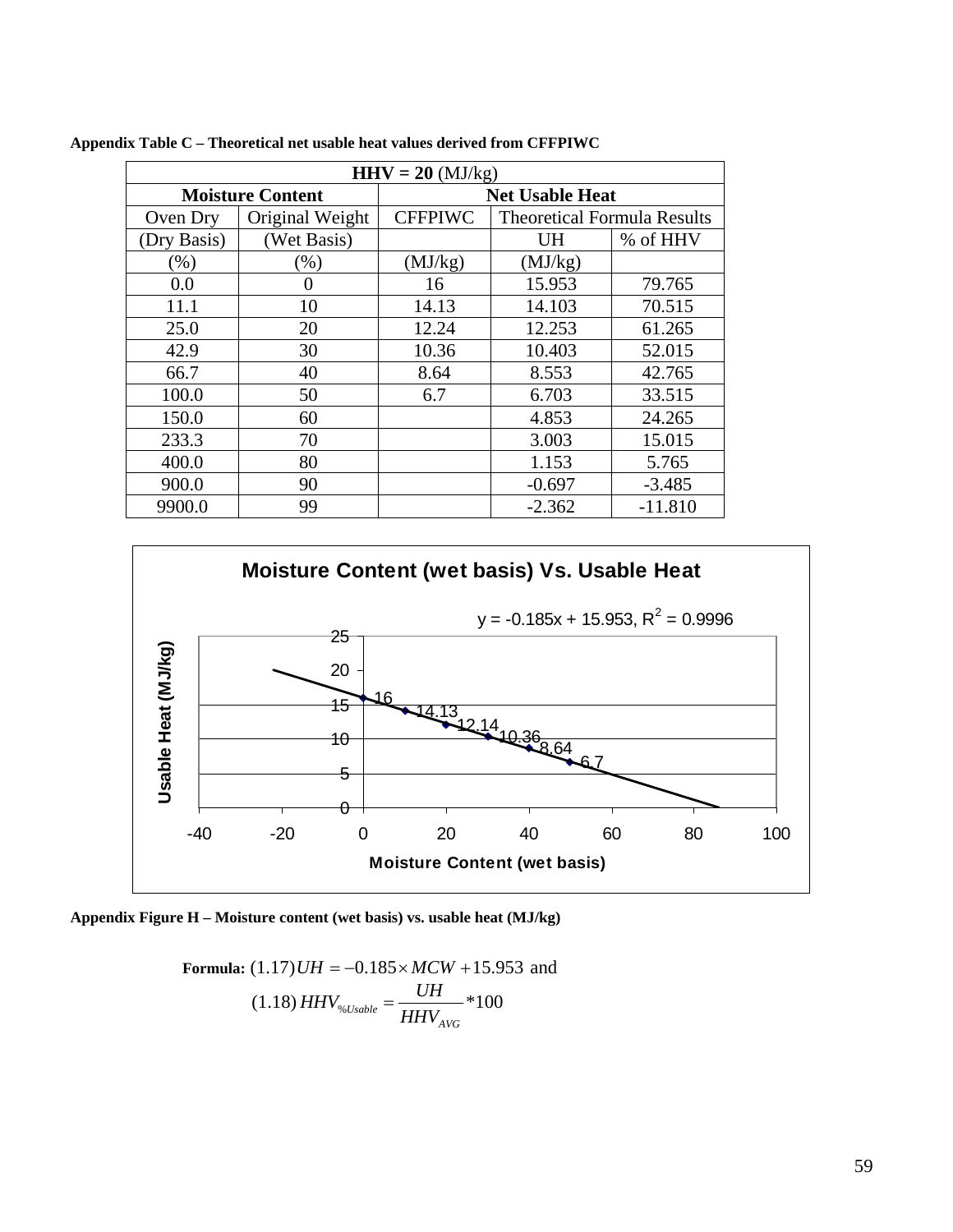**cc) Heat Energy Released** *MJ UH*  $\left(\frac{MJ}{kg}\right)$ **:** Heat energy released and usable heat are the same for the

purpose of the Consume. They represent the total energy (per kilogram of wet wood) that is converted into heat and released during the burn.

**dd) Total Energy Released**  $e_T(MJ)$ : This dependent variable is a product of the Heat Energy Released, the Total Mass Piled and the Proportion of Mass Consumed, and represents the total energy released from burning all piles in the block.

**Formula:**  $(1.19) e_T = BQ \times \frac{1 \text{ pmmass} \times 1000}{100} \times (UH \times 1000)$  $e_r = BQ \times \frac{PpnMassConsumed}{P} \times (UH \times$ 

- **ee) Fire Temperature**  $T(^{\circ}C)$ : Fire temperature was set to a default of 315 degrees Celsius. (588) Kelvin or 600 degrees Fahrenheit).
- **ff) Burn Start Time:** 09:00:00 was selected as the default time for each and every pile.
- **gg)** Duration of Burn Hours, Seconds *time*<sub>burn</sub> (sec): In general, most burns were set to be 48 hours in length, or 172800 seconds, though some burns did occur over 72 hours. As will be seen, changing the burn length changes the emission rates and is something that may wish to be further explored, resources pending.

**hh)Emission Rate TPM, PM<sub>10</sub> and PM<sub>2.5</sub>**  $E_{_{PM}}$ **Rate** $\left(\frac{g}{m^2 \cdot \text{sec}}\right)$  $\left(\frac{g}{m^2 \cdot \text{sec}}\right)$ : Expressed as the emissions emitted (in

grams) per square metre of burn area in the block per second for the entire length of the burn.

**Formula:** (1.20) 
$$
E_{PM}
$$
 Rate =  $\frac{E_{PM} \times 1000000}{BA_T \times time_{burn}}$ 

**ii) Energy Release Rate**  $\text{eRate} \left( \frac{MJ}{\text{sec}} \right)$ : The rate for the entire burn at which usable heat is being

released by the fire. Like the PM emission rates, this value was assumed to be constant throughout the burn period.

**Formula:**  $(1.21)$  *eRate* =  $\frac{e_T}{e_T}$ *burn*  $e$ *Rate* =  $\frac{e_T}{time}$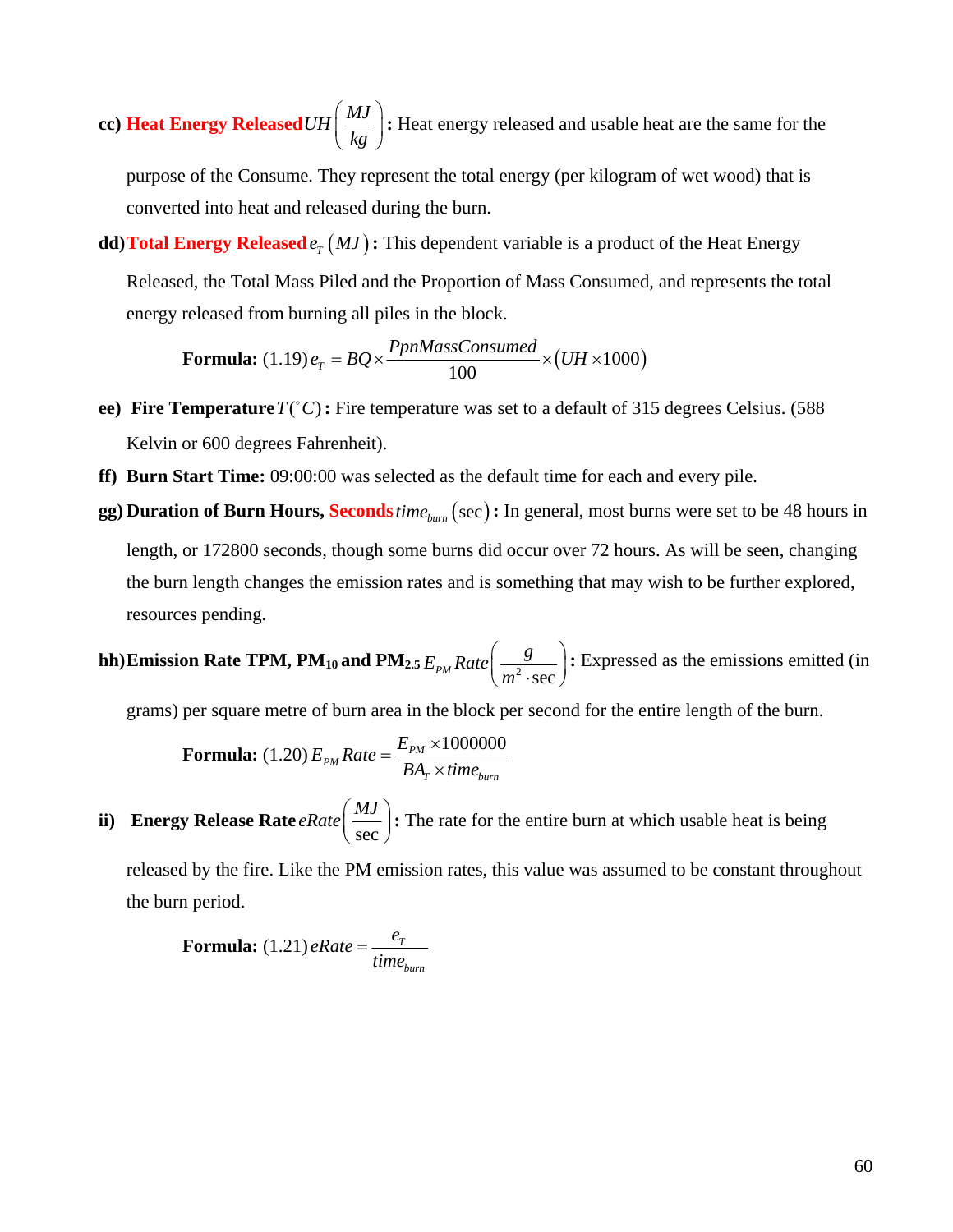## **Deviations For OFTS Category 6 Burns (Grass Burning)**

Because category 6 burns (grass burns) are not piled and are measured by hectare (as opposed to by number of piles), estimating emissions follows a slightly different format. For these burns, a net fuel loading was determined based on the number of hectares burned. A value of five tonnes was estimated per hectare.<sup>28</sup> MCD was set to a default of 20%, which gave a total of 1000kg of water per hectare. These deviations did not alter the methodology or theory behind the emissions equation. It was assumed that only grass (no duff) burned and that moisture content had the same effect as it did in wood (increased density, decreased net usable heat).

| a                           |                  | с                            | d                                 | e                                    |                         | $\mathbf{g}$                   | n.                          |                             |
|-----------------------------|------------------|------------------------------|-----------------------------------|--------------------------------------|-------------------------|--------------------------------|-----------------------------|-----------------------------|
| Primary<br><b>Wood Type</b> | Percentage       | Default<br>Loading           | <b>Higher Heat</b><br>Value (HHV) | <b>Average</b><br><b>Dry Loading</b> | Moisture<br>Content (%) | <b>Moisture</b><br>Content (%) | <b>Mass Water</b><br>Per ha | <b>Wet Grass</b><br>Loading |
|                             | (%)              | $load_{\text{odd}} = (t/ha)$ | (MJ/kg)                           | $load_{\text{od}} = (t/ha)$          | Dry Basis               | <b>Wet Basis</b>               | (tonnes)                    | $load=(t/ha)$               |
|                             |                  |                              |                                   |                                      |                         |                                |                             |                             |
|                             |                  |                              |                                   |                                      |                         |                                |                             |                             |
| <b>GRASS</b>                | 100 <sup>°</sup> | д                            | 15                                | 5.                                   | 20                      | 16.66666667                    |                             |                             |

**Appendix Figure I – Consume columns a-i for OFTS category 6 burns**

|                | ĸ                  |                 |                 |                 | $\mathbf{m}$ | n               |  |
|----------------|--------------------|-----------------|-----------------|-----------------|--------------|-----------------|--|
|                |                    | <b>TPM</b>      | <b>PM10</b>     | <b>PM2.5</b>    |              |                 |  |
| Percentage     | Pile               | <b>Emission</b> | <b>Emission</b> | <b>Emission</b> | <b>Base</b>  | <b>Proption</b> |  |
| of soil        | <b>Cleanliness</b> | Factor          | <b>Factor</b>   | <b>Factor</b>   | Quantity     | of mass         |  |
| in pile $(\%)$ | C/D/VD             | (kg/t)          | (kg/t)          | (kg/t)          | (1)          | consumed (%)    |  |
|                |                    |                 |                 |                 |              |                 |  |
|                |                    |                 |                 |                 |              |                 |  |
|                | <b>CLEAN</b>       | 13.48           | 10.02           | 8.49            | 8            | 95              |  |

#### **Appendix Figure J – Consume columns j-n for OFTS category 6 burns**

- **a) Primary Wood Type:** in order to remain consistent with the remainder of Consume, the primary wood type column was kept and set to a default of 'GRASS'.
- **b) Percentage:** Category 6 burns were assumed to be 100 percent grass.
- **c) Default Loading (oven dry)**  $L_p(t)$ : It was necessary for Consume's emission calculations to have a mass variable. Five tonnes of grass per hectare was selected as the default independent variable,

1

<sup>&</sup>lt;sup>28</sup> Taylor, 1996, p18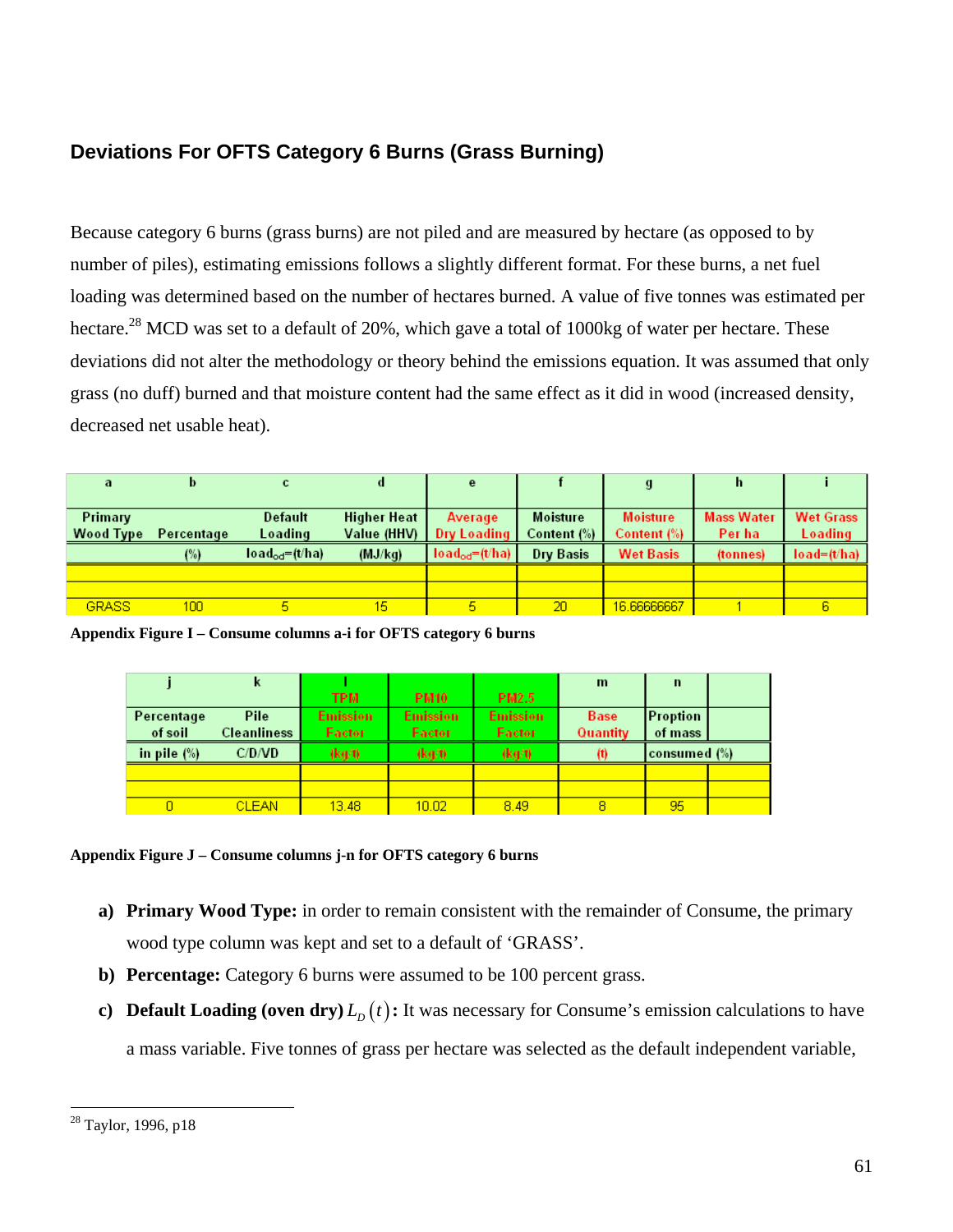based on the report *Biomass Consumption and Smoke Emissions from Contemporary and Prehistoric Wildland Fires in British Columbia*. (Taylor 1996)

- **d) Higher Heating Value (HHV):** Similar to wood, grass also has a higher heating value. Though different grass species have different HHV's 15 MJ/kg was chosen as the default value, based on the report *Determining 'Burnability' of Grassy Crop Materials*. (Bransby unknown)
- **e**) **Average Dry Loading**  $L_{D.Avg} \left( \frac{t}{L} \right)$  $\left(\frac{t}{ha}\right)$ : The purpose of the 'Average Dry Loading' column is to

enable the addition of other fuel into the category 6 burns emission estimates. Soil is an example of material which may be burned when grass is burned. This option may be further explored at a later time. Currently, average dry loading is equal to the default oven dry loading.

- **f) MCD:** As mentioned in Appendix Table B, this variable was set to a default 20%
- **g) MCW:** Calculated using the same formula as wood's MCW.
- **h**) Mass Water, Per ha $M_{H_2O/ha} \left( \frac{t}{h} \right)$  $\left(\frac{t}{ha}\right)$ : This variable is the product of the average dry loading and the

MCD.

**Formula:** (1.22) 
$$
M_{H_2O/ha} = L_{D.Avg} \times \frac{MCD}{100}
$$

**i**) **Wet Grass Loading**  $L_w \left( \frac{t}{L_w} \right)$  $\left(\frac{t}{ha}\right)$ : Wet grass loading is the sum of the dry grass and the mass of water

per hectare.

**Formula:** (1.23) 
$$
L_W = L_{D.Avg} + M_{H_2O/ha}
$$

- **j) Percentage of Soil in Pile:** Not a variable used in the category 6 burns. (Refer to line 'e')
- **k) Pile Cleanliness:** Also not a variable used in category 6 burns, however, if there is a time when burning soil is included in emission estimates, 'Pile Cleanliness' could be used to reflect soil content.
- **l) TPM, PM<sub>10</sub> and PM<sub>2.5</sub> Emission Factor**  $EF_{PM}$   $\Big(\frac{kg}{4}$  $\left(\frac{kg}{t}\right)$ : Default TPM, PM<sub>10</sub> and PM<sub>2.5</sub> emission

factors were set to 13.48, 10.02 and 8.49 g/kg respectively.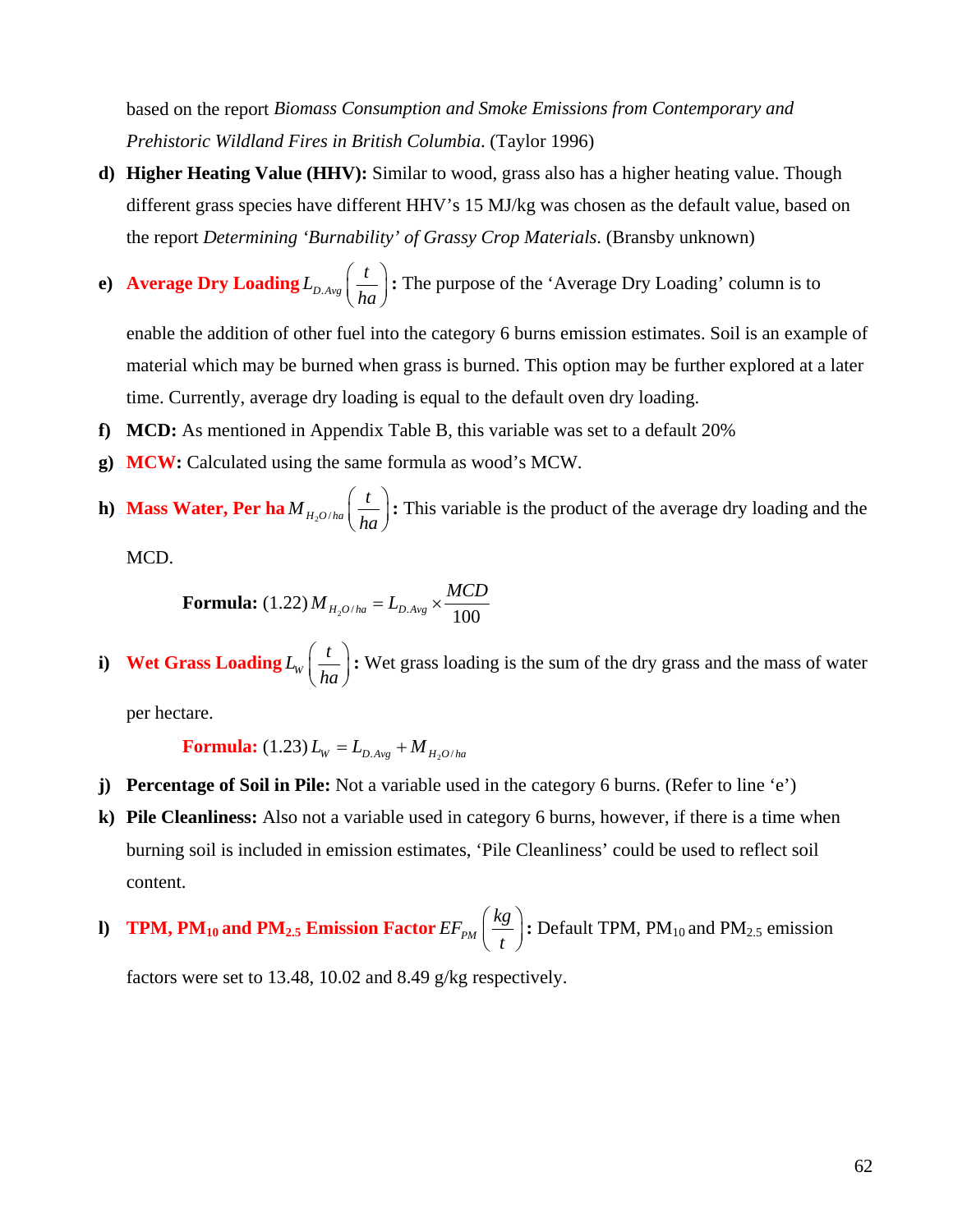**m) Base Quantity**  $BQ_G(t)$ : Gives the total mass of grass through incorporating the number of hectares involved in the burn.

**Formula:** (1.24)  $BQ_G = Size \times L_W$ 

Where  $Size(ha)$  is the area of grass burned.

**n) Proportion of Mass Consumed:** This variable is set to a default 95% for category 6 grass burns.

The remainder of the OFTS category 6 burn equation is the same as for all other burns.

#### **Other Models**

Other methods to estimate emissions from piled burns do exist. The two prominent ones were explored but not used. Introductions to these models are given here.

The first model is called "Air and Emissions Information of British Columbia". This is an interactive map and has open burning activity data in an easy to view format, available online at http://imf.geocortex.net/mapping/air/index.html. (This same website was used to gather permitted source emission data and is part of the Year 2000 Provincial Emissions Inventory.) Unfortunately, data is not available for the year 2002, one of the years included in the MEI. Also, emission estimates for the year 2001 are significantly different than estimates obtained through the OFTS. Furthermore, not enough information is provided to temporally resolve burns. While this program has much potential for future use, it could not be used to estimate open burn emissions for the MEI.

The other usable emissions model is the US Forest Service Fire Emission Production Simulator (FEPS). This model appears to be a very comprehensive approach to emission estimation, including not only fuel consumption and emission values, but also heat energy release values. Also, FEPS has temporal profiles for all emission variables, making it possible to view how emissions change as the burn progresses through all of its three phases (preheating, flaming, smouldering). Unfortunately, FEPS was only introduced in 2004 and emission estimates had been made prior to its release. Also, FEPS's formulas are very non-linear and are much more difficult to transpose into Excel than Consume's. This may be one avenue worth exploring at a later date. More information is available online at http://www.fs.fed.us/pnw/fera/feps/, where it can be downloaded.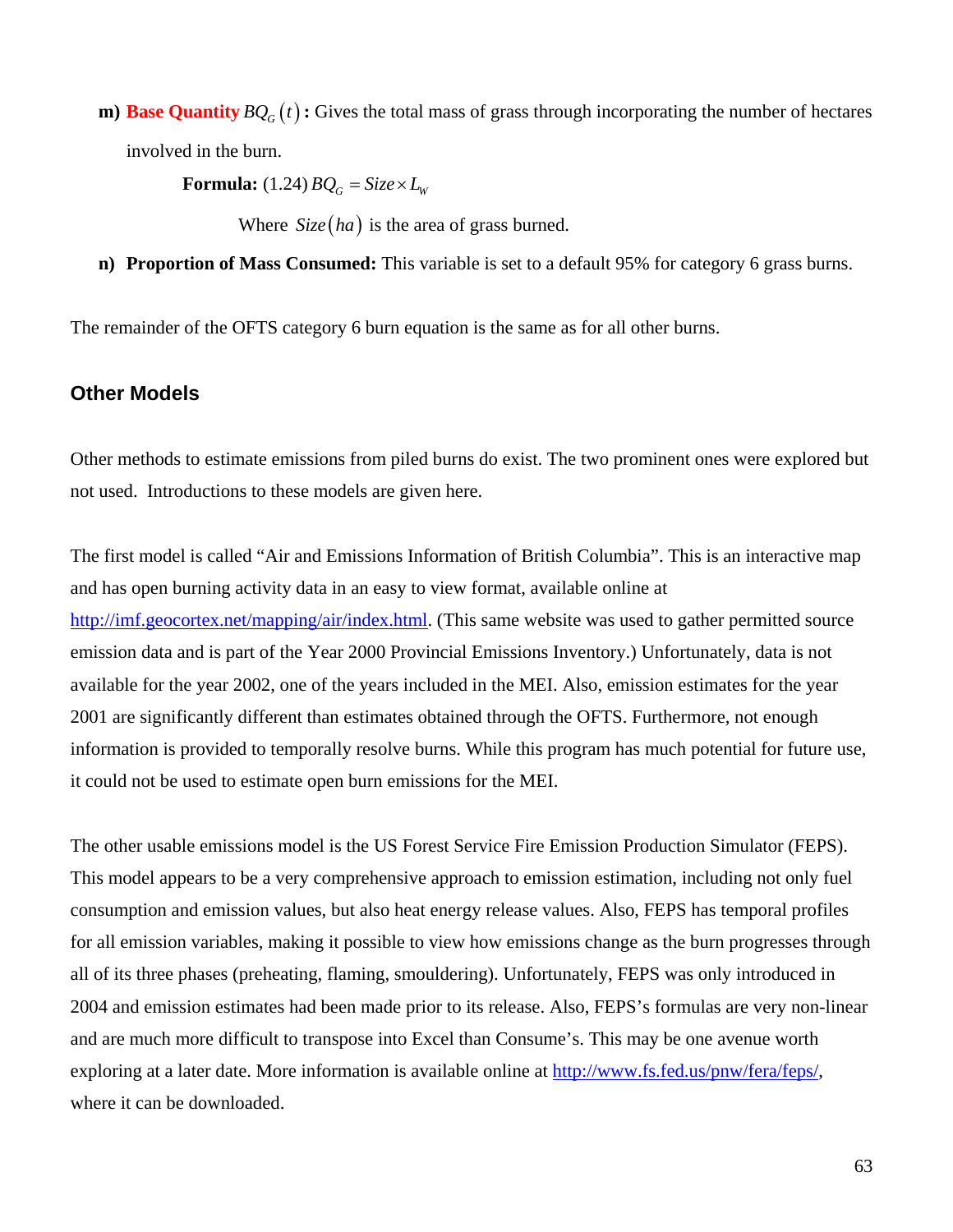# **Appendix B: The Open Fire Tracking System**

With the emissions formula from Consume, MOF's OFTS was used in the MEI to estimate emissions in the "Major Licensee Resource Management Debris Burning" Chapter as well as in the "Small Licensee, Agricultural and Land Development Debris Burning" Chapter. The following elaborates on the OFTS and discusses how certain input variables taken from the OFTS are applied to Consume in order to estimate emissions.

With the exception of back yard burns and grass burns under 0.2 hectares in size, any burn operator wishing to open burn must obtain a BRN from the MOF. This management tool tracks all open burning throughout the province. Generally speaking, if a BRN is obtained between mid-March and mid-October (non-"winter conditions") it is valid for two weeks. If a BRN is obtained between mid-October and mid-March (during "winter conditions") it is valid until the following March  $31<sup>st</sup>$ . BRNs can be extended at any time for an additional 2 weeks, should an operator require it.

The MOF divides open burning into 8 categories, listed in the table below.

| Category | <b>Definition</b>                                                            |
|----------|------------------------------------------------------------------------------|
|          |                                                                              |
|          | Small open fire for waste material (not exceeding 2 metres in height and 3   |
|          | metres in diameter).                                                         |
| 2        | Grass or stubble fire less than 0.2 ha                                       |
| 3        | Piles or windrows more than 50m from combustible material                    |
|          | Root-raked windrows less than 200 m long, 2 m wide, 1 m high                 |
|          | Piles or windrows less than 50 m from combustible material                   |
| 6        | Grass fires greater than 0.2 hectares                                        |
| 7        | Resource management landing/roadside debris disposal                         |
| 8        | Broadcast burns (commonly referred to as prescribed burns when, in fact, all |
|          | burn types are prescribed)                                                   |

**Appendix Table D – MOF burn categories and definitions**

Prior to estimating emissions, all reference numbers activated between January  $1<sup>st</sup>$  2001 and December  $31<sup>st</sup>$ 2002 were divided into their respective categories. Burn categories 3-5 are typically agricultural based while category 7 burns are resource management based. No category 8 broadcast burns occurred within the BVLD during the inventory period.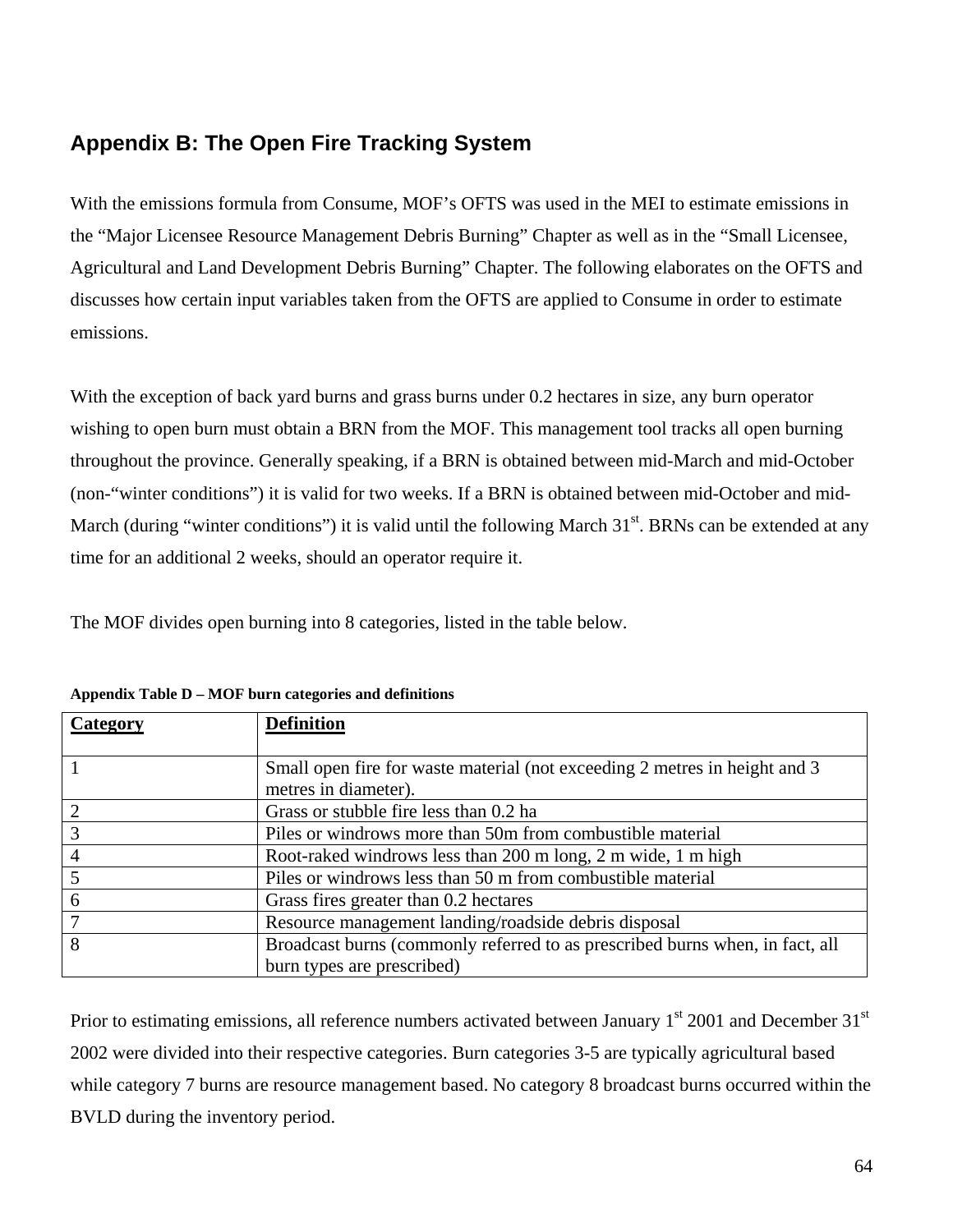Resource management burns are conducted by large and small licensees, as well as land developers.<sup>29</sup> To better estimate emissions, category 7 burns were further subdivided.

**Appendix Table E – Subdivisions of MOF burn category 7**

| $7$ – private $(7-p)$ | Resource management landing/roadside debris disposal                                   |
|-----------------------|----------------------------------------------------------------------------------------|
|                       | $7$ – small licensee (7-s) Resource management landing/roadside debris disposal        |
|                       | $7 - \text{large}$ licensee (7-1) Resource management landing/roadside debris disposal |

Data submitted from operators to the OFTS includes the location of the lot (or cut block) as well as the number of piles to be burned. Note that for the larger licensees this number tends to be an estimate, while for smaller licensees or agriculturally based burns this number is thought to be more exact. For this reason tracking burns of categories 3-6 is likely more accurate, while OFTS category 7 burns have a higher degree of uncertainty. That being said, category 7 burns conducted by BC Timber Sales and Woodlot licensees are likely tracked accurately as well, as pile estimates are usually smaller.

Burn dates are not included in the OFTS, however one can assume that open burns are restricted to the 2 week window of the active BRN. For both winter and non-winter conditions, burn dates were assumed to be the exact middle of the 2 week window. For cases in the winter of 2002/2003, when the middle date was located during 2003, it was assumed that at least half of the piles were burned in 2002. It should be noted that emissions were not included in the MEI for BRNs activated in the winter of 2000 where the middle date was in 2001.This may be inserted at a later time. Also, it was assumed that not more than 500 piles were burned by one licensee in one day. If one BRN included more than 500 piles, these burns were assumed to occur over the course of two days.

Consume v2.1 was used to estimate TPM,  $PM_{10}$  and  $PM_{2.5}$  emissions for all burns in the OFTS. As each burn category represents a different type of burn, different independent variables from 3 major components of Consume's emissions formula (as discussed in Appendix A) were used throughout the OFTS for the different burn categories.

1

 $29$  Through correspondence MOF staff in Victoria.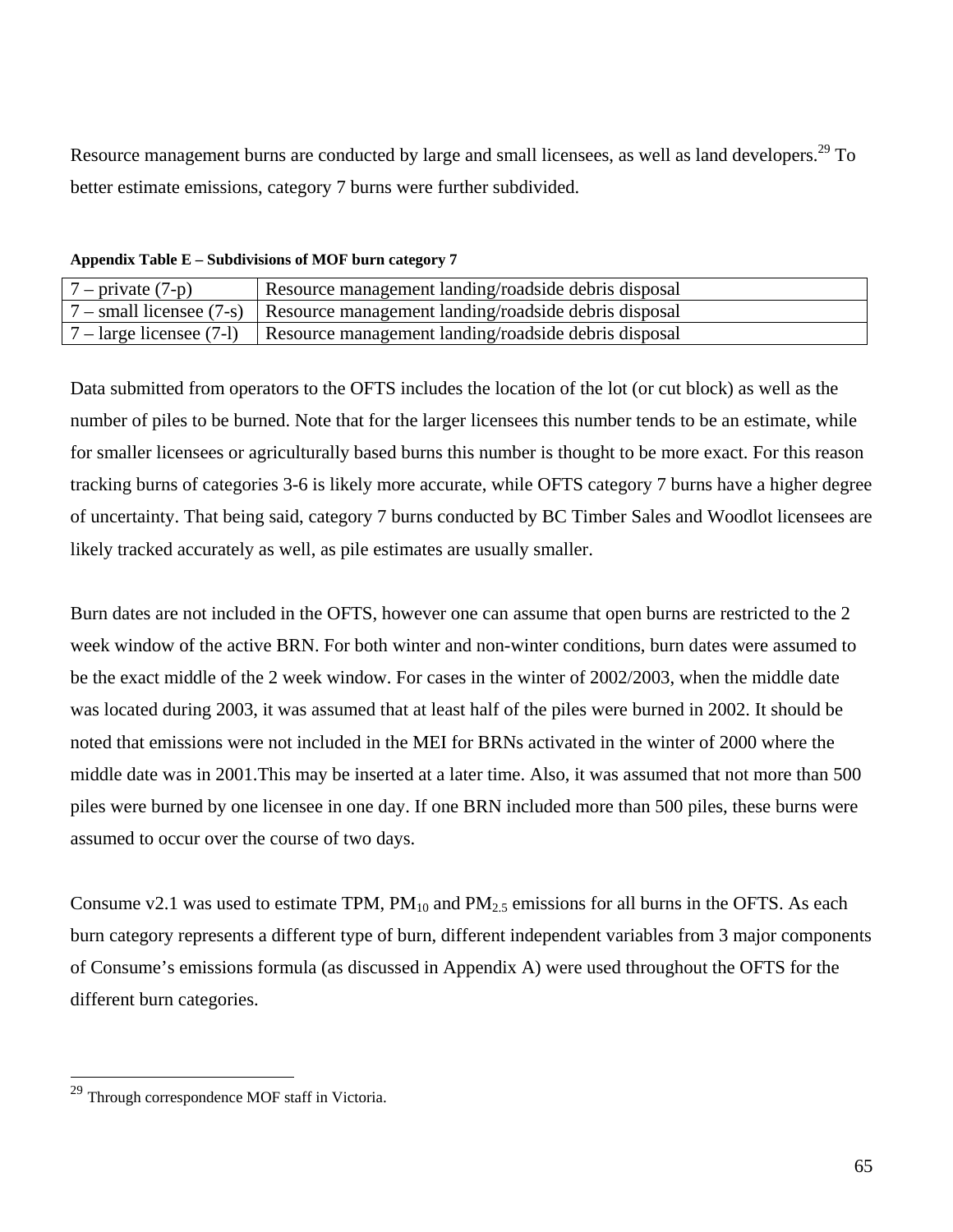## **1) Pile Size**

Pile sizes for the different categories were estimated through discussions with forestry officials, expert foresters as well as observation.

| Category                    | <b>Pile Size</b>                       |
|-----------------------------|----------------------------------------|
|                             |                                        |
| 3                           | $5m \times 5m \times 5m$               |
| 4                           | $200m \times 2m \times 1m$             |
|                             | $5m \times 5m \times 5m$               |
| 6                           | Area burned is submitted by operators. |
| $7$ – private               | $8m \times 8m \times 5m$               |
| $7$ – small licensee        | $10m \times 10m \times 5m$             |
| $7 - \text{large}$ licensee | $10m \times 10m \times 5m$             |
| 8                           | - no burns                             |

**Appendix Table F – MOF burn categories and default pile sizes**

### **2) Emission Factors**

Different emission factors were used for the different category burns, as it was assumed that agricultural burns were dozer built and were dirtier than crane built resource management piles. Windrows were assumed to be the dirtiest, and had the highest emission factors. This assumption can be changed if need be, as it does not represent all piles of all categories. The emission factors used are from Consume and correspond with pile cleanliness as reported in Table B.

| Category             |            | <b>Emission Factors (kg/t)</b> |            |
|----------------------|------------|--------------------------------|------------|
|                      | <b>TPM</b> | $PM_{10}$                      | $PM_{2.5}$ |
| 3                    | 13.48      | 10.02                          | 8.49       |
|                      | 17.99      | 14.01                          | 11.82      |
|                      | 13.48      | 10.02                          | 8.49       |
|                      | 13.48      | 10.02                          | 8.49       |
| $7$ – private        | 13.48      | 10.02                          | 8.49       |
| $7$ – small licensee | 10.94      | 7.75                           | 6.74       |
| 7 – large licensee   | 10.94      | 7.75                           | 6.74       |
|                      | No burns   | No burns                       | No burns   |

**Appendix Table G – MOF burn categories and default TPM, PM10 and PM2.5 emission factors**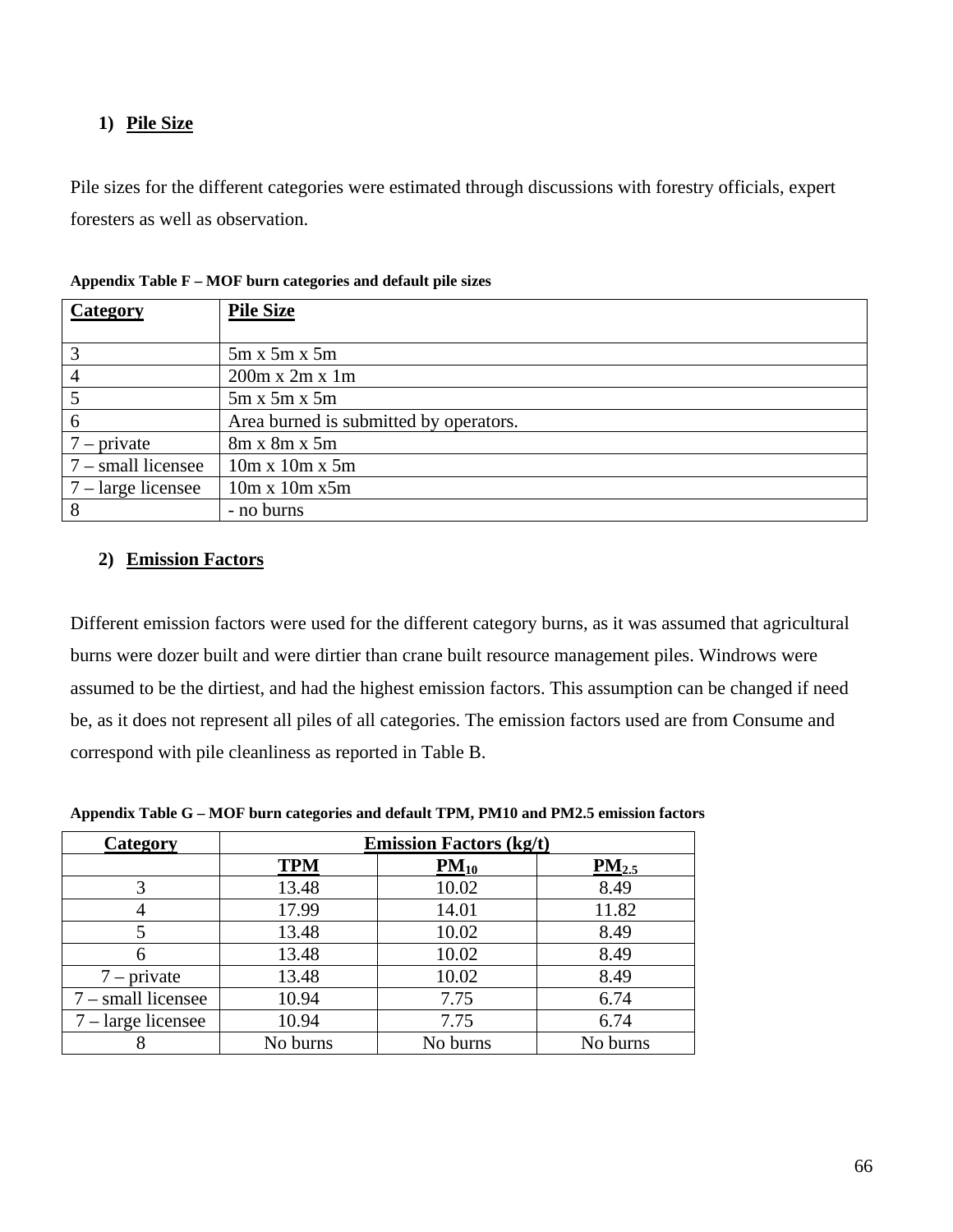### **3) Wood Species**

The BVLD airshed is comprised mainly of 2 (formerly four) MOF forest districts (FD), the Nadia and Skeena-Sitkine. The OFTS however, tracks burns not through these districts but by the older, more specific FDs, namely the Lakes, Morice, Bulkley-Cassiar and Kispiox. (Other FD's in the BVLD airshed include the Vanderhoof FD, Fort St. James FD and the Kalum FD. Burns in these FD's were not included in the MEI but may be inserted at a later date.) Each forest district has different properties, including different wood species. For the purpose of estimating emissions, the different wood species of each FD were estimated by 2 expert foresters for agricultural and logging purposes in both low and high elevation areas.30

|           |                 |                                      |               |             | <b>Balsam</b> | Aspen,     |                |
|-----------|-----------------|--------------------------------------|---------------|-------------|---------------|------------|----------------|
|           | <b>District</b> |                                      | <b>Spruce</b> | <b>Pine</b> | fir           | Cottonwood | <b>Hemlock</b> |
|           | 4               | <b>Kispiox</b> -agriculture          | 40            | 10          |               | 40         | 10             |
|           | 3               | <b>Bulkley Cassiar - agriculture</b> | 50            | 10          |               | 40         |                |
|           | $\overline{2}$  | Morice - agriculture                 | 40            | 30          |               | 30         |                |
| Elevation |                 | Lakes - agriculture                  | 40            | 30          |               | 30         |                |
|           | 4               | <b>Kispiox</b> - logging             | 40            | 30          | 10            |            | 20             |
| Low       | 3               | <b>Bulkley Cassiar - logging</b>     | 50            | 30          | 20            |            |                |
|           | $\overline{2}$  | Morice - logging                     | 50            | 50          |               |            |                |
|           |                 | <b>Lakes - logging</b>               | 40            | 60          |               |            |                |
|           | 4               | Kispiox - agriculture                | 30            | 10          | 30            | 20         | 10             |
| Elevation | 3               | <b>Bulkley Cassiar - agriculture</b> | 40            | 10          | 30            | 20         |                |
|           | $\overline{2}$  | Morice - agriculture                 | 40            | 30          | 20            | 10         |                |
|           |                 | Lakes - agriculture                  | 40            | 30          | 20            | 10         |                |
|           | 4               | <b>Kispiox</b> - logging             | 30            | 30          | 30            |            | 10             |
|           | 3               | <b>Bulkley Cassiar - logging</b>     | 50            | 30          | 20            |            |                |
| Mid-High  | $\overline{2}$  | Morice - logging                     | 40            | 30          | 30            |            |                |
|           |                 | <b>Lakes - logging</b>               | 40            | 40          | 20            |            |                |

**Appendix Table H – OFTS districts and default wood species breakdowns for low and high elevation agriculture and logging** 

These tree species were used to estimate emissions for all MOF burn categories in the "Small Licensee, Agricultural and Land Development Debris Burning" Chapter as well as in the "Major Licensee Resource Management Debris Burning" Chapter where tree species was not supplied by the licensee.

1

<sup>30</sup> Robert Shiach MOF, Paul Schwarz, PIR.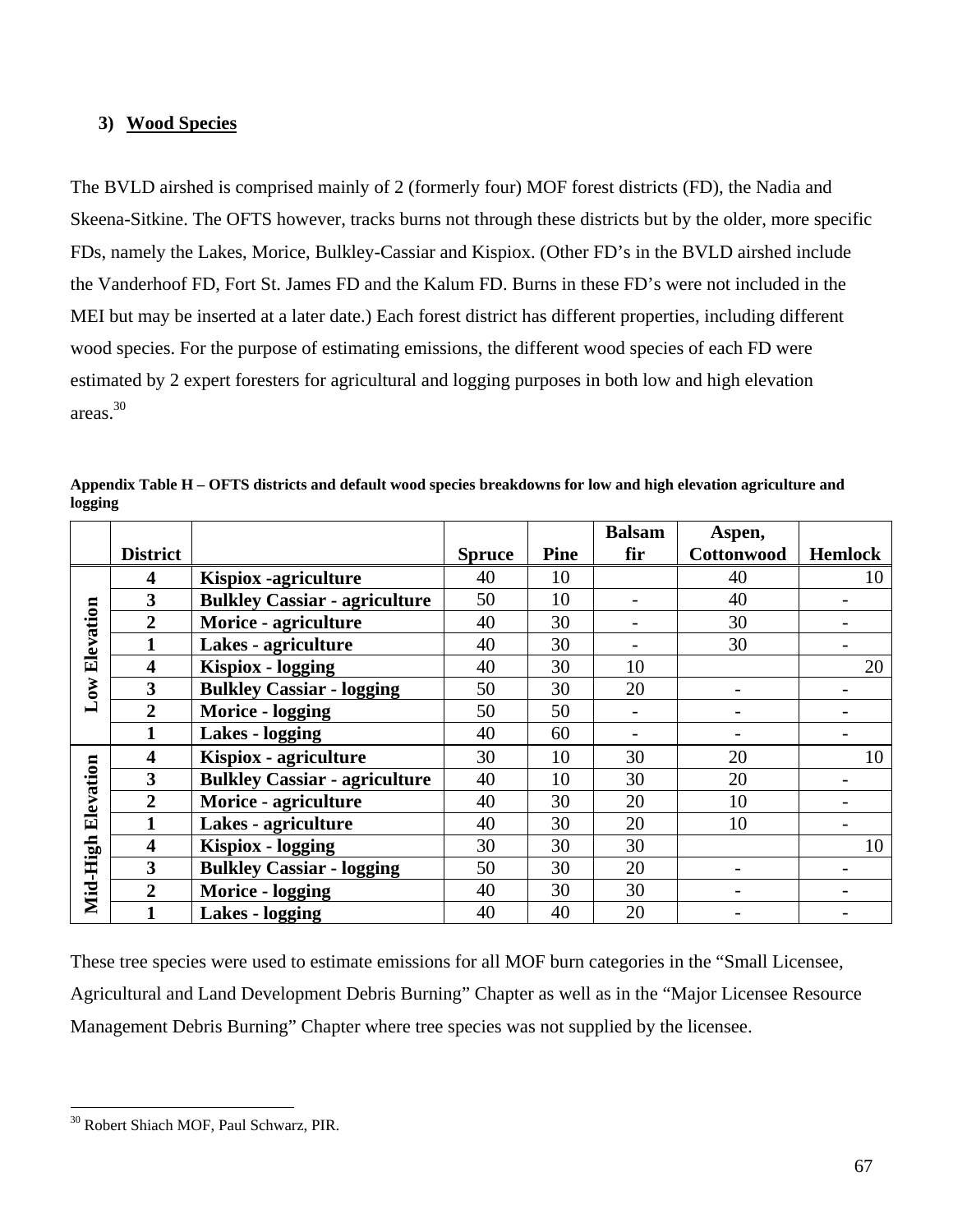## **Benefits of the OFTS**

The OFTS is an easy and manageable tool to use. It tracks most open burns in the province and identifies basic features of each burn, such as location, number of piles and purpose.

## **Shortcomings**

In terms of estimating emissions, there are some significant shortcomings of the OFTS. The most significant is that no actual date of burn is given. It was assumed that the exact middle date of the active reference number was the date of burn, however in some cases burn reference numbers were extended and it was unclear whether or not burns took place at all. For these cases educated guesses were made to temporally resolve the burns. Another shortcoming of the OFTS is that it does not accurately track the activity of major licensees as suggested by the large discrepancy in emission estimates from the data supplied by the licensees and that obtained through the OFTS. One potential reason for this is that BRNs are obtained prior to commencing resource management burning activities and only pile estimates are known at that time. For the purpose of the MEI, the OFTS therefore provided the means to accurately estimate emissions for burn categories 3-6, category 7-person and small licensee burns, though not category 7- large licensee burns.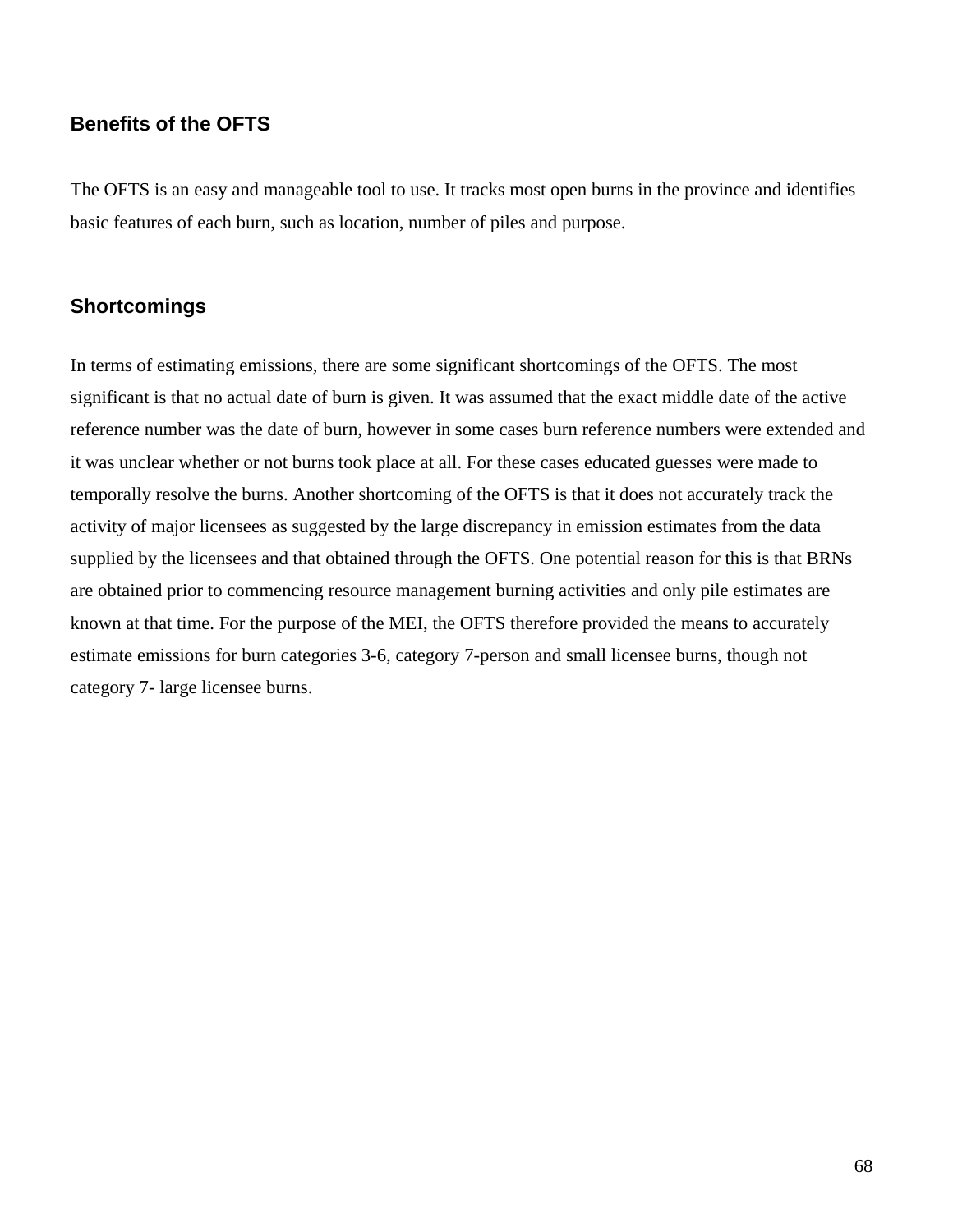# **Appendix C: Emissions by Permit and Estimation Type**

All emissions are reported in tonnes per year.

## **Tier 1 Beehive Burners and Mills**

**Appendix Table I – a through e (Tier 1 beehive burner and respective mill emissions)** 

|          |                                        | 2001             |                 |                   |  | 2002             |                 |                  |
|----------|----------------------------------------|------------------|-----------------|-------------------|--|------------------|-----------------|------------------|
| Permit   | Name                                   | <b>TPM</b>       | $PM_{10}$       | PM <sub>2.5</sub> |  | <b>TPM</b>       | $PM_{10}$       | $PM_{2.5}$       |
| PA 01543 | Canfor Houston                         | 2118.8           | 1011.5          | 630.3             |  | 2118.8           | 1011.5          | 630.3            |
| PA 01691 | <b>Pacific Inland Resources</b>        | 1368.5           | 708.6           | 466.2             |  | 1368.5           | 708.6           | 466.2            |
| PA 05339 | <b>Houston Forest Products Company</b> | 1302.6           | 649.3           | 398.1             |  | 1302.6           | 649.3           | 398.1            |
|          |                                        | <b>Total TPM</b> | Total $PM_{10}$ | Total $PM_{2.5}$  |  | <b>Total TPM</b> | Total $PM_{10}$ | Total $PM_{2.5}$ |
|          |                                        | 4789.9           | 2369.3          | 1494.6            |  | 4789.9           | 2369.3          | 1494.6           |

#### **Table I-a – Tier 1 beehive burner and respective mill emissions based on PFPs**

#### **Table I-b – Tier 1 beehive burner and respective mill emissions based on AEIBC (Actual)**

|          |                                        | 2001             |                 |                   | 2002             |                 |                  |  |
|----------|----------------------------------------|------------------|-----------------|-------------------|------------------|-----------------|------------------|--|
| Permit   | Name                                   | TPM              | $PM_{10}$       | PM <sub>2.5</sub> | <b>TPM</b>       | $PM_{10}$       | $PM_{2.5}$       |  |
| PA 01543 | Canfor Houston                         | 841.5            | 510.5           | 325.4             | 841.5            | 510.5           | 325.4            |  |
| PA 01691 | <b>Pacific Inland Resources</b>        | 534.1            | 261.5           | 153.5             | 534.1            | 261.5           | 153.5            |  |
| PA 05339 | <b>Houston Forest Products Company</b> | 917.3            | 451.5           | 284.4             | 917.3            | 451.5           | 284.4            |  |
|          |                                        | <b>Total TPM</b> | Total $PM_{10}$ | Total $PM_{2.5}$  | <b>Total TPM</b> | Total $PM_{10}$ | Total $PM_{2.5}$ |  |
|          |                                        | 2292.9           | 1223.1          | 763.8             | 2292.9           | 1223.1          | 763.8            |  |

### **Table I-c – Tier 1 beehive burner and respective mill emissions based on AEIBC (Maximum)**

|          |                                        | 2001             |                 |                  |  | 2002             |                 |                  |
|----------|----------------------------------------|------------------|-----------------|------------------|--|------------------|-----------------|------------------|
| Permit   | Name                                   | <b>TPM</b>       | $PM_{10}$       | $PM_{2.5}$       |  | <b>TPM</b>       | $PM_{10}$       | $PM_{2.5}$       |
| PA 01543 | <b>Canfor Houston</b>                  | 2483.3           | 1389.5          | 953.77           |  | 2483.3           | 1389.5          | 953.77           |
| PA 01691 | <b>Pacific Inland Resources</b>        | 168.2            | 599.6           | 387.2            |  | 168.2            | 599.6           | 387.2            |
| PA 05339 | <b>Houston Forest Products Company</b> | 170.3            | 599.0           | 384.27           |  | 1170.3           | 599.0           | 384.27           |
|          |                                        | <b>Total TPM</b> | Total $PM_{10}$ | Total $PM_{2.5}$ |  | <b>Total TPM</b> | Total $PM_{10}$ | Total $PM_{2.5}$ |
|          |                                        | 4821.8           | 2588.1          | 1725.2           |  | 4821.8           | 2588.1          | 1725.2           |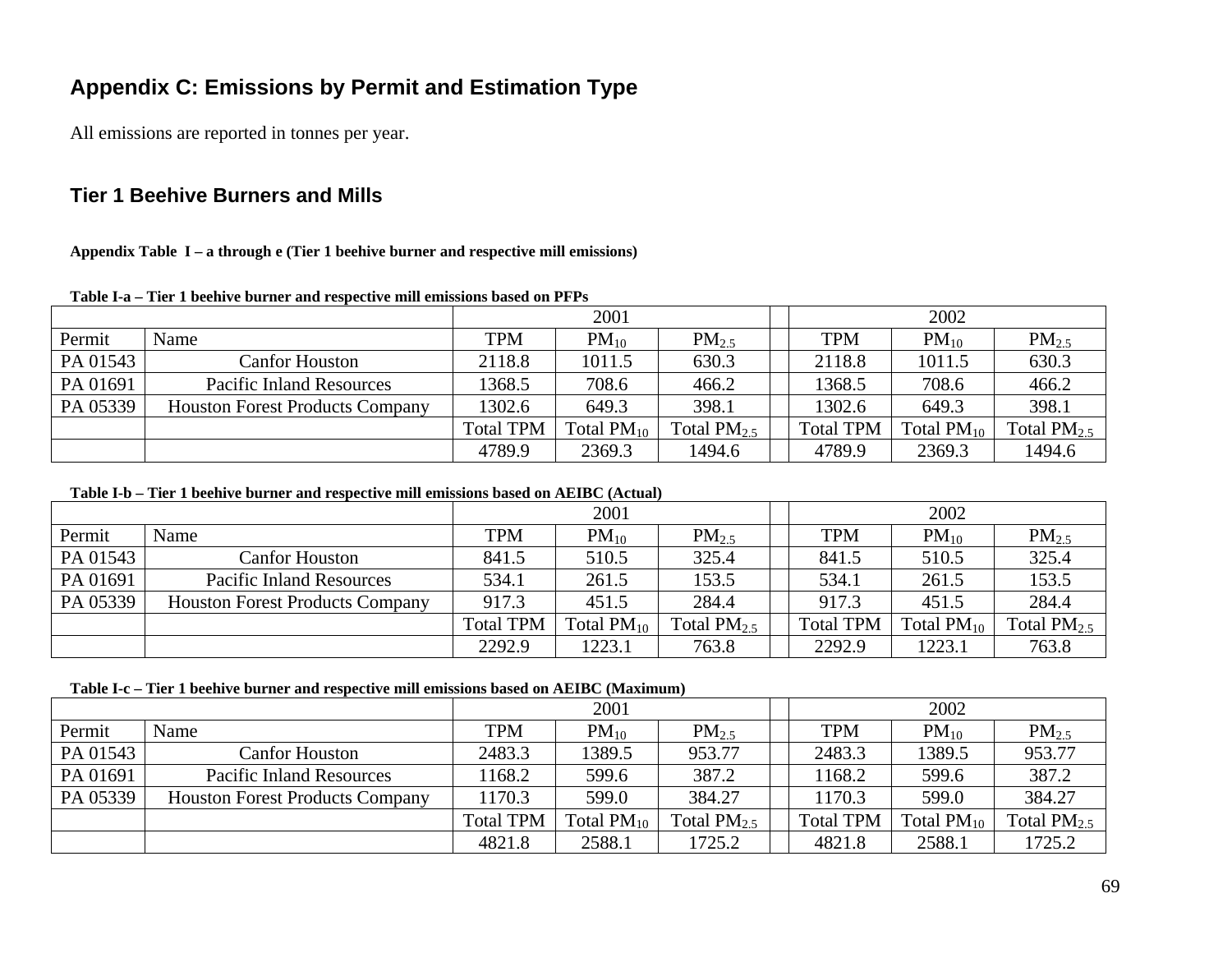|          | TOOD TOT WAS OVERED DOME OOD           |                  |                 |                  |                  |                 |                  |
|----------|----------------------------------------|------------------|-----------------|------------------|------------------|-----------------|------------------|
|          |                                        |                  | 2001            |                  |                  | 2002            |                  |
| Permit   | Name                                   | <b>TPM</b>       | $PM_{10}$       | $PM_{2.5}$       | <b>TPM</b>       | $PM_{10}$       | $PM_{2.5}$       |
| PA 01543 | Canfor Houston                         | 1456.3           | 830.7           | 524.3            | 1456.3           | 830.7           | 524.3            |
| PA 01691 | <b>Pacific Inland Resources</b>        | 857.9            | 426.8           | 264.1            | 857.9            | 426.8           | 264.1            |
| PA 05339 | <b>Houston Forest Products Company</b> | 900.8            | 427.5           | 239.1            | 900.8            | 427.5           | 239.1            |
|          |                                        | <b>Total TPM</b> | Total $PM_{10}$ | Total $PM_{2.5}$ | <b>Total TPM</b> | Total $PM_{10}$ | Total $PM_{2.5}$ |
|          |                                        | 3215.0           | 1685.0          | 1027.5           | 3215.0           | 1685.0          | 1027.5           |

**Table I-d – Tier 1 beehive burner and respective mill emissions based on SENES consulting reporting methodology for beehive burner emissions and permit fees for all other sources**

**Table I-e – Tier 1 beehive burner and respective mill emissions based on SENES consulting reporting methodology for beehive burner emissions corrected for reported throughput (from mills) to burner and emission sack tests for hog boiler or volcano energy recovery system where applicable**

|          |                                        | 2001             |                 |                  |  | 2002             |                 |                  |
|----------|----------------------------------------|------------------|-----------------|------------------|--|------------------|-----------------|------------------|
| Permit   | Name                                   | <b>TPM</b>       | $PM_{10}$       | $PM_{2.5}$       |  | <b>TPM</b>       | $PM_{10}$       | $PM_{2.5}$       |
| PA 01543 | Canfor Houston                         | 1311.3           | 701.2           | 415.1            |  | 1309.1           | 700.0           | 414.2            |
| PA 01691 | <b>Pacific Inland Resources</b>        | 642.5            | 308.8           | 177.0            |  | 514.2            | 238.5           | 125.0            |
| PA 05339 | <b>Houston Forest Products Company</b> | 766.8            | 354.3           | 185.0            |  | 734.6            | 336.6           | 171.9            |
|          |                                        | <b>Total TPM</b> | Total $PM_{10}$ | Total $PM_{2.5}$ |  | <b>Total TPM</b> | Total $PM_{10}$ | Total $PM_{2.5}$ |
|          |                                        | 2720.6           | 1364.3          | 777.1            |  | 2557.8           | 1275.1          | 711.2            |

Note, the parent company of Canfor Houston is Canadian Forest Products Ltd, and the parent company of both Pacific Inland Resources and Houston Forest Products Company is West Fraser Mills Ltd.

## **Tier 2 Beehive Burners and Mills**

**Appendix Table J – a through d (Tier 2 beehive burner and respective mill emissions)** 

| Table J-a – Tier 2 beehive burner and respective mill emissions based on PFPs |                                  |
|-------------------------------------------------------------------------------|----------------------------------|
|                                                                               | $\mathbf{A}\mathbf{A}\mathbf{A}$ |

|          |                                  | 2001             |                 |                   |  | 2002             |                 |                   |  |
|----------|----------------------------------|------------------|-----------------|-------------------|--|------------------|-----------------|-------------------|--|
| Permit   | Name                             | <b>TPM</b>       | $PM_{10}$       | PM <sub>2.5</sub> |  | <b>TPM</b>       | $PM_{10}$       | PM <sub>2.5</sub> |  |
| PA 03019 | Decker Lake Forest Products Ltd. | 583.5            | 320.0           | 222.1             |  | 583.5            | 320.0           | 222.1             |  |
| PA 04122 | Babine Forest Products Ltd.      | 694.1            | 373.9           | 233.6             |  | 694.1            | 373.9           | 233.6             |  |
| PA 07748 | Skeena Cellulose Inc.            | 222.9            | 119.6           | 84.2              |  | 0.0              | 0.0             | 0.0               |  |
| PA 16903 | Cheslatta Forest Products Ltd.   | 41.1             | 22.6            | 16.4              |  | 750.0            | 412.4           | 300.0             |  |
|          |                                  | <b>Total TPM</b> | Total $PM_{10}$ | Total $PM_{2.5}$  |  | <b>Total TPM</b> | Total $PM_{10}$ | Total $PM_{2.5}$  |  |
|          |                                  | 1541.6           | 836.1           | 556.4             |  | 2027.6           | 1106.3          | 755.7             |  |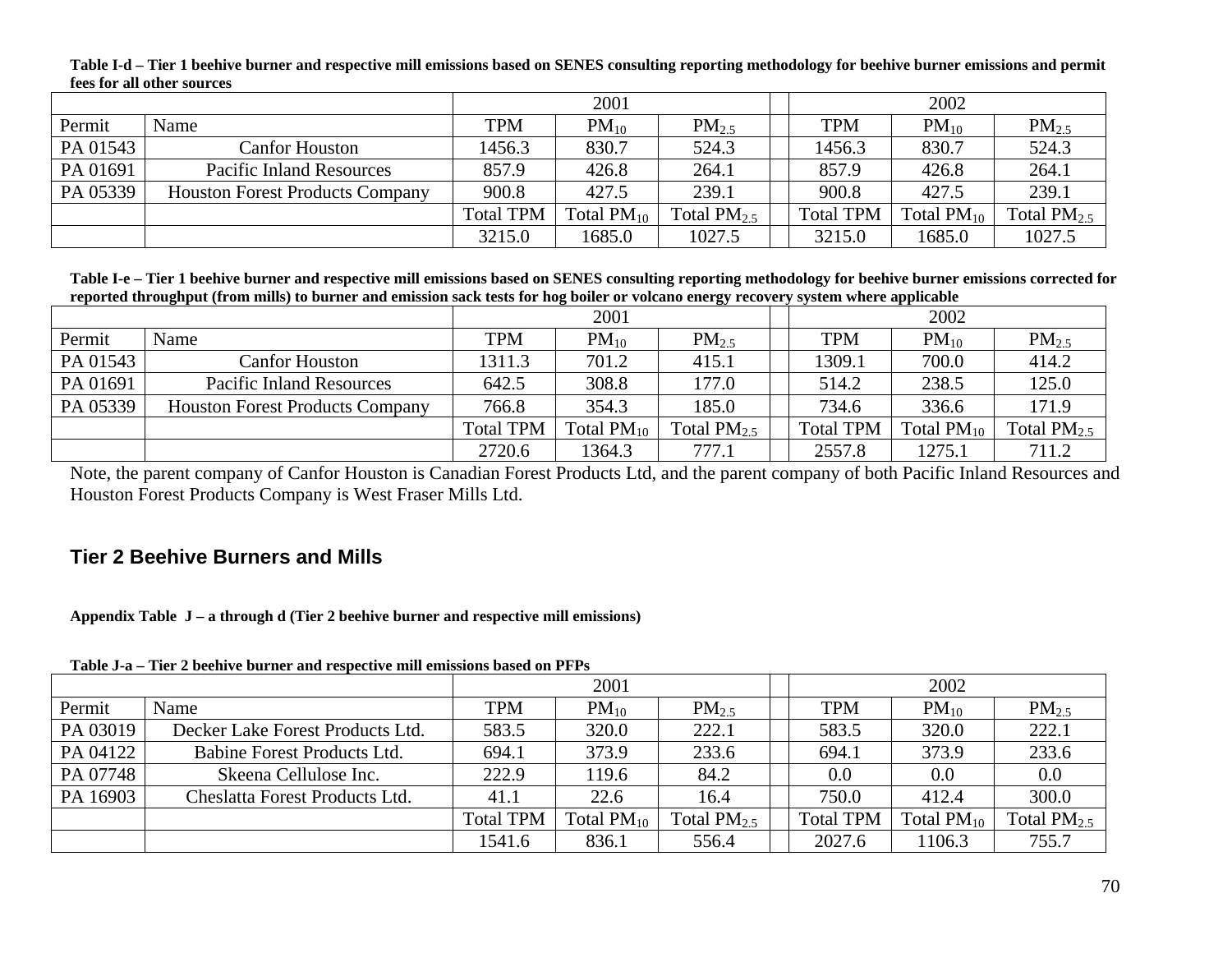| Table J-b – Tier 2 beehive burner and respective mill emissions based on AEIBC (Actual) |  |
|-----------------------------------------------------------------------------------------|--|
|                                                                                         |  |

|          |                                  |                  | 2001            |                  |                  | 2002            |                  |
|----------|----------------------------------|------------------|-----------------|------------------|------------------|-----------------|------------------|
| Permit   | Name                             | <b>TPM</b>       | $PM_{10}$       | $PM_{2.5}$       | <b>TPM</b>       | $PM_{10}$       | $PM_{2.5}$       |
| PA 03019 | Decker Lake Forest Products Ltd. | 301.2            | 165.0           | 112.1            | 301.2            | 165.0           | 112.1            |
| PA 04122 | Babine Forest Products Ltd.      | 318.3            | 169.1           | 95.8             | 318.3            | 169.1           | 95.8             |
| PA 07748 | Skeena Cellulose Inc.            | 504.7            | 273.6           | 193.6            | $0.0\,$          | 0.0             | 0.0              |
| PA 16903 | Cheslatta Forest Products Ltd.   | 19.4             | 10.6            | 7.9              | 354.4            | 194.1           | 143.4            |
|          |                                  | <b>Total TPM</b> | Total $PM_{10}$ | Total $PM_{2.5}$ | <b>Total TPM</b> | Total $PM_{10}$ | Total $PM_{2.5}$ |
|          |                                  | 1143.6           | 618.3           | 409.3            | 973.8            | 528.2           | 351.3            |

**Table J-c – Tier 2 beehive burner and respective mill emissions based on AEIBC (Maximum)**

|          |                                  |                  | 2001            |                   |                  | 2002            |                  |
|----------|----------------------------------|------------------|-----------------|-------------------|------------------|-----------------|------------------|
| Permit   | Name                             | <b>TPM</b>       | $PM_{10}$       | PM <sub>2.5</sub> | <b>TPM</b>       | $PM_{10}$       | $PM_{2.5}$       |
| PA 03019 | Decker Lake Forest Products Ltd. | 583.6            | 320.1           | 222.2             | 583.6            | 320.1           | 222.2            |
| PA 04122 | Babine Forest Products Ltd.      | 683.1            | 367.7           | 231.1             | 683.1            | 367.7           | 231.1            |
| PA 07748 | Skeena Cellulose Inc.            | 2523.7           | 1368.1          | 967.9             | 0.0              | $0.0\,$         | 0.0              |
| PA 16903 | Cheslatta Forest Products Ltd.   | 41.1             | 22.6            | 16.4              | 750.0            | 412.4           | 300.0            |
|          |                                  | <b>Total TPM</b> | Total $PM_{10}$ | Total $PM_{2.5}$  | <b>Total TPM</b> | Total $PM_{10}$ | Total $PM_{2.5}$ |
|          |                                  | 3831.6           | 2078.6          | 14437.6           | 2016.7           | 1100.3          | 753.3            |

**Table J-d – Tier 2 beehive burner and respective mill emissions based on SENES consulting reporting methodology for beehive burner emissions and permit fees for all other sources**

|          |                                  |                  | 2001            |                   |                  | 2002            |                  |
|----------|----------------------------------|------------------|-----------------|-------------------|------------------|-----------------|------------------|
| Permit   | Name                             | <b>TPM</b>       | $PM_{10}$       | PM <sub>2.5</sub> | <b>TPM</b>       | $PM_{10}$       | $PM_{2.5}$       |
| PA 03019 | Decker Lake Forest Products Ltd. | 435.5            | 237.4           | 159.3             | 435.5            | 237.4           | 159.3            |
| PA 04122 | Babine Forest Products Ltd.      | 437.8            | 232.5           | 132.5             | 437.8            | 232.5           | 132.5            |
| PA 07748 | Skeena Cellulose Inc.            | 171.3            | 90.9            | 62.4              | $0.0\,$          | 0.0             | 0.0              |
| PA 16903 | Cheslatta Forest Products Ltd.   | 19.4             | 10.6            | 7.9               | 354.4            | 194.1           | 143.4            |
|          |                                  | <b>Total TPM</b> | Total $PM_{10}$ | Total $PM_{2.5}$  | <b>Total TPM</b> | Total $PM_{10}$ | Total $PM_{2.5}$ |
|          |                                  | 1064.1           | 571.4           | 361.7             | 1227.7           | 664.0           | 435.0            |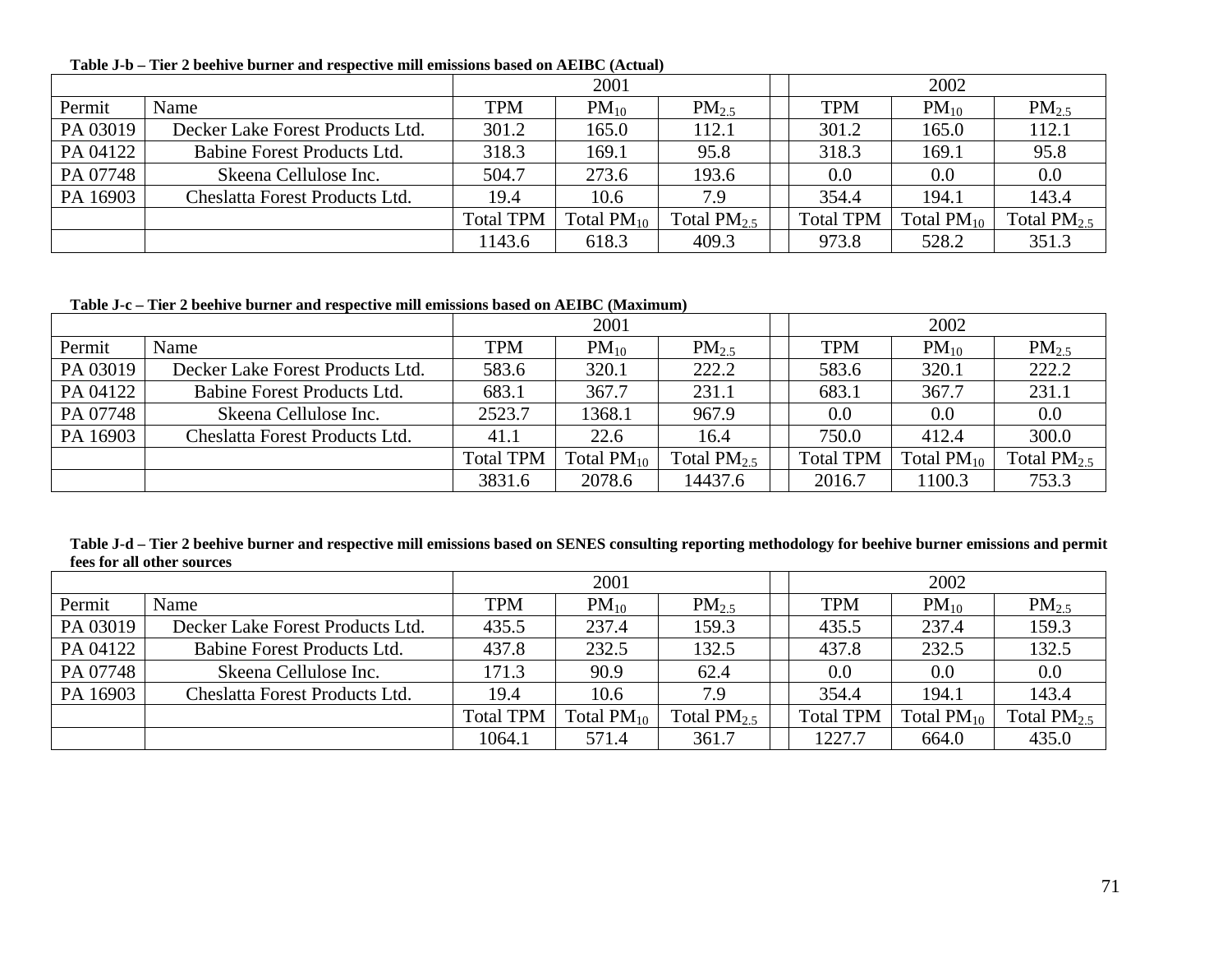### **Mines**

### **Appendix Table K – a through c (Mine emissions)**

#### **Table K-a – Mine emissions based on PFPs**

|          |                            |                  | 2001            |                   |                  | 2002            |                  |
|----------|----------------------------|------------------|-----------------|-------------------|------------------|-----------------|------------------|
| Permit   | Name                       | TPM              | $PM_{10}$       | PM <sub>2.5</sub> | <b>TPM</b>       | $PM_{10}$       | $PM_{2.5}$       |
| PA 02399 | Thompson Creek Mining Ltd. | 540.6            | 540.6           | 190.8             | 540.6            | 540.6           | 190.8            |
| PA 14800 | Huckleberry Mines Ltd.     | 17.3             | 8.8             | 2.6               | 17.3             | 8.8             | 2.6              |
|          |                            | <b>Total TPM</b> | Total $PM_{10}$ | Total $PM_{2.5}$  | <b>Total TPM</b> | Total $PM_{10}$ | Total $PM_{2.5}$ |
|          |                            | 557.8            | 549.4           | 193.4             | 557.8            | 549.4           | 193.4            |

### **Table K-b – Mine emissions based on AEIBC (Actual)**

|          |                            |                  | 2001            |                  |                  | 2002            |                   |
|----------|----------------------------|------------------|-----------------|------------------|------------------|-----------------|-------------------|
| Permit   | Name                       | <b>TPM</b>       | $PM_{10}$       | $PM_{2.5}$       | <b>TPM</b>       | $PM_{10}$       | PM <sub>2.5</sub> |
| PA 02399 | Thompson Creek Mining Ltd. | 409.9            | 409.9           | 144.7            | 409.9            | 409.9           | 144.7             |
| PA 14800 | Huckleberry Mines Ltd.     | 16.9             | 8.63            | 2.54             | 16.9             | 8.63            | 2.54              |
|          |                            | <b>Total TPM</b> | Total $PM_{10}$ | Total $PM_{2.5}$ | <b>Total TPM</b> | Total $PM_{10}$ | Total $PM_{2.5}$  |
|          |                            | 426.8            | 418.5           | 147.2            | 426.8            | 418.5           | 147.2             |

### **Table K-c – Mine emissions based on AEIBC (Maximum)**

|          |                            |                  | 2001            |                  |                  | 2002            |                   |
|----------|----------------------------|------------------|-----------------|------------------|------------------|-----------------|-------------------|
| Permit   | Name                       | <b>TPM</b>       | $PM_{10}$       | $PM_{2.5}$       | <b>TPM</b>       | $PM_{10}$       | PM <sub>2.5</sub> |
| PA 02399 | Thompson Creek Mining Ltd. | 484.0            | 484.0           | 170.87           | 484.0            | 484.0           | 170.87            |
| PA 14800 | Huckleberry Mines Ltd.     | 17.3             | 8.8             | 2.59             | 17.3             | 8.8             | 2.59              |
|          |                            | <b>Total TPM</b> | Total $PM_{10}$ | Total $PM_{2.5}$ | <b>Total TPM</b> | Total $PM_{10}$ | Total $PM_{2.5}$  |
|          |                            | 501.3            | 492.8           | 173.5            | 501.3            | 492.8           | 173.5             |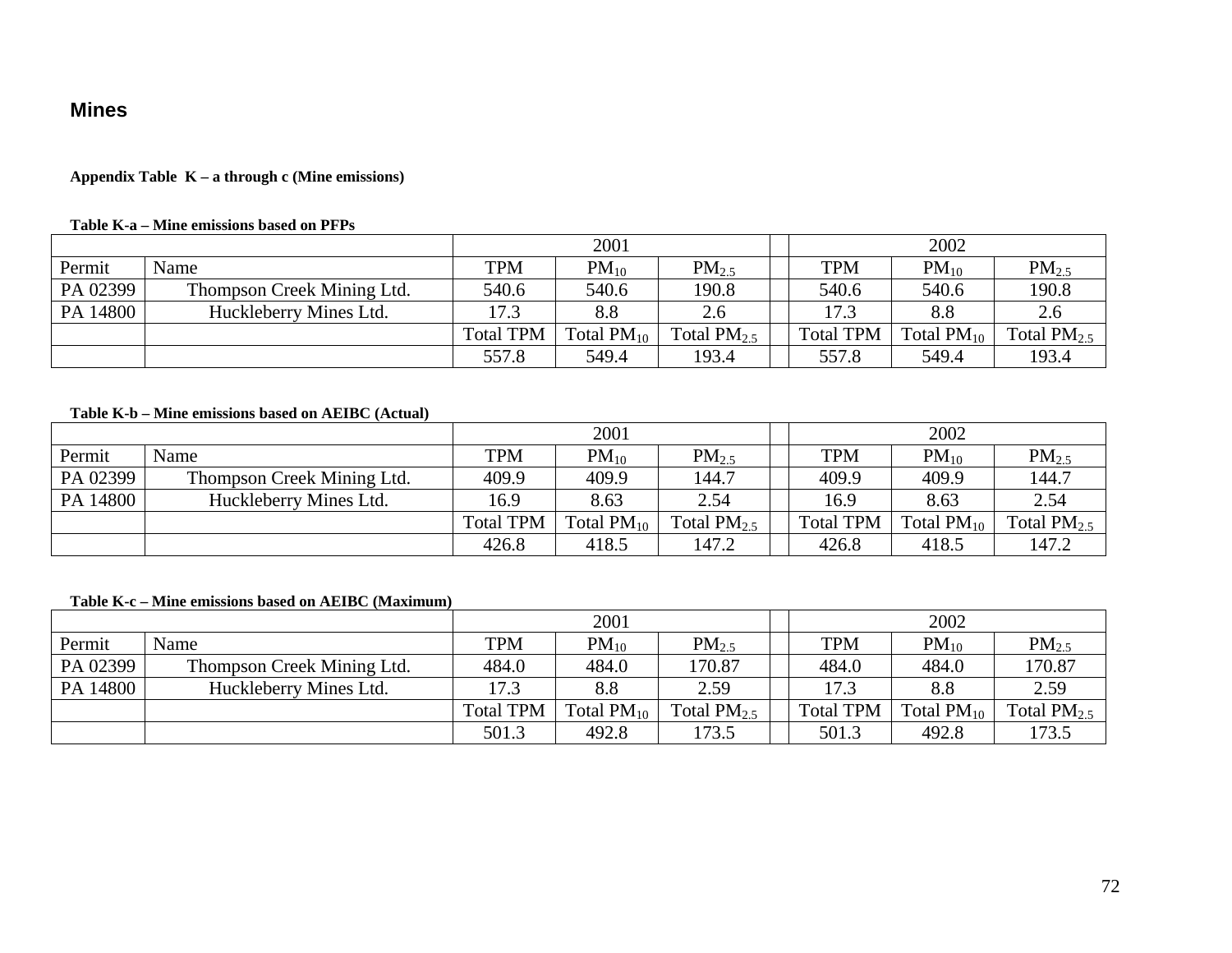## **Small Sawmills**

There are four permitted small sawmills with emission sources other than open burning (cyclones, chip conveyor systems, kilns, boilers, etc.). Of the four sources, one was not in operation for the entire emission inventory period (PA 12099) and one closed mid March of 2001 (PA 07864). Furthermore, it has recently been discovered that another permit PA 11401 ceased operations in June of 2001. Emissions for these permits have been adjusted to reflect changes in operations.

#### **Appendix Table L – a through c (Annual sawmill emissions)**

|          | $\mathbf{1}$ and the contraction of $\mathbf{1}$ . The contraction of $\mathbf{1}$ and $\mathbf{1}$ and $\mathbf{1}$ |                  |                 |                  |  |                  |                 |                  |
|----------|----------------------------------------------------------------------------------------------------------------------|------------------|-----------------|------------------|--|------------------|-----------------|------------------|
|          |                                                                                                                      |                  | 2001            |                  |  |                  | 2002            |                  |
| Permit   | Name                                                                                                                 | <b>TPM</b>       | $PM_{10}$       | $PM_{2.5}$       |  | <b>TPM</b>       | $PM_{10}$       | $PM_{2.5}$       |
| PA 04171 | Kitwanga Lumber Co. Ltd.                                                                                             | 7.77             | 3.08            | 1.61             |  | 7.77             | 3.08            | 1.61             |
| PA 07864 | Skeena Cellulose Inc.                                                                                                | 3.68             | 2.25            | 1.77             |  | 0.00             | 0.00            | 0.00             |
| PA 11401 | Burns Lake Specialty Wood Ltd.                                                                                       | 76.01            | 30.37           | 15.20            |  | 0.00             | 0.00            | 0.00             |
| PA 12099 | Kispiox Forest Products Ltd.                                                                                         | 0.00             | 0.00            | 0.00             |  | 0.00             | 0.00            | 0.00             |
|          |                                                                                                                      | <b>Total TPM</b> | Total $PM_{10}$ | Total $PM_{2.5}$ |  | <b>Total TPM</b> | Total $PM_{10}$ | Total $PM_{2.5}$ |
|          |                                                                                                                      | 87.46            | 35.69           | 18.57            |  | 7.77             | 3.08            | 1.61             |

#### **Table L-a – Annual sawmill emissions based on PFPs**

### **Table L-b – Annual sawmill emissions based on AEIBC (Actual)**

|          |                                |                  | 2001            |                  |                  | 2002            |                  |
|----------|--------------------------------|------------------|-----------------|------------------|------------------|-----------------|------------------|
| Permit   | Name                           | <b>TPM</b>       | $PM_{10}$       | $PM_{2.5}$       | <b>TPM</b>       | $PM_{10}$       | $PM_{2.5}$       |
| PA 04171 | Kitwanga Lumber Co. Ltd.       | 5.81             | 2.32            | 1.16             | 5.81             | 2.32            | 1.16             |
| PA 07864 | Skeena Cellulose Inc.          | 1.37             | 0.70            | 0.21             | 0.00             | 0.00            | 0.00             |
| PA 11401 | Burns Lake Specialty Wood Ltd. | 28.48            | 13.10           | 5.62             | 0.00             | 0.00            | 0.00             |
| PA 12099 | Kispiox Forest Products Ltd.   | 0.00             | 0.00            | 0.00             | 0.00             | 0.00            | 0.00             |
|          |                                | <b>Total TPM</b> | Total $PM_{10}$ | Total $PM_{2.5}$ | <b>Total TPM</b> | $Total PM_{10}$ | Total $PM_{2.5}$ |
|          |                                | 35.66            | 16.12           | 6.99             | 5.81             | 2.32            | 1.16             |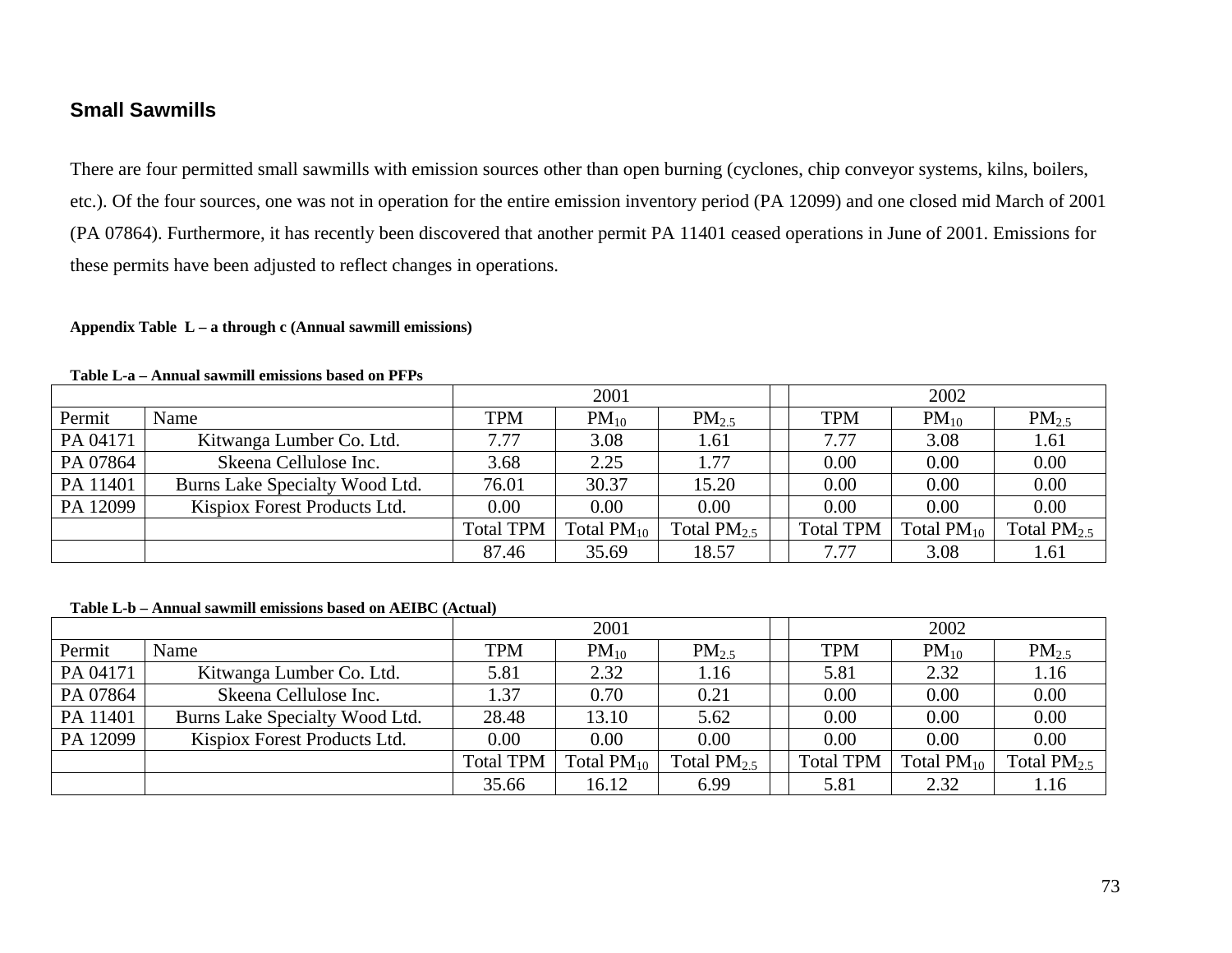**Table L-c – Annual sawmill emissions based on AEIBC (Maximum)** 

|          |                                |                  | 2001            |                  |                  | 2002            |                   |
|----------|--------------------------------|------------------|-----------------|------------------|------------------|-----------------|-------------------|
| Permit   | Name                           | <b>TPM</b>       | $PM_{10}$       | $PM_{2.5}$       | <b>TPM</b>       | $PM_{10}$       | PM <sub>2.5</sub> |
| PA 04171 | Kitwanga Lumber Co. Ltd.       | 7.77             | 3.11            | 1.55             | 7.77             | 3.11            | 1.55              |
| PA 07864 | Skeena Cellulose Inc.          | l.84             | 0.94            | 0.28             | 0.00             | 0.00            | 0.00              |
| PA 11401 | Burns Lake Specialty Wood Ltd. | 36.94            | 17.00           | 7.29             | 0.00             | 0.00            | 0.00              |
| PA 12099 | Kispiox Forest Products Ltd.   | 0.00             | 0.00            | 0.00             | 0.00             | 0.00            | 0.00              |
|          |                                | <b>Total TPM</b> | Total $PM_{10}$ | Total $PM_{2.5}$ | <b>Total TPM</b> | Total $PM_{10}$ | Total $PM_{2.5}$  |
|          |                                | 46.55            | 21.05           | 9.12             | 7.77             | 3.11            | 1.55              |

## **Permitted Open Burning at Sawmills**

**Appendix Table M – a through e (Annual permitted open burning at sawmill emissions)**

|          | $\bullet$                  |                  | 2001            |                  |                  | 2002            |                   |
|----------|----------------------------|------------------|-----------------|------------------|------------------|-----------------|-------------------|
| Permit   | Name                       | <b>TPM</b>       | $PM_{10}$       | $PM_{2.5}$       | <b>TPM</b>       | $PM_{10}$       | PM <sub>2.5</sub> |
| PA 12888 | Boo Flat Lumber Ltd.       | 2.82             | 2.22            | 1.27             | 2.82             | 2.22            | 1.27              |
| PA 13415 | <b>Merkley Enterprises</b> | .28              | .01             | 0.58             | l.28             | 1.01            | 0.58              |
| PA 14322 | Ootsa Lake Sawmill Ltd.    | 3.84             | 3.03            | 1.73             | 3.84             | 3.03            | 1.73              |
|          |                            | <b>Total TPM</b> | Total $PM_{10}$ | Total $PM_{2.5}$ | <b>Total TPM</b> | Total $PM_{10}$ | Total $PM_{2.5}$  |
|          |                            | 7.94             | 6.27            | 3.57             | 7.94             | 6.27            | 3.57              |

**Table M-a – Annual permitted open burning at sawmill emissions based on PFPs**

**Table M-b – Annual permitted open burning at sawmill emissions based on AEIBC (Actual)**

|          |                            |                  | 2001            |                   |                  | 2002            |                  |
|----------|----------------------------|------------------|-----------------|-------------------|------------------|-----------------|------------------|
| Permit   | Name                       | TPM              | $PM_{10}$       | PM <sub>2.5</sub> | <b>TPM</b>       | $PM_{10}$       | $PM_{2.5}$       |
| PA 12888 | Boo Flat Lumber Ltd.       | .07              | 0.72            | 0.67              | 1.07             | 0.72            | 0.67             |
| PA 13415 | <b>Merkley Enterprises</b> | 0.49             | 0.33            | 0.30              | 0.49             | 0.33            | 0.30             |
| PA 14322 | Ootsa Lake Sawmill Ltd.    | l.46             | 0.98            | 0.91              | l.46             | 0.98            | 0.91             |
|          |                            | <b>Total TPM</b> | Total $PM_{10}$ | Total $PM_{2.5}$  | <b>Total TPM</b> | Total $PM_{10}$ | Total $PM_{2.5}$ |
|          |                            | 3.02             | 20.3            | . 88              | 3.02             | 20.3            | 1.88             |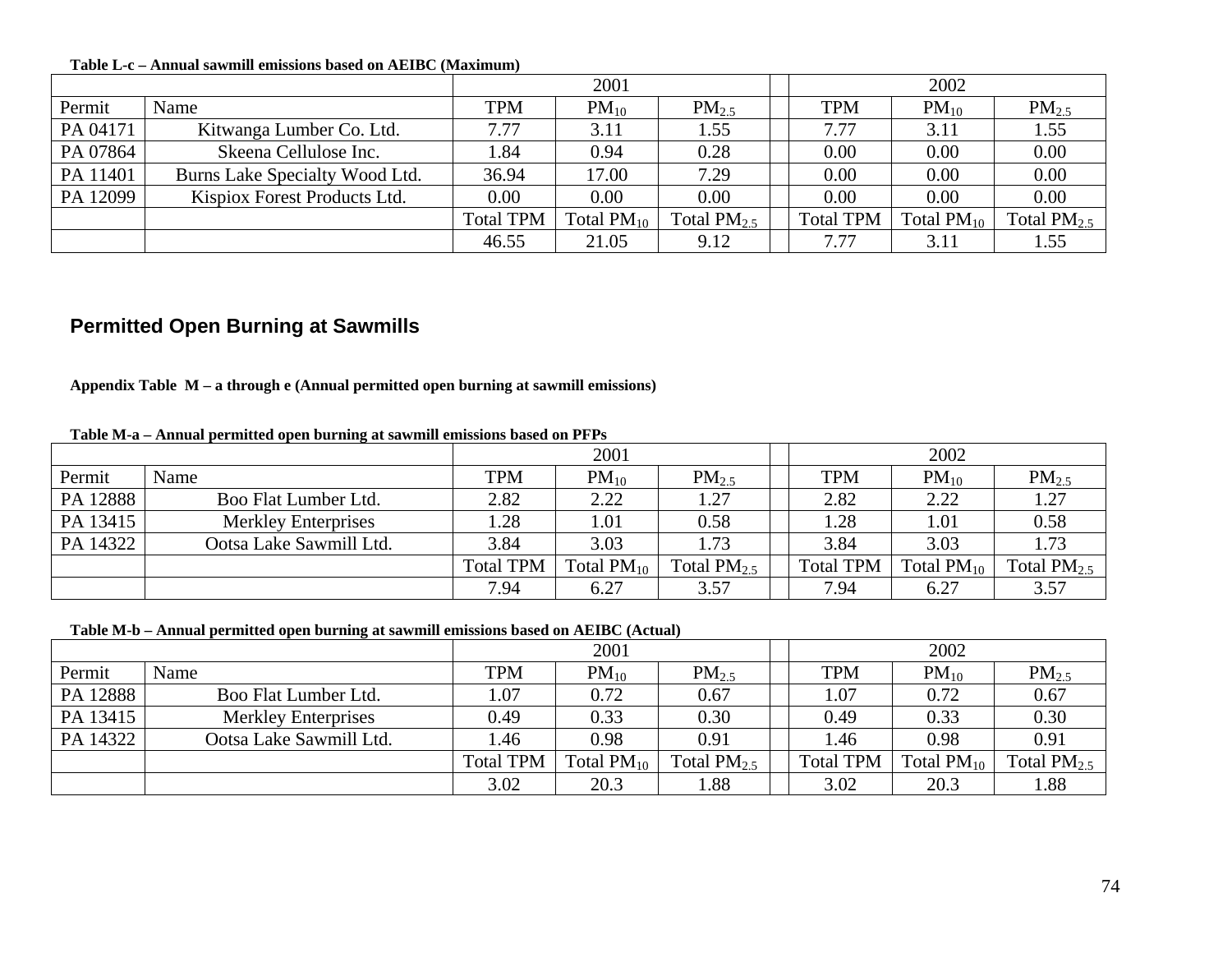**Table M-c – Annual permitted open burning at sawmill emissions based on AEIBC (Maximum)**

|          | $\sim$                     | 2001             |                 |                  |  | 2002             |                 |                   |  |
|----------|----------------------------|------------------|-----------------|------------------|--|------------------|-----------------|-------------------|--|
| Permit   | Name                       | <b>TPM</b>       | $PM_{10}$       | $PM_{2.5}$       |  | <b>TPM</b>       | $PM_{10}$       | PM <sub>2.5</sub> |  |
| PA 12888 | Boo Flat Lumber Ltd.       | 2.82             | .88             | 1.75             |  | 2.82             | l.88            | 1.75              |  |
| PA 13415 | <b>Merkley Enterprises</b> | 1.28             | 0.85            | 0.80             |  | 1.28             | 0.85            | 0.80              |  |
| PA 14322 | Ootsa Lake Sawmill Ltd.    | 3.84             | 2.56            | 2.39             |  | 3.84             | 2.56            | 2.39              |  |
|          |                            | <b>Total TPM</b> | Total $PM_{10}$ | Total $PM_{2.5}$ |  | <b>Total TPM</b> | Total $PM_{10}$ | Total $PM_{2.5}$  |  |
|          |                            | 7.94             | 5.29            | 4.94             |  | 7.94             | 5.29            | 4.94              |  |

### **Table M-d – Annual permitted open burning at sawmill emissions based on the Consume v2.1 emission model**

|          |                            | 2001             |                 |                   |  | 2002             |                 |                  |  |
|----------|----------------------------|------------------|-----------------|-------------------|--|------------------|-----------------|------------------|--|
| Permit   | Name                       | <b>TPM</b>       | $PM_{10}$       | PM <sub>2.5</sub> |  | <b>TPM</b>       | $PM_{10}$       | $PM_{2.5}$       |  |
| PA 12888 | Boo Flat Lumber Ltd.       | l.16             | 0.84            | 0.72              |  | 1.16             | 0.84            | 0.72             |  |
| PA 13415 | <b>Merkley Enterprises</b> | 0.42             | 0.30            | 0.26              |  | 0.42             | 0.30            | 0.26             |  |
| PA 14322 | Ootsa Lake Sawmill Ltd.    | .41              | 00.1            | 0.87              |  | 1.41             | 1.00            | 0.87             |  |
|          |                            | <b>Total TPM</b> | Total $PM_{10}$ | Total $PM_{2.5}$  |  | <b>Total TPM</b> | Total $PM_{10}$ | Total $PM_{2.5}$ |  |
|          |                            | 2.99             | 2.14            | 1.85              |  | 2.99             | 2.14            | 1.85             |  |

**Table M-e – Annual permitted open burning at sawmill emissions based on the Consume v2.1 emission model & contact with permitees**

|          |                            | 2001             |                 |                   |  | 2002                  |                 |                  |
|----------|----------------------------|------------------|-----------------|-------------------|--|-----------------------|-----------------|------------------|
| Permit   | Name                       | <b>TPM</b>       | $PM_{10}$       | PM <sub>2.5</sub> |  | <b>TPM</b>            | $PM_{10}$       | $PM_{2.5}$       |
| PA 12888 | Boo Flat Lumber Ltd.       | 0.00             | 0.00            | 0.00              |  | $0.00\,$              | 0.00            | 0.00             |
| PA 13415 | <b>Merkley Enterprises</b> | 0.42             | 0.30            | 0.26              |  | 0.00                  | 0.00            | 0.00             |
| PA 14322 | Ootsa Lake Sawmill Ltd.    | l.41             | 00.1            | 0.87              |  | $\lfloor .41 \rfloor$ | 00.1            | 0.87             |
|          |                            | <b>Total TPM</b> | Total $PM_{10}$ | Total $PM_{2.5}$  |  | <b>Total TPM</b>      | Total $PM_{10}$ | Total $PM_{2.5}$ |
|          |                            | l.82             | .29             | 1.12              |  | l.41                  | .00.            | 0.87             |

## **Fall and Burn Programs**

Emission estimates using Consume were based on consultation with the permitees. Factors taken into consideration for the Canfor permits (including Northwood Inc.) were the number of trees burned with an estimated volume of  $0.4\text{m}^3$  per tree. For the West Fraser permit it was assumed (through consultation with the permitee) that all of the permitted volume was used.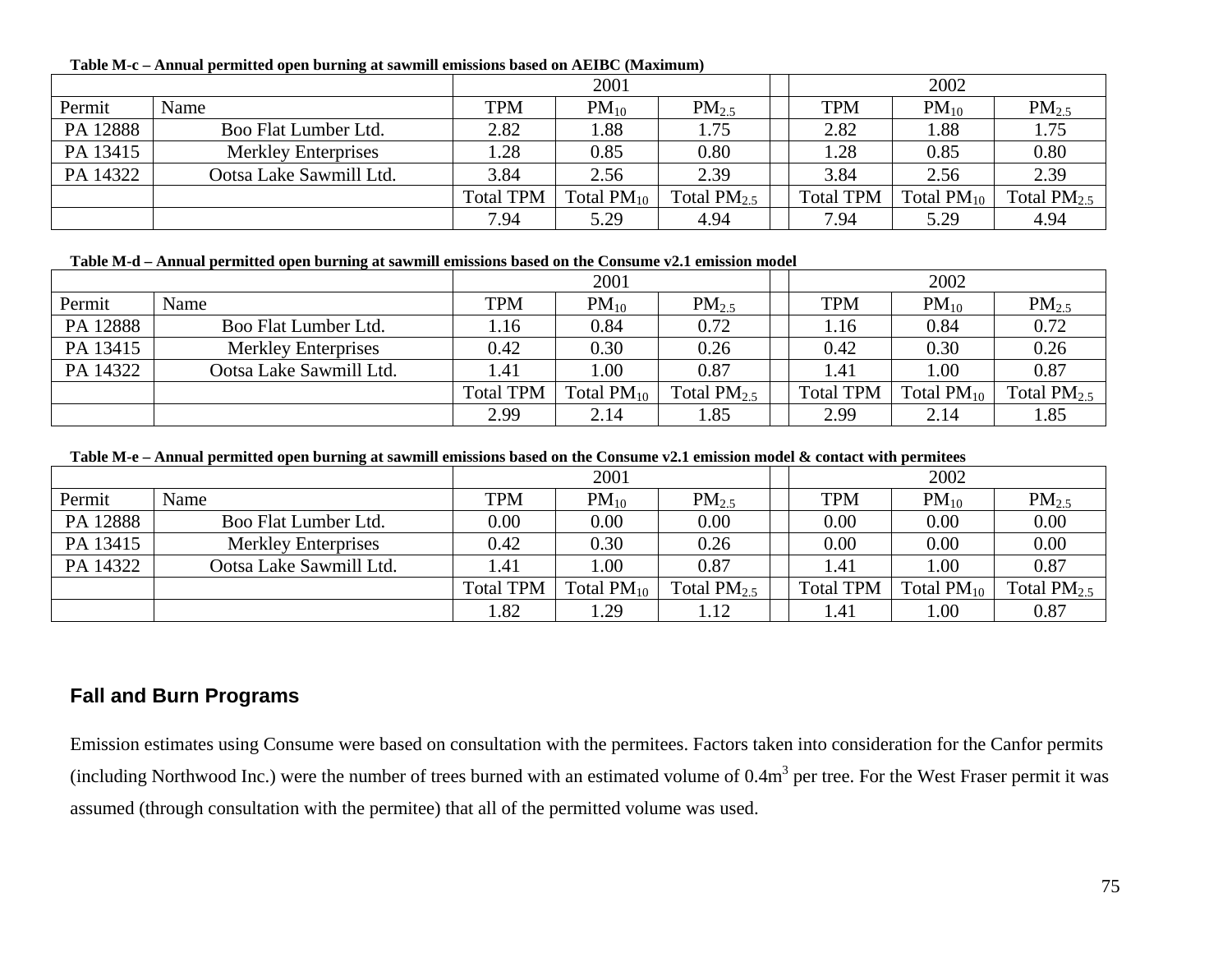#### **Appendix Table N – a through d (Annual fall and burn emissions)**

|          |                               | 2001             |                 |                   |  | 2002             |                 |                   |  |
|----------|-------------------------------|------------------|-----------------|-------------------|--|------------------|-----------------|-------------------|--|
| Permit   | Name                          | <b>TPM</b>       | $PM_{10}$       | PM <sub>2.5</sub> |  | <b>TPM</b>       | $PM_{10}$       | PM <sub>2.5</sub> |  |
| PA 15262 | Canadian Forest Products Ltd. | 12.80            | 10.11           | 5.76              |  | 12.80            | 10.11           | 5.76              |  |
| PA 15521 | Northwood Inc.                | 6.40             | 5.06            | 2.88              |  | 6.40             | 5.06            | 2.88              |  |
| PA 15780 | West Fraser Mills Ltd.        | 6.40             | 5.06            | 2.88              |  | 6.40             | 5.06            | 2.88              |  |
|          |                               | <b>Total TPM</b> | Total $PM_{10}$ | Total $PM_{2.5}$  |  | <b>Total TPM</b> | Total $PM_{10}$ | Total $PM_{2.5}$  |  |
|          |                               | 25.60            | 20.22           | 11.52             |  | 25.60            | 20.22           | 11.52             |  |

#### **Table N-a – Annual fall and burn emissions based on PFPs**

### **Table N-b – Annual fall and burn emissions based on AEIBC (Actual)**

|          |                               | 2001             |                 |                  |  | 2002             |                 |                   |  |
|----------|-------------------------------|------------------|-----------------|------------------|--|------------------|-----------------|-------------------|--|
| Permit   | Name                          | <b>TPM</b>       | $PM_{10}$       | $PM_{2.5}$       |  | <b>TPM</b>       | $PM_{10}$       | PM <sub>2.5</sub> |  |
| PA 15262 | Canadian Forest Products Ltd. | 21.40            | 14.30           | 13.30            |  | 21.40            | 14.30           | 13.30             |  |
| PA 15521 | Northwood Inc.                | 4.30             | 2.90            | 2.70             |  | 4.30             | 2.90            | 2.70              |  |
| PA 15780 | West Fraser Mills Ltd.        | 2.40             | .60             | 1.50             |  | 2.40             | 1.60            | 1.50              |  |
|          |                               | <b>Total TPM</b> | Total $PM_{10}$ | Total $PM_{2.5}$ |  | <b>Total TPM</b> | Total $PM_{10}$ | Total $PM_{2.5}$  |  |
|          |                               | 28.10            | 18.80           | 17.50            |  | 28.10            | 18.80           | 17.50             |  |

#### **Table N-c – Annual fall and burn emissions based on AEIBC (Maximum)**

|          |                               |                  | 2001            |                  |                  | 2002            |                  |
|----------|-------------------------------|------------------|-----------------|------------------|------------------|-----------------|------------------|
| Permit   | Name                          | <b>TPM</b>       | $PM_{10}$       | $PM_{2.5}$       | <b>TPM</b>       | $PM_{10}$       | $PM_{2.5}$       |
| PA 15262 | Canadian Forest Products Ltd. | 32.00            | 21.33           | 19.94            | 32.00            | 21.33           | 19.94            |
| PA 15521 | Northwood Inc.                | 6.40             | 4.27            | 3.99             | 6.40             | 4.27            | 3.99             |
| PA 15780 | West Fraser Mills Ltd.        | 6.40             | 4.27            | 3.99             | 6.40             | 4.27            | 3.99             |
|          |                               | <b>Total TPM</b> | Total $PM_{10}$ | Total $PM_{2.5}$ | <b>Total TPM</b> | Total $PM_{10}$ | Total $PM_{2.5}$ |
|          |                               | 44.80            | 29.87           | 27.92            | 44.80            | 29.87           | 27.92            |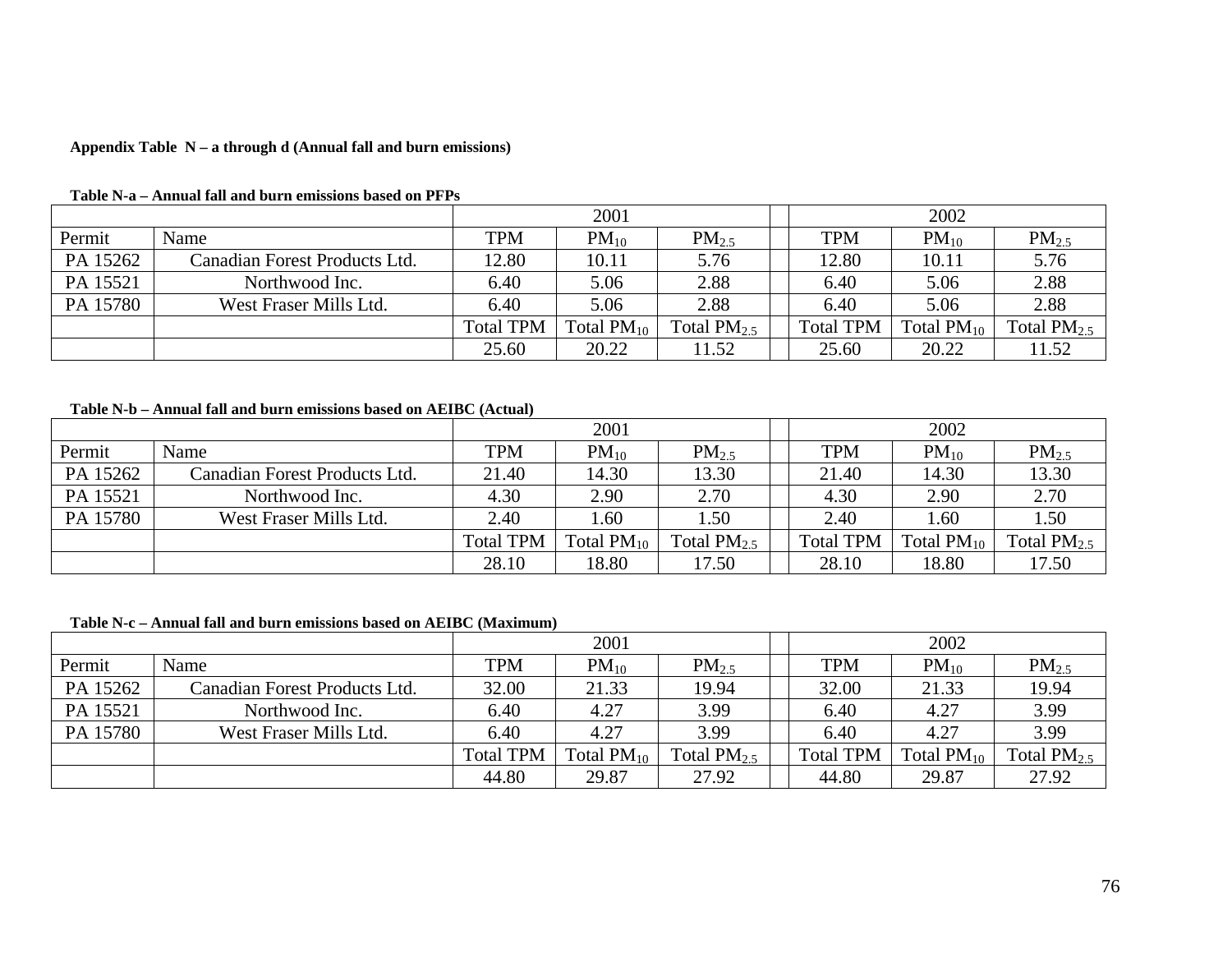|          |                               | 2001             |                 |                  |  | 2002             |                 |                   |  |  |
|----------|-------------------------------|------------------|-----------------|------------------|--|------------------|-----------------|-------------------|--|--|
| Permit   | Name                          | <b>TPM</b>       | $PM_{10}$       | $PM_{2.5}$       |  | <b>TPM</b>       | $PM_{10}$       | PM <sub>2.5</sub> |  |  |
| PA 15262 | Canadian Forest Products Ltd. | 3.34             | 2.37            | 2.06             |  | 4.60             | 3.26            | 2.83              |  |  |
| PA 15521 | Northwood Inc.                | 0.58             | 0.41            | 0.36             |  | 0.00             | 0.00            | 0.00              |  |  |
| PA 15780 | West Fraser Mills Ltd.        | 2.81             | .99             | 1.73             |  | 2.81             | .99             | 1.73              |  |  |
|          |                               | <b>Total TPM</b> | Total $PM_{10}$ | Total $PM_{2.5}$ |  | <b>Total TPM</b> | Total $PM_{10}$ | Total $PM_{2.5}$  |  |  |
|          |                               | 6.74             | 4.77            | 4.15             |  | 7.41             | 5.25            | 4.56              |  |  |

**Table N-d – Annual fall and burn emissions based on the Consume v2.1 emission model & contact with permitees**

### **Miscellaneous Permits**

**Appendix Table O – a through d (Annual miscellaneous emissions)** 

**Table O-a – Annual miscellaneous emissions based on PFPs**

|          |                                         | 2001             |                 |                  |  | 2002             |                 |                  |  |
|----------|-----------------------------------------|------------------|-----------------|------------------|--|------------------|-----------------|------------------|--|
| Permit   | Name                                    | <b>TPM</b>       | $PM_{10}$       | $PM_{2.5}$       |  | <b>TPM</b>       | $PM_{10}$       | $PM_{2.5}$       |  |
| RA 03732 | L B Paving Ltd.                         | 37.5             | $0.0\,$         | 0.0              |  | 37.5             | 0.0             | 0.0              |  |
| PA 06099 | Northern Engineering Wood Products Ltd. | 323.38           | 164.95          | 84.75            |  | 323.38           | 164.95          | 84.75            |  |
| PA 06686 | Pacific Northern Gas Company Ltd.       | 8.70             | 8.68            | 8.68             |  | 8.70             | 8.68            | 8.68             |  |
| PA 06687 | Pacific Northern Gas Company Ltd.       | 8.83             | 8.80            | 8.80             |  | 8.83             | 8.80            | 8.80             |  |
| PA 07189 | Chemical Lime Company of Canada Inc.    | 0.38             | 0.32            | 0.10             |  | 0.38             | 0.32            | 0.10             |  |
| RA 07865 | L B Paving Ltd.                         | 27.29            | 0.00            | 0.00             |  | 27.29            | 0.00            | 0.00             |  |
|          |                                         | <b>Total TPM</b> | Total $PM_{10}$ | Total $PM_{2.5}$ |  | <b>Total TPM</b> | Total $PM_{10}$ | Total $PM_{2.5}$ |  |
|          |                                         | 406.1            | 182.7           | 102.3            |  | 406.1            | 182.7           | 102.3            |  |

| Table O-b – Annual miscellaneous emissions based on PFPs, considering emission testing on 2 stacks at Newpro |  |  |  |
|--------------------------------------------------------------------------------------------------------------|--|--|--|
|                                                                                                              |  |  |  |

|          |                                         | 2001             |                 |                  |                  | 2002            |                  |
|----------|-----------------------------------------|------------------|-----------------|------------------|------------------|-----------------|------------------|
| Permit   | Name                                    | <b>TPM</b>       | $PM_{10}$       | $PM_{2.5}$       | <b>TPM</b>       | $PM_{10}$       | $PM_{2.5}$       |
| RA 03732 | L B Paving Ltd.                         | 37.5             | $0.0\,$         | 0.0              | 37.5             | 0.0             | 0.0              |
| PA 06099 | Northern Engineering Wood Products Ltd. | 271.41           | 127.88          | 58.93            | 271.41           | 127.88          | 58.93            |
| PA 06686 | Pacific Northern Gas Company Ltd.       | 8.70             | 8.68            | 8.68             | 8.70             | 8.68            | 8.68             |
| PA 06687 | Pacific Northern Gas Company Ltd.       | 8.83             | 8.80            | 8.80             | 8.83             | 8.80            | 8.80             |
| PA 07189 | Chemical Lime Company of Canada Inc.    | 0.38             | 0.32            | 0.10             | 0.38             | 0.32            | 0.10             |
| RA 07865 | L B Paving Ltd.                         | 27.29            | 0.00            | 0.00             | 27.29            | 0.00            | 0.00             |
|          |                                         | <b>Total TPM</b> | Total $PM_{10}$ | Total $PM_{2.5}$ | <b>Total TPM</b> | Total $PM_{10}$ | Total $PM_{2.5}$ |
|          |                                         | 354.1            | 145.7           | 76.5             | 354.1            | 145.7           | 76.5             |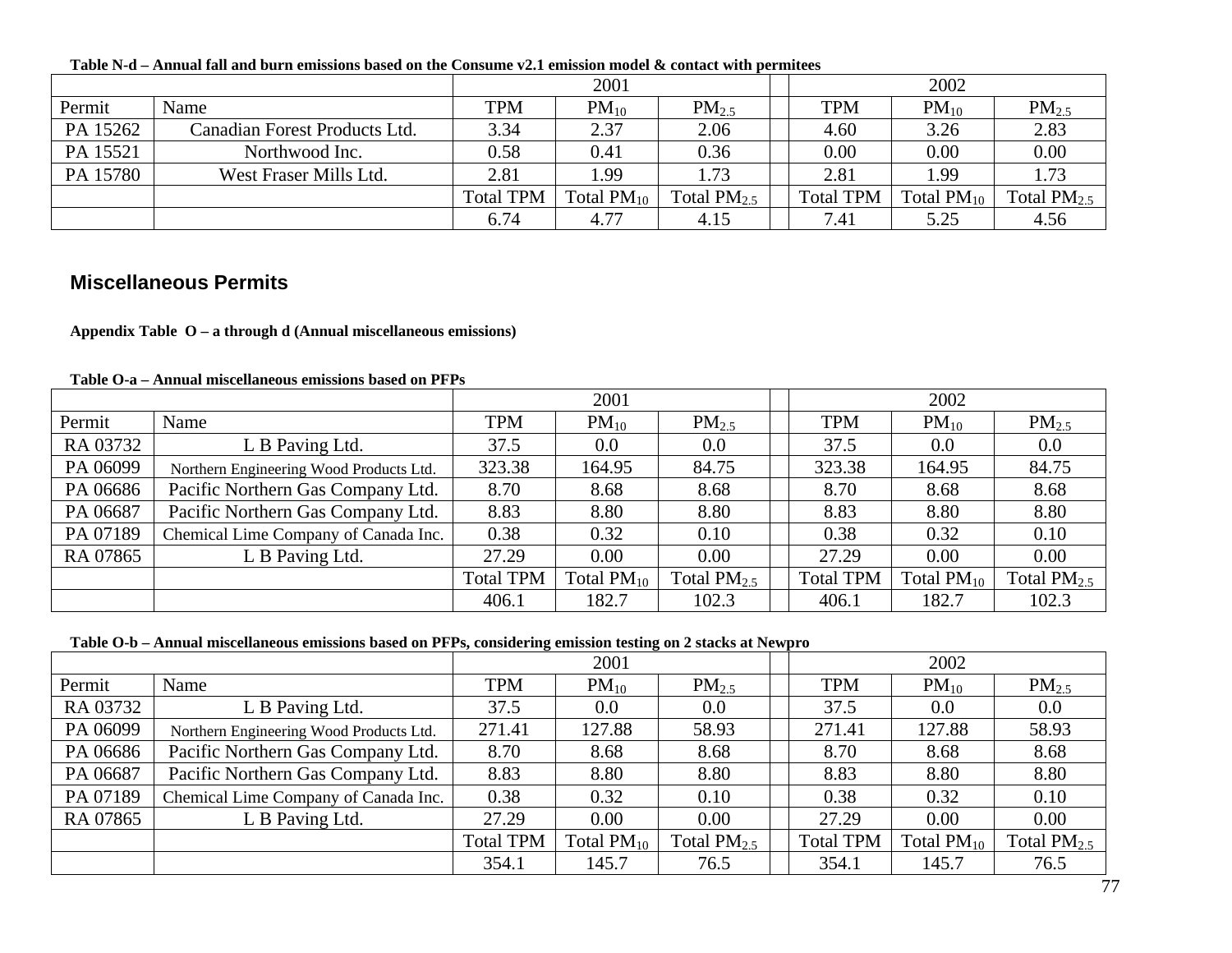|          |                                         | 2001             |                 |                  | 2002             |                 |                  |  |
|----------|-----------------------------------------|------------------|-----------------|------------------|------------------|-----------------|------------------|--|
| Permit   | Name                                    | <b>TPM</b>       | $PM_{10}$       | $PM_{2.5}$       | <b>TPM</b>       | $PM_{10}$       | $PM_{2.5}$       |  |
| RA 03732 | L B Paving Ltd.                         | 0.63             | 0.00            | 0.00             | 0.63             | 0.00            | 0.00             |  |
| PA 06099 | Northern Engineering Wood Products Ltd. | 227.49           | 117.6           | 56.0             | 227.49           | 117.6           | 56.0             |  |
| PA 06686 | Pacific Northern Gas Company Ltd.       | 8.68             | 8.68            | 8.68             | 8.68             | 8.68            | 8.68             |  |
| PA 06687 | Pacific Northern Gas Company Ltd.       | 8.83             | 8.83            | 8.83             | 8.83             | 8.83            | 8.83             |  |
| PA 07189 | Chemical Lime Company of Canada Inc.    | 0.38             | 0.32            | 0.12             | 0.38             | 0.32            | 0.12             |  |
| RA 07865 | L B Paving Ltd.                         | 1.13             | 0.00            | 0.00             | 1.13             | 0.00            | 0.00             |  |
|          |                                         | <b>Total TPM</b> | Total $PM_{10}$ | Total $PM_{2.5}$ | <b>Total TPM</b> | Total $PM_{10}$ | Total $PM_{2.5}$ |  |
|          |                                         | 247.1            | 135.4           | 73.6             | 247.1            | 135.4           | 73.6             |  |

### **Table O-c – Annual miscellaneous emissions based on AEIBC (Actual)**

### **Table O-d – Annual miscellaneous emissions based on AEIBC (Maximum)**

|          |                                         |                  | 2001            |                  |  | 2002             |                 |                  |
|----------|-----------------------------------------|------------------|-----------------|------------------|--|------------------|-----------------|------------------|
| Permit   | Name                                    | <b>TPM</b>       | $PM_{10}$       | $PM_{2.5}$       |  | <b>TPM</b>       | $PM_{10}$       | $PM_{2.5}$       |
| RA 03732 | L B Paving Ltd.                         | 0.00             | 0.00            | 0.00             |  | 0.00             | 0.00            | 0.00             |
| PA 06099 | Northern Engineering Wood Products Ltd. | 322.88           | 164.88          | 78.78            |  | 322.88           | 164.88          | 78.78            |
| PA 06686 | Pacific Northern Gas Company Ltd.       | 8.68             | 8.68            | 8.68             |  | 8.68             | 8.68            | 8.68             |
| PA 06687 | Pacific Northern Gas Company Ltd.       | 8.83             | 8.83            | 8.83             |  | 8.83             | 8.83            | 8.83             |
| PA 07189 | Chemical Lime Company of Canada Inc.    | 0.38             | 0.32            | 0.12             |  | 0.38             | 0.32            | 0.12             |
| RA 07865 | L B Paving Ltd.                         | 0.00             | 0.00            | 0.00             |  | 0.00             | 0.00            | 0.00             |
|          |                                         | <b>Total TPM</b> | Total $PM_{10}$ | Total $PM_{2.5}$ |  | <b>Total TPM</b> | Total $PM_{10}$ | Total $PM_{2.5}$ |
|          |                                         | 340.8            | 182.7           | 96.4             |  | 340.8            | 182.7           | 96.4             |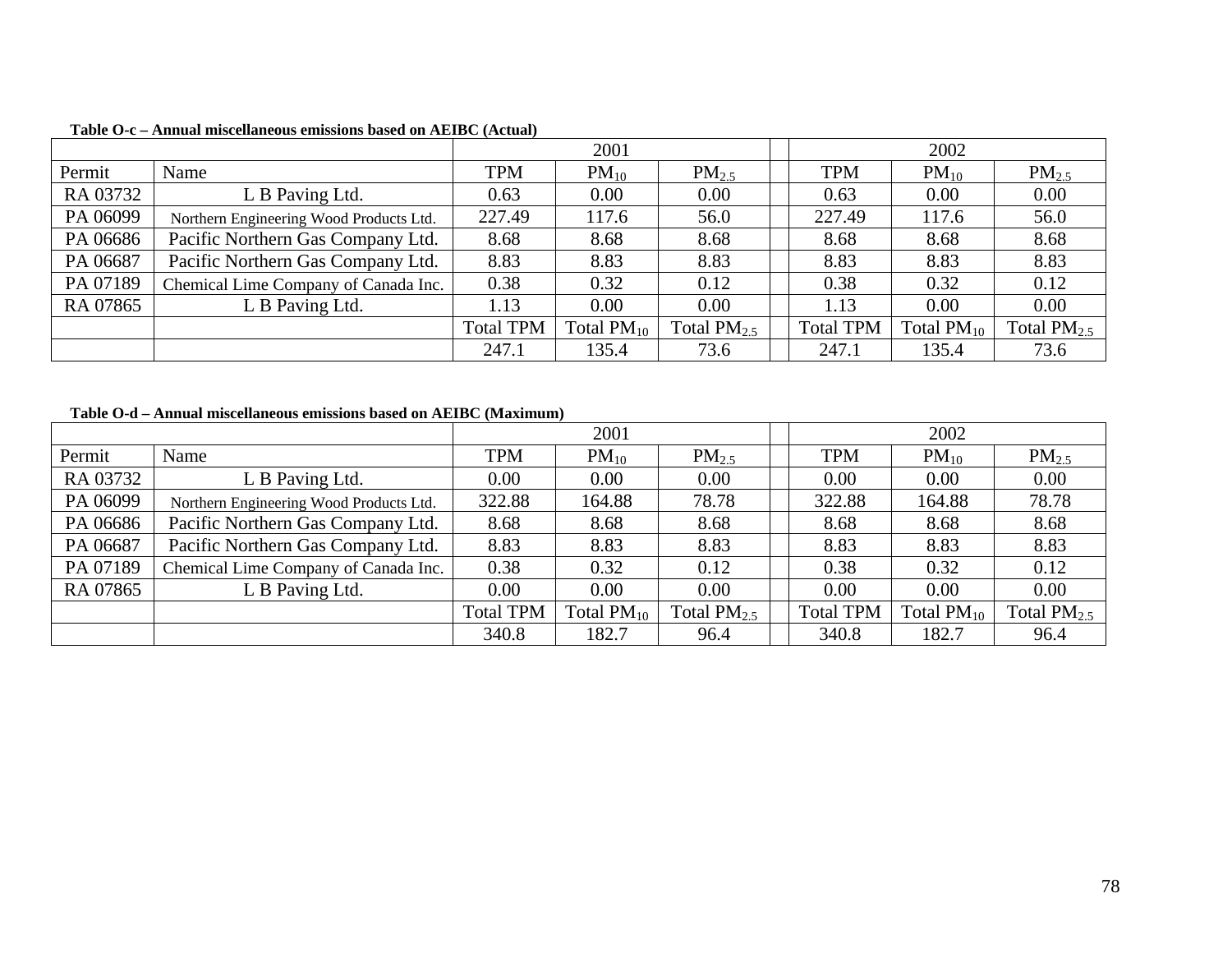## **Appendix D: Permitted Point Source Normalized Emission Ratios**

As mentioned in Chapter 4, PFP emissions are estimated based on the equation

$$
(1.4)\sum_{i=1}^{n} E_{TPM_i} = \left(\frac{60}{1,000,000,000} \times R_{PD_i} \times C_{PD_i}\right) \times H_{D_i} \times D_{Y_i}
$$

where *i* is an individual section of a permit,

*n* is the number of sections in a permit,

 $E_{TPM}(t)$  is the annual emissions of TPM,

$$
R_{PD}\left(\frac{m^3}{\min}\right)
$$
 is the rate of permitted discharge,  
\n
$$
C_{PD}\left(\frac{mg}{m^3}\right)
$$
 is the characteristics of permitted discharge,  
\n
$$
H_D\left(hours\right)
$$
 is the daily number of permitted discharge hours,  
\n
$$
D_Y(days)
$$
 is the annual number of permitted discharge days of TPM and  
\n
$$
\frac{60}{1,000,000,000}
$$
 converts emissions of  $\frac{mg}{\min}$  into  $\frac{t}{a}$ .

PM<sub>10</sub> and PM<sub>2.5</sub> emission estimates are determined based on a ratio to TPM emissions and depend on the source. Presented in this appendix are normalized emission ratios for most the different sources found in the "Permitted Sources" Chapter.

| Appendix Table P – a through i – Normalized emission ratios for different sources found in the "Permitted Sources" |  |
|--------------------------------------------------------------------------------------------------------------------|--|
| <b>Chapter of the MEI</b>                                                                                          |  |

| <b>Beehive Burner</b>  |        |  |
|------------------------|--------|--|
| TPM                    | 1.0    |  |
| <b>Emissions Ratio</b> |        |  |
| $PM_{10}$              | 0.5499 |  |
| $PM_{2.5}$             | 0.4000 |  |

| <b>Lumber Dry Kilns</b> |        |  |
|-------------------------|--------|--|
| <b>TPM</b>              | 1.0    |  |
| <b>Emissions Ratio</b>  |        |  |
| $PM_{10}$               | 0.5800 |  |
| $PM_{2.5}$              | 0.1900 |  |

| <b>Hog Fuel Fired Boilers</b> |        |  |
|-------------------------------|--------|--|
| <b>TPM</b>                    | 1.0    |  |
| <b>Emissions Ratio</b>        |        |  |
| $PM_{10}$                     | 0.9000 |  |
| $PM_{2.5}$                    | 0.7597 |  |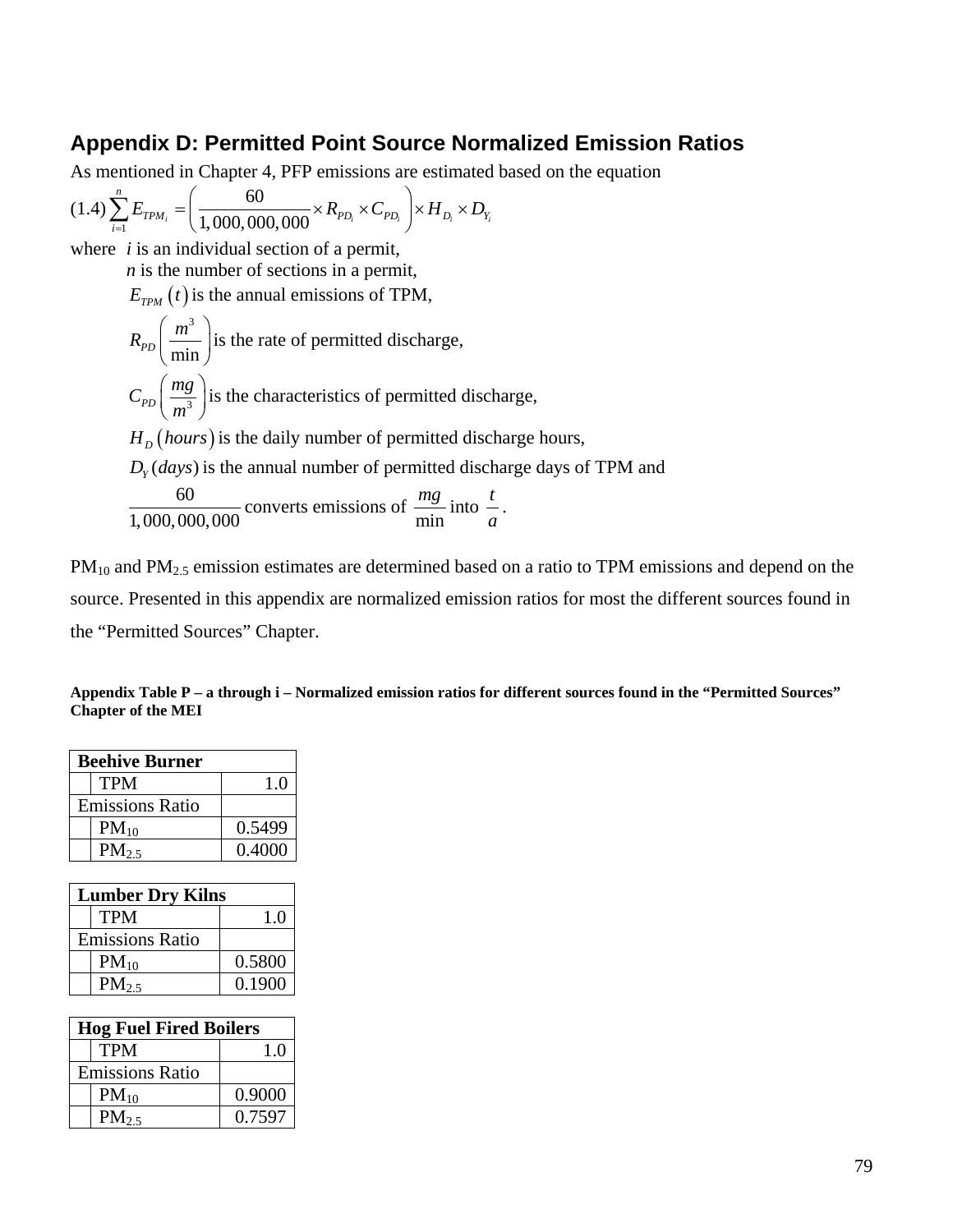| <b>Cyclones</b> (most) |                        |        |
|------------------------|------------------------|--------|
|                        | <b>TPM</b>             | 1.0    |
|                        | <b>Emissions Ratio</b> |        |
|                        | $PM_{10}$              | 0.4000 |
|                        | PM <sub>2.5</sub>      | 0.2000 |

| <b>Blow pipes, Railcar</b><br>loaders & Vent fans |                        |        |  |
|---------------------------------------------------|------------------------|--------|--|
|                                                   | <b>TPM</b>             | 1.0    |  |
|                                                   | <b>Emissions Ratio</b> |        |  |
|                                                   | $PM_{10}$              | 0.5800 |  |
|                                                   | $PM_{2.5}$             | 0.1900 |  |

| Cyclones (other) & |                        |        |  |
|--------------------|------------------------|--------|--|
| <b>Baghouses</b>   |                        |        |  |
|                    | <b>TPM</b>             | 1.0    |  |
|                    | <b>Emissions Ratio</b> |        |  |
|                    | $PM_{10}$              | 0.5300 |  |
|                    | $PM_{2.5}$             | 0.2600 |  |

| <b>Volcano Energy Recovery</b> |                        |        |  |
|--------------------------------|------------------------|--------|--|
| <b>System</b>                  |                        |        |  |
|                                | <b>TPM</b>             | 1.0    |  |
|                                | <b>Emissions Ratio</b> |        |  |
|                                | $PM_{10}$              | 0.4000 |  |
|                                | $PM_{2.5}$             | 0.2000 |  |

|                         | Molybdenum dryers,          |        |  |
|-------------------------|-----------------------------|--------|--|
|                         | <b>Crushers and bucking</b> |        |  |
| rooms, conveyor systems |                             |        |  |
| & Energy recovery       |                             |        |  |
| cyclones.               |                             |        |  |
|                         | <b>TPM</b>                  | 1.0    |  |
| <b>Emissions Ratio</b>  |                             |        |  |
|                         | $PM_{10}$                   | 0.5100 |  |
|                         | PM <sub>2.5</sub>           | 0.1500 |  |

| Natural gas powered<br>boilers and compressors |                        |        |
|------------------------------------------------|------------------------|--------|
|                                                | <b>TPM</b>             | 1.0    |
|                                                | <b>Emissions Ratio</b> |        |
|                                                | $PM_{10}$              | 1.0000 |
|                                                | $PM_{2.5}$             | 1.0000 |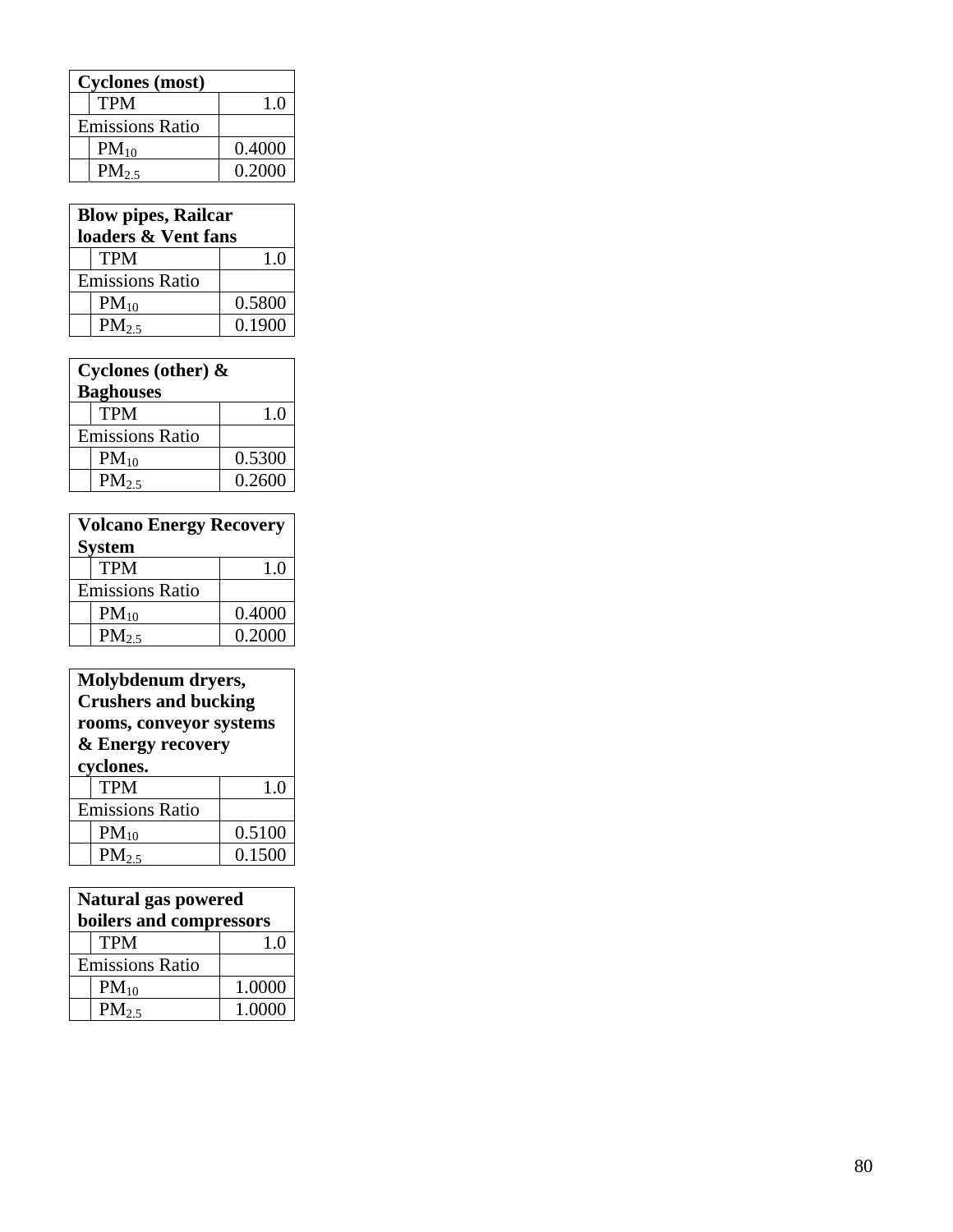## **Appendix E: Beehive Burner Emissions Calculations**

Annual beehive burner emission estimates are based on the same formula as all other sources in the MEI.

$$
Recall (1.1) E_{PM} = BQ \times \frac{EF_{PM}}{1000}.
$$

where 
$$
E_{PM}\left(\frac{t}{a}\right)
$$
 are the annual emissions of PM (either TPM, PM<sub>10</sub> or PM<sub>2.5</sub>),  
\n $BO\left(\frac{t}{a}\right)$  is the base quantity (of wood residue burned annually) and  
\n $EF_{PM}\left(\frac{kg}{t}\right)$  is the emission factor of PM (either TPM, PM<sub>10</sub> or PM<sub>2.5</sub>).

The variable 'Base Quantity' (BQ) (t) can be further broken down into its components, recalling previous formulas

$$
(1.25) BQ = \frac{V_{W/a} \times \rho}{1000}
$$
  

$$
(1.10) \rho = \rho_{OD} + M_{H_2O/m^3}
$$
  

$$
(1.11) M_{H_2O/m^3} = \frac{MCD}{100} \times \rho_{OD}
$$

where 3  $V_{W/a}$   $\left(\frac{m}{m}\right)$  $\left(\frac{m^3}{a}\right)$ is the permitted volume of wood residue fed to the beehive burner per year, 3 *kg*  $\rho_{\left(\frac{\overline{n}}{m}\right)}$  $\left(\frac{kg}{m^3}\right)$  is the wet wood density,  $OD \mid \frac{3}{\sqrt{3}}$ *kg*  $\rho_{op}$   $\left(\frac{m}{m}\right)$  $\left(\frac{kg}{m^3}\right)$  is the oven dry wood density,  $M_{H_2O/m^3} \bigg( \frac{kg}{m^3} \bigg)$  $\left(\frac{kg}{m^3}\right)$  is the mass of water per m<sup>3</sup> and

*MCD* is the moisture content of the wood on a dry basis.

Both the *BQ* and *EF<sub>PM</sub>* variables have been hotly contested in various reports, most notably the SENES report mentioned previously and the Jacques-Whitford Environmental Ltd. report *Revised Air Quality Assessment of Beehive Burner Emissions Bulkley Valley*. (Jacques-Whitford 2000) This appendix briefly outlines the different values used for the above variables in the PFP, SENES and Whitford estimation methodologies.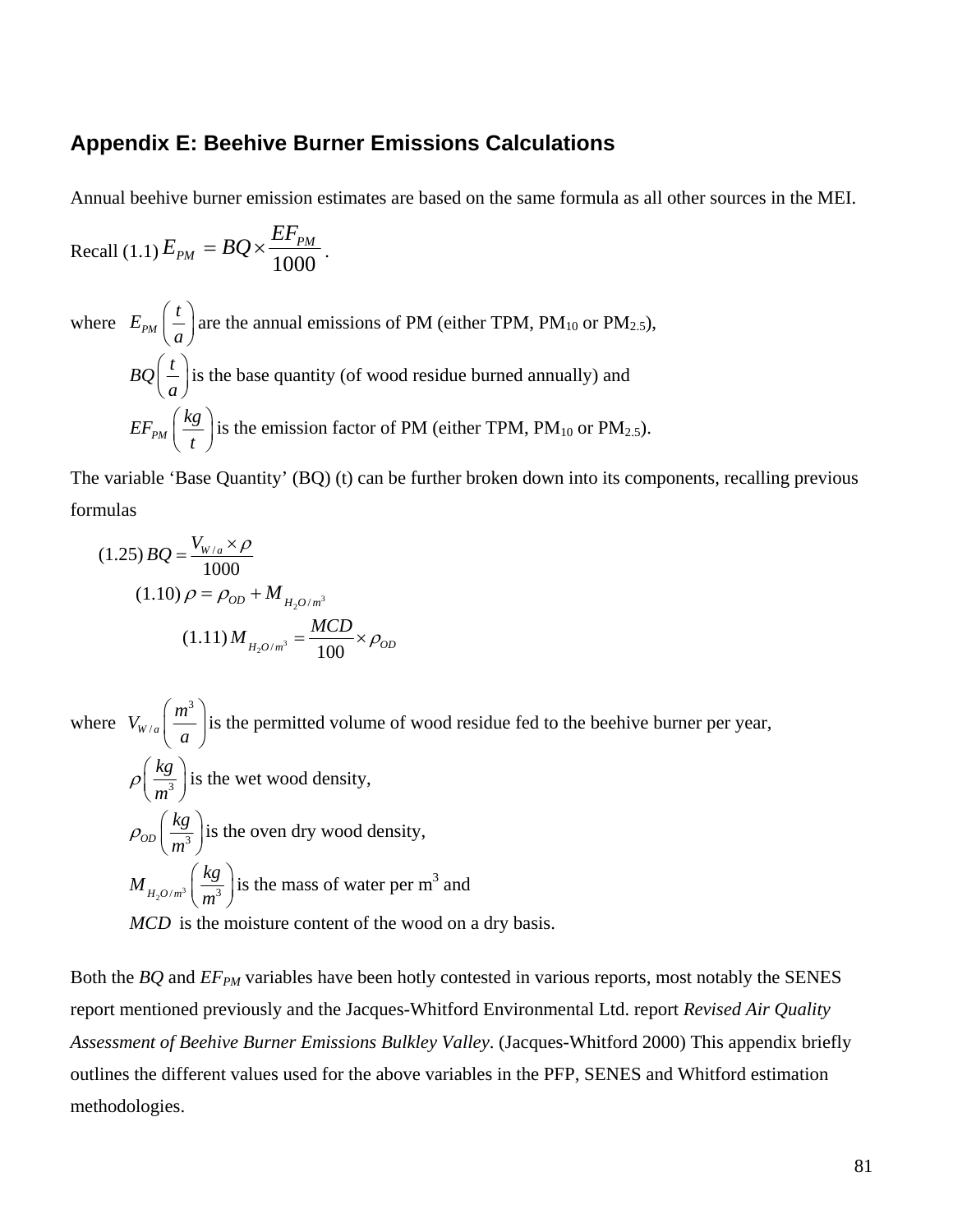## **Estimating Emissions Using the Permit Fee Parameter Methodology**

The PFP methodology determines BQ through formula (1.25) and multiplies this mass by an emission factor for TPM, set at 10 kg/t. PFP assumes an oven dry density of 400 kg/m<sup>3</sup> and a MCD of 100%. For example, using parameters from permit PA 01691 (PIR), beehive burner emissions are estimated to be:

$$
V_{W/a} \left(\frac{m^3}{a}\right) = 121,000 \text{ m}^3
$$
  
\n
$$
\rho \left(\frac{kg}{m^3}\right) = 400 \text{ kg/m}^3
$$
  
\n
$$
\rho_{OD} \left(\frac{kg}{m^3}\right) = 400 \text{ kg/m}^3
$$
  
\n
$$
\rho_{OD} \left(\frac{kg}{m^3}\right) = 400 \text{ kg/m}^3
$$
  
\n
$$
E_{TPT} \left(\frac{kg}{t}\right) = 10
$$
  
\n
$$
(1.26) E_{TPT} = \frac{121,000 \times \left(400 + \frac{100}{100} \cdot 400\right)}{1000} \times \frac{10}{1000} \rightarrow E_{TPT} = 968.0 \left(\frac{t}{a}\right)
$$

## **Estimating Emissions Using the SENES Methodology**

The SENES methodology for estimating emissions uses the same equation though SENES estimates emissions of PM<sub>10</sub>, not TPM as in the PFP estimates. An oven dry density of 450 kg/m<sup>3</sup> is assumed as well as a  $PM_{10}$  emission factor of 2.3 kg/t. Using the same permit, PA 01691 (PIR) emissions are estimated as

$$
V_{W/a} \left(\frac{m^3}{a}\right) = 121,000 \text{ m}^3
$$
  
\n
$$
\rho \left(\frac{kg}{m^3}\right) = 900 \text{ kg/m}^3
$$
  
\n
$$
\rho_{OD} \left(\frac{kg}{m^3}\right) = 450 \text{ kg/m}^3
$$
  
\n
$$
V_{H_2O/m^3} \left(\frac{kg}{m^3}\right) = 450 \text{ kg/m}^3
$$
  
\n
$$
EF_{PM_{10}} \left(\frac{kg}{t}\right) = 2.3
$$
  
\n
$$
\rho_{OD} \left(\frac{kg}{m^3}\right) = 450 \text{ kg/m}^3
$$
  
\n
$$
(1.27) E_{PM_{10}} = \frac{121,000 \times \left(450 + \frac{100}{100} \cdot 450\right)}{1000} \times \frac{2.3}{1000} \rightarrow E_{PM_{10}} = 250.5 \left(\frac{t}{a}\right)
$$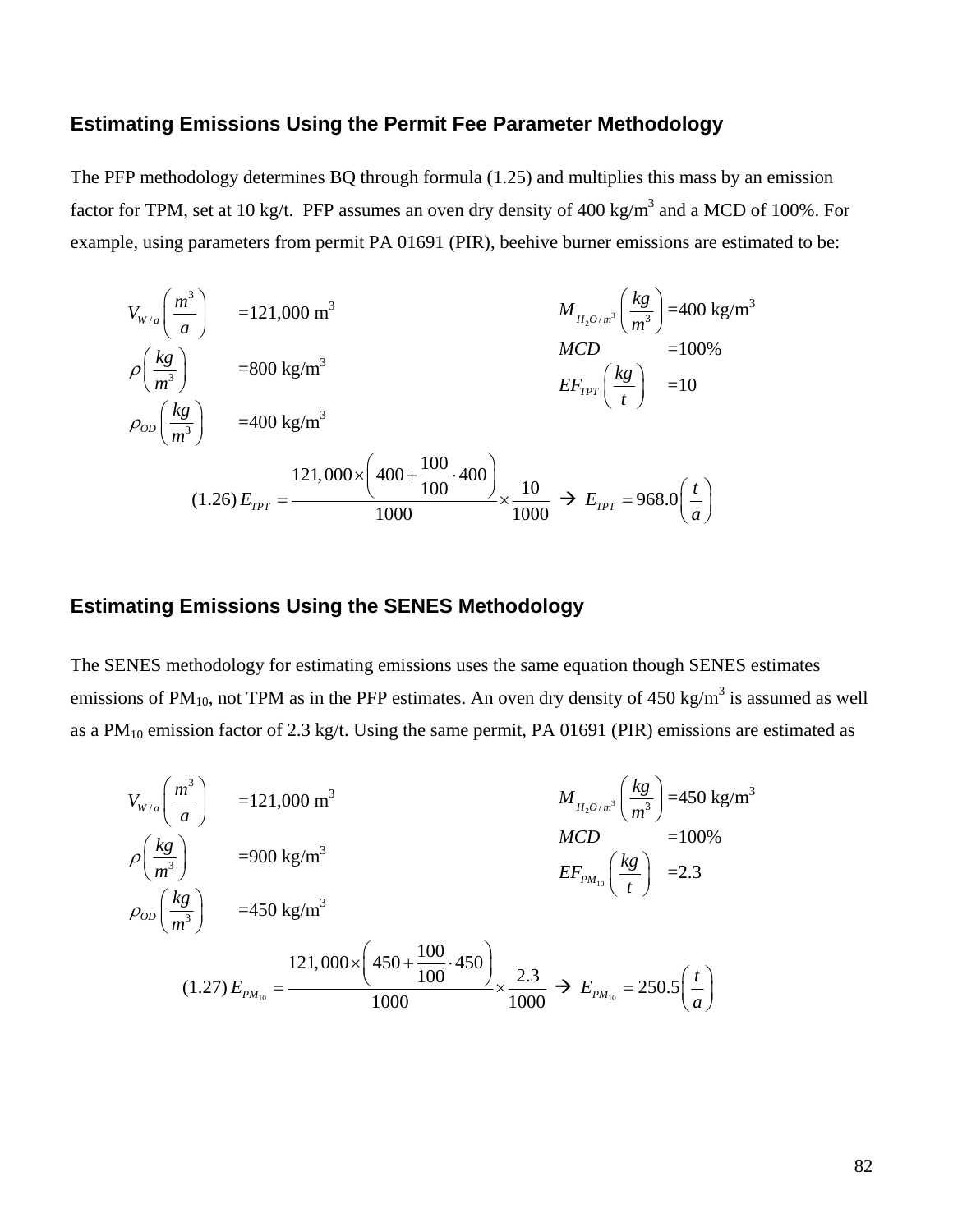## **Estimating Emissions using the Jacques Whitford Methodology**

Like SENES, Jacques Whitford's methodology estimates annual emissions of  $PM_{10}$ . It employs the same wood density and MCD as the PFP methodology, however uses a  $PM_{10}$  emission factor of 0.5 kg/t, much lower than the SENES methodology. Using this methodology, emissions for PA 01691 (PIR) are estimated to be:

$$
V_{W/a} \left(\frac{m^3}{a}\right) = 121,000 \text{ m}^3
$$
  
\n
$$
\rho \left(\frac{kg}{m^3}\right) = 400 \text{ kg/m}^3
$$
  
\n
$$
\rho_{OD} \left(\frac{kg}{m^3}\right) = 400 \text{ kg/m}^3
$$
  
\n
$$
\rho_{OD} \left(\frac{kg}{m^3}\right) = 400 \text{ kg/m}^3
$$
  
\n
$$
= 400 \text{ kg/m}^3
$$
  
\n
$$
E_{PM_{10}} \left(\frac{kg}{t}\right) = 0.5
$$
  
\n
$$
(1.28) E_{PM_{10}} = \frac{121,000 \times \left(400 + \frac{100}{100} \cdot 400\right)}{1000} \times \frac{0.5}{1000} \rightarrow E_{PM_{10}} = 48.4 \left(\frac{t}{a}\right)
$$

Because the PFP equation (1.26) estimates TPM emissions while the SENES and Whitford equations  $(1.27)$  and  $(1.28)$  estimate emissions of PM<sub>10</sub>, a direct comparison of SENES and Whitford emissions with PFP estimates cannot be made. To compare PFP emissions with SENES or Whitford estimates, the PFP estimates must be converted from TPM to  $PM_{10}$ . This can be done using the normalized emission ratios of Appendix D. As outlined in Table P-a, the normalized  $PM_{10}$  (and  $PM_{2.5}$ ) emission ratios for beehive burners are:

**Appendix Table Q – Beehive burner emission ratios normalized to TPM and PM10**

| <b>Beehive Burner</b>  |                             |    |                         |
|------------------------|-----------------------------|----|-------------------------|
|                        | Normalized to<br><b>TPM</b> | or | Normalized to $PM_{10}$ |
| <b>TPM</b>             | 1.0                         |    | 1.8182                  |
| <b>Emissions Ratio</b> |                             |    |                         |
| $PM_{10}$              | 0.5499                      |    |                         |
| $PM_{2.5}$             | 0.4000                      |    | 0.7273                  |

In other words, where the emission ratios are normalized to  $TPM$ ,  $PM_{10}$  emissions can be estimated based on the formula  $E_{PM_{10}} = 0.5499 \times E_{TPT}$  and PM<sub>2.5</sub> emissions can be estimated based on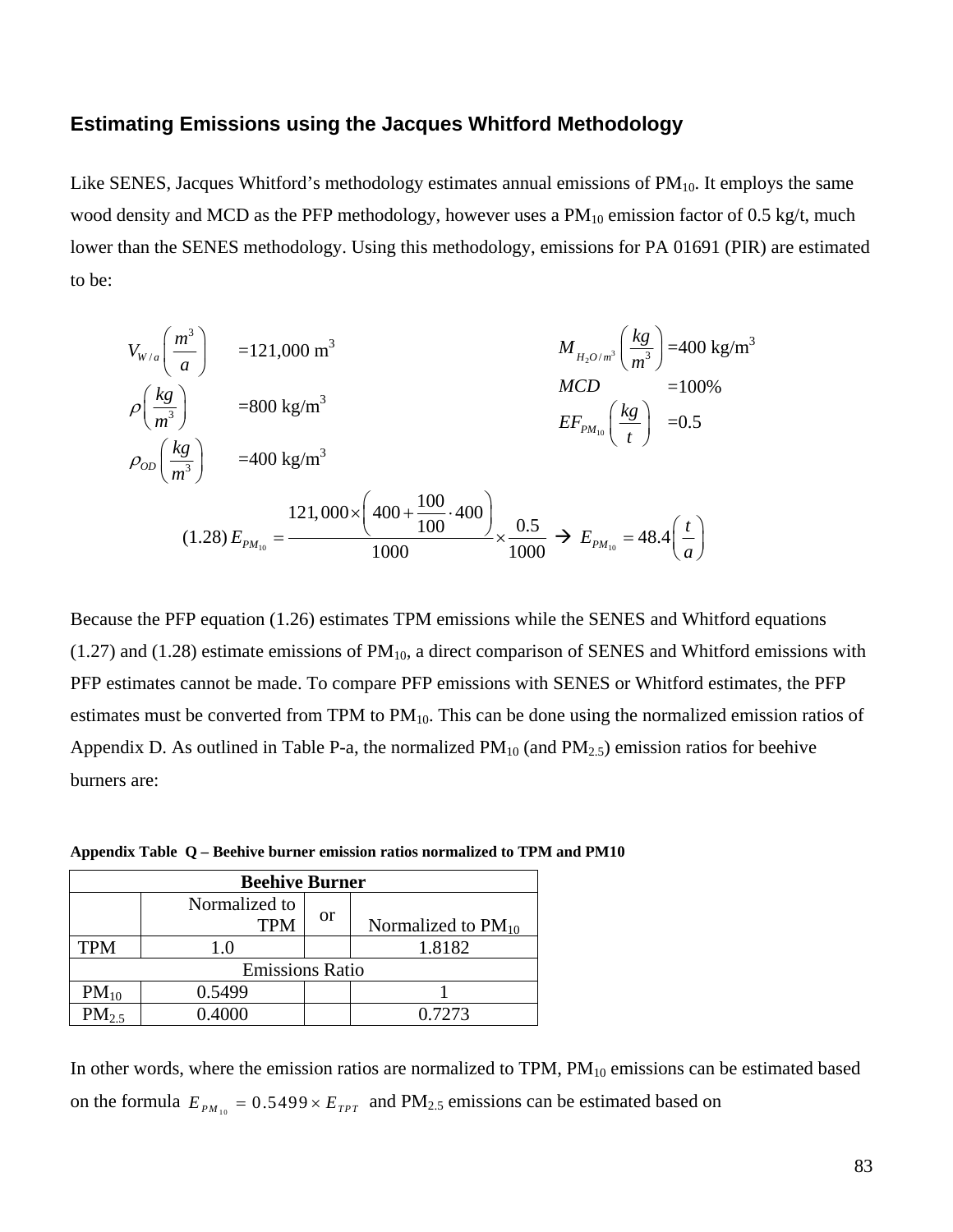$E_{PM_{25}} = 0.4000 \times E_{TPT}$ . Similarly, where the emission ratios are normalized to PM<sub>10</sub>, TPM emissions can be estimated using  $E_{TPT} = 1.8182 \times E_{PM_{10}}$  and PM<sub>2.5</sub> emissions can be estimated based on  $E_{PM_{2.5}} = 0.7273 \times E_{PM_{10}}$ . Using these formulas it is possible to calculate TPM, PM<sub>10</sub> and PM<sub>2.5</sub> emissions for all three methodologies and arrive at contrastable numbers.

**Appendix Table R – Annual PM emissions (t) using the PFP, SENES and Whitford methodologies for the PA 1691 beehive burner**

| PA 1691    | PFP     | <b>SENES</b> | Whitford |
|------------|---------|--------------|----------|
| <b>TPM</b> | 968.0   | 457.4        |          |
| $PM_{10}$  | 532.3   | 250.5        | 48.4     |
| $PM_{2.5}$ | 387 $2$ | '85'         | 35.2     |

TPM,  $PM_{10}$  and  $PM_{2.5}$  emission factors can also be calculated using similar formulas with the same normalized ratios in Table Q.

**Appendix Table S – Beehive burner emission factors (kg/t) using the PFP, SENES and Whitford methodologies**

|            | <b>PFP</b> | <b>SENES</b> | Whitford |
|------------|------------|--------------|----------|
| <b>TPM</b> | $0.0\,$    |              | .) Q1    |
| $PM_{10}$  | 5.5        | ر            |          |
| $PM_{2.5}$ |            |              |          |

It should be noted that the  $PM_{10}$  emission factor of 0.5 kg/t used in the Whitford estimation methodology is based on US EPA data that is dated (over 30 years old) and applies only to ideal operating conditions.<sup>31</sup> The EPA's beehive burner (sometimes called tepee or wigwam burners) emission data is dated because in most provinces and states in North America its use has been outlawed. 0.5 kg/t is extremely low; lower than emission factors used for advanced technology woodstoves, catalytic woodstoves and even pellet stoves. When translated to discharge characteristics, an emission factor of 0.5 kg/t has lower emission rates than high efficiency hog fuel incinerators or volcano energy recovery systems<sup>32</sup>. In fact, this is the lowest wood burning  $PM_{10}$  emission factor used in the entire MEI. This is significant because such a low emission factor indicates that beehive burners have the highest combustion efficiency of all wood burning appliances or activities, a claim which can be disputed based on simple observation. It is recommended

1

<sup>31</sup> US EPA, 1992 b, Table 2.7-1

<sup>32</sup> SENES, 2000, Table 3-5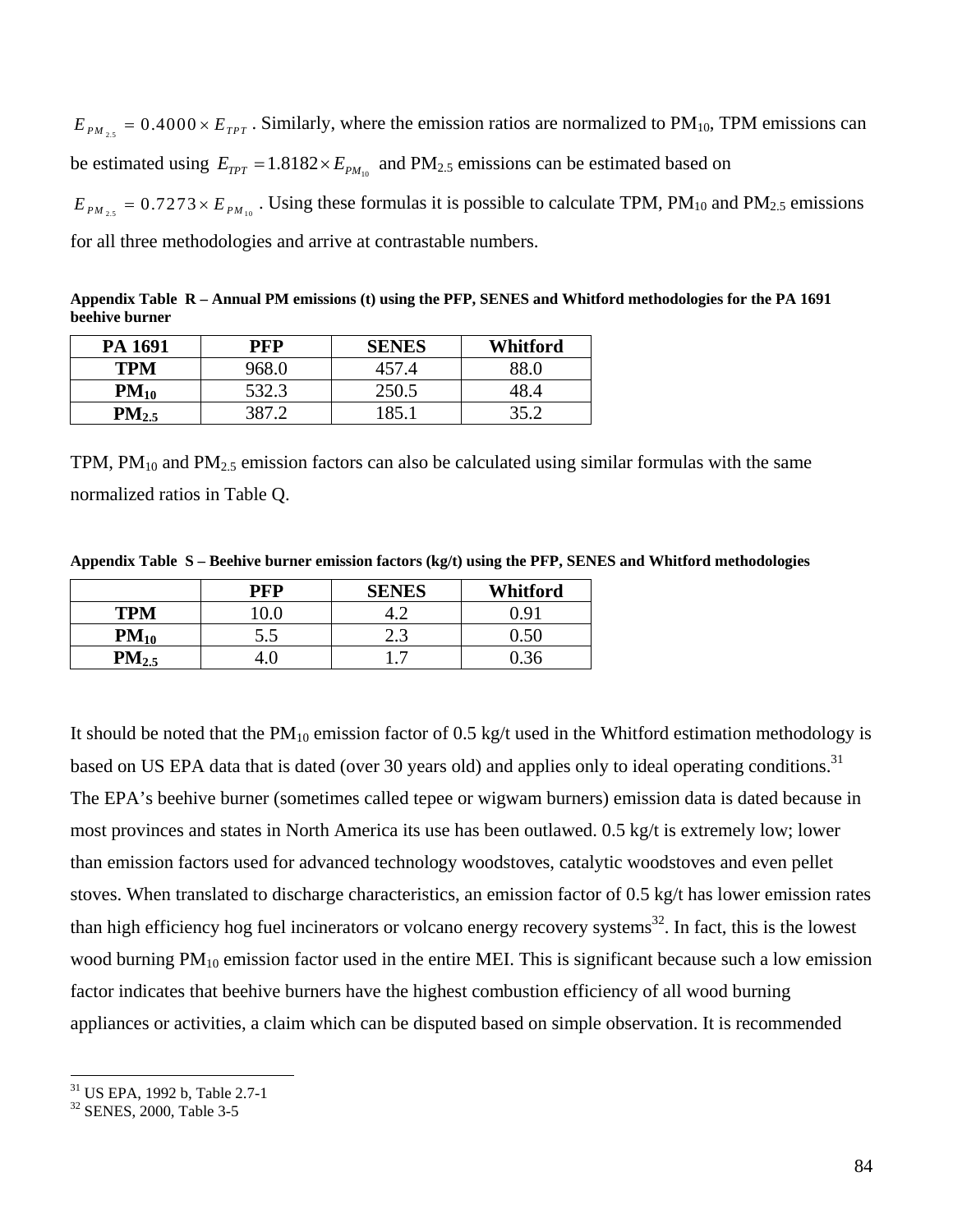that this  $PM_{10}$  emission factor (as well as the TPM and  $PM_{2.5}$  emission factors corresponding with this emission factor from the Whitford methodology) not be used for estimating beehive burner emissions as it is too ideal to represent a realistic average for beehive burner combustion efficiency.

The PFP TPM emission factor of 10 kg/t is very high, and may not be representative of a functioning beehive burner. Using it on a 'worst case' basis however, may be acceptable as the high nature of PFP emissions could be suitable for maximum impact assessment purposes.

The emission factors based on the SENES methodology are recommended for airshed management purposes. The  $PM_{10}$  emission factor of 2.3 kg/t is based on the publication Wood and Bark Residue Disposal in Wigwam Burners (Corder et al. 1970) and represents the most likely beehive burner emission factor under average operating conditions. Section 3.1.2 of the SENES report discusses the development of this emission factor in great detail. Also suggested is an upper bound  $PM_{10}$  emission factor of 3.5 kg/t (upper bound emission factors for TPM and  $PM_{2.5}$  were estimated to be 6.4 and 2.5 kg/t respectively using the normalized emission ratios in Table Q), however annual estimates based on this emission factor (as well as the estimated TPM and PM<sub>2.5</sub> emission factors) have not been provided in the MEI because of the already accumulated quantity of estimates. It should be noted, however, that after conferring with WLAP regional staff in Smithers the upper bound TPM,  $PM_{10}$  and  $PM_{2.5}$  emission factors were applied to estimate average beehive burner emissions for the DLFP (PA 03019) and SCI Carnaby (PA 07748) beehive burners because the operating temperatures of those burners were consistently lower than the remaining burners during the inventory period, and lower operating temperatures have been linked to decreased combustion efficiency and higher emissions<sup>33</sup>. These estimates, along with the estimates for all beehive burner emissions are presented in Table 8-b, "Beehive burner emissions (t) based on the SENES Consulting reporting methodology for beehive burner emissions corrected for throughput to burner where available".

It should also be noted that while beehive burners have higher emission rates during start up and shut down periods, only one emission factor for each of TPM,  $PM_{10}$  and  $PM_{2.5}$  was used when estimating emissions. It is recommended that this be changed to reconcile emissions during these start up and shut down periods as well as for documented periods of high opacity due to decreased combustion efficiency.

<u>.</u>

<sup>33</sup> Corder, 1970, p24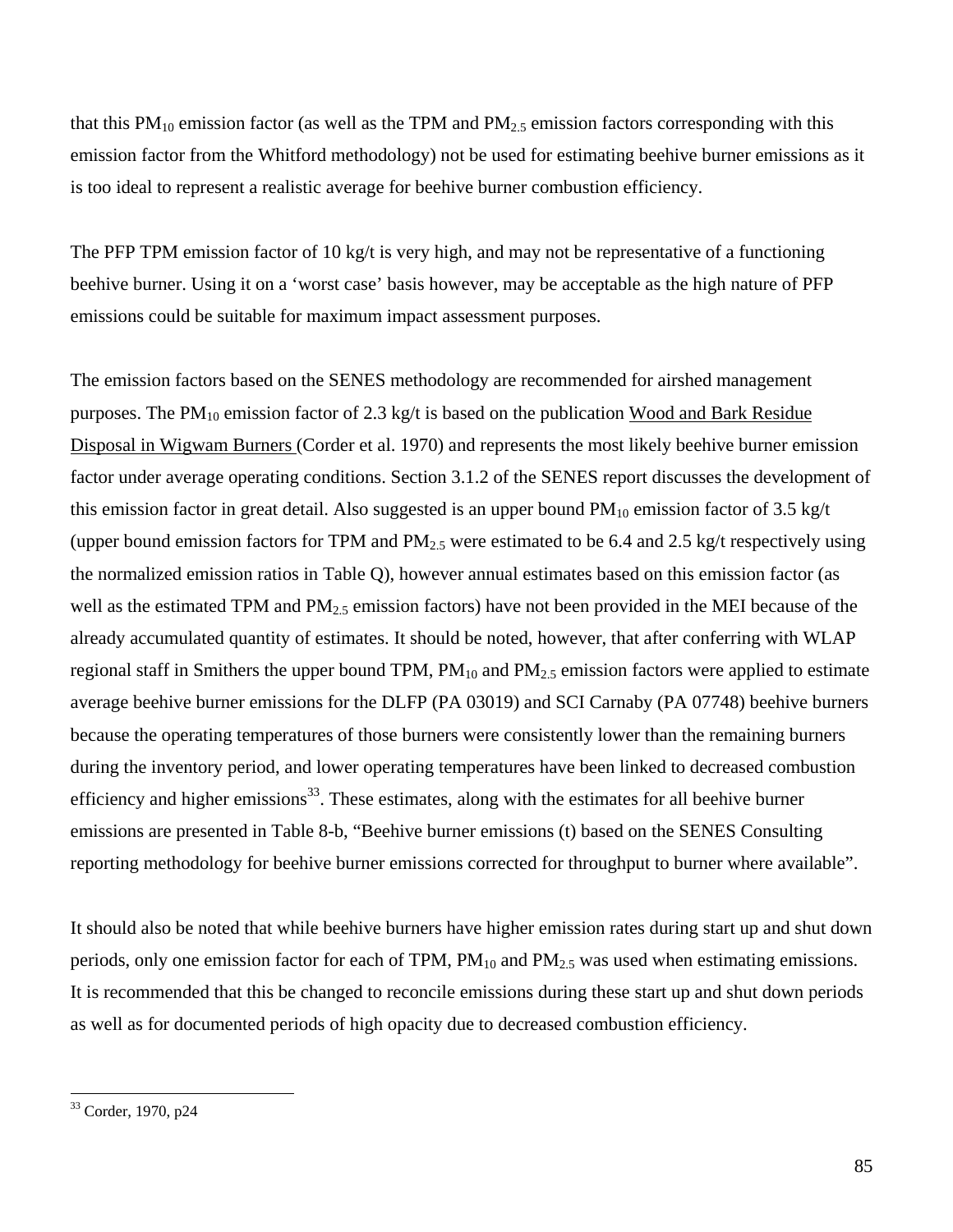# **Appendix F: Derivation of the Hourly and Monthly Emissions Profiles for Residential Wood Appliances**

## **The Hourly Emissions Profile**

To rectify discrepancies between the US EPA's hourly normalized emissions profile and observed wood appliance emissions tendencies in the BVLD, a customized temporal profile was created based on ambient  $PM_{10}$  hourly data from Burns Lake, Houston, Telkwa and Smithers averaged over the winter months of December, January and February in 2000/01, 2001/02 and 2002/03. It was assumed that woodstoves have the greatest ability to influence ambient air quality during these months due to the general absence of many other sources. (Typically, emissions from resource management debris burning, road dust and back yard burning are limited during these months.) This allowed for a profile developed over the winter to be valid during all seasons. Both profiles are displayed below, the customized profile in blue and the US EPA profile in pink. Data from the BVLD shows peaks during three points of the day, one between the hours of 08:00 and 09:00, another between the hours of 18:00 and 20:00 and a third peak between 23:00 and 00:00. These peaks correspond to typical times when wood appliances are damped down to ensure longer heating from the smouldering of fires: once in the morning and twice in the evening.



**Average Winter Analysis and EPA Hourly Weight Factors**

**Appendix Figure K – Customized and US EPA wood appliance normalized hourly emissions profiles**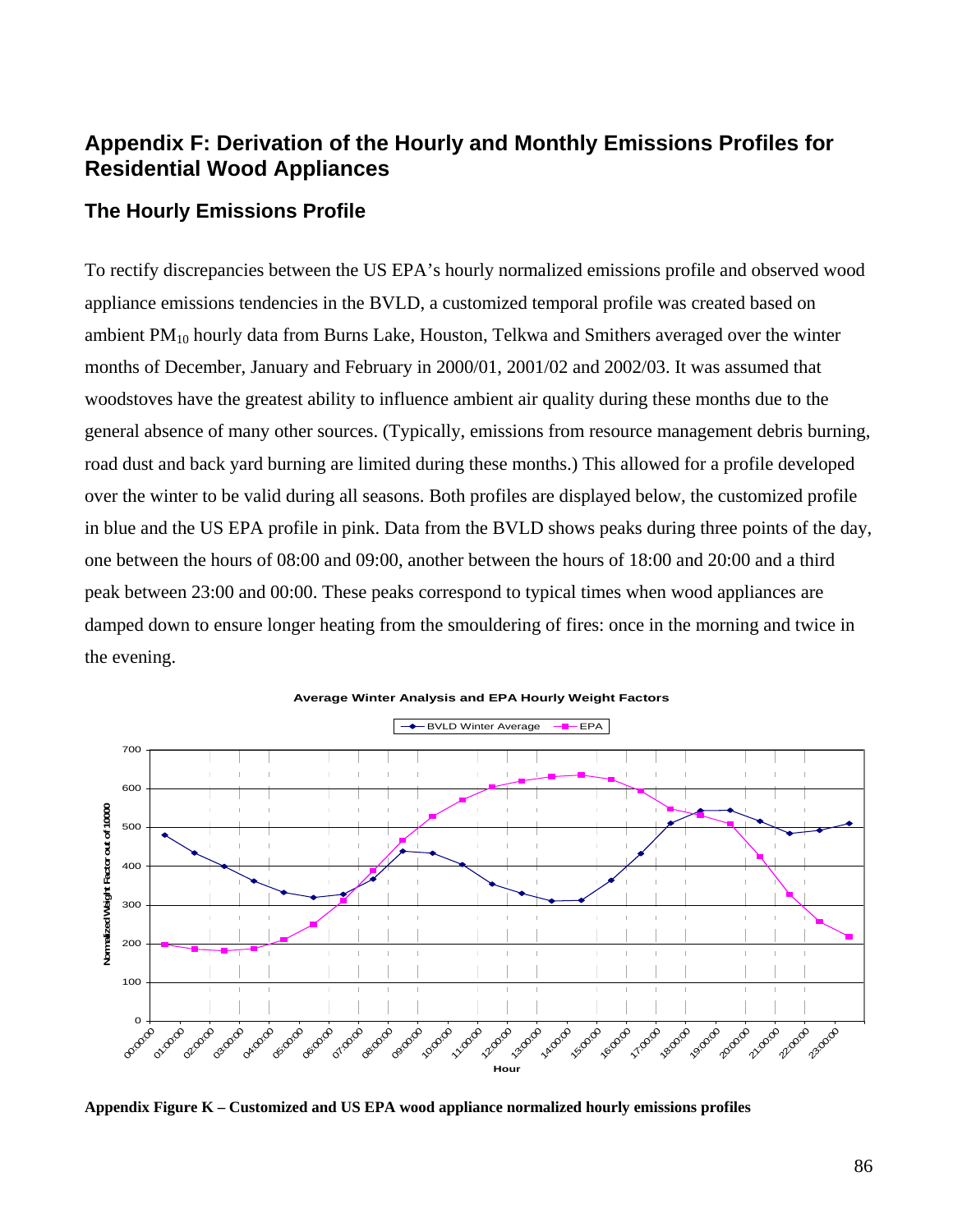It is likely that meteorology also plays a role in influencing ambient air quality data. During the winter months, collapse of the unstable mixing layer occurs early in the afternoon and is followed by the development of a nocturnal boundary layer which is highly stable and inhibits vertical mixing. This lack of vertical movement creates stagnant conditions and the build up of pollutants. It is possible to conceive that, were there more vertical movement at night time, the peaks observed in Appendix Figure T would be reduced because pollutants would be more dispersed. However, if meteorology was the only influence on ambient data, a steady increase of PM readings would be expected overnight due to continual build up of pollutants in the air, with no dispersion until sunrise and the collapse of the nocturnal boundary layer. Therefore it can be assumed that the normalized profile displayed in Appendix Figure T is the result of a combination of increasing residential wood emissions (from decreased combustion efficiency due to damping of fires) and meteorology.

### **The Daily Emissions Profile**

The US EPA's daily profile which gives equal weight to each day of the week was used. If it can be shown that weekends have different emission structures than weekdays this may need to be changed at a later time.

### **The Seasonal (Monthly) Emissions Profile**

The seasonal profile used in the MEI for wood appliances was similar to that of the EPA, however some minor changes were made. Seasonal weights taken from the EPA gives the winter months of December, January and February the greatest weight followed by the spring months of March, April and May, the autumn months of September, October and November and finally the summer months of June, July and August. However, the EPA profile places equal weight on the months January and February even though January has 31 days and February has 28. Equal weight on the months of January and February means unequal weights on the *days* in the months. This issue was overcome by putting equal weight on the days in both of these months which, when summed, means that the February's weight is slightly less than January's. Both profiles are displayed below, the customized profile in blue and the US EPA profile in pink.